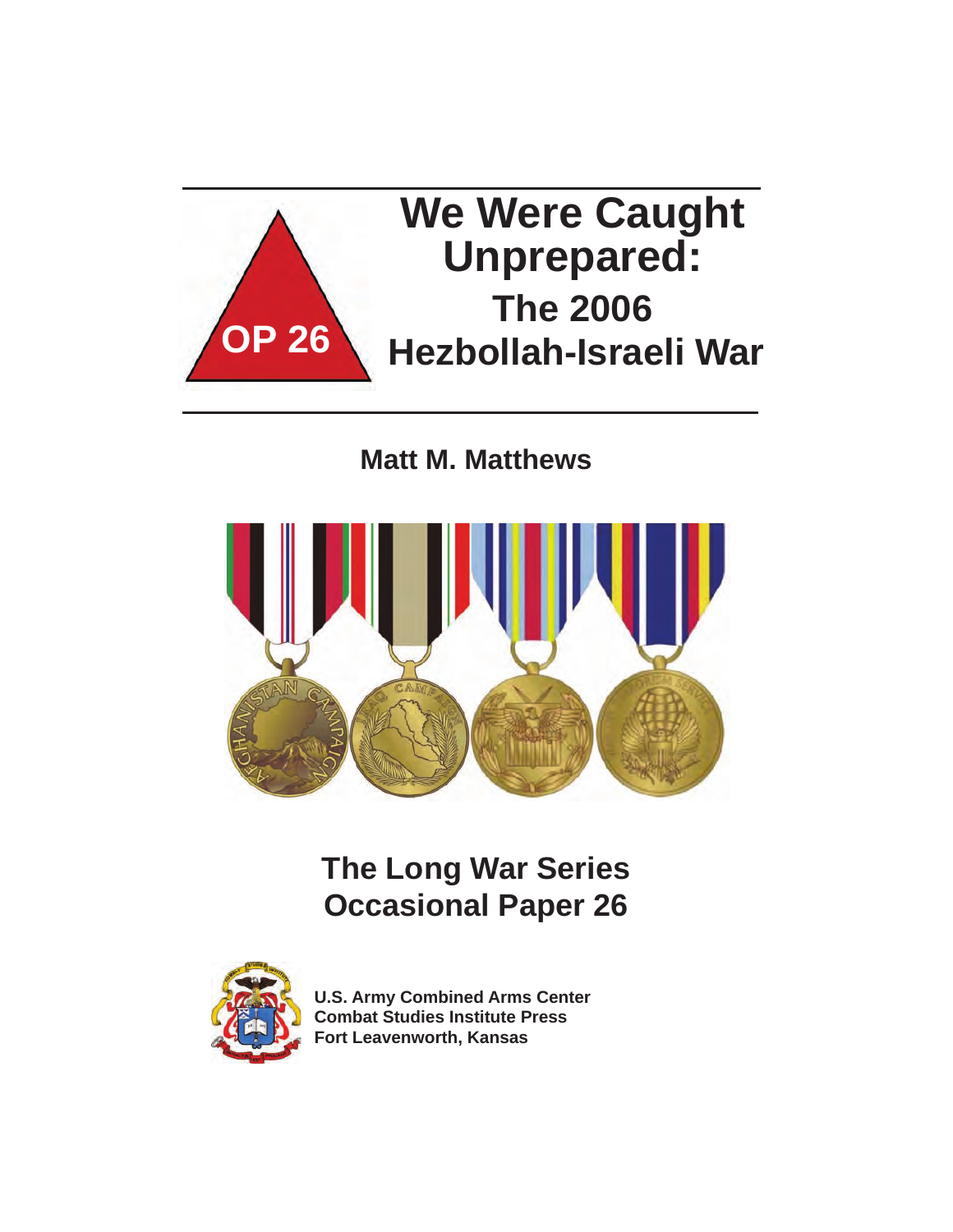

**Matt M. Matthews**



**U.S. Army Combined Arms Center Combat Studies Institute Press Fort Leavenworth, Kansas**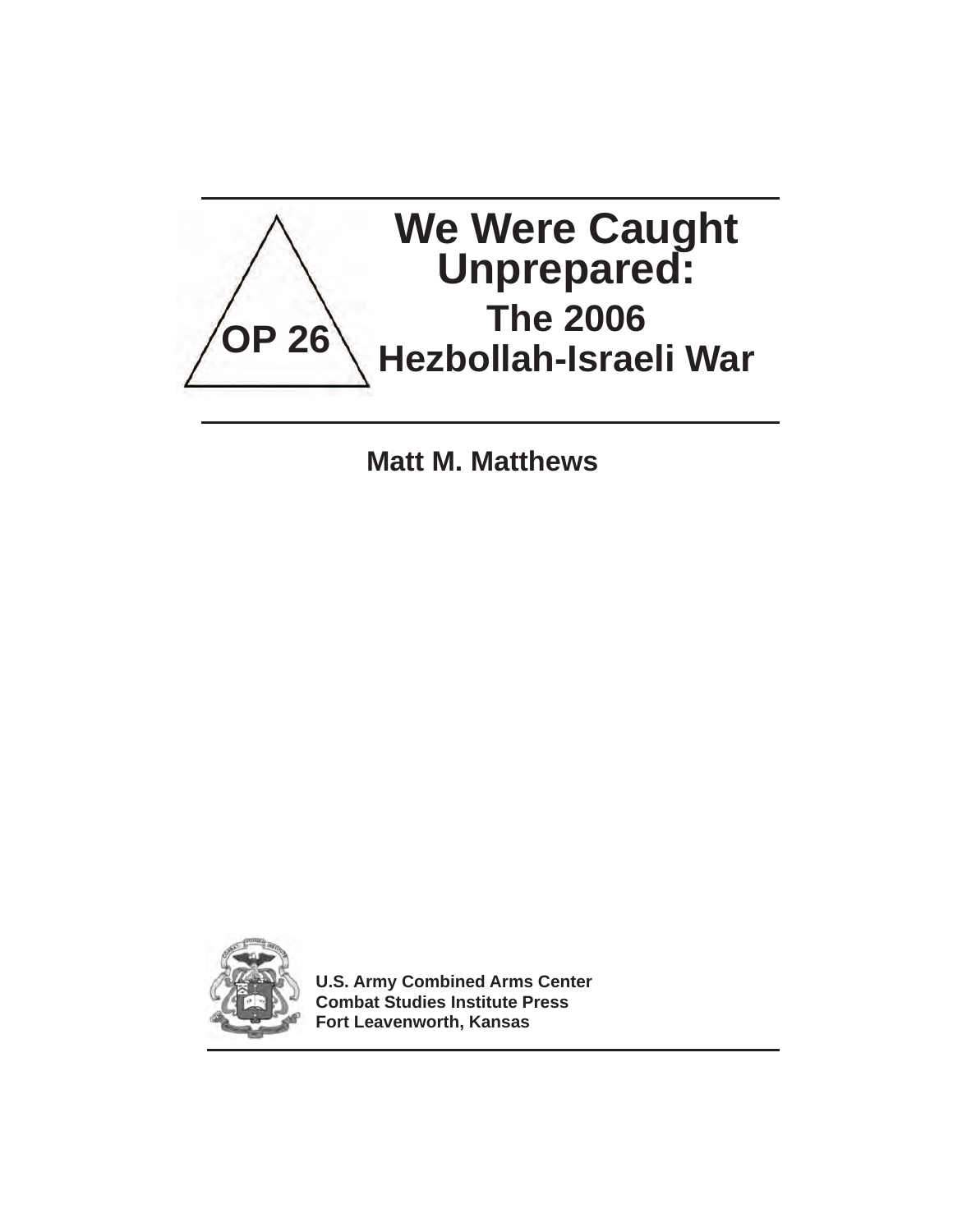## **Library of Congress Cataloging-in-Publication Data**

Matthews, Matt, 1959-

We were caught unprepared : the 2006 Hezbollah-Israeli War / by Matt Matthews.

 p. cm. -- (Long war occasional paper ; 26) Includes bibliographical references.

1. Lebanon War, 2006. I. Title. II. Series.

 DS87.65.M38 2008 956.9204'4--dc22

2008000097



CSI Press publications cover a variety of military history topics. The views expressed in this CSI Press publication are those of the author(s) and not necessarily those of the Department of the Army or the Department of Defense. A full list of CSI Press publications, many of them available for downloading, can be found at http://usacac.army.mil/ CAC/csi/RandP/CSIpubs.asp.

The seal of the Combat Studies Institute authenticates this document as an official publication of the CSI. It is prohibited to use the CSI official seal on any republication of this material without the expressed written permission of the Director of CSI.



This is the Official US Government edition of this publication and is herein identified to certify its authenticity. Use of the 978-0-16-078944-1 ISBN prefix is for US Government Printing Office Official Editions only. The Superintendent of Documents of the US Government Printing Office

requests that any reprinted edition clearly be labeled as a copy of the authentic work with a new ISBN.

 For sale by the Superintendent of Documents, U.S. Government Printing Office For sale by the Superintendent of Documents, U.S. Government Printing Office: bookstore.gpo.gov Phone: toll free (866) 512-1800<br>Internet: Dockstore.gpo.gov Phone: toll free (866) 512-1800<br>Fax: (202) 512-2104 Mail: Stop IDC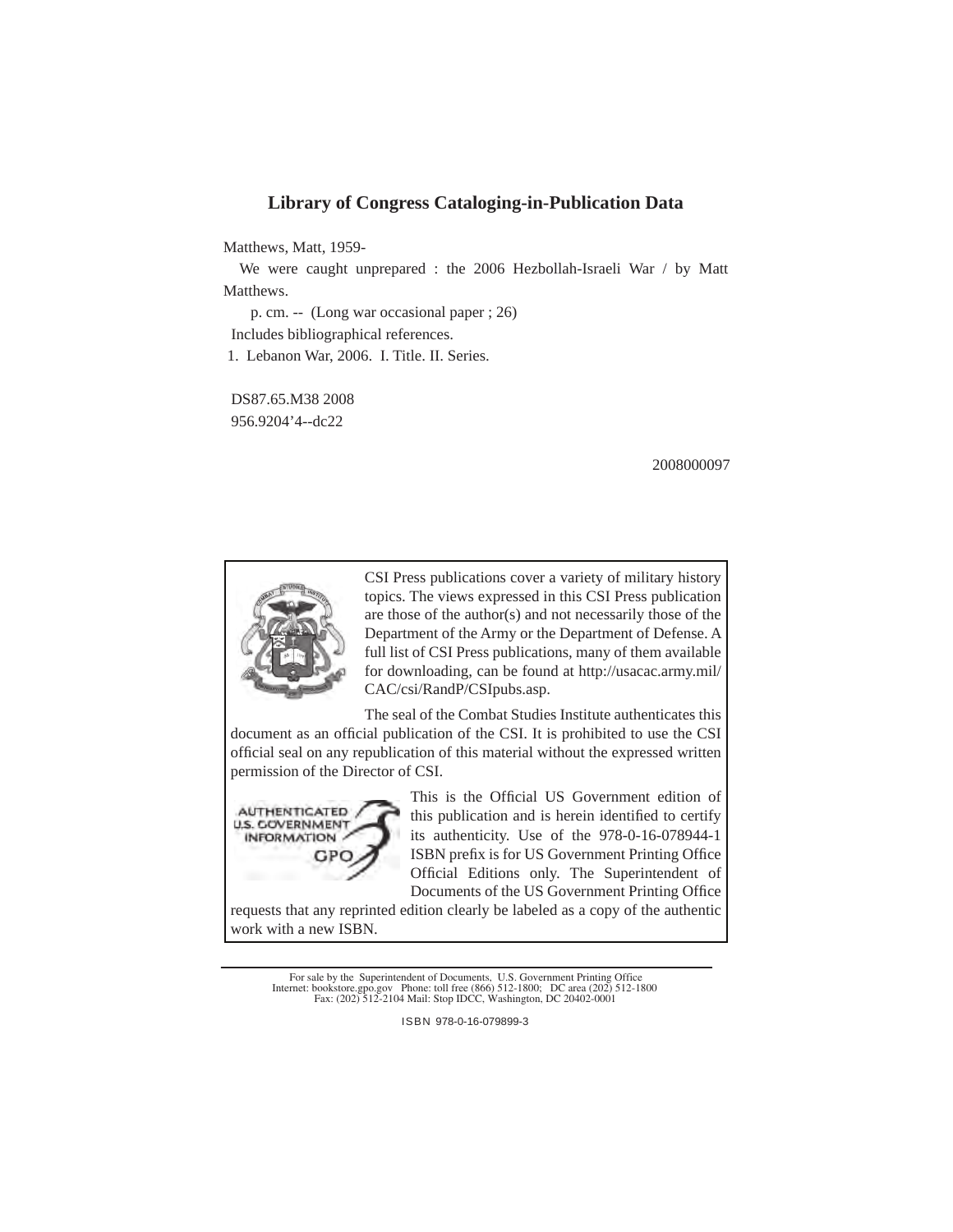#### **Foreword**

The Combat Studies Institute (CSI) is pleased to present Long War Series Occasional Paper 26, *We Were Caught Unprepared: The 2006 Hezbollah-Israeli War* by CSI historian Mr. Matt M. Matthews. The outcome of the war that was, at best, a stalemate for Israel has confounded military analysts throughout the world. Long considered the most professional and powerful army in the Middle East, with a history of impressive military victories against its enemies, the Israeli Defense Forces (IDF) emerged from the campaign with its enemies undefeated and its prestige severely tarnished.

Matthews's historical analysis of the war includes an examination of IDF and Hezbollah doctrine prior to the war, as well as an overview of the operational and tactical problems encountered by the IDF during the war. His research convincingly argues that the Israeli reliance on poorly understood and controversial Effects-Based Operations (EBO) and Systemic Operational Design (SOD) warfighting theories, and a nearly singular dependence on air power, were root causes of Israeli problems. Additionally, after years of counterinsurgency (COIN) operations in the Gaza Strip and West Bank territories, IDF ground forces were tactically unprepared and untrained to fight against a determined Hezbollah force that conducted what was, in many ways, a conventional, fixed-position defense. In researching this study, Mr. Matthews interviewed several prominent IDF officers and other experts in the field, many of whom had not previously been interviewed. The result is an insightful, comprehensive examination of the war.

In 2006, Hezbollah demonstrated that terrorist groups around the world are capable of learning from, adapting to, and exploiting weaknesses in conventional military forces. Inasmuch as the US Army has focused almost exclusively on irregular warfare since 2001, the lessons offered in this analysis are particularly relevant. We believe that this study will be of great use to the US Army as it conducts current operations and prepares for an uncertain future in which potential enemies are watching and learning. *CSI–The Past is Prologue!* 

> Timothy R. Reese Colonel, Armor U.S. Army Combined Arms Center Director, Combat Studies Institute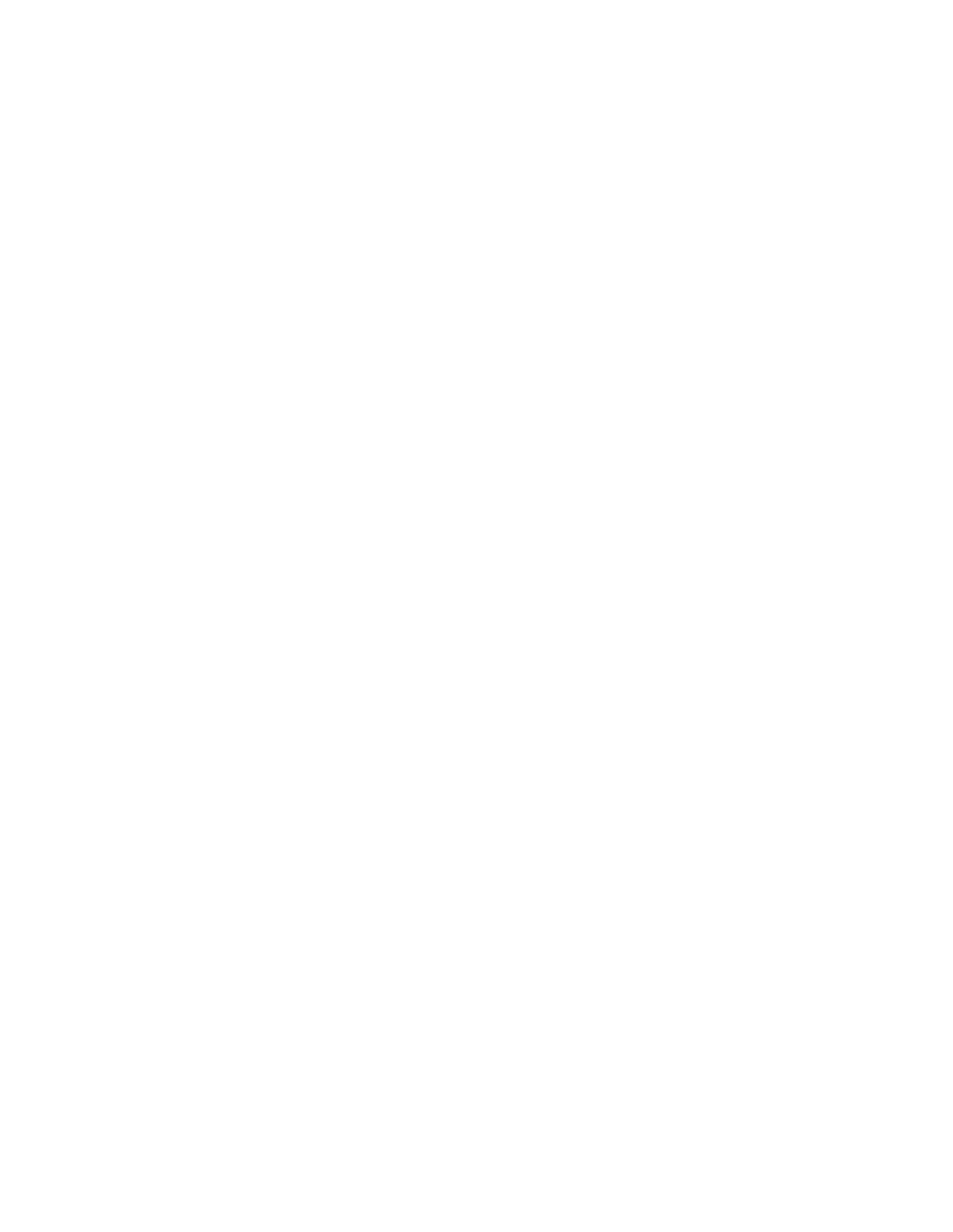#### **Acknowledgments**

This Long War Series Paper could not have been written without the help of numerous individuals. Dr. Gil Ariely, a Reserve major and Chief Knowledge Officer in the Israeli Defense Forces took time out of his demanding schedule to visit with me and answer a multitude of questions here at Fort Leavenworth, Kansas. Adam Harmon, author, Israeli soldier, and American citizen provided invaluable advice on the Israeli incursion into Lebanon from 1982 to 2000. Ehud Eiran, a Reserve officer in the IDF, author, and former Assistant Foreign Policy Advisor to Prime Minister Ehud Barak provided helpful information related to the 2000 Israeli withdrawal from Lebanon, as well as the assassination of Israeli Brigadier General Erez Gerstein in February of 1999. Ron Tira, author, former Israeli Air Force (IAF) fighter pilot, former section chief of the IAF intelligence division ("Lamdan") and current reservist in the IAF Campaign Planning Department responded to a host of e-mail questions and provided guidance and assistance throughout this project. Brigadier General (Retired) Shimon Naveh, former chief of the IDF's Operational Theory Research Institute (OTRI), also provided important information related to his Systemic Operational Design. I am indebted to each of them for their candor and expertise. However, any inaccuracies in this work are mine alone.

I would like to thank Mr. Kendall D. Gott, CSI Senior Historian, Research and Publications Team, for his counsel on this project, as well as the efforts of my editor Jennifer Lindsey. I would also like to acknowledge Colonel Timothy R. Reese, CSI Director, and Dr. William G. Robertson, CSI Deputy Director and Combined Arms Center (CAC) Command Historian, for their advice and support in this effort.

Finally, without the encouragement and steadfast support of my wife, Susan Day Harmison, this work might have never been completed.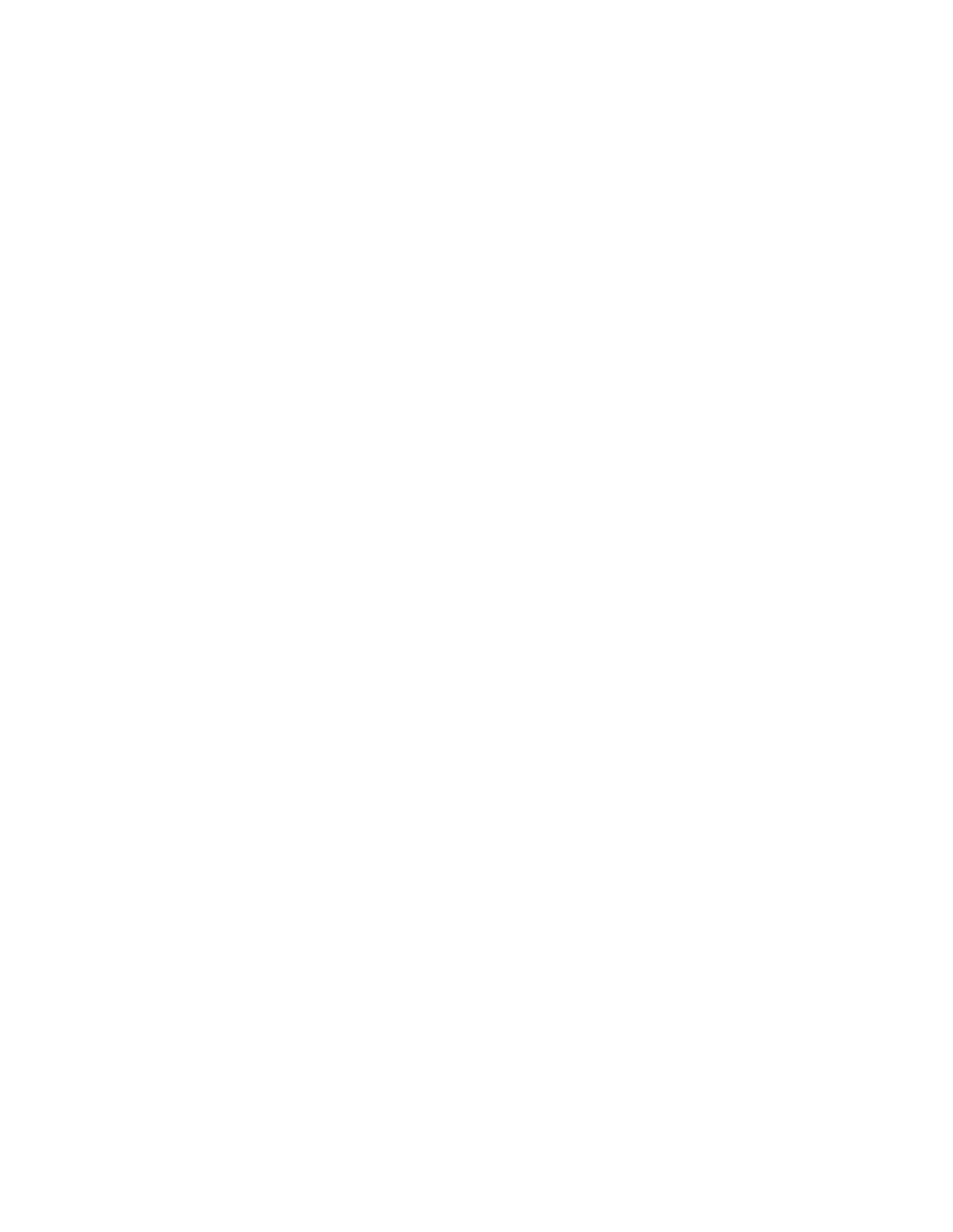## **Contents**

|                                                          | Page |
|----------------------------------------------------------|------|
|                                                          |      |
|                                                          |      |
|                                                          |      |
|                                                          |      |
|                                                          |      |
| Map 1: Hezbollah Defensive System in Southern Lebanon 20 |      |
|                                                          |      |
|                                                          |      |
|                                                          |      |
|                                                          |      |
|                                                          |      |
|                                                          |      |
|                                                          |      |
|                                                          |      |
|                                                          |      |
|                                                          |      |
|                                                          |      |
|                                                          |      |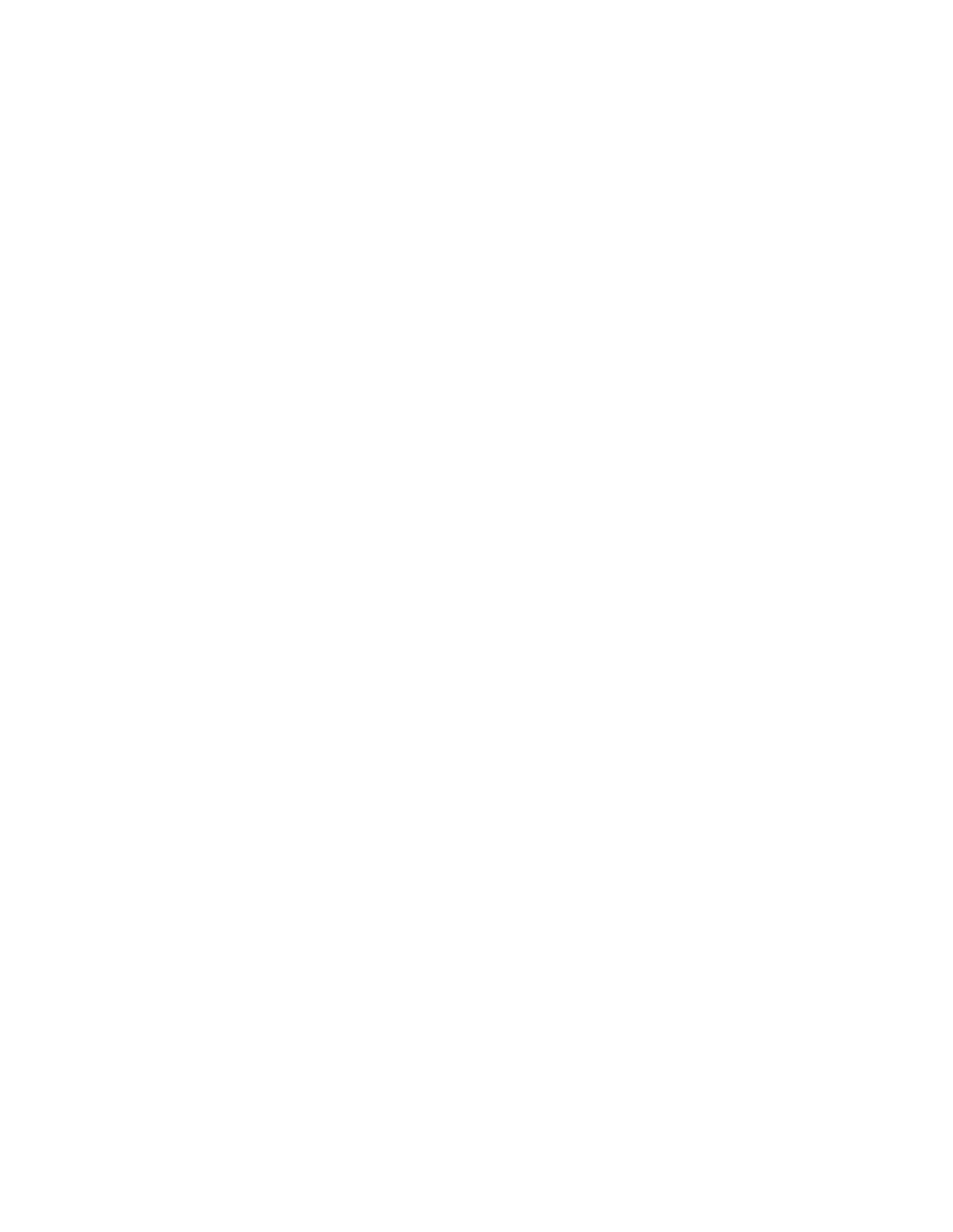#### **Introduction**

The Israelis, regulars and reservists, fought like demons. In the words of the Prophet Joel: "Their faces gathered blackness; they ran like mighty men; they climbed the wall and did not break rank; the earth quaked before them; and the Lord made His voice heard in front of His army."

> Martin van Creveld on the 1967 Six-Day War

On 12 July 2006, a well-trained, highly motivated detachment of Hezbollah\* fighters crossed from southern Lebanon into northern Israel killing three Israeli soldiers and abducting two others. Israeli Prime Minister Ehud Olmert called the incursion "an act of war" and proclaimed "Lebanon will suffer the consequences of its actions."<sup>1</sup> Convinced they could force Hezbollah to disarm and withdraw from southern Lebanon by initiating an effects-based air campaign, the Israeli Air Force (IAF) began pounding targets across Lebanon. Although initially taken aback by the destructive air strikes, Hezbollah unleashed its own attack within 24 hours, launching an extensive rocket barrage from southern Lebanon into Israel.

Despite Israel assuring the United States of a "quick and decisive" resolution to the conflict, Hezbollah's short-range Katyusha rockets continued to rain down on the Israeli population.2 As days went by, it became increasingly apparent to both the Israeli Defense Forces (IDF) and western military analysts that the IAF was having little effect on Hezbollah's rockets.

When the IDF reluctantly moved its ground forces into southern Lebanon, the apparent ineffectiveness of the operation and the stubborn resistance of Hezbollah fighters stunned military observers worldwide. After years of highly successful counterinsurgency (COIN) operations against the Palestinians, the IDF appeared remarkably inept to conduct a successful conventional ground campaign against Hezbollah.

Without question, the Israeli ground campaign revealed an army confused by its new doctrine. Soldiers were deficient in training and equipment, and senior officers seemed woefully unprepared to fight a "real war." By the time the United Nations (UN) cease-fire went into effect on 14 August 2006, many military analysts were convinced the IDF had suffered a significant defeat. One source held that Hezbollah's military

\* Throughout this text, Hezbollah and Hizbollah are used interchangeably. Hebrew translations tend to use Hizbollah instead of Hezbollah.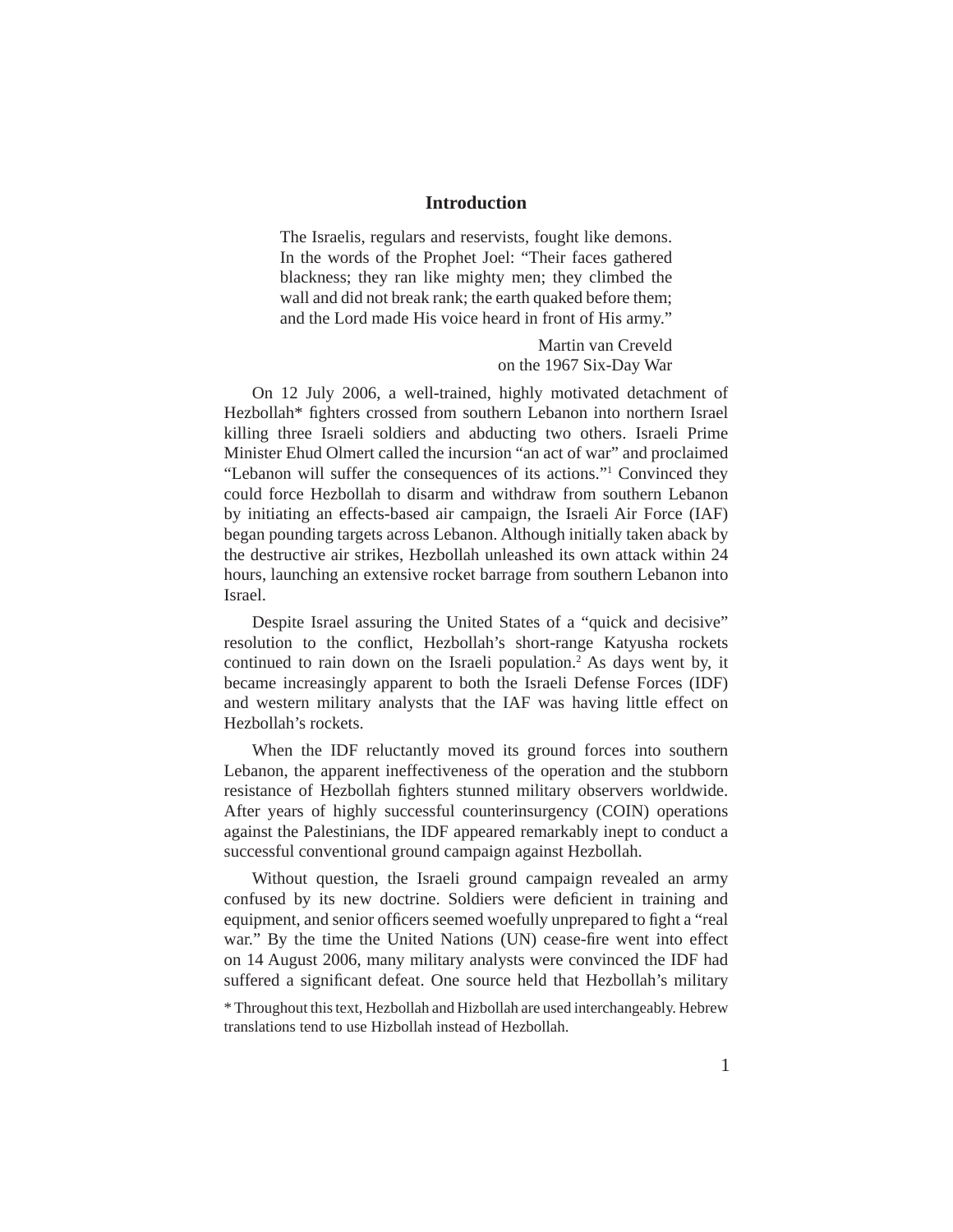and political victory was absolute and irrefutable.<sup>3</sup> Even more revealing were the comments by Mossad Chief, Meir Degan, and the head of Shin Bet, Yuval Diskin, during a meeting with Prime Minister Olmert in the immediate aftermath of the war. Both men pointedly told Olmert "the war was a national catastrophe and Israel suffered a critical blow."4

No conflict in recent past provides a more illuminating study for the US Army than the 2006 Hezbollah-Israeli war. After years of conducting successful counterinsurgency operations against the Palestinians, the Israeli military encountered substantial problems in shifting its focus to major combat operations against Hezbollah. As with the IDF prior to the 2006 war, the US Army, at least for the last three years, has focused almost exclusively on irregular warfare.<sup>5</sup> For the IDF, these operations seriously dulled ground maneuver combat skills, particularly among tank crewmen. The IDF's steadfast acceptance of a new doctrine inspired by Effects-Based Operations (EBO), Systemic Operational Design (SOD), and standoff firepower-based operations also proved problematic. Implications for the US Army in this arena should prove enlightening.

Chapter 1 of this study provides a concise history of the Israeli withdrawal from Lebanon in 2000. The chapter examines Hezbollah's guerrilla doctrine and its masterful campaign to remove the IDF from southern Lebanon. Also closely investigated is the manner by which Hezbollah turned the Israeli withdrawal into a humiliating rout. This lesson should be of particular interest to all US Army officers to ensure that any withdrawal from current US Army operations will not prove similarly problematic.

Chapter 2 offers an overview of Hezbollah's changing doctrine, as well as the buildup and planning for the 2006 war. Also examined is the IDF's reliance on its new EBO doctrine that allocated monetary resources to air power and technology at the expense of IDF ground forces. The IDF's long counterinsurgency efforts against the Palestinians and the resulting negative effects on IDF ground forces are also explored.

Chapter 3 focuses on events occurring between 12–16 July. This includes the kidnapping and killing of Israeli soldiers by Hezbollah and the resulting war, as well as the futile effects-based campaign to remove Hezbollah from southern Lebanon. The inherent miscalculations, which led to the monumental failings of the IDF's leadership, are also studied.

Chapter 4 addresses events from 17 July through 14 August. Topics covered are the failure of the IDF's ground campaign against Hezbollah, and the confusion caused by IDF doctrine, as well as the lack of training and leadership within the IDF on the ground. Also probed are problems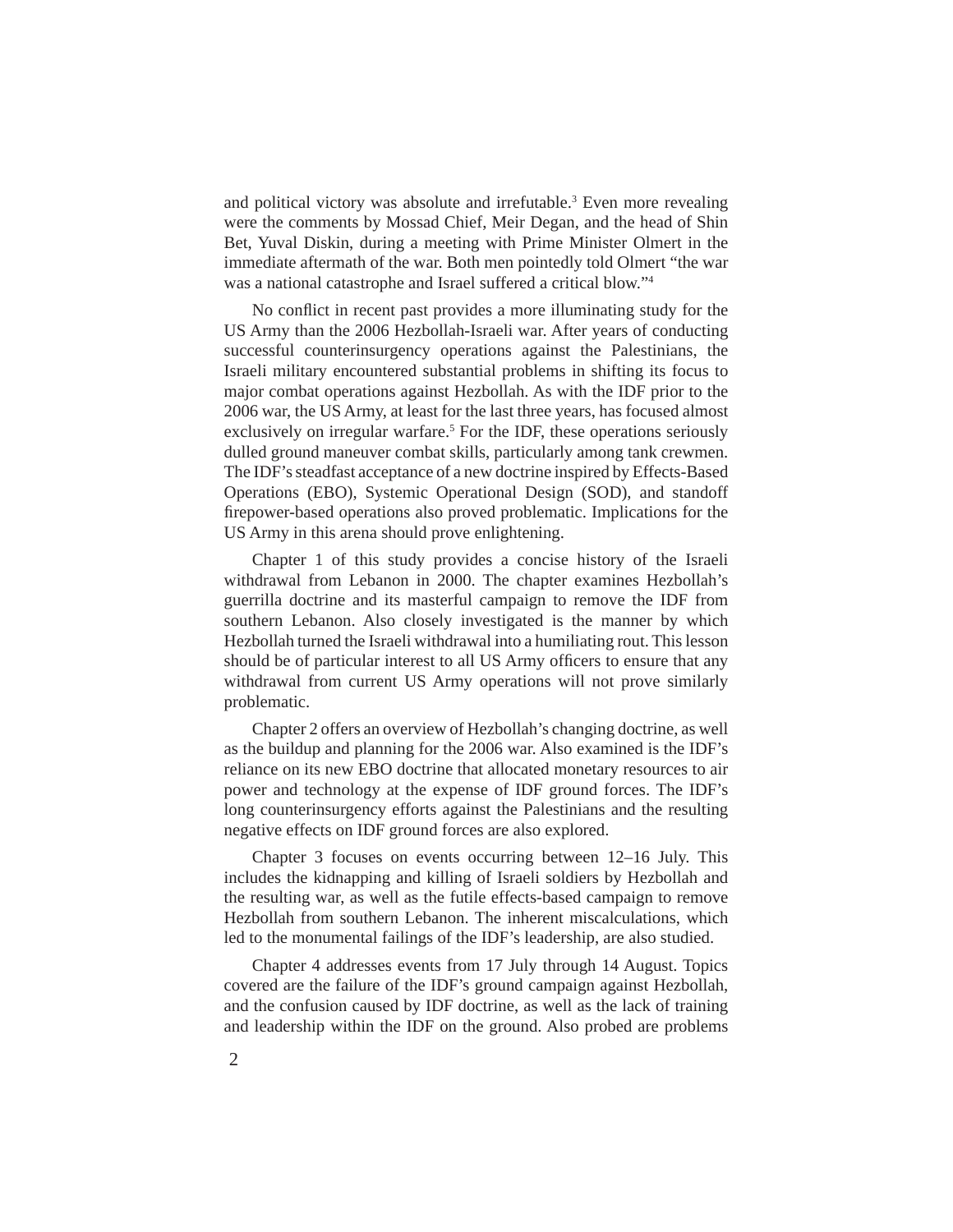associated with the hasty callup of the IDF's reserve ground forces and their lack of both training and equipment. Equally important is the analysis of Hezbollah's tactics, particularly its use of "swarming" antitank guided missiles (ATGMs) against the poorly trained IDF tank forces.

For six years, the IDF conducted a counterinsurgency campaign against the Palestinians and developed a doctrine rooted in EBO and hightech wizardry. However, in the summer of 2006, when confronted by a conventional war with Hezbollah, the Israeli military proved incapable of defeating a minor adversary. Although research and analysis of this recent conflict are still ongoing, the emerging details of ill-conceived doctrine and an army marred by long years of counterinsurgency operations still yield valid and important lessons for today's US Army officers.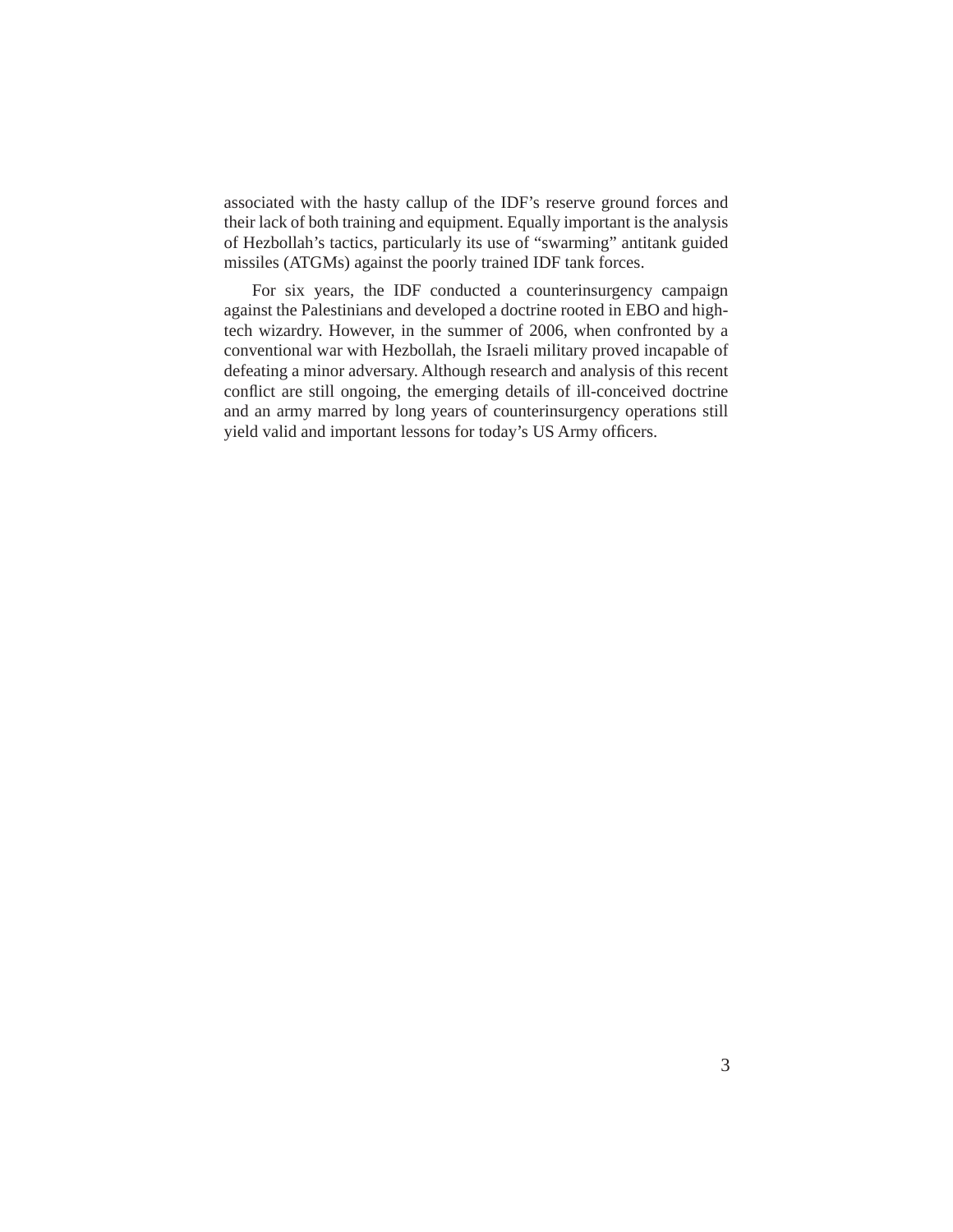#### **Notes**

1. Jeremy M. Sharp, *Israel-Hamas-Hezbollah: The Current Conflict*, CRS Report for Congress, Congressional Research Service, The Library of Congress, 21 July 2006, 6.

2. Augustus Richard Norton, "Hezbollah: A Short History" (Princeton and Oxford: Princeton University Press, 2007), 139.

3. Alastair Crooke and Mark Perry, "How Hezbollah Defeated Israel, Part 2: Winning the Ground War," *Asia Times Online*, 13 October 2006, http://www. atimes.com/atimes/Middle\_East/HJ13Ak01.html (accessed 14 February 2008).

4. "Secret Meeting," *Ynetnews.com,* 30 March 2007, http://www.ynetnews. com/Ext/Comp/ArticleLayout/CdaArticlePrintPreview/1,2506,L-3383151,00. html. Also see, Ofer Shelah and Yoav Limor, *Shvuyim belevanon: ha'emet al milkhemet levanon hashniya* (*Captives in Lebanon*) (Tel Aviv: Yedioth Books, 2007).

5. The types of military operations that fall under irregular warfare include counterinsurgency, support to an insurgency, unconventional warfare, foreign internal defense, and combating terrorism. "Army Doctrine Update," Combined Arms Doctrine Directorate, US Army Combined Arms Center, Fort Leavenworth, KS, 24 February 2007, 5.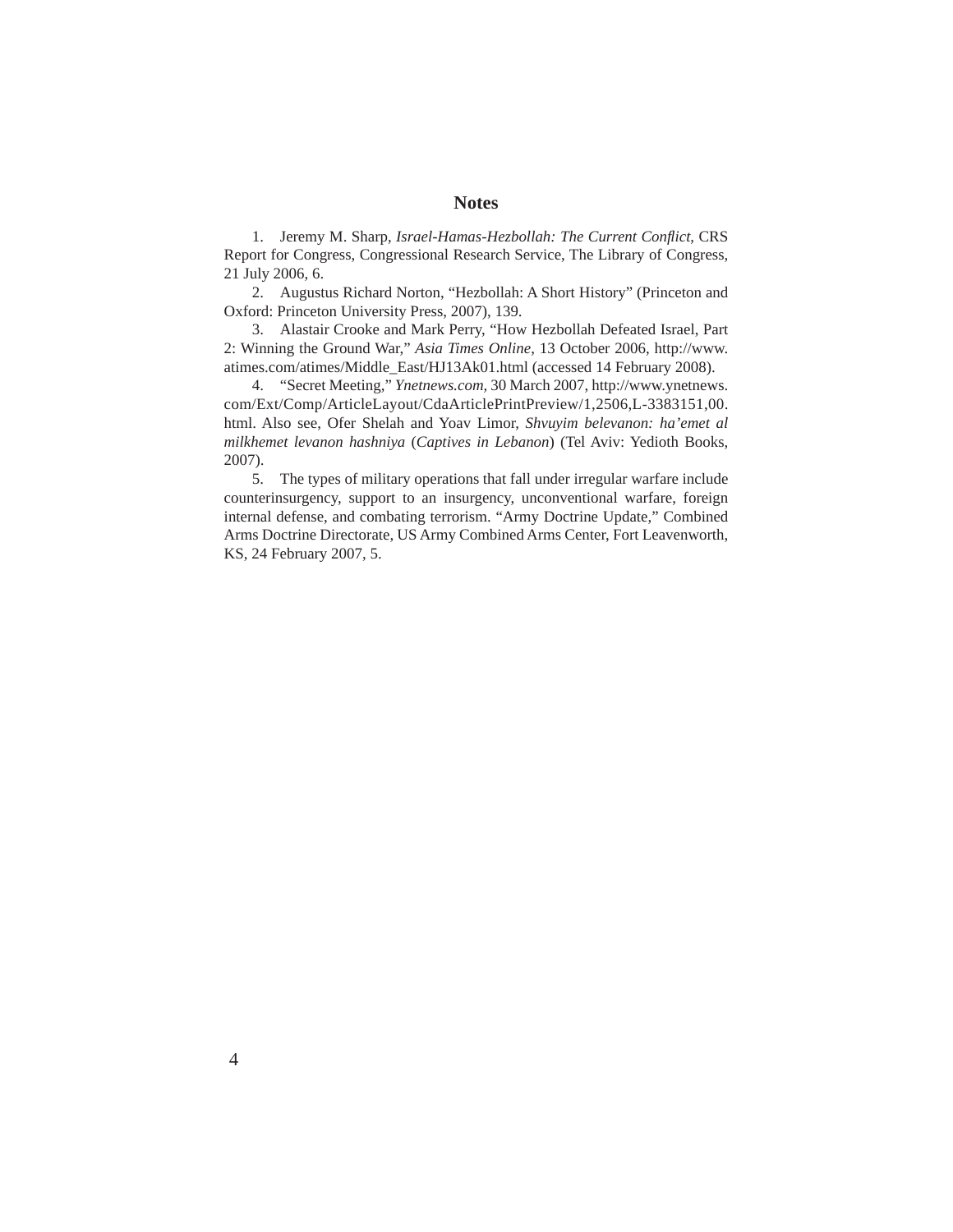## **Chapter 1**

#### **The 2000 Israeli Withdrawal from Lebanon**

It was also not expected of the Resistance to concentrate its equipment and resources on the front lines and go through a classic war with the enemy, for this was an army role and required sufficient numbers, equipment and military capabilities. Resistance work was essentially "hit and run," leaving the enemy surprised without any visible retaliation targets.

> Sheikh Naim Qassem Deputy Secretary-General of Hezbollah

The pullout from Lebanon descended into chaos, as Israeli troops staggered back across the border, telling reporters that their military equipment and training had proven useless against Hezbollah, and its Lebanese allies.

> Joel Himelfarb *The Washington Times*

Near midday on 28 February 1999, a small convoy of vehicles passed down the narrow, dusty mountain road near the village of Kafr Shaba, in the Israeli-occupied security zone of south Lebanon. An armor-plated Mercedes driven by Chief Warrant Officer Imad Abu-Rish led the motorcade down the mountainside. Riding with Abu-Rish was his commander, Brigadier General Erez Gerstein, radio operator Staff Sergeant Omer El-Kabetz, and popular Israeli radio reporter, IIan Roeh.1

At 38, Gerstein commanded all Israeli Defense Forces in southern Lebanon and was regarded as a legendary figure within the IDF, a leader impervious to harm. As Israeli support for the long, costly war in Lebanon slowly eroded, Gerstein remained firm in his convictions. "Israelis calling for a unilateral withdrawal from Lebanon," he warned, "were endangering the lives of soldiers serving there." Gerstein also suggested "that withdrawal from the security zone would bring the terror right up to Israel's borders." Resolute and confident, he was determined to defeat the IDF's most threatening enemy in Lebanon, Hezbollah (the Party of  $God).<sup>2</sup>$ 

As the three-vehicle convoy made its way back down the treacherous mountain road to IDF headquarters in Marjayoun, Gerstein's Mercedes rounded a jagged curve. At precisely the same moment, a massive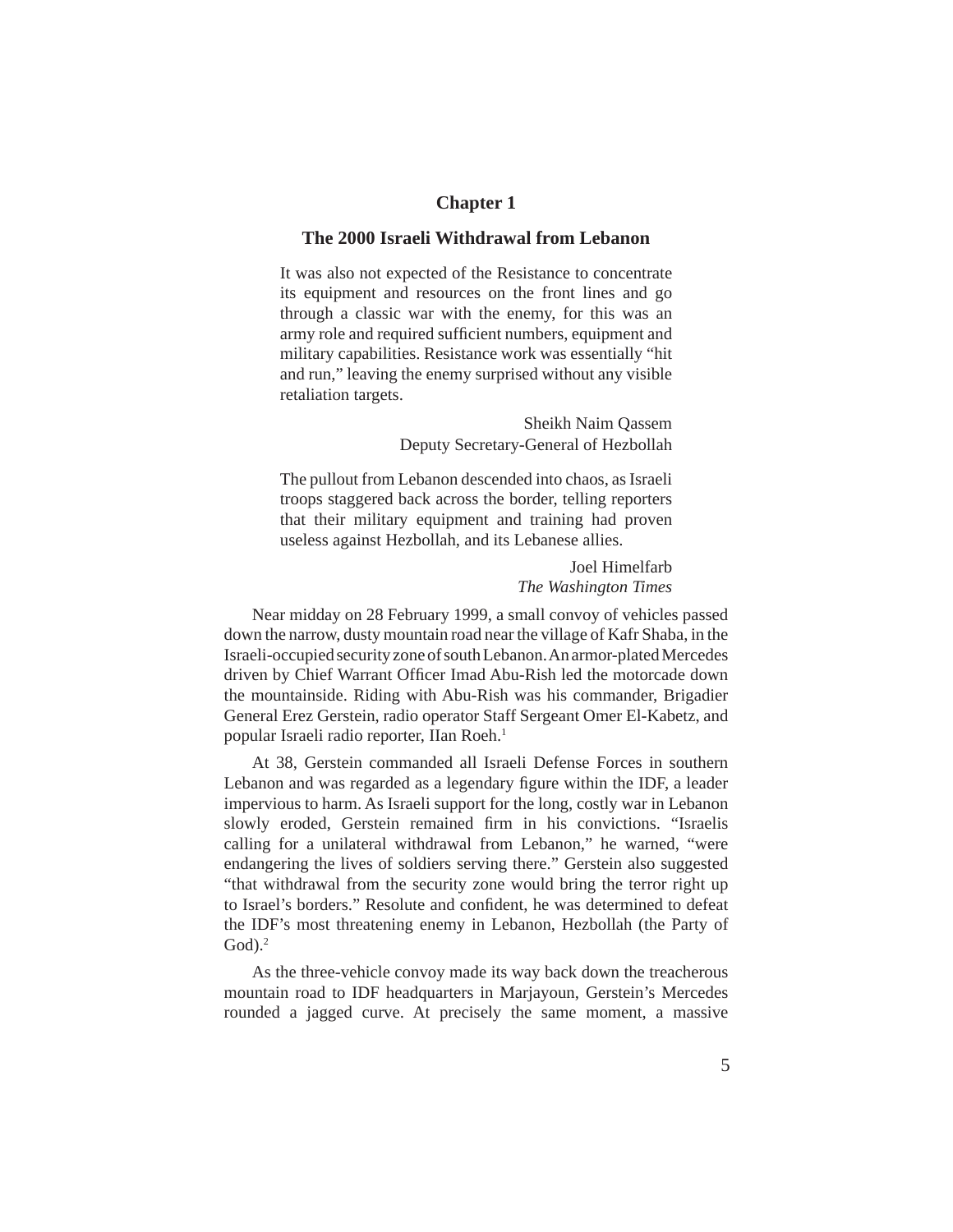improvised explosive device (IED) detonated next to the car. The explosion ripped through the Mercedes, engulfing the automobile in flames. Abu-Rish, El-Kabetz, and Roeh were blown out of the vehicle and mortally wounded as the Mercedes tumbled over a cliff with Gerstein still inside. Rescuers who raced down the precipice to save him were unable to remove their commander from the burning wreckage and watched helplessly as he burned to death. The killing of the highest ranking Israeli officer in Lebanon by Hezbollah confirmed its status as Israel's most intractable enemy.<sup>3</sup>

The ambush was filmed by Hezbollah and aired on all Lebanese television stations. Professor Judith Palmer Harik, a resident of Beirut, recounted, "Hezbollah was pressing home the point, that any Israeli military personnel on Lebanese soil was fair game and that even high ranking officers were not safe. . . . Lebanese friends with whom I watched the recording of this operation on the evening news expressed surprise about the pinpoint accuracy of the explosion. . . ."4 While Gerstein's death had little effect militarily, it was nonetheless a "psychological defeat" for Israelis.5

By March 1999, a majority of Israelis were demanding an end to the Lebanese quagmire.<sup>6</sup> For over 20 years, Israel had waged an almost continual military campaign in Lebanon, first in opposition to the terrorist acts of the Palestine Liberation Organization (PLO), then against a variety of Lebanese secular groups determined to force the Israelis out of their country.

The IDF's 1982 invasion of Lebanon, named Operation PEACE FOR GALILEE, was designed to destroy the PLO threat to Israel and shatter its capacity to wage war. At the onset of the campaign, three Israeli heavy divisions hastily moved north to the outskirts of Beirut, trapping and killing numerous PLO members and driving the remnants into headlong retreat. At the same time, the Israeli Air Force (IAF) destroyed most, if not all, of the Syrian air defense systems in Lebanon without a single loss. According to Israeli author and IAF intelligence officer Ron Tira, "the PLO never recovered from 1982 and never regained its capabilities."<sup>7</sup>

Although the IDF defeated the PLO, it still faced a large Lebanese population who were not at all happy with the Israeli occupation. Many who had initially greeted the IDF as liberators now turned against their Israeli occupiers. Of all Israel's enemies, none proved more problematic than the Shiite faction Hezbollah. Created in response to Israel's continued occupation of Lebanon, this militia force was trained, armed, and equipped by Iran and Syria.<sup>8</sup>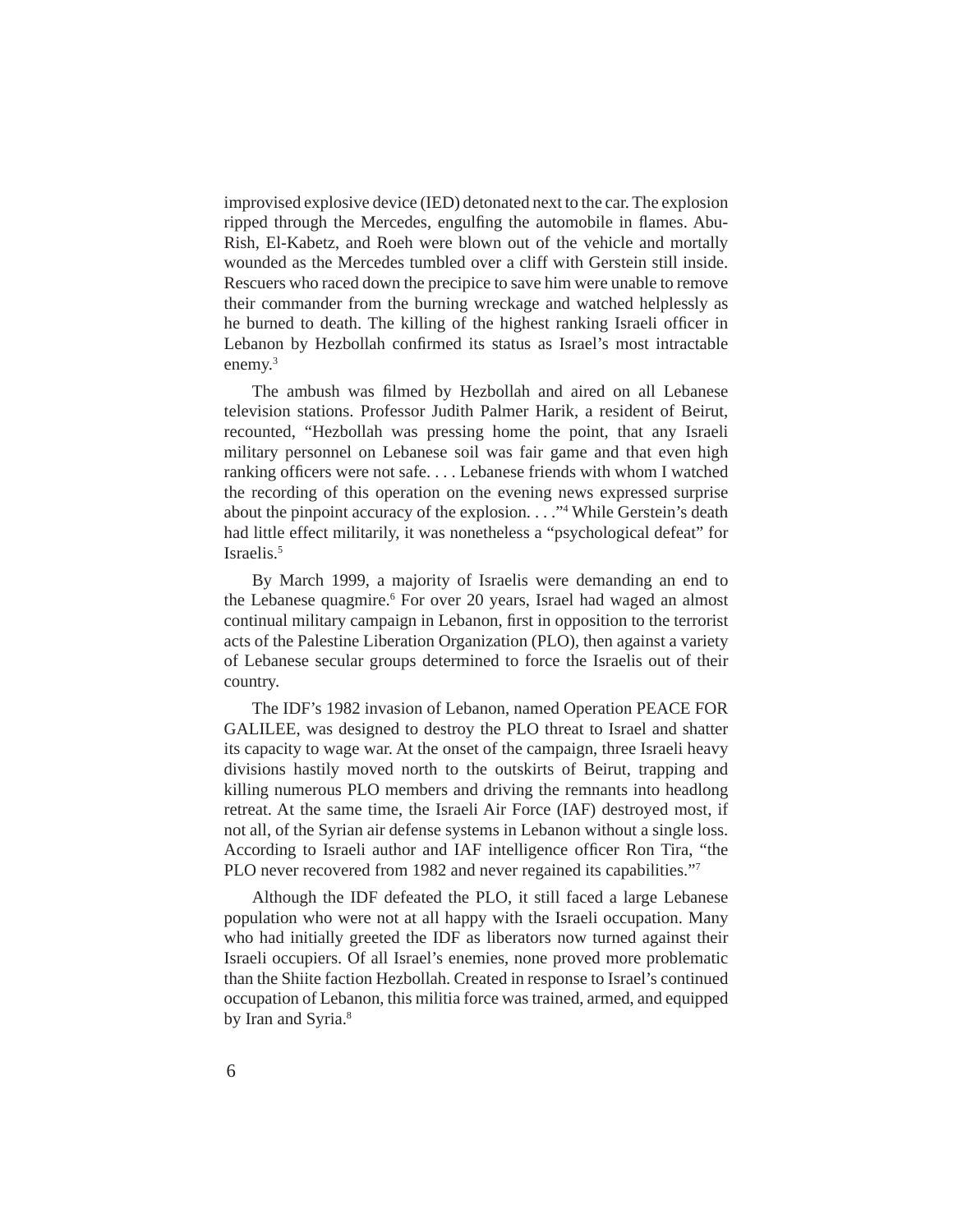Plagued by unremitting attacks spearheaded by Hezbollah and other secular groups, the IDF withdrew into southern Lebanon in 1985. In the new security zone, which encompassed 10 percent of Lebanon, the IDF and its ally, the South Lebanon Army (SLA), began constructing a string of company-size fortified outposts. Ignoring United Nations Resolution 425, which called for a complete Israeli withdrawal from Lebanon, the IDF and SLA prepared for a lengthy stay. Israel made it clear that, unless they could have some assurance against terrorist border incursions and rocket attacks from Lebanon, they would remain in the security zone.<sup>9</sup>

Hezbollah, however, was determined to drive the IDF out of Lebanon, believing that, unless attacks continued, the Israelis would never leave.<sup>10</sup> Beginning in 1985, they relentlessly assaulted the IDF and SLA in the security zone. Hezbollah developed 13 principles of war, specifically designed to defeat a relatively fixed, technologically advanced enemy.

- 1. Avoid the strong, attack the weak—attack and withdrawal!
- 2. Protecting our fighters is more important than causing enemy casualties!
- 3. Strike only when success is assured!
- 4. Surprise is essential to success. If you are spotted, you have failed!
- 5. Don't get into a set-piece battle. Slip away like smoke, before the enemy can drive home his advantage!
- 6. Attaining the goal demands patience, in order to discover the enemy's weak points!
- 7. Keep moving; avoid formation of a front line!
- 8. Keep the enemy on constant alert, at the front and in the rear!
- 9. The road to the great victory passes through thousands of small victories!
- 10. Keep up the morale of the fighters; avoid notions of the enemy's superiority!
- 11. The media has innumerable guns whose hits are like bullets. Use them in the battle!
- 12. The population is a treasure—nurture it!
- 13. Hurt the enemy and then stop before he abandons restraint!<sup>11</sup>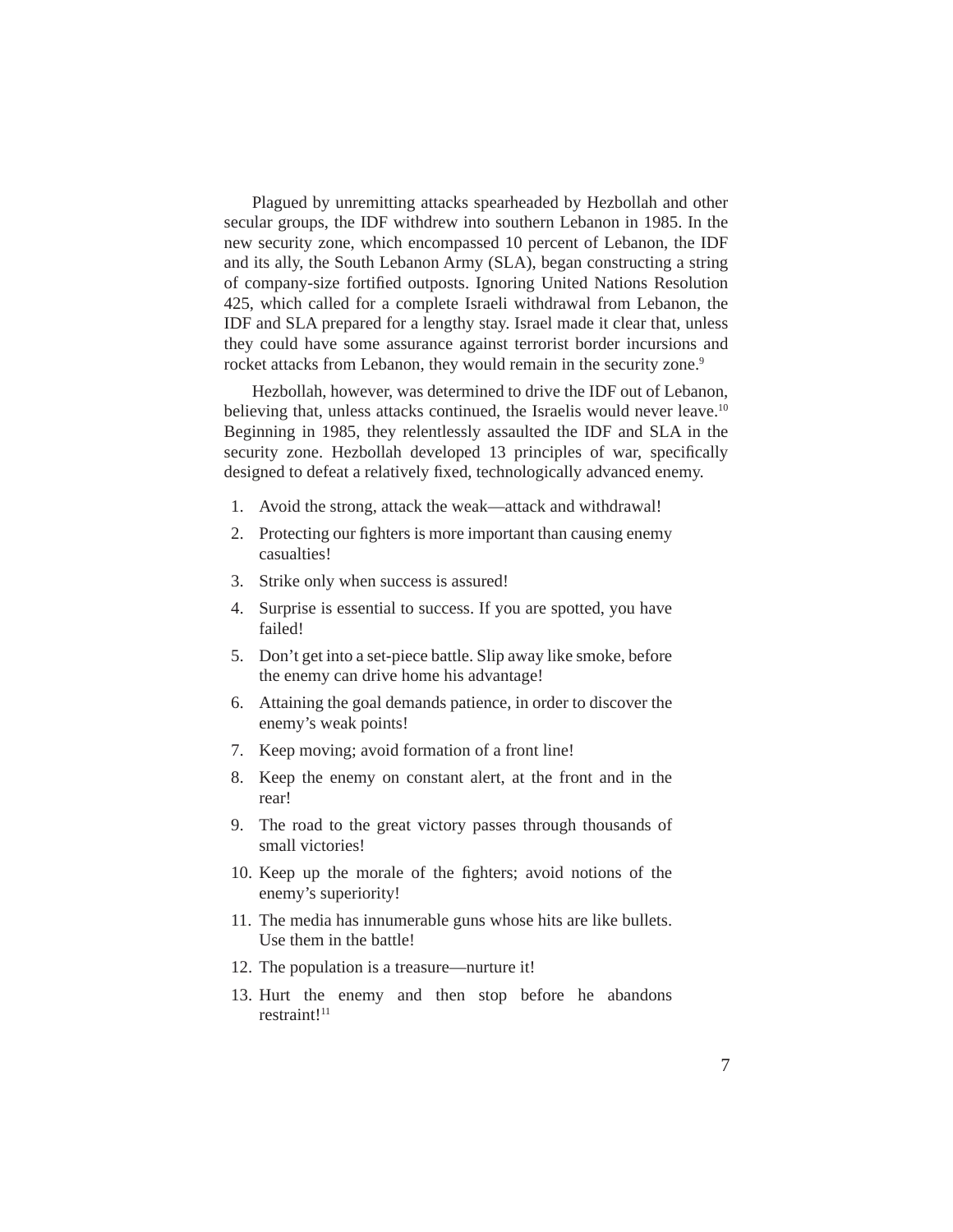Hezbollah's Deputy Secretary-General, Sheikh Naim Qassem, elaborated further on this asymmetrical concept in his book, *Hizbullah: The Story from Within*. He wrote that Hezbollah's doctrine helped accomplish a number of goals, two of which included:

- 1. Confusing the enemy and obliging its command to call for a constant state of alert, eventually leading to the exhaustion and decline in power.
- 2. Spreading panic among enemy troops, the fear of death persisted after every successful or possible resistance attack. This served to shake enemy morale and subsequently affected troop performance.<sup>12</sup>

As time would prove, the doctrine provided an exceptionally effective blueprint for victory.

By the 1990s, Hezbollah had transformed itself into a highly competent resistance organization, as well as an emergent political party with extensive support among the Lebanese population. Its principal intent, according to Professor Judith Palmer Harik:

> demonstrate the enemy's vulnerability.<sup>13</sup> . . . was to stampede the Israelis and the SLA into as disorderly and as costly a withdrawal as possible by imposing casualties that further eroded the troops' morale and increased domestic pressure for their departure. Strategists therefore aimed at clever operations that would emphasize Hezbollah's implacability and long reach and

Hezbollah slowly chiseled away at Israeli public support for the war by inflicting a constant stream of casualties on Israeli military forces. Suicide bombings, sophisticated ambushes, and direct attacks on the IDF and SLA were often captured on film and shown on Hezbollah's television station, al-Manar. The disturbing images were beamed into Israeli households, depicting the horrors of war often muted by Israeli television.<sup>14</sup>

The Israelis did not remain entirely on the defensive. In 1993, in response to increased casualties in the security zone, they launched Operation ACCOUNTABILITY. Hezbollah had prepared for an Israeli ground offensive and was taken aback by the massive Israeli air and artillery campaign waged against them. The military operation was unlike any Hezbollah had encountered in that the Israelis chiefly employed standoff-based precision firepower. It proved a valuable lesson and one that would better prepare Hezbollah for the next war.15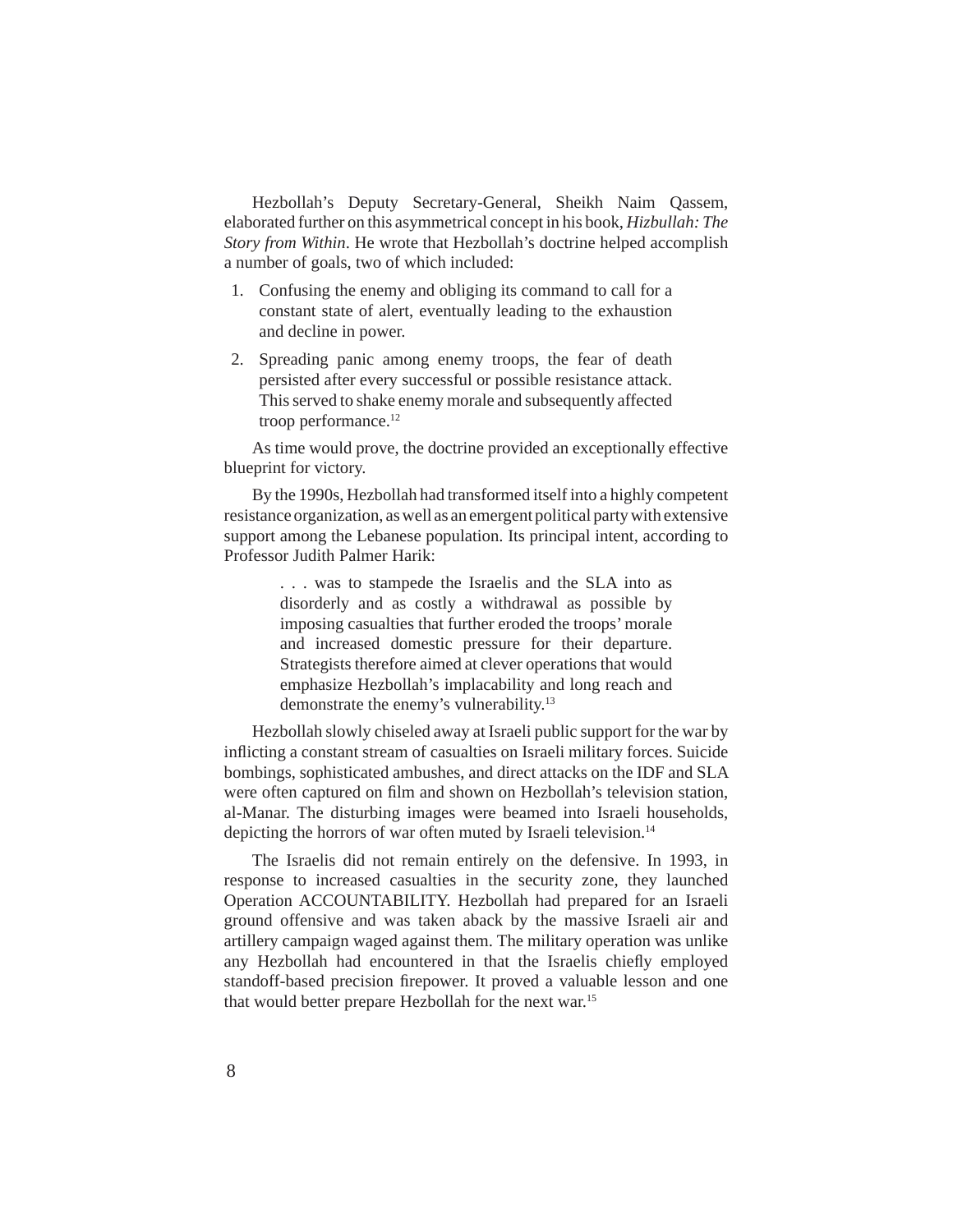The next major clash between Hezbollah and Israel came in 1996. When Hezbollah rockets wounded 38 civilians in northern Israel, the IDF unleashed Operation GRAPES OF WRATH. Once again, the IDF generally resorted to standoff-based precision firepower or what Amir Kulick called a "fire-intense effort."<sup>16</sup> The new IDF campaign targeted not only Hezbollah but also civilian infrastructure targets and civilian population centers in southern Lebanon. Israel expected to cause a mass exodus of civilians from southern Lebanon, forcing the Lebanese and Syrian governments to take action against Hezbollah. Clearly, the operation was designed to force the hand of the Lebanese and Syrian governments and not to destroy Hezbollah's military capabilities.<sup>17</sup> Not surprisingly, Operation GRAPES OF WRATH failed miserably and served only to further alienate scores of Lebanese people and produce widespread international scorn.<sup>18</sup>

As Israeli precision-guided weapons and bombs rained down on southern Lebanon, Hezbollah struck back at northern Israel with hundreds of Katyusha rockets, forcing thousands of Israelis to seek cover in bomb shelters. The Hezbollah Secretary-General, Hasan Nasrallah, made it clear, "If Israel hits Lebanese civilian targets, then Hizballah hits Israel."19 Although Israel inflicted heavy losses on Hezbollah, at no time during Operation GRAPES OF WRATH was the IDF's standoff precision weaponry able to silence Hezbollah's rockets.<sup>20</sup> It was a lesson noted by Hezbollah and entirely ignored by the IDF. With Hezbollah capable of responding in kind, both sides reached a tacit agreement on 26 April 1996 not to target civilians.21

As the war in southern Lebanon continued, mounting IDF casualties propelled antiwar groups into the political spotlight as politicians and a preponderance of the public called for a unilateral withdrawal from Lebanon. The strength of the antiwar movement compelled Ehud Barak, a candidate for Prime Minister at the time, to promise a withdrawal from Lebanon if elected. Upon his election in 1999, Barak assured the Israelis he would remove the IDF from southern Lebanon within 12 months, either bilaterally or unilaterally.<sup>22</sup>

Hezbollah, however, was determined to accelerate the Israeli withdrawal. It offered "leniency" to all SLA members who surrendered before the withdrawal began, while continuing its attacks on SLA and IDF outposts in the security zone. New SLA defections to Hezbollah greatly alarmed the Israelis. When the IDF shut down four forward outposts near the town of Jezzine in June 1999, SLA units began withdrawing from their outposts within the city limits. Hezbollah fighters quickly moved into the town and continued to pummel the dwindling ranks of the SLA as they moved into new positions to the south.23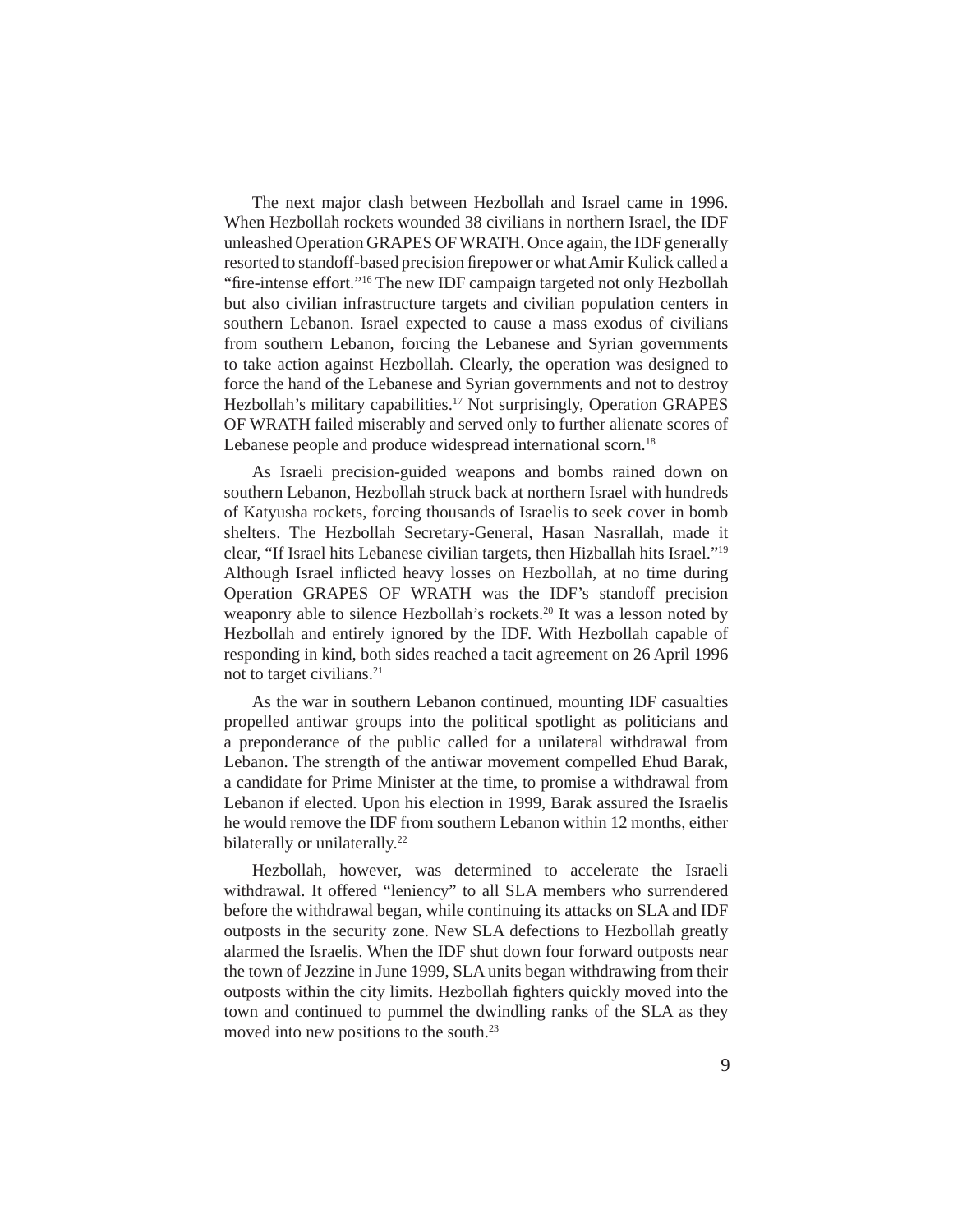Exceedingly concerned with preventing casualties, the IDF withdrew into a handful of fortified positions. Of the 50 outposts in the security zone, the SLA manned 42. Although these strongholds were heavily fortified, Hezbollah still inflicted numerous casualties on both the IDF and SLA. Using American-made, tube-launched, optically-tracked, wire-guided missiles (TOWs), Hezbollah sent the explosive projectiles directly through the window slits of the IDF and SLA outposts. According to Professor Augustus Richard Norton, "Most of the seven Israeli soldiers felled during January and February of this year [2000] were killed by TOWs."24

In January 2000, the SLA was badly shaken by the assassination of one of its key leaders. Aql Hashim was killed when Hezbollah managed to place a bomb inside his house. Once again, SLA defections picked up pace. When bilateral discussions in Geneva between Syria, Israel, and the United States fell apart in March 2000, Barak began making plans for a unilateral withdrawal from Lebanon. He announced, "by July 2000, the army will withdraw to the international border, and it is from the international border that we will defend the north of the country."25

With Barak's announcement that the IDF would withdraw from the security zone by July, the Israeli government assured the SLA they would be protected. The government informed them that "Israel is morally and politically committed to the safety and security of the soldiers of the South Lebanon Army and the Civil administration officials who worked alongside Israel for many years to protect the southern Lebanese population from the encroachment of terrorist organizations. . . . In this context, Israel is prepared to absorb any SLA soldiers or civil officials who choose to relocate to Israel, together with their families."26 Although the Israelis had promised the SLA sanctuary in Israel, apparently the word never filtered down to the ranks, which left them discouraged and dispirited. Although the SLA appeared solid and capable, rumors persisted within the IDF that the readiness of the SLA was dubious. $27$ 

On 21 May, SLA soldiers abandoned their positions in the town of Taibe. Panicky Israeli officers in the area told the SLA, "Hezbollah was coming." The dire warning threw the security zone into near chaos. By the end of the day, an SLA Shiite brigade in the central sector of the security zone collapsed, with scores of soldiers surrendering to Hezbollah. As word of the SLA disintegration spread, southern Lebanese civilians, who years before had been removed from their villages in the security zone began moving in large numbers toward their former homes. In many cases, the civilians were moving well ahead of Hezbollah fighters.28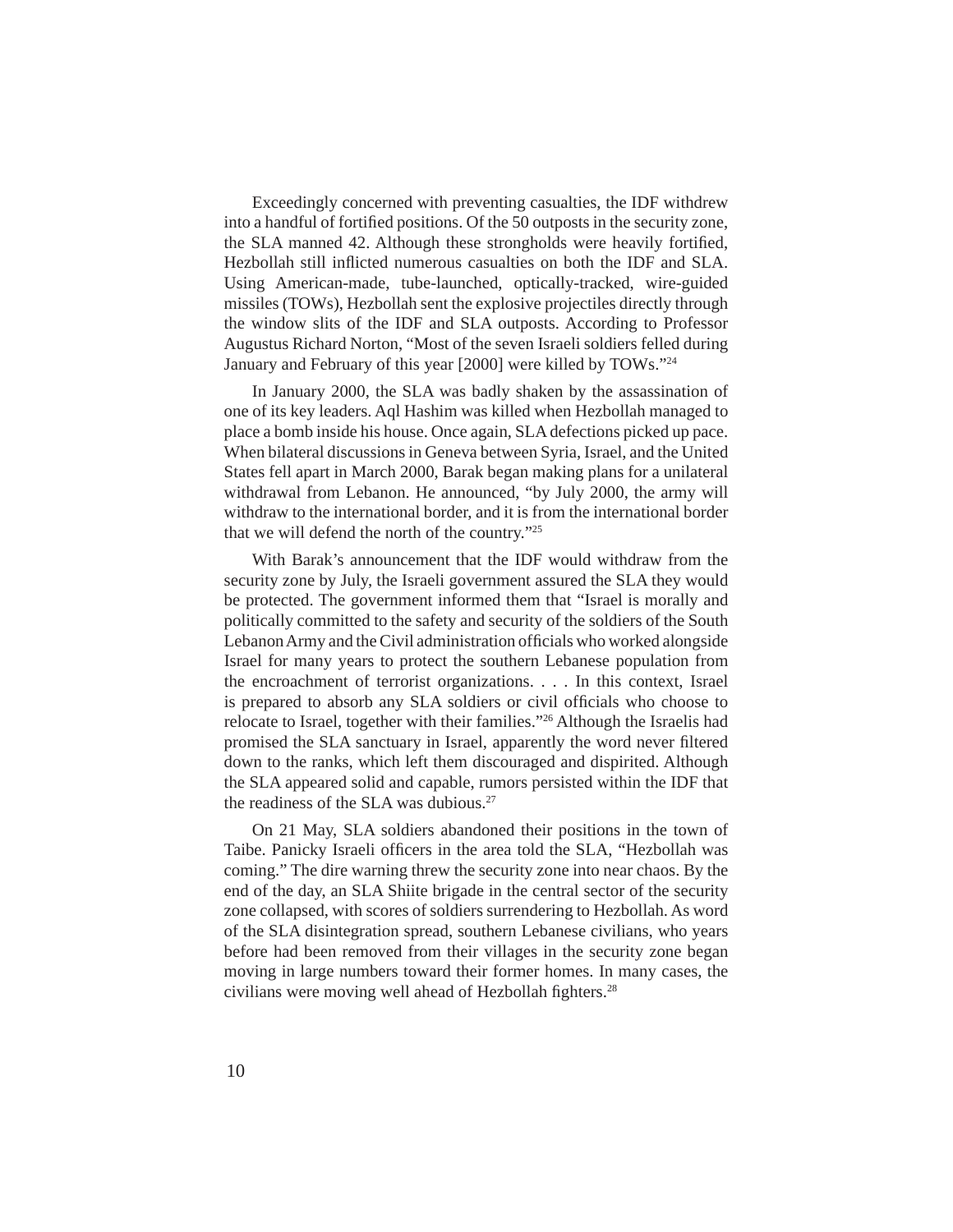On 22 May, the IDF ordered all SLA intelligence officials to withdraw from the security zone and move to the Israeli border. As other SLA units pulled back, they destroyed their bunkers and outposts. By the end of the day, it was readily apparent that the IDF was accelerating its withdrawal. Television audiences around the world watched in stunned disbelief at the chaotic nature of the withdrawal. The Hezbollah television station, al-Manar, captured the humiliating retreat and called on "Palestinians to follow in its path," while the Arab media painted Israel as a "paper tiger."29

By 23 May, the SLA had completely disintegrated. Its western brigade at Bint Jbeil was ordered to pull back to the Israeli border, while the Druze brigade in the east simply melted away. In many cases, the IDF and the SLA abandoned their military equipment. When the infamous SLA prison at Khiam was liberated that afternoon, Hezbollah's al-Manar broadcast the event live around the world.<sup>30</sup> At the border, chaos reigned as IDF and SLA forces moved quickly into Israel. An eyewitness reported, "Israeli troops staggered back across the border, telling reporters that their military equipment and training had proven useless against Hezbollah, and its Lebanese allies."<sup>31</sup>

As each outpost fell, Hezbollah planted its yellow flags atop the fortifications. Israeli citizens along the border watched as the flags waved triumphantly only a short distance from their settlements. Harik reported, "Along the border fence, crowds were already gathering to taunt and throw stones at the Israeli soldiers manning the observation towers on the other side."32 The Israeli withdrawal from the security zone was seen as a complete fiasco.

Hezbollah set out to "stampede the Israelis and the SLA into as disorderly and as costly a withdrawal as possible."<sup>33</sup> In the eyes of most of the world, they succeeded. One Israeli newspaper called the last day of the withdrawal a "Day of Humiliation," while an Australian military officer, with many years of experience in Lebanon, concluded, "Israel was defeated by Hezbollah in Lebanon, forcing its withdrawal on 24 May 2000." Ultimately, the superb fighting qualities of Hezbollah, Israeli war fatigue, and uncertain allies turned the withdrawal into an embarrassing rout.34 Within days, both sides began preparations for the inevitable second round.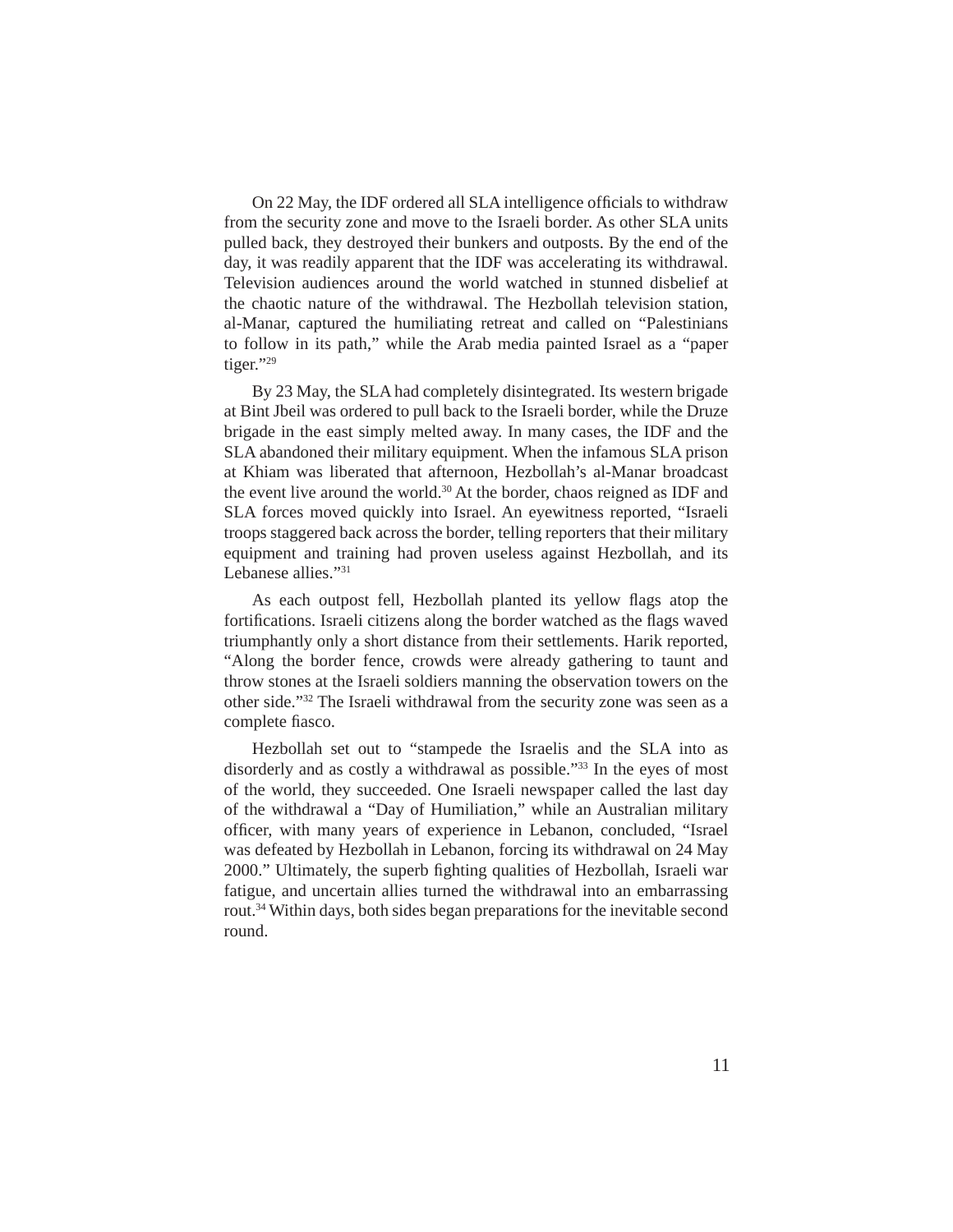1. "Israeli General Killed In Lebanon," *BBC Online Network, BBC News*, http://news.bbc.co.uk/1/hi/world/middle\_east/287941.stm, 1-3 (accessed 14 February 2008); "Commander of IDF Lebanon-Liaison Unit Killed, Warrant Officer, Soldier and Civilian Killed in Explosion," *Israel Ministry of Foreign Affairs*, http://www.israelmfa.gov.il/MFA/Government/Communiques/1999/Com mander%20of%20IDF%20Lebanon-Liaison%20Unit%20and%20Three%20Ot, 1-2 (accessed 1 August 2007); "The Occupied Zone: An Overview," *Human Rights Watch*, http://www.hrw.org/reports/1999/lebanon/Isrlb997-02.htm, 4 (accessed 5 August 2007); "Death by the roadside," *Jerusalem Post*, 1 March 1999.

2. Ehud Eiran, telephone interview by author, 25 July 2007; "Gerstein New IDF Head In Lebanon," *Jerusalem Post*, 27 February 1998; Emanuel A. Winston, "Making Israel Bleed," *Winston Mideast Analysis & Commentary*, http://gamla. org.il/english/article/1999/march/win1.htm 4 (accessed 1 August 2007); Ehud Eiran, e-mail interview by author, 5 August 2007.

3. "The Occupied Zone," 4; "Death By The Roadside;" Ehud Eiran, e-mail interview by author, 31 July, 7 August 2007; See also, Ehud Eiran, *The Essence of Longing: General Erez Gerstein and the War in Lebanon* (Tel Aviv, Israel: Yediot Books (Hebrew), 2007).

4. Judith Palmer Harik, *Hezbollah: The Changing Face of Terrorism*, (London: I.B. Tauris, 2004), 131.

5. Simon Murden, "Understanding Israel's Long Conflict in Lebanon: The Search For An Alternative Approach to Security During the Peace Process," *British Journal of Middle Eastern Studies* Vol. 27, No. 1 (May 2000): 43.

6. Ibid., 43.

7. Martin van Creveld, *The Sword and the Olive: A Critical History of the Israeli Defense Force* (New York: Public Affairs, 1998), 289–291; Daniel Isaac Helmer, *Flipside of the COIN: Israel's Lebanese Incursion Between 1982*–*2000*, (Fort Leavenworth, KS: Combat Studies Institute Press, 2006), 35–41; Ron Tira, e-mail interview by author, 15 August 2007.

8. Professor Augustus Richard Norton noted that "There is little doubt that Iran and Syria were deeply involved in the creation of Hizballah." Augustus Richard Norton, "Hizballah and the Israeli Withdrawal from Southern Lebanon," *Journal of Palestine Studies* Vol. 30, No. 1 (Autumn 2000), 24.

9. Martin van Creveld, *The Sword and the Olive: A Critical History of the Israeli Defense Force*, (New York: Public Affairs, 1998,) 303; Augustus Richard Norton, *Hezbollah: A Short History* (Princeton and Oxford: Princeton University Press, 2007), 81.

10. Augustus Richard Norton, *Hezbollah: A Short History* (Princeton and Oxford: Princeton University Press, 2007), 81.

11. Ehud Ya'ari, "Hizballah: 13 Principles of Warfare," *The Jerusalem Report*, 21 March 1996, quoted in Daniel Isaac Helmer, *Flipside of the COIN: Israel's Lebanese Incursion Between 1982*–*2000* (Fort Leavenworth, KS: Combat Studies Institute Press, 2006), 53-54.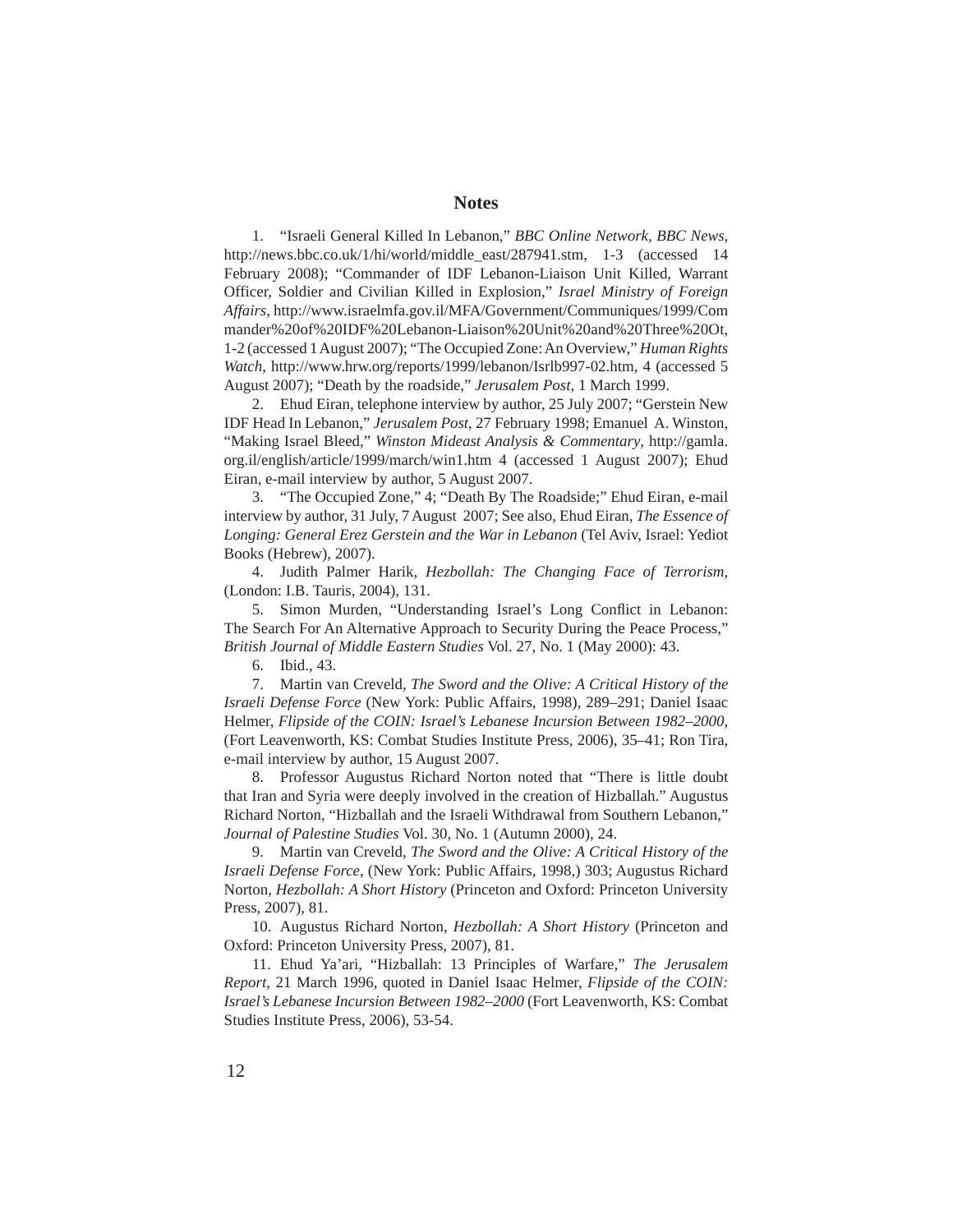12. Naim Qassem, trans. by Dalia Khalil, *Hizbullah: The Story from Within*  (London: SAQI, 2005), 71.

13. Harik, 130.

14. Norton, "Hizballah and the Israeli Withdrawal from Southern Lebanon," 31.

15. Amir Kulick, "Hizbollah vs. the IDF: The Operational Dimension," *Strategic Assessment,* Jaffee Center for Strategic Studies, Tel Aviv University Vol. 9, No. 3 (November 2006), 1–2.

16. Ibid, 1; "Operation Grapes of Wrath," *Ynetnews.com*, 1 August 2007, 1-2, http://www.ynetnews.com/articles/0,7340,L-3284744,00.html (accessed 10 August 2007).

17. Ron Tira stated that both the 1993 and 1996 campaigns were "standoffish and were designed to push [the] civilian population to the north thereby pressing the big bosses to do something (effects)." Ron Tira, e-mail interview by author 15 August 2007.

18. "Operation Grapes of Wrath," 1–2; Norton*, Hezbollah: A Short History*, 84–85.

19. Norton, "Hizballah and the Israeli Withdrawal from Southern Lebanon," 29.

20. "Operation Grapes of Wrath," 1.

21. Norton, "Hizballah and the Israeli Withdrawal from Southern Lebanon," 29.

22. Norton, *Hezbollah: A Short History*, 88.

23. Harik, 126–127.

24. Norton, "Hizballah and the Israeli Withdrawal from Southern Lebanon," 30; Harik, 132.

25. Norton, "Hizballah and the Israeli Withdrawal from Southern Lebanon," 31; Norton, *Hezbollah: A Short History*, 88–89; Harik, 130–131.

26. "The Israeli Withdrawal from Southern Lebanon," *Jewish Virtual Library*, 4, http://www.jewishvirtuallibrary.org/jsource/Peace/lebwith.html (accessed 1 August 2007).

27. Mordechai Nisan, "Did Israel Betray Its Lebanese Allies?" *Middle East Quarterly* (December 2000), 2.

28. Ibid, 2; Harik, 137–138.

29. Nisan, 2; Abraham Rabinovich, "Despite Ragtag Pullout From Lebanon, Israel Is No Paper Tiger," *International Herald Tribune*, 30 May 2000.

30. Nisan, 2; Harik, 138.

31. Joel Himelfarb, "Hezbollah's Deadly Record," *The Washington Times*, 16 March 2005.

32. Joel Himelfarb, "Hezbollah's Deadly Record," *The Washington Times*, 16 March 2005; Harik, 138.

33. Harik, 130.

34. Major Christopher E. Whitting, *When David Became Goliath* (Fort Leavenworth, KS: US Army Command and General Staff College, 2001), 98; Helmer, 70.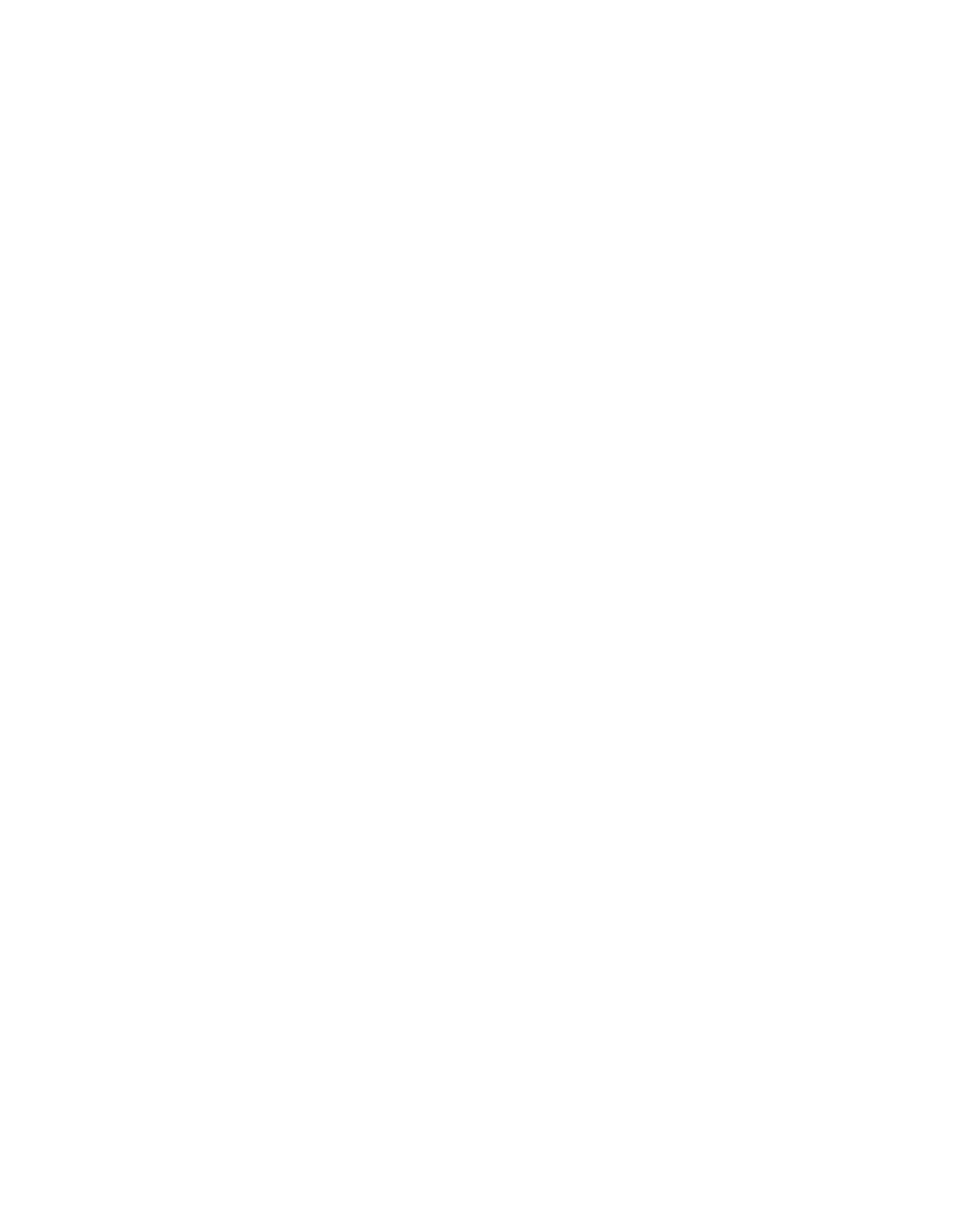## **Chapter 2**

## **Planning for the Second Lebanon War**

Victory means achieving the strategic goal and not necessarily territory. I maintain that we also have to part with the concept of a land battle. We have to talk about the integrated battle and about the appropriate force activating it. Victory is a matter of consciousness. Air power effects the adversary's consciousness significantly.

> Commander Dan Halutz Israeli Air Force (IAF), 2001

#### **The Blue Line**

 Secretary-General KofiAnnan "expressed the hope that the implementation By June 2000, a United Nations cartographic team working with the United Nations Interim Force in Lebanon (UNIFIL) had established a new border line between Lebanon and Israel. Christened the "Blue Line," the new 79-kilometer demarcation or withdrawal boundary was fully endorsed by the UN Security Council on 18 June 2000. It concluded, "As of 16 June, Israel had withdrawn its forces from Lebanon in accordance with Security Council resolution 425." According to a UN press release, of resolution 425 would be seen by all people of the region, especially Syrians, Palestinians and Israelis, as well as Lebanese, as an encouragement to quickly move ahead in negotiating peace treaties." Annan also pointed out that UNIFIL's highest priority was "helping the Lebanese Government and armed forces to assume their responsibilities along the border and throughout the area from which Israel had withdrawn." While certainly admirable in its intentions, Annan's peace plan was doomed from the start.<sup>1</sup>

Due to the convoluted power structure in Lebanon, the Lebanese central government either could not or would not commit its army to police duty in southern Lebanon. The chief spokesperson for UNIFIL, Timur Goksel, was not far off the mark when he suggested, "There were political constraints . . . and they don't want to risk the army. . . . If it goes, the country follows." Further complicating the peace process was the fact that Israel had managed under the UN-brokered resolution to retain a small portion of land (Shebaa Farms) which was located at the northern end of the Golan Heights. Many Lebanese thought the land was theirs and were outraged over Israel's continued possession of Shebaa Farms. In a speech given by Lebanon's President, Emile Lahoud, in May 2000, the Lebanese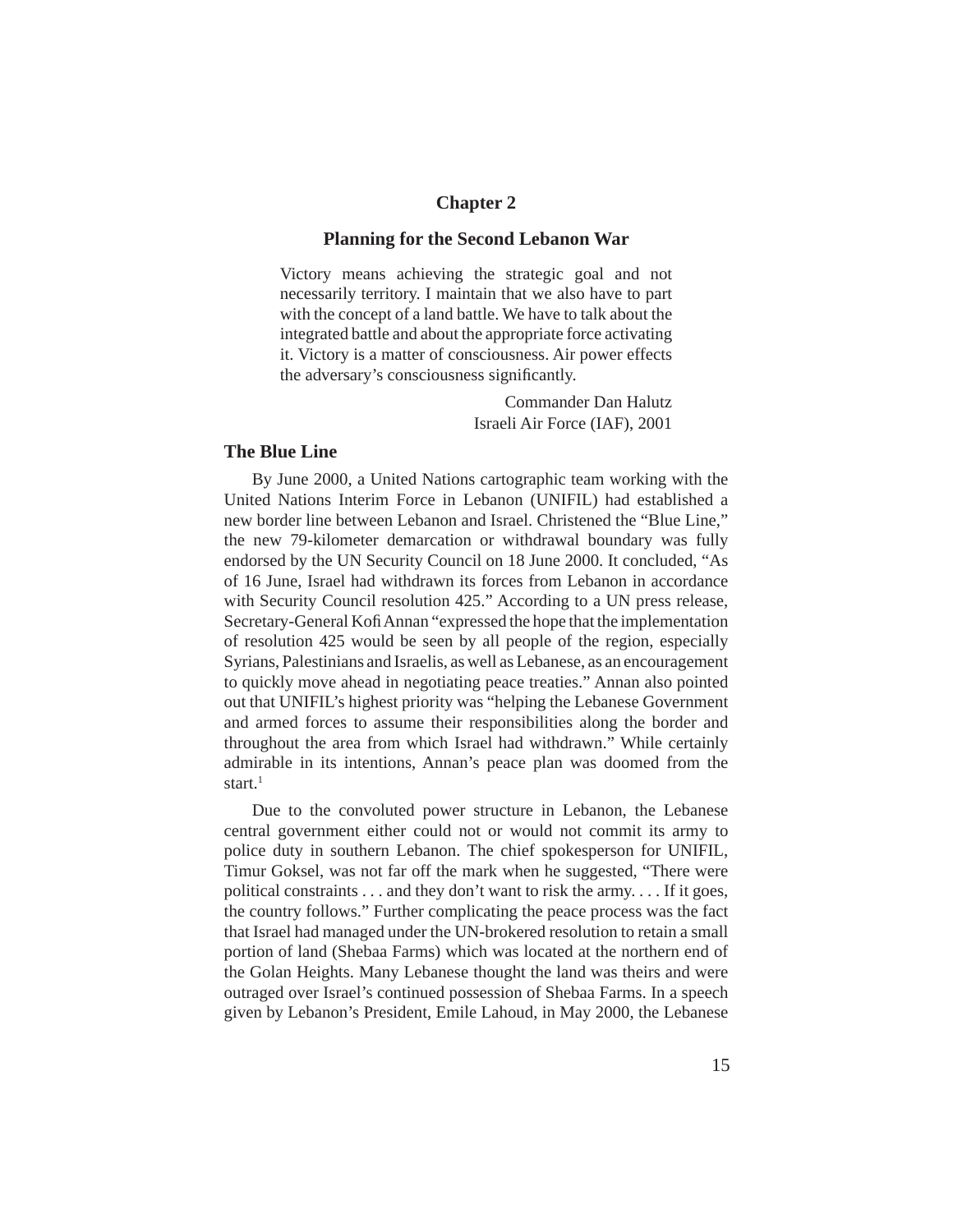leader stated that the Israeli withdrawal from the security zone was "still not enough to realize the comprehensive peace desired. . . . Israel must return all Arab lands, including Lebanon's Shebaa Farms region."2

for the next confrontation with Israel.<sup>5</sup> The Lebanese government was still highly suspicious of Israeli intentions and therefore reluctant to send its army into southern Lebanon and dismantle Hezbollah's war-making capabilities. Undoubtedly, Syria remained the most effectual power broker in Lebanon and did not want to see Hezbollah disarmed.<sup>3</sup> Iran, too, relied on Hezbollah as a proxy fighting force and would not endorse its removal from southern Lebanon.<sup>4</sup> Out of this aberrant political situation, Hezbollah once again stepped forward as the chief defender of Lebanon. In fact, when it came to protecting Lebanon against Israel, Hezbollah believed it could perform the task a good deal more effectively than the Lebanese army. Clearly, it was not about to dismantle its military resources. "It is public knowledge," wrote Hezbollah Deputy Secretary-General Qassem, "that the Lebanese army is much weaker than its Israeli counterpart, and an Israeli decision to invade Lebanon whether by land, sea or air would be faced by army retaliation of a limited effect that could not impede a wide-scale aggression, given the obvious imbalance in capabilities." Qassem also pointed out "Experience has clearly shown that Resolution 425, diplomatic efforts and US promises did not liberate Lebanon from a twenty-two-year occupation. Lebanon was liberated through resistance and public support for such resistance. Since we are in possession of such effective means, why would we intentionally incapacitate them? What do we fear by maintaining them? And who could guarantee a deterrence of Israel should we lose them?" With massive Iranian and Syrian support, Hezbollah began organizing its military assets

## **Hezbollah's Preparations for the 2006 Hezbollah-Israeli War**

It would appear that a major portion of Hezbollah's operational design was based on the presumption that Israel no longer had a tolerance for war and its inevitable butcher's bill. In fact, Hezbollah Secretary-General Hasan Nasrallah stated in his victory speech on 26 May 2000, in the newly liberated town of Bint Jbeil, "Israeli society is as weak as a spider web." Nasrallah was convinced that "the Israeli Achilles' heel" was "Israeli society itself." The Hezbollah Secretary-General was certain "that Israeli society is a brittle post-military society that cannot endure wars anymore and that under pressure, it can succumb to Arab aggression." Building on this premise, Hezbollah was convinced that, in any future war, Israel would rely heavily on air and artillery precision weapons and limit its use of ground forces. These operational hypotheses were based on Hezbollah's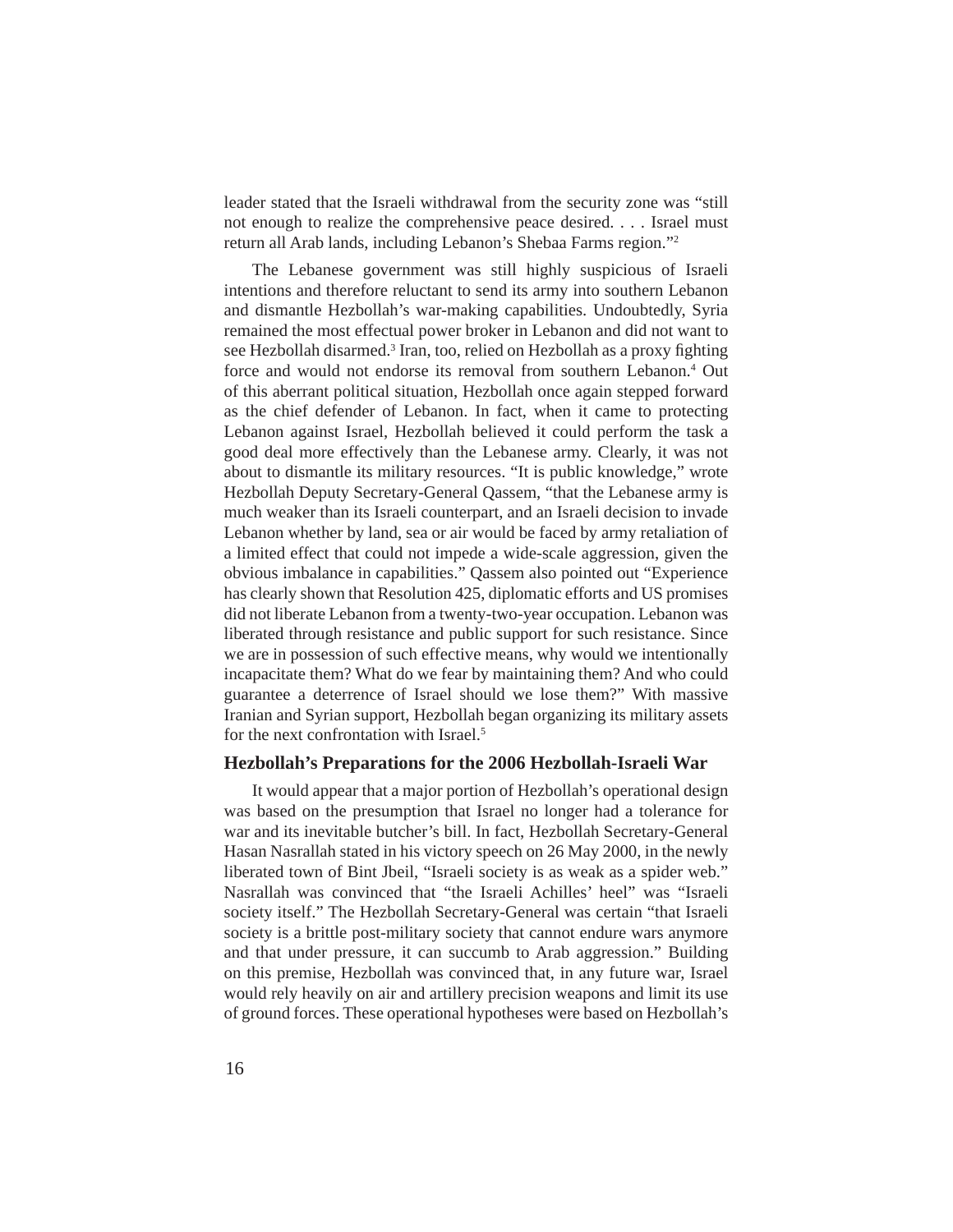experiences in its first long war with Israel. It was confident that Israel would have no stomach for casualties in any future conflict and would conduct the majority of its operations using standoff-based firepower. Available historic evidence appears to indicate this rationale was crucial as Hezbollah began its operational and tactical planning.<sup>6</sup>

It was imperative that Hezbollah's combat operations penetrate well inside Israel's border and not yield to the IDF's massive precision firepower. To accomplish this task, Hezbollah formed several rocket units between 2000 and 2006. South of the Litani River, Hezbollah organized the Nasser unit, which would control a vast arsenal of 122-mm Katyusha rockets that would be used to strike within Israel. To undermine any attempt by Israel to decimate Hezbollah's firepower, missile launchers were scattered across various villages and even open areas.<sup>7</sup>

Hezbollah established a simple, yet effective system for firing the Katyusha rockets. Once lookouts declared the area free of Israeli aircraft, a small group moved to the launch site, set up the launcher, and quickly departed. A second group would then transport the rocket to the launch location and promptly disperse. A third small squad would then arrive at the location and prepare the rocket for firing, often using remotely controlled or timer-based mechanisms. The entire process was to take less than 28 seconds with many of the rocket squads riding bicycles to the launch location. The vast majority of the rocket systems were hidden in underground caches and bunkers built to withstand precision air and artillery strikes.<sup>8</sup>

A second rocket unit containing medium-range FAJR and extendedrange Katyusha rockets was placed both north and south of the Litani. Most, if not all, of these rockets were to be fired from vehicle-mounted launchers. Sandwiched between the Litani River and Beirut, Hezbollah added two additional long-range rocket units containing the 610-mm Zelzal-2 and other long-range systems. By 2006, Iran and Syria had supplied Hezbollah with an astonishing 12,000 to 13,000 short-, medium-, and long-range, ground-to-ground missiles. According to some intelligence sources, Iranian elements managed the offloading of the rockets in Lebanon and trained Hezbollah in their use.<sup>9</sup> (For a complete listing of Hezbollah rocket systems, see Appendix B).

If war erupted, Hezbollah believed it absolutely crucial to maintain a constant barrage of rockets on Israel. Hezbollah was prepared to aim for both civilian and military targets. While the group Human Rights Watch is convinced Hezbollah fired rockets "indiscriminately" into Israel during the 2006 conflict, it would be debatable to maintain that all the attacks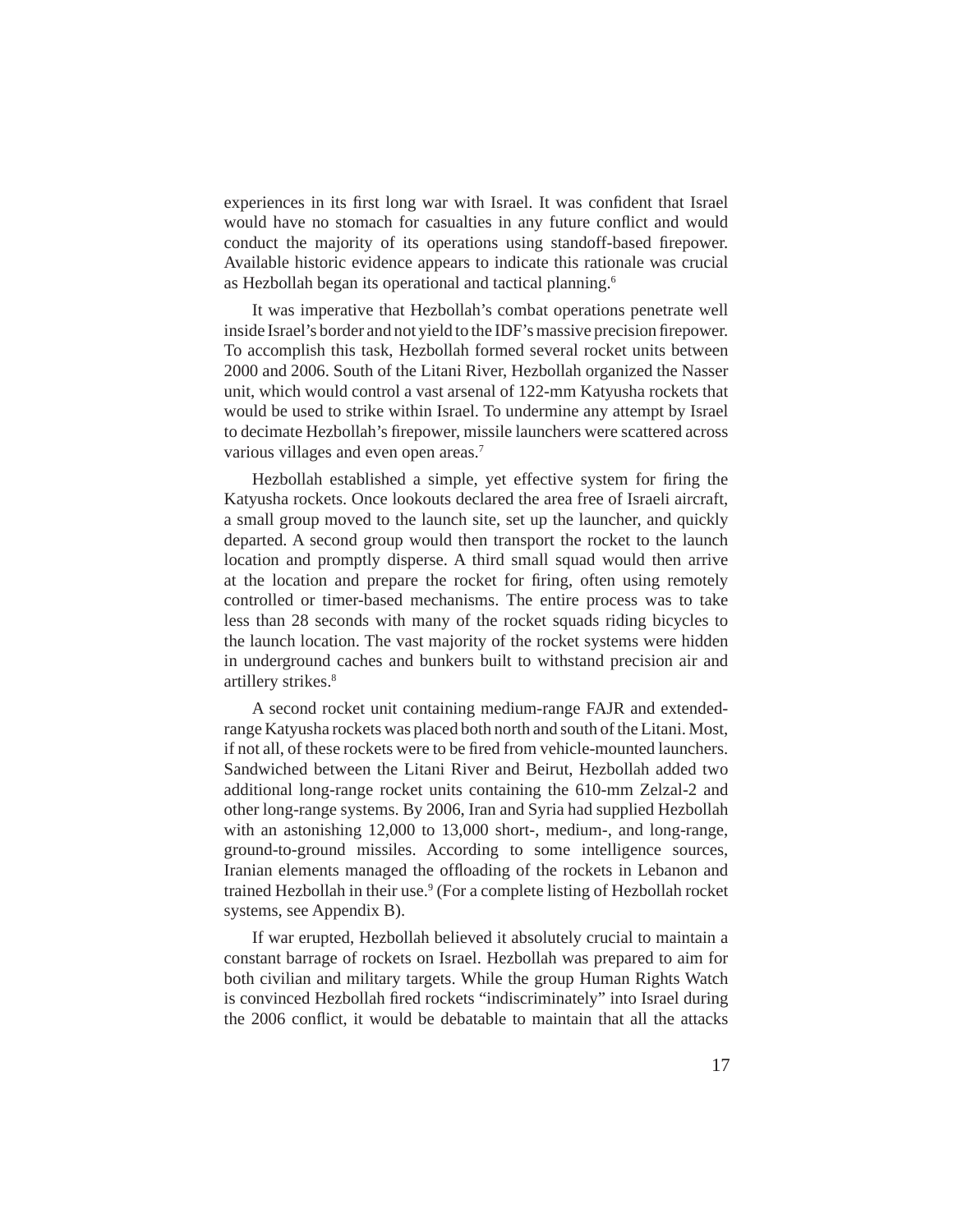were purposely aimed at the civilian population.<sup>10</sup> It should also be noted, however, that with a Circular Error Probability (CEP) of up to 5 percent of the range, the Katyushas had to be aimed at large targets, like villages and towns. This made civilian casualties all but inevitable.<sup>11</sup>

In order to protect its rocket systems, it was essential for Hezbollah to delay any Israeli ground attack aimed at taking out the launch sites.

A Hezbollah authority stated:

Alongside these three or four rocket formations was a ground array created south of the Litani based on underground tunnels and bunkers, explosives-ridden areas, and anti-tank units. This array was intended to confront ground forces to a limited extent, to stall ground incursions, and inflict as many casualties as possible, which would wear out IDF forces, slow down their progress, and allow continued rocket fire.12

It is worth noting, however, that some experts within the IDF believe Hezbollah's ground-fighting force was not built separately or specifically to protect the rockets and delay an IDF ground assault but were built interconnected to the rocket units.<sup>13</sup>

The Hezbollah fighters assigned to protect the rockets were armed and equipped with a massive array of sophisticated weaponry. Reinforced with hundreds of antitank missiles ranging from the AT-14 Kornet-E to the American-made TOW, Hezbollah's veteran military personnel (many trained in Iran and Syria) were prepared to conduct elaborate antitank ambushes. (For a complete listing of Reported Hezbollah Antitank Weapons, see Appendix C). Its fighters had trained extensively to integrate mortars and rockets into this lethal mix by presighting suspected Israeli avenues of approach and training forward observers in proper indirect fire procedures. Mines and IEDs were expertly placed throughout the southern defensive sector in order to stop Israeli mechanized forces and enable Hezbollah to mass both direct and indirect fires. A sturdy and technically advanced underground command and control (C2) system was designed to help with the expedient delivery of orders to the front.14 Evidence also suggests that Hezbollah's military commanders planned to keep firm operational control over their rocket units, while giving more tactical leeway to their ground troops.<sup>15</sup>

In the logistics arena, Hezbollah stockpiled every item it would need to prosecute the war effort south of the Litani. The supplies were secreted in well-fortified bunkers and entrenchments designed to withstand blistering IDF-precision firepower. $16$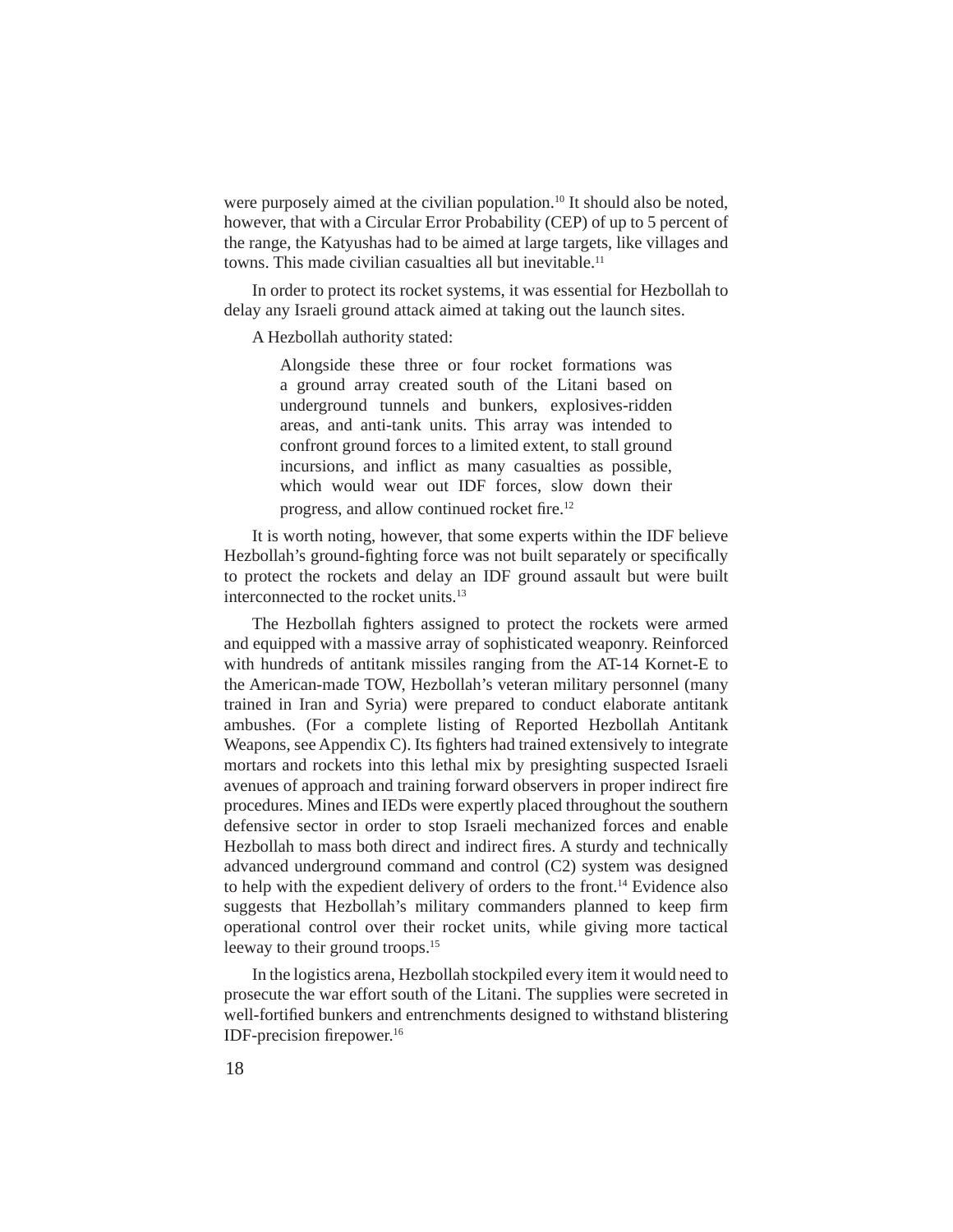The defensive network built by Hezbollah and its erstwhile allies in southern Lebanon was an engineering marvel. In their highly informative, three-part article, "How Hezbollah Defeated Israel," Alastair Crooke and Mark Perry described the extraordinary defensive system and Hezbollah's adroit deception plan:

> Hezbollah's robust and hardened defenses were the result of six years of diligent work, beginning with the Israeli withdrawal from the region in 2000. Many of the command bunkers designed and built by Hezbollah engineers were fortified, and a few were even air-conditioned. The digging of the arsenals over the previous years had been accompanied by a program of deception, with some bunkers being constructed in the open and often under the eyes of Israeli drone vehicles or under the observation of Lebanese citizens with close ties to the Israelis. With few exceptions, these bunkers were decoys. The building of other bunkers went forward in areas kept hidden from the Lebanese population. The most important command bunkers and weapons-arsenal bunkers were dug deeply into Lebanon's rocky hills—to a depth of 40 meters. Nearly 600 separate ammunition and weapons bunkers were strategically placed in the region south of the Litani. For security reasons, no single commander knew the location of each bunker and each distinct Hezbollah militia unit was assigned access to three bunkers only—a primary munitions bunker and two reserve bunkers, in case the primary bunker was destroyed. Separate primary and backup marshaling points were also designated for the distinct combat units, which were tasked to arm and fight within specific combat areas. The security protocols for the marshaling of troops was diligently maintained. No single Hezbollah member had knowledge of the militia's entire bunker structure.17

Although the Israeli intelligence community believed Hezbollah's defensive network was based on "Iranian military doctrine," another source suggests the elaborate system was based on "a defensive guerilla force organized along North Korean lines." In fact, the same source concluded that "all the movement's underground facilities, including arms dumps, food stocks, dispensaries for the wounded, were put in place primarily in 2003–2004 under the supervision of North Korean instructors." Evidence further suggests that the Iranian Revolutionary Guard was also heavily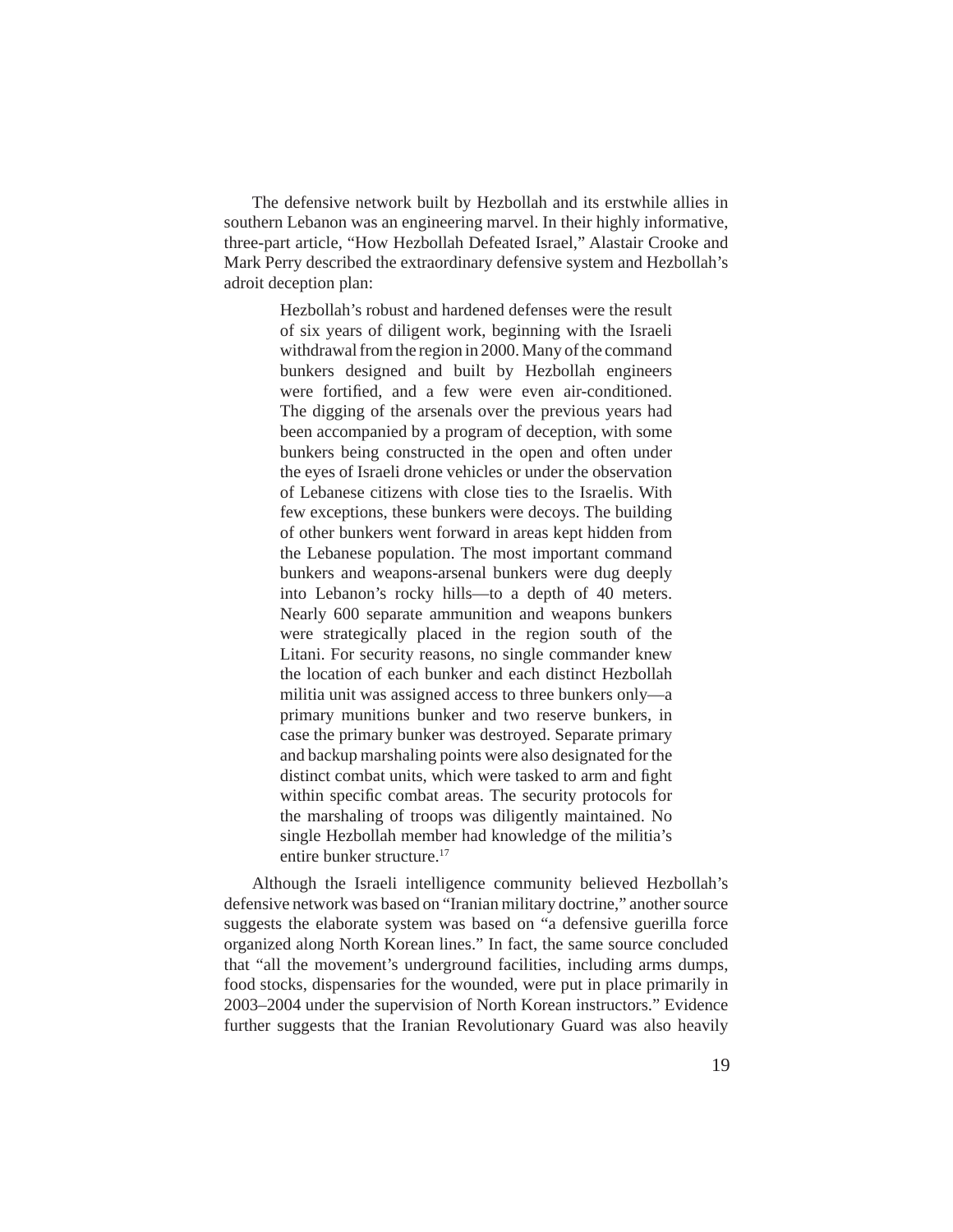

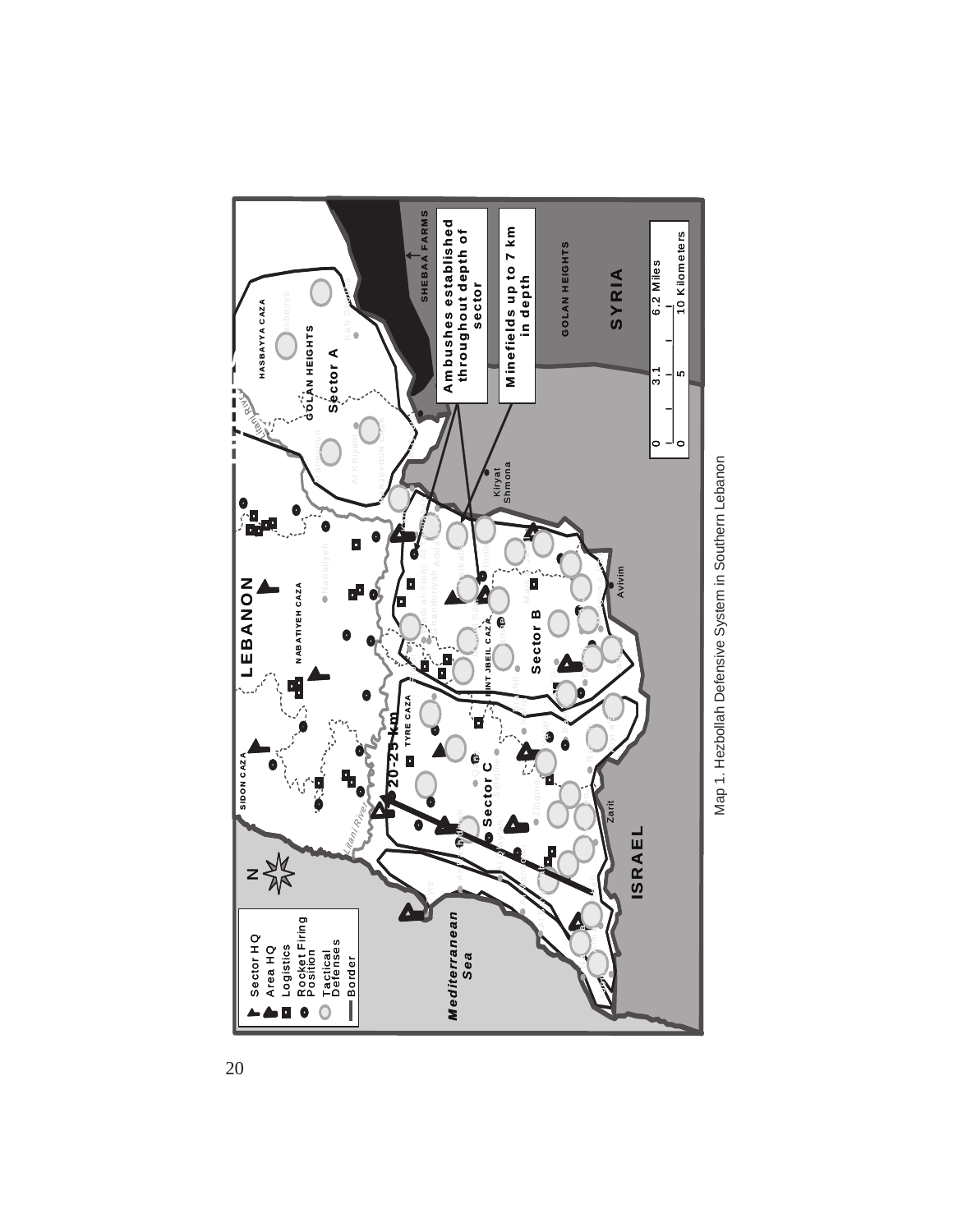involved in the construction effort.18 Intelligence sources concluded that Hezbollah was "believed to be benefiting from assistance provided by North Korean advisers, according to a July 29 report in *al-Sharq al-Awsat*. The report quotes a high-ranking Iranian Revolutionary Guard officer, who stated that North Korean advisers had assisted Hezbollah in building tunnel infrastructure, including a 25-kilometer underground tunnel."19

Between 2000 and 2006, Hezbollah also purportedly mastered the delicate art of counter-signals intelligence (C-SIGNET), a capability that would pay huge dividends in future wars with Israel. In the human intelligence (HUMINT) arena, Hezbollah also proved highly successful. Working with Lebanese intelligence officers, Hezbollah managed to "turn" Israeli agents in southern Lebanon and dismantle a sizable Israeli spy ring. "In some small number of crucially important cases," wrote Crooke and Perry, "Hezbollah senior intelligence officials were able to 'feed back' false information on their militia's most important emplacements to Israel with the result that Israel target folders identified key emplacements that —did not, in fact, exist."20 It also appears likely that Hezbollah succeeded in placing its own agents in northern Israel. $21$ 

critical strategic asset to attack.<sup>23</sup> By the summer of 2006, Hezbollah had assembled a well-trained, well-armed, highly motivated, and highly evolved warfighting machine on Israel's northern border. Hezbollah calculated accurately and designed an organization and operational plan based on well-grounded assumptions. As reserve IAF campaign-planning officer Ron Tira pointed out, "Hizbollah designed a war in which presumably Israel could only choose which soft underbelly to expose: the one whereby it avoids a ground operation and exposes its home front vulnerability, or the one whereby it enters Lebanon and sustains the loss of soldiers in ongoing ground-based attrition with a guerilla organization. Hezbollah's brilliant trap apparently left Israel with two undesirable options."22 At the tactical level, Hezbollah addressed the IDF's precision weapons capability by reducing its own weapon signature and target-appearance time and then building hardened defensive positions. Knowing full well that the IDF desired to "generate effects" on its "systems," Hezbollah "created a network of autonomous cells with little inter-cell systemic interaction." On the strategic level, Hezbollah also predicted that the IDF would attack with long-range precision weapons on its strategic centers of gravity (SCOG). To counter this, Hezbollah simply did away with them. In any future war with Israel, there would be no

The key to defeating Israel required Hezbollah to modify its doctrine. By the early summer of 2006, Hezbollah had transformed its original 13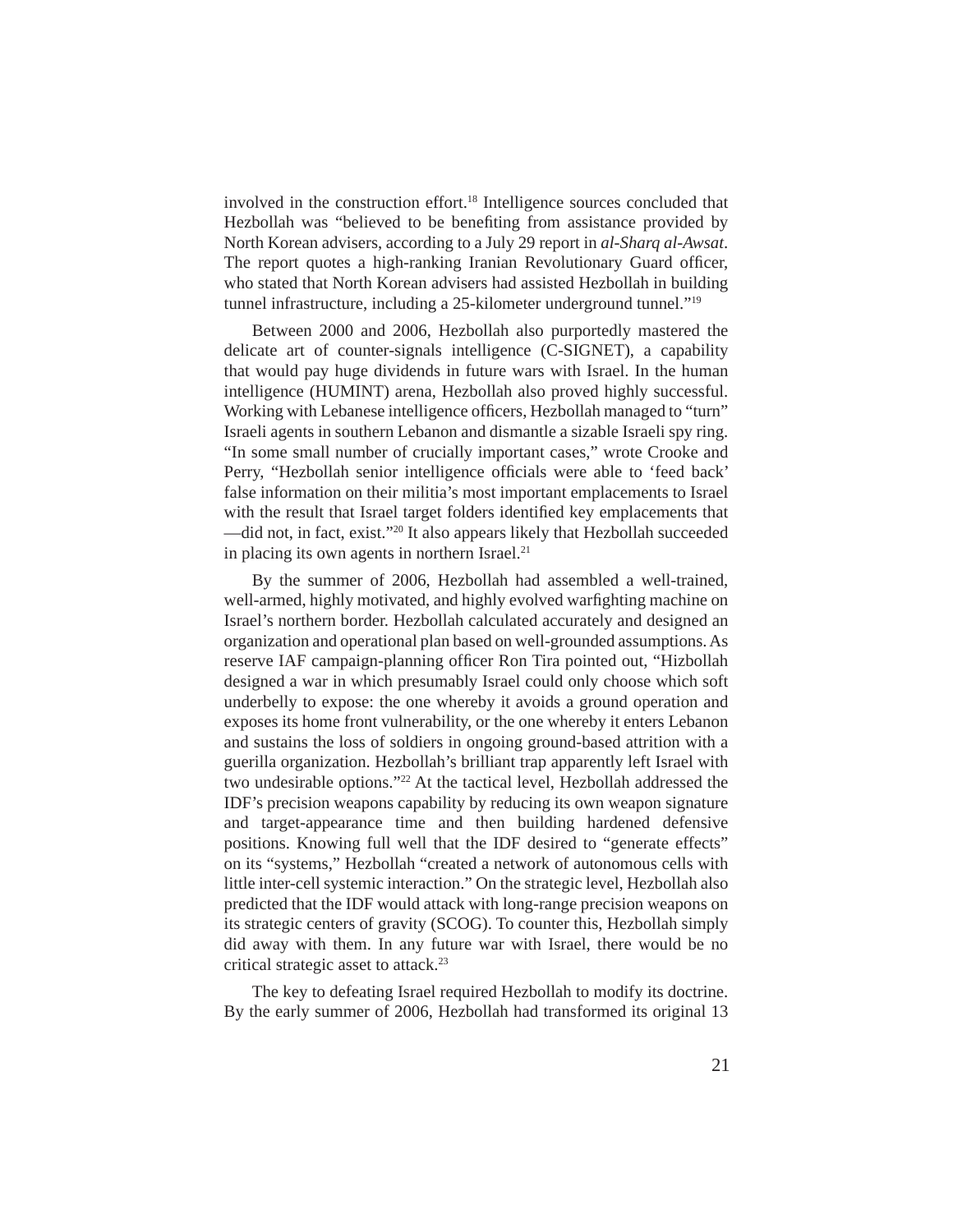principles of warfare (a doctrine that had worked brilliantly during the course of the Israeli occupation of Lebanon) into a new and unique design. As Hezbollah's Secretary-General Nasrallah would later point out, "The resistance withstood the attack and fought back. It did not wage a guerrilla war either . . . it was not a regular army but was not a guerrilla in the traditional sense either. It was something in between. This is the new model."24

It could be argued that Hezbollah's "new model," which combined both guerrilla and conventional methods, in many ways mirrored the approach adopted by the North Vietnamese and Viet Cong during their long war with the United States. In fact, one source suggests that "Hezbollah leaders studied the historical model of the Viet Cong as inspiration for establishing an advanced tunnel network, extending through the main avenues of approach into southern Lebanon."25

Over the course of six years, Hezbollah was able to efficiently adjust its tactics and operational design. Its planning was simple and inspired. During this time, the Israelis also formulated a new doctrine. Unfortunately for Israel, this new doctrine was highly complex and would ultimately play into the hands of Hezbollah.

## **Israeli Preparations for the 2006 Hezbollah-Israeli War**

operations, other than counterinsurgency warfare.<sup>26</sup> Within months of the IDF's withdrawal from Lebanon in 2000, Israel faced a Palestinian uprising in the West Bank and Gaza Strip. Known as the Second Intifada, the insurrection produced a massive strain on the Israeli military, particularly the ground forces. As a result of the Second Intifada, fewer recruits received suitable training, resulting a combat force often ill-prepared for the challenges ahead. The Palestinian revolt also had a deleterious effect on officers who had little experience with military

 another war there.28 During this same timeframe, Israel also continued to deal with a fairly constant stream of Hezbollah provocation on its northern border. (For a complete listing, see Appendix D). However, unlike its massive response to the Palestinian uprising, Israel, for the most part, remained reluctant to conduct any extensive retaliation against Hezbollah.<sup>27</sup> Many individuals in Israel contend that Prime Minister Ehud Barak certainly did not want to intensify actions against Hezbollah, as this would equate to acknowledging he was wrong in withdrawing from southern Lebanon in the first place. Prime Minister Ariel Sharon, who replaced Barak, had been driven out of politics for his role in the 1982 invasion of Lebanon. After nearly 20 years in the political wilderness, he had no intention of involving Israel in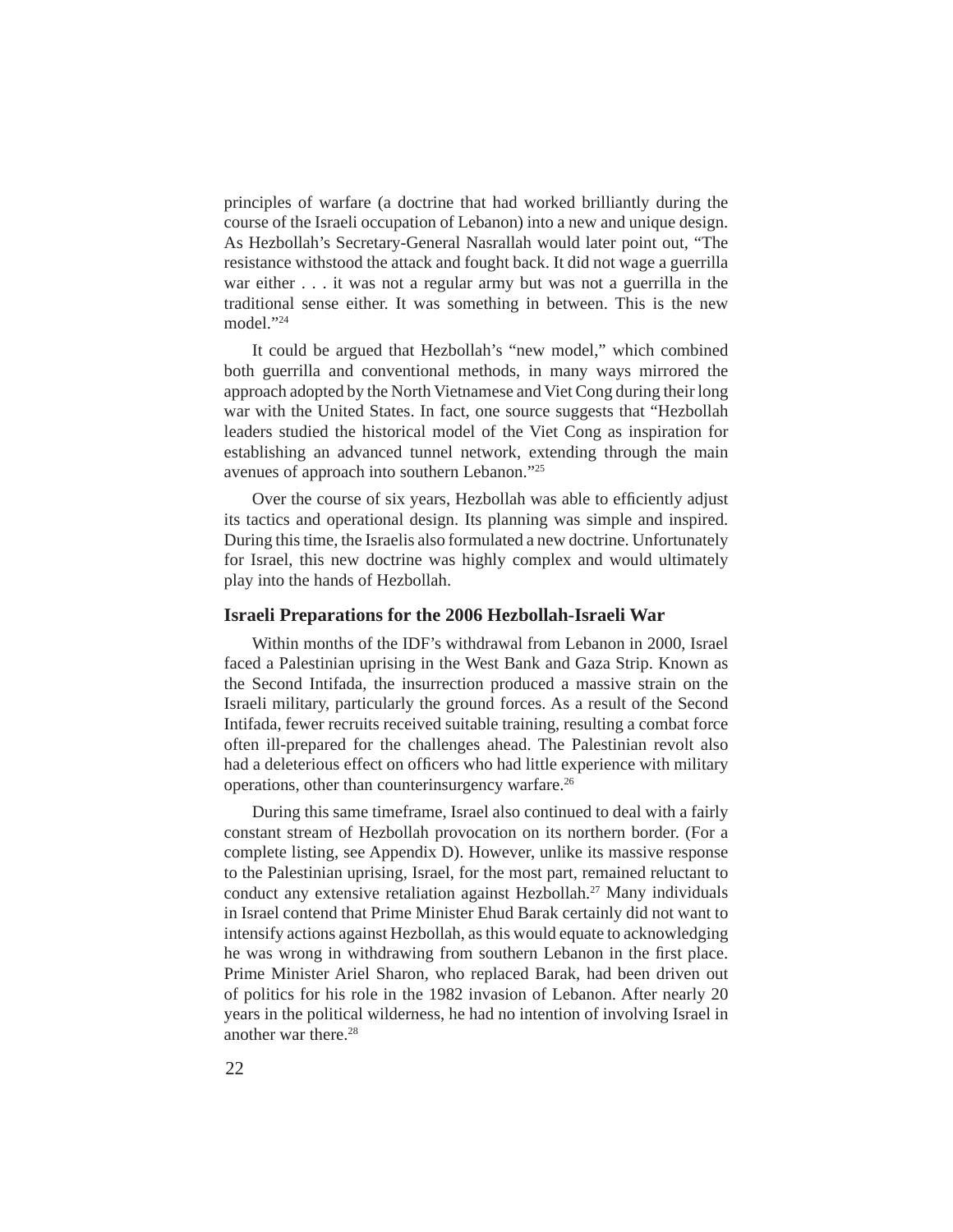The partial findings of the Winograd Report, commissioned by the State of Israel after the 2006 war, concluded that:

> Some of the political and military elites in Israel have reached the conclusion that Israel is beyond the era of wars. It had enough military might and superiority to deter others from declaring war against her; these would also be sufficient to send a painful reminder to anyone who seemed to be undeterred; since Israel did not intend to initiate war, the conclusion was that the main challenge facing the land forces would be low intensity asymmetrical conflicts. Given these assumptions, the IDF did not need to prepare for "real war"....<sup>29</sup>

In fact, in the years following its withdrawal from southern Lebanon, the IDF began to embrace the theories of precision firepower, Effects-Based Operations (EBO), and Systemic Operational Design (SOD). EBO emerged out of the Network-Centric Warfare (NCW) concept in 2001, with the publication of a white paper by the US Joint Forces Command (JFCOM). At its core, EBO is designed to affect "the cognitive domain" of the enemy and his systems, rather than annihilating his forces.<sup>30</sup>

Effects-Based Operations are part of an amorphous body of thought that emerged from US Air Force doctrinal work, think tank studies, and the US Joint Forces Command in the 1990s. EBO has its roots in belief that the advent of the information age and of precision-guided munitions would allow a military force to destroy specific portions of its enemy with incredible precision. Furthermore, EBO theory held that the target of these attacks ought not to be traditional front-line ground or air forces but, instead, should be key command and control, logistics, radars, transportation, and related capabilities whose destruction will render the enemy incapable of employing his military forces and unable to accomplish his military objectives. An important secondary benefit often cited by these thinkers was the reduction in military casualties and collateral damage by the accuracy of new weapons and the avoidance of extensive ground battles.<sup>31</sup>

USAF theorist, John A. Warden, a leading advocate of precision firepower, divided an enemy into five concentric rings of systems with leadership at the center and fielded military forces at the outer edge. He held that precisely targeted air strikes could destroy key nodes and capabilities within the inner rings of the enemy's systems, rendering the enemy incapable of organized resistance.32 US Air Force doctrine in 2001 stated that "precision engagement creates the opportunity for a different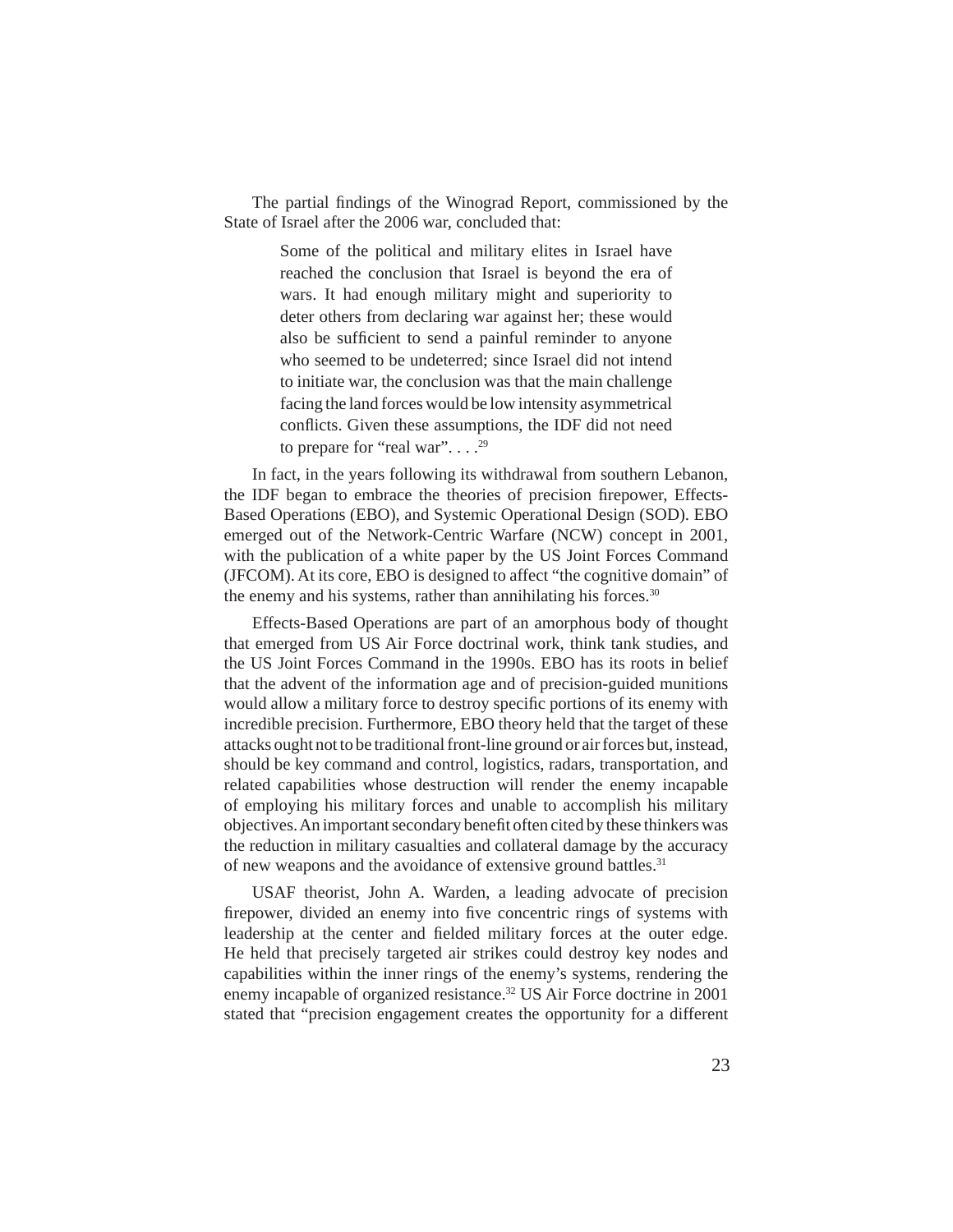approach to harnessing military power to policy objectives."33 The same doctrine used the concept of "strategic attack" to describe "operations intended to directly achieve strategic effects . . . and to achieve their objectives without first having to necessarily engage the adversary's fielded military forces in extended operations at the operational and tactical levels of war."34 Strategists at the US Joint Forces Command used the term rapid decisive operations (RDO) to describe a new concept of war. RDO combines Effects-Based Operations "with superior knowledge and command and control capabilities" to render an enemy incoherent, thereby forcing him to "cease actions that are against US interests or have his capabilities defeated."35

Proponents of EBO and other theorists buttressed their claims by citing what they believed to be the dominant role of air power in the Iraq War of 1990–91 and in the Bosnian and Kosovo campaigns of the mid- and late-1990s. In 1992, for example, US Air Force historian Richard P. Hallion opined, "Simply stated, airpower won the Gulf war. In the airpower era, neither armies nor navies can be considered the primary instrument of securing victory in war."<sup>36</sup> Later in the decade, the famed British military historian John Keegan declared that, when the history of the Kosovo War was written, "it will, I believe, tell a quite simple story: how, for the first time in military history, air forces won a war."<sup>37</sup> Although they differed in the particulars, EBO proponents and other theorists generally agreed that, in the late 20th century and into the 21st, it would be possible for nations to use precision firepower, delivered primarily from the air, to destroy discrete targets within an enemy's leadership and C2 systems, and that doing so would then make it possible to achieve one's strategic objectives without the need to resort to traditional ground operations focused on the destruction of the enemy's main forces or the need to capture and hold territory.

EBO proponents within the IDF came to believe that an enemy could be completely immobilized by precision air attacks against critical military systems. The Israeli supporters of EBO also hypothesized that little or no land forces would be required since it would not be necessary to destroy the enemy.

Unlike EBO, Brigadier General Shimon Naveh's Systemic Operational Design (SOD) was a tool intended to help IDF commanders plan their campaigns. Naveh founded the IDF's Operational Theory Research Institute (OTRI) in 1995. After years of work by Naveh and other intellectuals within the OTRI, SOD attempted to provide commanders with the aptitude necessary "to think critically, systemically and methodologically about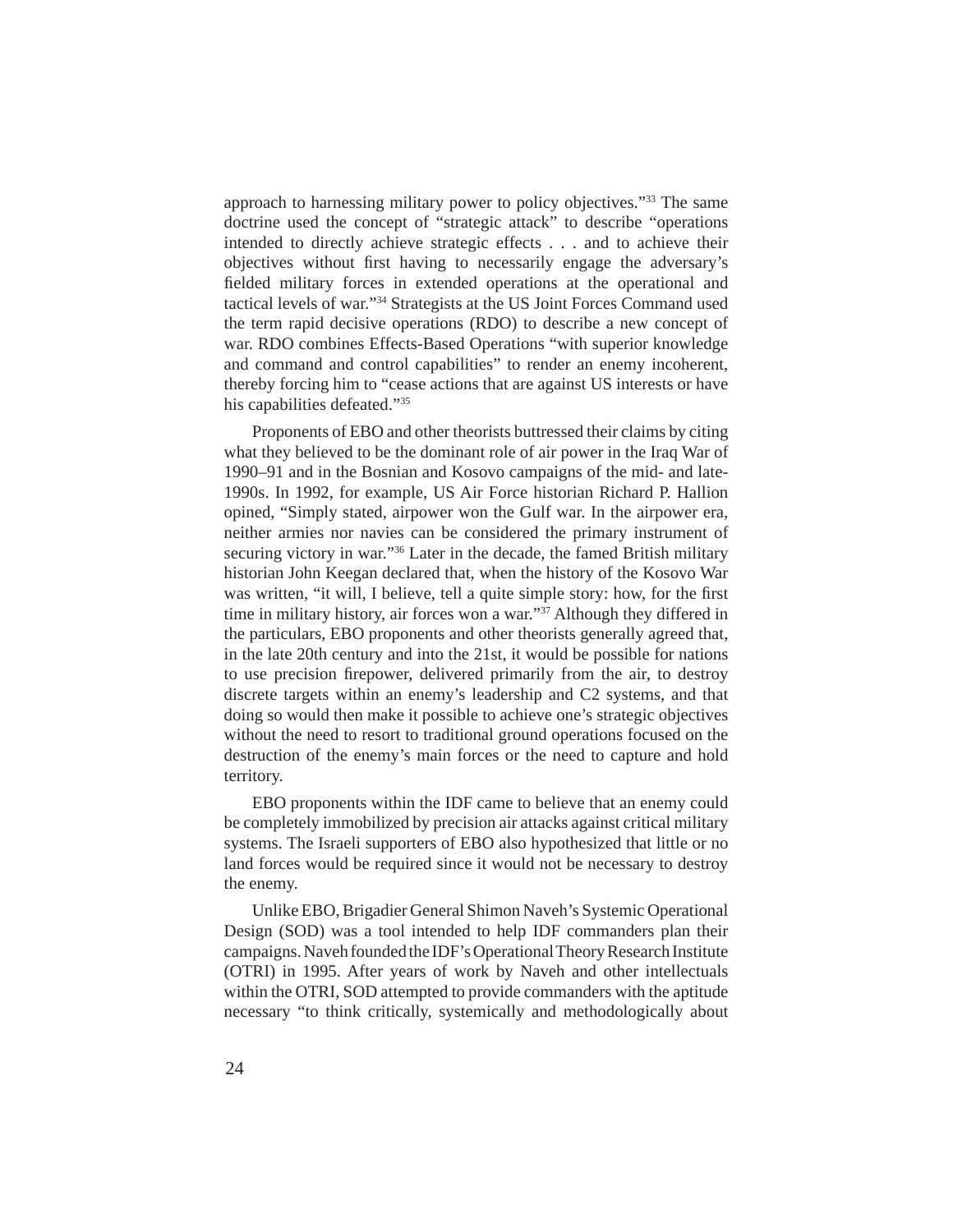war fighting." The design focused "on the concept of the 'enemy' and provides operational commanders with tools to conceptualize both their enemies and themselves for the purpose of designing suitable campaigns," wrote a former OTRI member.<sup>38</sup>

Canadian Army officer L. Craig Dalton, who interviewed Naveh in 2006, described SOD as an "intellectual exercise that draws on the creative vision, experience, intuition, and judgment of commanders to provide a framework for the development of detailed operational plans."39 For this new design, Naveh drew heavily on terminology from "post modern French philosophy, literary theory, architecture and psychology." An IDF general explained SOD in the following way:

> This space that you look at, this room that you look at, is nothing but your interpretation of it. Now, you can stretch the boundaries of your interpretation, but not in an unlimited fashion, after all, it must be bound by physics, as it contains buildings and alleys. The question is, how do you interpret the alley? Do you interpret the alley as a place, like every architect and every town planner does, to walk through, or do you interpret the alley as a place forbidden to walk through? This depends only on interpretation. We interpreted the alley as a place forbidden to walk through, and the window as a place forbidden to look through, because a weapon awaits us in the alley, and a booby trap awaits us behind the doors. This is because the enemy interprets space in a traditional, classical manner, and I do not want to obey this interpretation and fall into his trap. Not only do I not want to fall into his traps, I want to surprise him! This is the essence of war. I need to win. I need to emerge from an unexpected place. . . . This is why we opted for the methodology of moving through walls. . . . Like a worm that eats its way forward, emerging at points and then disappearing.40

could understand.<sup>42</sup> For the IDF, the major problem with SOD was the new terminology and methodology. Not every officer in the IDF had the time or the inclination to study postmodern French philosophy. It was questionable whether the majority of IDF officers would grasp a design that Naveh proclaimed was "not intended for ordinary mortals."<sup>41</sup> Many IDF officers thought the entire program elitist, while others could not understand why the old system of simple orders and terminology was being replaced by a design that few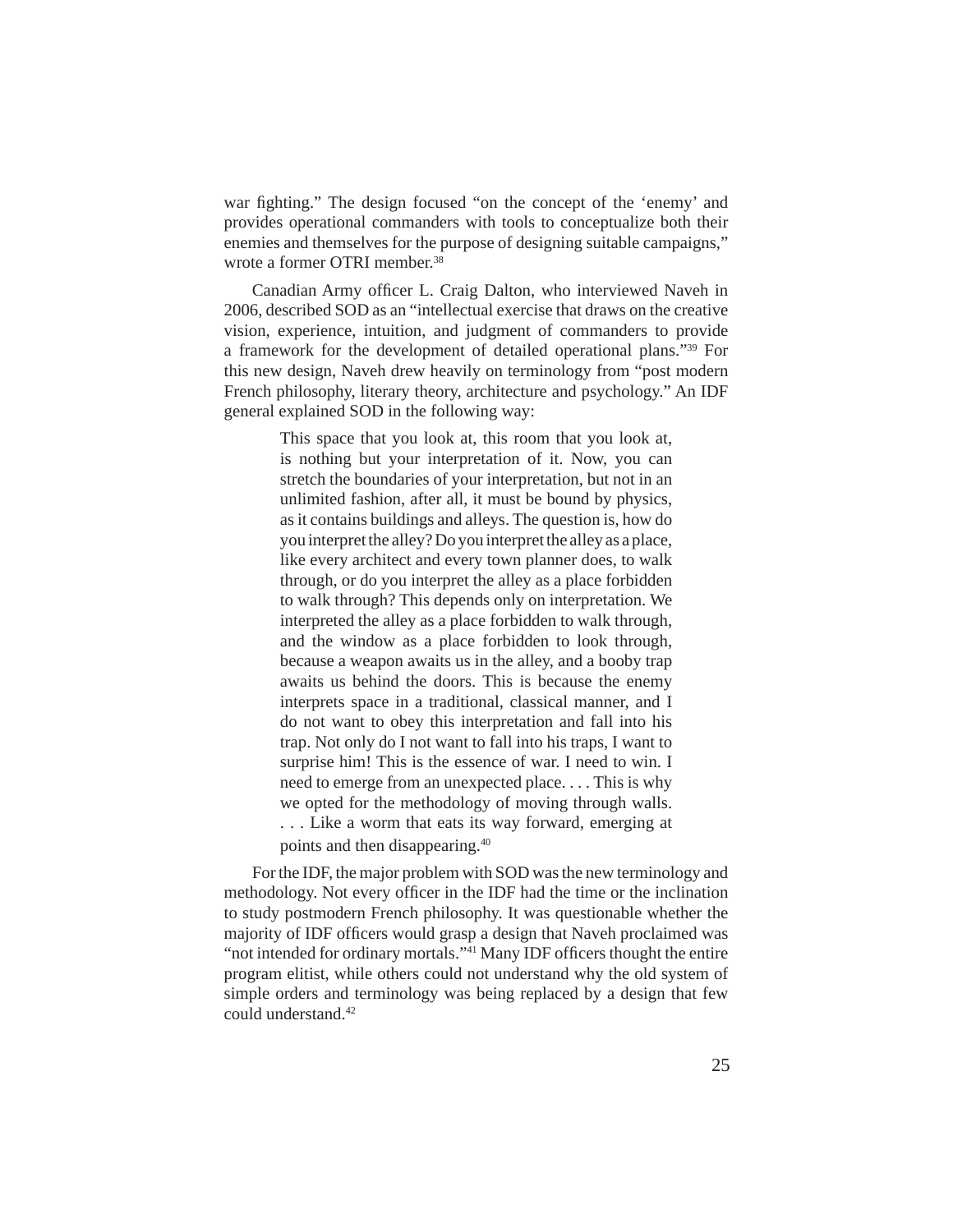After several alterations and revisions, the new IDF doctrine was endorsed and signed by the new Chief of the IDF General Staff, Lieutenant-General Dan Halutz, in April 2006. Halutz was the first IAF officer ever appointed Chief of the IDF General Staff. On the first page of the document, Halutz wrote, "Familiarity with and use of the concept of operation are the key to our success in warfare, in which the only option available is victory. Therefore, the commanding officers of the IDF must understand, assimilate and implement what is written there when they call their forces into action and prepare them for their goal."43 It is possible that not even Halutz understood the new doctrine he endorsed and signed. Naveh explained that the "core of this document is the theory of SOD." However, Naveh remains convinced that Halutz failed to link SOD with other elements and harshly criticized his military acumen.44

According to Ron Tira, the new doctrine was designed to cover "strategy, force transformation, EBO as well as introducing a new military language and new structure for staff work methodology, battlefield analysis and orders structure and contents. While it is not exactly based on Shimon Naveh's SOD," Tira noted, "it is very much inspired by it" and "the borders between EBO and SOD were blurred in this doctrine.

Tira also pointed out that:

Similar to SOD, it replaces the "old" structure of Mission, Commander's Intent, Forces and Tasks . . . with a whole new world of Political Directive, Strategic Purpose, System Boundaries, operational Boundaries, Campaign's Organizing Theme, Opposite System Rationale . . . and so on. Field commanders did not like the new doctrine, principally because they didn't understand it. Of the 170 pages long doctrine document, many experienced officers didn't understand more than half. Officers responsible for planning EBOs in the Air Force, could not understand the definition of EBO (more precisely in Hebrew Effect-Based Campaigns) or of the definition of the word "Campaign" in the document. The terminology used was too complicated, vain, and could not be understood by the thousands of officers that needed to carry it out. . . . The new terminology and methodology was supposed to be limited to the higher levels of command, and at the level of theater command and definitely at the division level, the old terminology and methodology should have been used. Nonetheless, it trickled down. . . . Commanders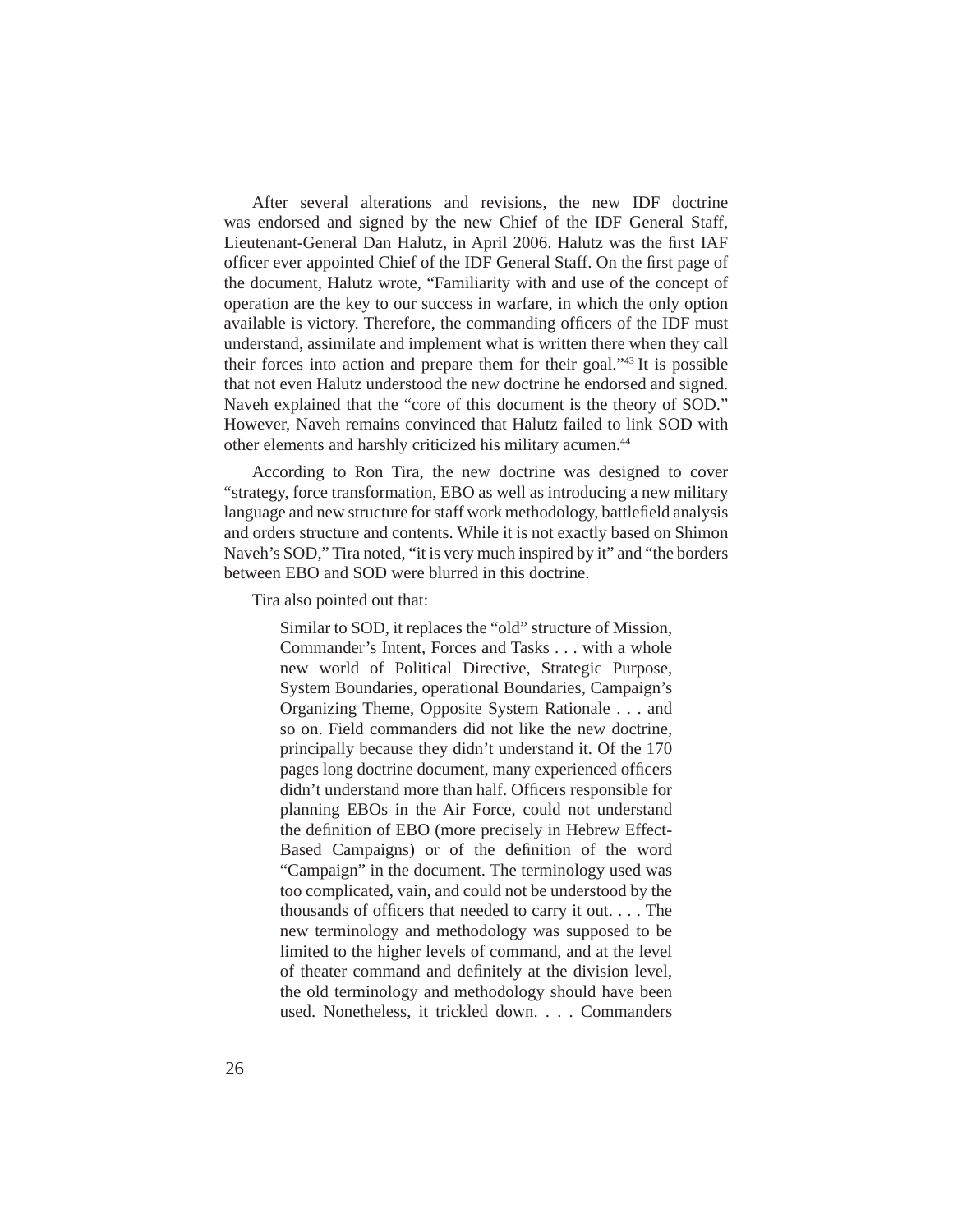need to speak in a simple accessible manner, composed essentially of two things: what do we occupy and what do we blow up. This is understandable. When an order is given to render the enemy "incoherent" or to make the enemy feel "distress" or "chased down," or to "achieve standoff domination of the theatre" field commanders simply do not know what to do and cannot judge how well or how bad they are progressing.<sup>45</sup>

By the spring of 2006, the problematic new doctrine was in place, but few IDF officers were willing to step forward and voice their concerns. One astute observer noted these officers were convinced "that the tailors were selling nonsense, that there were no new clothes, but were too embarrassed to say so out loud. They thought they were not smart enough. Until the war came and pointed at the king's [nakedness]."46

Even before Halutz took command, the IDF was stretched to the limit by budgetary cuts to the ground forces and the continuing demands placed on them by the Palestinian uprising. To make matters worse, soldiers with perishable combat skills, such as tank crewmen, patrolled the West Bank and Gaza Strip, in some cases, going years without training on their armored vehicles. A distraught reserve armored battalion commander condemned the three IDF chiefs of staff before Halutz "for having neglected the land forces in favor of the air force, for sacrificing ground mobility on the altar of high-tech wizardry, and for squandering tank specialists in the nooks and crannies of the intifada." He also pointed out that prior to the outbreak of war in the summer of 2006, reservist tank crews received little training. "To be in top form," he stated, "a tank reservist needs a five-day refresher exercise each year. Most hardly got that in the course of three years, others in the space of five, and yet others none at all."47

The IDF also made sizable cuts in the reserve ground forces' budget and equipment. According to the Winograd Report, "the quality of the equipment in the depots sent a message about values to the reserve soldiers. And in fact, missing, obsolete or broken equipment told the reservist that there was no one making sure that he would be equipped in a manner . . . that would allow him to operate in an optimal way . . . when he was called to the flag."48

Even more disturbing than the reserves cuts and the breakdown of skills at the tactical level was the fact that many high-ranking IDF officers, both regular and reserve, had not received adequate training. "Brigade generals were under-trained, and commanders above brigade level did not command their units in training for years," Tira wrote. "Some reserve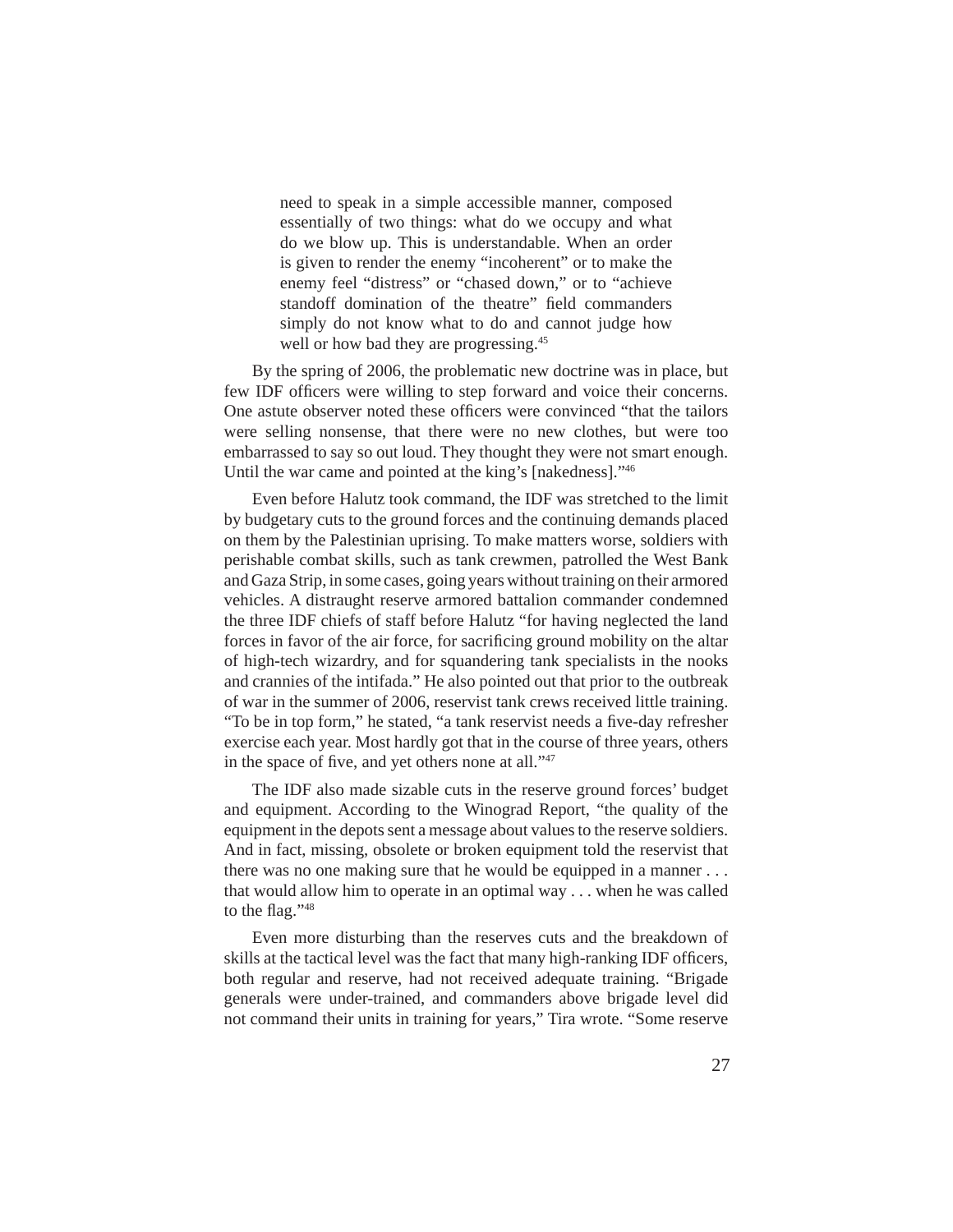units did not train in large formations for 4-6 years. What is interesting here is that this under-training was not the result of neglect or omission, but of intentional policy."

Under the IDF's new doctrine, the corps formation was eliminated, and plans were in the works to also abolish the division when the war erupted in 2006. According to Tira, Halutz and the followers of Naveh's SOD "did not see a role for land formations larger than a brigade." Brigadier generals were to command an element that when translated from Hebrew means "Campaign Trend" or "Operational Trend." These elements would be responsible for implementing "a specific effect in the framework of the EBO. Each brigadier general would command a Campaign Trend to realize an effect, and all of them together should have constituted the EBO. A Campaign Trend was not an organic unit and the brigadier general should have been given the different elements or 'molecules' (brigades, air power, special operations, etc.) necessary for generating the effect. . . . The important point is that they did not see training above brigade level as important and therefore did not invest in it." Tira also concluded that the new doctrine inflated the "focus on the cognitive side of war and the media war. Instead of killing the bad guys like in the good old days, they wanted to create a 'consciousness of victory' on our side and 'cognitive perception of defeat' on the other side."49

By early summer 2006, the IDF had been highly successful in its low-intensity campaign against the Palestinians. Having managed to dismantle the terrorist infrastructure in 2002, the IDF spent the next four years conducting irregular operations, detaining new terrorist recruits, and keeping a tight lid on the volatile situation. However, budget cuts and constant patrolling of Palestinian areas had greatly reduced the combat proficiency of IDF soldiers, particularly among tank crewmen.

With its overreliance on EBO, SOD, and precision firepower, the new complicated and convoluted doctrine added to the problems within the IDF. Many officers could not comprehend the doctrine while others believed it to be utter nonsense. Incredibly, a few generals brought the terminology and methodology to their divisions, divisions that had not conducted large-scale training exercises with their brigades in years.<sup>50</sup> Against this backdrop, Halutz remained supremely confident that the IDF could defeat any enemy who had the audacity to attack Israel.

#### **Countdown to War**

While Hezbollah Secretary-General Nasrallah had no intention of attacking Israel, he was exceedingly interested in kidnapping a few IDF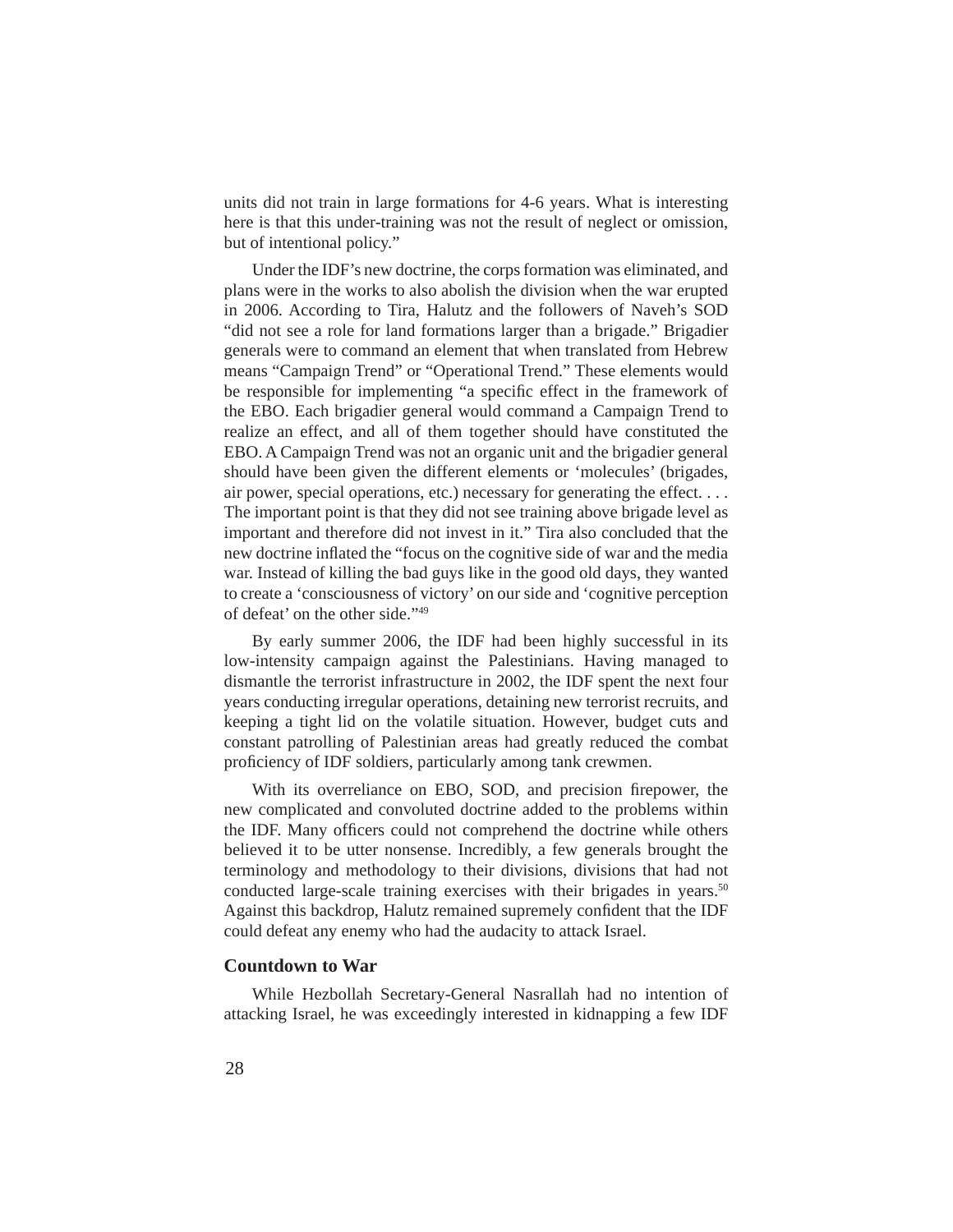soldiers. For years, Hezbollah had attempted to carry out Nasrallah's *wa'd al-sadiq* (faithful promise) to liberate Lebanese fighters still held in Israeli jails. In 2005, an attempt to capture Israeli soldiers near the town of Rajar was stopped cold by the IDF. The attack served only to intensify the already stringent Israeli security measures.

Hezbollah, however, remained undeterred and continued to plan and observe IDF forces along the border. In May 2006, conceivably in an attempt to assess the Israeli response, Hezbollah engaged an IDF outpost along the border with indirect fire, wounding one soldier. The Israeli response to the attack was quick and forceful. Using its artillery positioned close to the border, the IDF conducted pinpoint artillery strikes on 20 Hezbollah positions in southern Lebanon, reducing many of them to rubble. In response, Hezbollah fired eight Katyusha rockets at the IDF's northern command center. A former UN military observer in southern Lebanon, reported that "five of these notoriously inaccurate rockets actually hit an antennae farm near the headquarters and sent a clear reminder to Israel of the nature of Hezbollah's arsenal. . . . Both sides were clearly itching for a fight."51 Whether or not both sides were "itching" for a full-scale war is debatable. However, by early July 2006, Hezbollah was prepared to make another attempt to kidnap IDF soldiers. This time, Hezbollah's planning was precise and meticulous, leaving nothing to chance.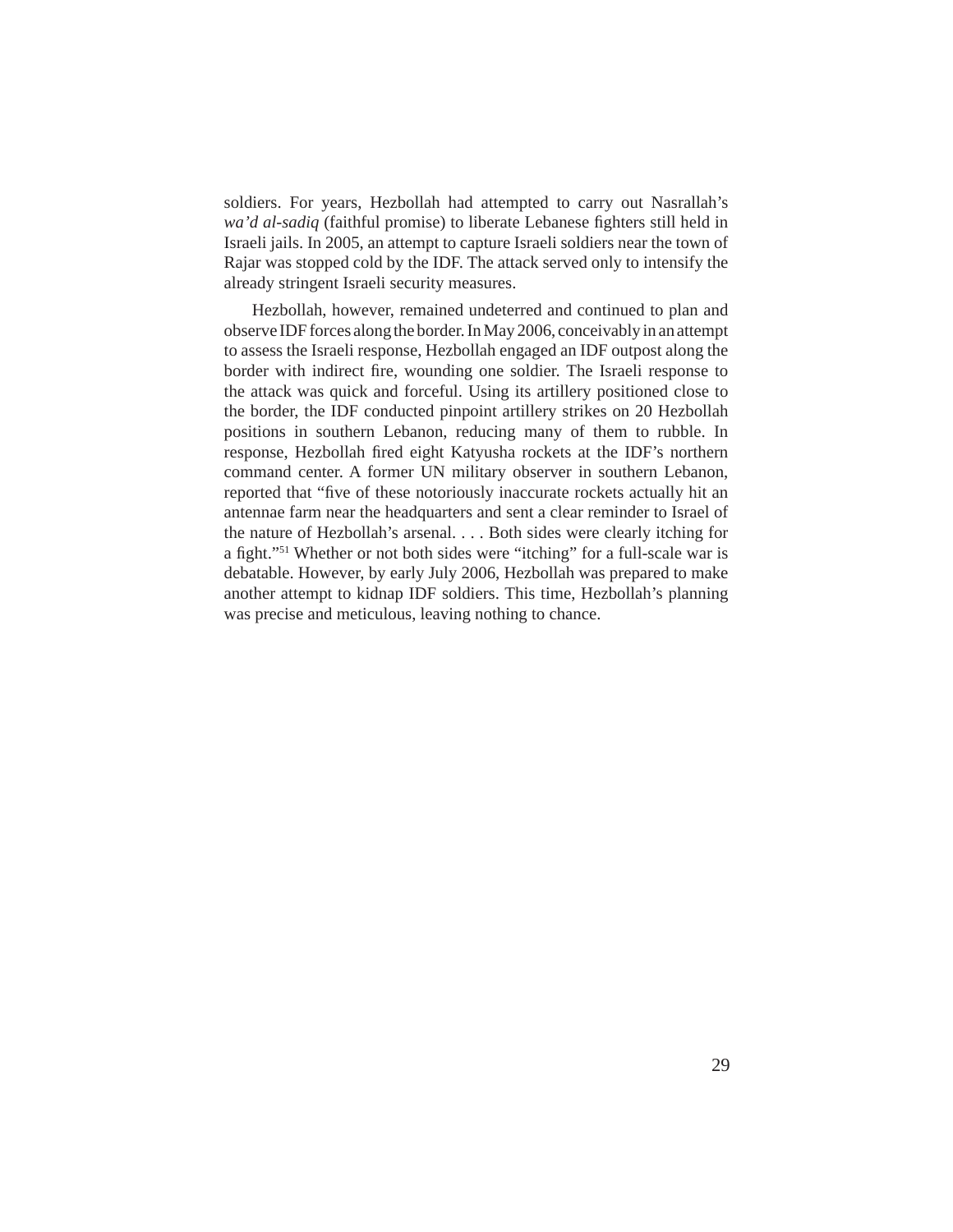### **Notes**

1. "United Nations Interim Force in Lebanon—Background," Peace and Security Section of the Department of Public Information in Cooperation with the Department of Peacekeeping Operations, United Nations, 2006, 1–3. http://www. un.org/Depts/dpko/missions/unifil/background.html (accessed 22 August 2007); "Press Release SC/6878." United Nations, 1 http://www.un.org/News/Press/ docs/2000/20000618.sc6878.doc.html (accessed 22 August 2007).

2. Howard Schneider, "Israel's Army Is Gone, So Where Is Lebanon's?" *The Washington Post*, 8 June 2000; Judith Palmer Harik, *Hezbollah: The Changing Face of Terrorism* (London: I.B. Tauris, 2004), 139.

3. Norton, *Hezbollah: A Short History*, 127.

4. Andrew Exum, "Hizballah: A Military Assessment," 7.

5. Naim Qassem, Hizbullah: The Story from Within (London: SAQI, 2005), 133–134.

6. Amir Kulick, "Hizbollah vs. the IDF: The Operational Dimension," *Strategic Assessment*, Jaffee Center for Strategic Studies, Tel Aviv University Vol. 9, No. 3 (November 2006), 2, http://www.tau.ac.il/jcss/sa/v9n3p7Kulick.html (accessed 15 July 2007), Sergio Catignani, "The Israeli-Hezbollah Rocket War: A Preliminary Assessment," Global Strategy Forum, September 2006, 1. www. globalstrategyforum.org (accessed 1 August 2007).

7. Kulick, 3.

8. "The Hezbollah Challenge… An Alternate Paradigm?" Assistant Deputy Chief of Staff for Intelligence, US Army Training and Doctrine Command, Fort Monroe, VA, No Date; Ron Tira, e-mail interview by author, 23 September 2007.

9. Kulick, 3; Andrew Exum, "Hizbollah at War: A Military Assessment," The Washington Institute for Near East Policy, Policy Focus No. 63 (December 2006, 6); "The Hezbollah Challenge… An Alternate Paradigm?"; `"Hezbollah As A Strategic Arm Of Iran." Intelligence and Terrorism Center at the Center for Special Studies (C.S.S.), 8 September 2006, http://www.terrorism-info.org. il/site/html/search.asp?sid=13&pid=161&numResults=4&isSearch=yes&isT8=y es (accessed 21 August 2007); "Hezbollah a North Korea-Type Guerilla Force," Intelligence Online, 25 August–7 September 2006, www.IntelligenceOnline.com (accessed 21 August 2007).

10. "Lebanon/Israel: Hezbollah Targeted Civilians in 2006 War," Human Rights Watch, 29 August 2007, http://hrw.org/english/docs/2007/08/30/ lebano16740\_txt.htm (accessed 15 November 2007); Nicholas Noe, "A Response to Andrew Exum's 'Hizbollah at War: A Military Assessment,'" 5, http://64.233.167.104/search?q=cache:CYqBLHuWCV8J:www.mideastwire. com/downloads/Response%2520to%2520Andrew%2520Exum.pdf+%22a+resp onse+to+andrew+exum%27s+%22Hizbollah+at+war&hl=en&ct=clnk&cd=1&g l=us (accessed 21 August 2006).

11. Ron Tira, e-mail interview by author, 23 September 2007.

12. Kulick, 3.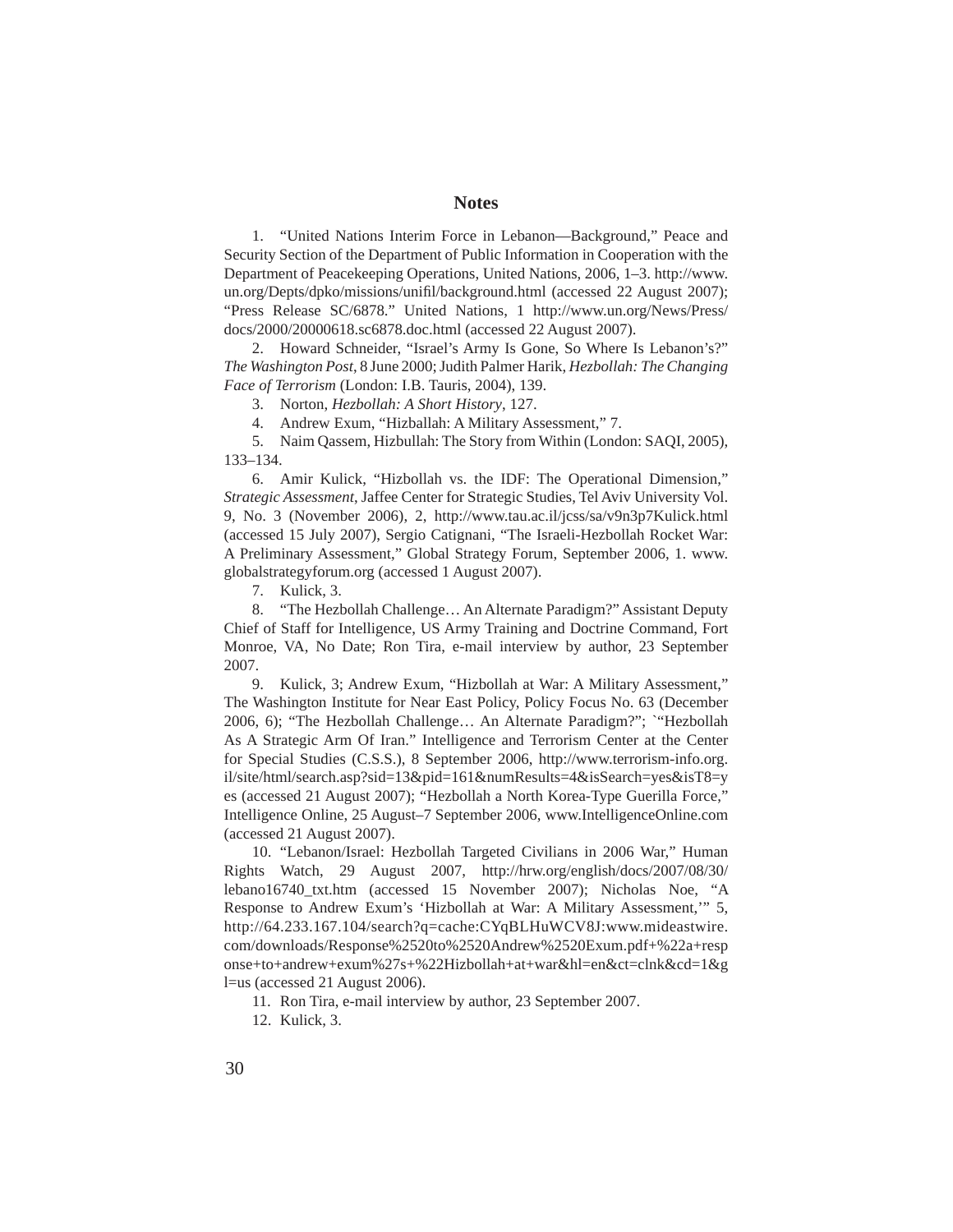13. Ron Tira, e-mail interview by author, 23 September 2007.

14. "The Hezbollah Challenge… An Alternate Paradigm?"; Kulick, 4.

15. Kulick, 4.

16. David Makovsky and Jeffrey White, "Lessons and Implications of the Israel-Hizballah War: A Preliminary Assessment," *The Washington Institute for Near East Policy*, Policy Focus No. 60, October 2006, 49.

17. Alastair Crooke and Mark Perry, "How Hezbollah Defeated Israel, Part 1: Winning the Intelligence War," *Asia Times Online*, 2006, 4 http://www.atimes. com/atimes/Middle\_East/HJ12AK01.html (accessed 29 June 2007).

18. "Hezbollah As A Strategic Arm of Iran." *Intelligence and Terrorism Information Center at the Center for Special Studies (C.S.S.)* 8 September 2006, 10, *http://www.terrorism-info.org.il/site/html/search.asp?sid=13&pid=161&nu mResults=4&isSearch=yes&isT8=yes* (accessed 21 August 2007)*;* "Hezbollah a North Korea-Type Guerilla Force," *Intelligence Online*, 25 August–7 September 2006, www.IntelligenceOnline.com (accessed 21 August 2007).

19. "North Koreans Assisted Hezbollah with Tunnel Construction," *Terrorism Focus*, Vol. 3, Issue 30 (1 August 2006), 1.

20. Crooke and Perry, "Winning the Intelligence War," 7.

21. Kulick, 4-5.

22. Ron Tira, "Breaking the Amoeba's Bones," *Strategic Assessment*, Vol. 9, No. 3 (November 2006) http://www.tau.ac.il/jcss/sa/v9n3p3Tira.html (accessed 15 June 2007).

23. Ron Tira, e-mail interview by author, 22 September 2007.

24. Maryam al-Bassam, "Interview with Lebanese Hizbollah Leader Hasan Nasrallah," Beirut New TV Channel in Arabic, date of interview unknown, aired 27 August 2006, quoted in Captain Daniel Helmer, "Not Quite Counterinsurgency: A Cautionary Tale for the US Forces Based on Israel's Operation Change of Direction," *Armor* (January–February 2007), 8.

25. Helmer, 8.

26. Uri Bar-Joseph, "Their Most Humiliating Hour," *Ha'aretz*, 27 April 2007. It should be noted that this argument is rejected by some Israeli officers, who point out that prior to the 1967 war Israeli tank crewman also lacked training.

27. Zaki Shalom and Yoaz Hendel, "Conceptual Flaws on the Road to the Second Lebanon War," *Strategic Assessment*, Vol. 10, No. 1 (June 2007), 2.

28. Ron Tira, e-mail interview by author, 21 September 2007.

29. "The Winograd Report: The Main Findings of the Winograd Partial Report on the Second Lebanon War," *Haaretz.com*, 7, http://www.haaretz.com/ hasen/spages/854051.html

30. Edward A. Smith, *Effects Based Operations: Applying Network Centric Warfare in Peace, Crisis, and War* (Washington DC: The Command and Control Research Program, 2002), xv.

31. This discussion EBO relies upon an article by Timothy R. Reese, "Precision Firepower: Smart Bombs, Dumb Strategy," *Military Review*, July– August 2003, 46–53. Used with the author's permission.

32. John A. Warden, "The Enemy as a System," *Airpower Journal,* 9 (Spring 1995), 41–55.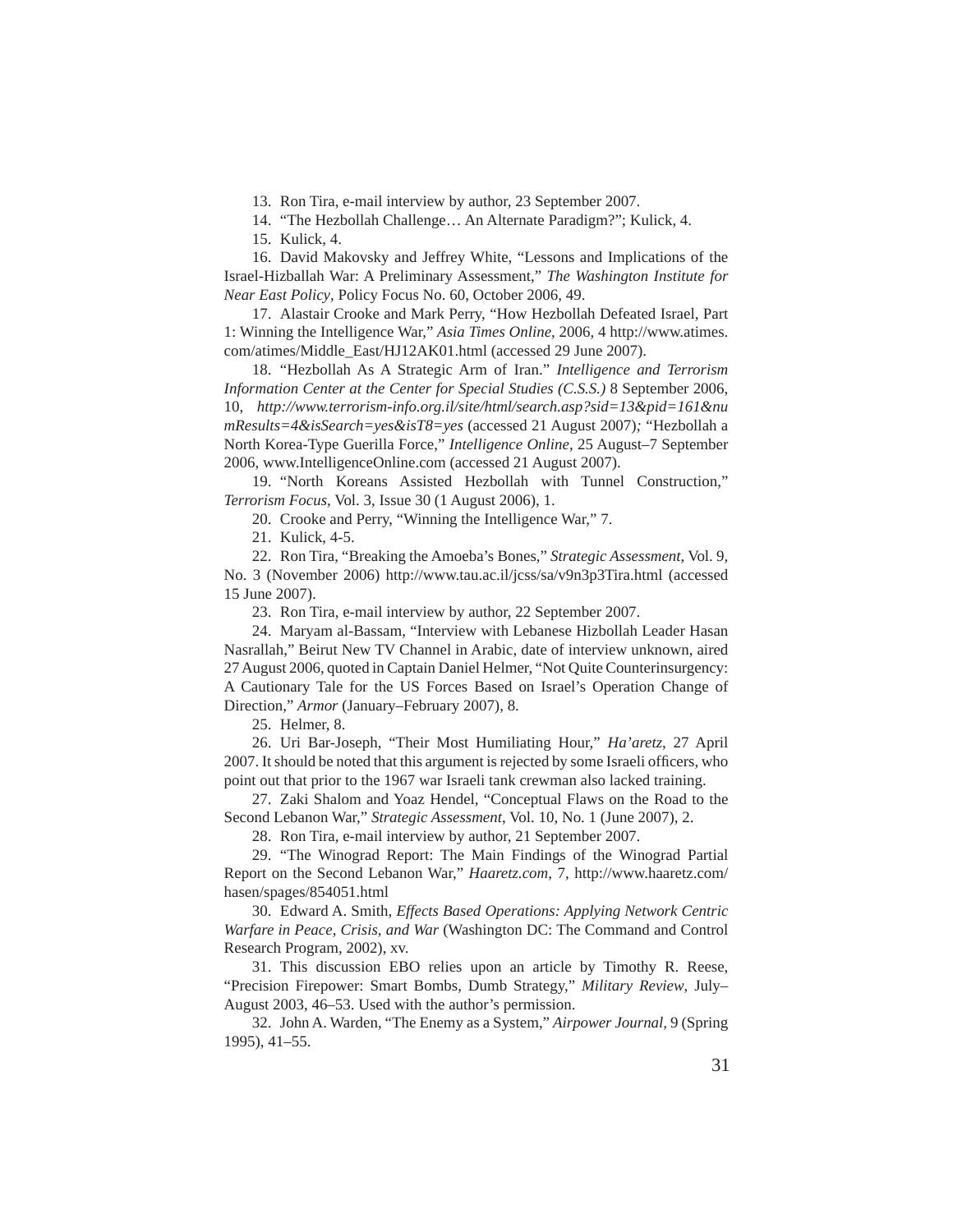33. US Department of the Air Force, AFDD 1, *Air Force Basic Doctrine*, (Washington, DC: US Department of the Air Force, September 1997), 30. See also, Air Force Doctrine Document 2, *Organization and Employment of Aerospace Power* (Washington, DC: US Department of the Air Force, 17 February 2000), Chap 1.

34. Ibid, 51.

35. Jeffrey J. Becker, "Rapid Decisive Operations as Joint Operational Concept," *Army* 2 (February 2002), 50. For the base RDO document, see US Joint Forces Command, *A Concept for Rapid Decisive Operations, Final Draft*, (Norfolk, VA: US Joint Forces Command, 25 October 2001).

36. Richard P. Hallion, *Storm Over Iraq: Air Power and the Gulf War*  (Washington, DC; Smithsonian Institute Press, 1992), 254.

37. John Keegan, *London Daily Telegraph*, 6 June 1999.

38. Caroline Glick, "Column One: Halutz's Stalinist Moment," *The Jerusalem Post Online Edition*, 8 June 2006, http://www.jpost.com/servlet/Satelli te?cid=1149572645512&pagename=JPost%2FJPArticle%2FShowFull (accessed 12 November 2007).

39. LTC L. Craig Dalton, "Systemic Operational Design: Epistemological Bumpf or the Way Ahead for Operational Design?" A Monograph, School of Advanced Military Studies, US Army Command and General Staff College, Fort Leavenworth, KS, AY 05-06, iii.

40. Yotam Feldman, "Dr. Naveh, Or, How I Learned To Stop Worrying and Walk Through Walls," *www.haaretz.com*, 27 October 2007, http://www.haaretz. com/hasen/spages/917158.html (accessed 5 November 2007).

41. Feldman, "Dr. Neveh, Or, How I Learned To Stop Worrying and Walk Through Walls."

42. Ron Tira, e-mail interview by author, 2 November 2007.

43. Alex Fishman, "Struck by a Virus," *Yedioth Ahronoth*, B4, (No Date)

44. Shimon Naveh, interview by author, 1 November 2007.

45. Ron Tira, e-mail interview by author, 19 June 2007.

46. Alex Fishman, B4.

47. Yehuda Avner, "A Battalion Commander's Anger," *Jerusalem Post Online Edition*, 22 August 2006, http://www.jpost.com/servlet/Satellite?page name=JPost%2FJPArticle%2FShowFull&cid=1154525926212 (accessed 10 September 2007).

48. Haninah Levine, "'The Revolution in Military Affairs' Shocks but Does Not Awe Israeli Commission." *Center For Defense Information, Straus Military Reform Project*, 11 June 2007, 8.

49. Ron Tira, e-mail interview by author, 21 June 2007.

50. Ron Tira, e-mail interview by author, 19 June 2007.

51. Augustus Richard Norton, *Hezbollah: A Short History*, (Princeton and Oxford: Princeton University Press, 2007), 134-135.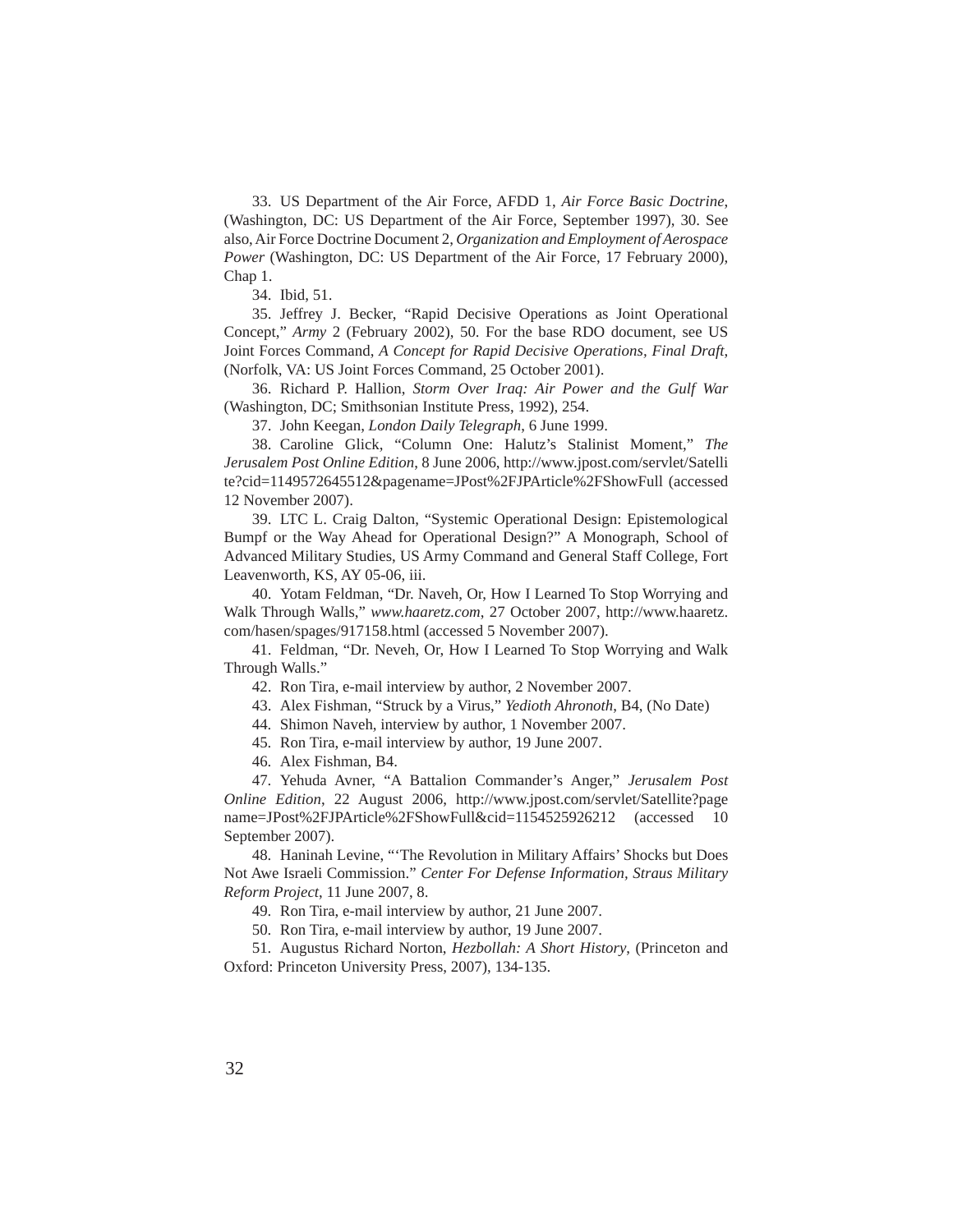# **Chapter 3**

# **Opening Moves 12 July to 16 July**

When a Katyusha falls on somebody's house, it's hard to tell them this is going well.

> LT Itamar Abo Israeli Defense Forces

The Hezbollah fighter wakes up in the morning, drinks his coffee, takes a rocket out of his closet, goes to his neighbor's yard, sticks a clock timer on it, goes back home and then watches CNN to see where it lands.

> LTC Ishai Efroni Deputy Commander, Baram Brigade

#### **The Kidnapping**

On 27 June 2006, the IDF issued a high alert along a portion of the border known as milepost 105 near the village of Zarit, Israel. At this location, the road dipped down into a low wadi or valley, making it impossible for nearby observation posts and dug-in tanks to see IDF-mounted patrols as they made their rounds. Certain Hezbollah had something in the works, Israeli intelligence placed an elite Egoz reconnaissance unit in ambush positions at milepost 105 on 27 June. For days, the Egoz team waited to ensnare any Hezbollah fighters who might attempt to slip across the border. By 2 July, however, no incursion materialized and the Egoz team withdrew from the area. On that same day, the alert level was lowered to "heightened" and, on 10 July, was reduced to just above "normal." The IDF reserve soldiers in the vicinity of milepost 105 returned to routine patrol duties and looked forward to the end of their reserve obligation on 12 July 2006.1 This reserve battalion was part of Brigade 300, Division 91, commanded by Brigadier General Gal Hirsch. Interestingly, the division commander had warned the Israeli Defense Forces General Staff that the "reserve battalion was not fit to operate along the northern border" and demanded they be replaced with trained soldiers. The General Staff rejected his request.2

On the night of 11 July, IDF monitors picked up several reports of contact along the electronic border fence near milepost 105. Shortly after these movement reports, an IDF reserve patrol reported 20 Hezbollah fighters near the same location. Amazingly, it appears this information never filtered down to the reserve soldiers preparing to conduct the day patrol in the milepost 105 sector.<sup>3</sup>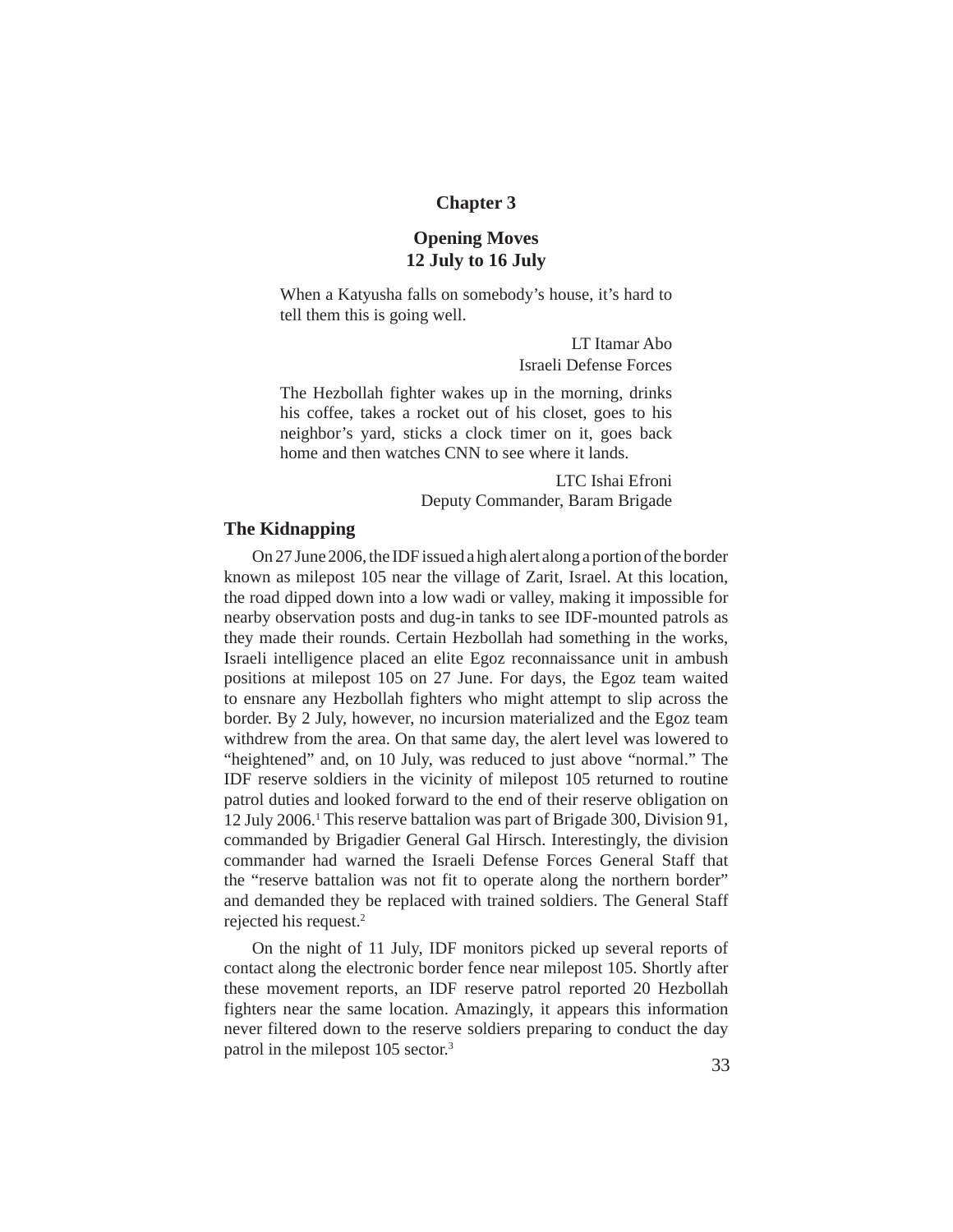At 0845, 12 July, the reserve soldiers assembled for their last patrol of the milepost 105 sector. Reports indicate a festive atmosphere that morning. In violation of IDF standing operating procedure (SOP), the squad conducted no briefing, prepatrol exercise or inspection and did not wait to be dispatched by their dispatching officer. As the soldiers loaded onto two high-mobility multipurpose wheeled vehicles (HMMWVs), they pitched their civilian luggage into the vehicles, intent on going directly home once they completed their patrol.<sup>4</sup>

At 0855, as the two HMMWVs arrived at milepost 105, an observation tower spotted a Hezbollah fighter armed with an antitank missile hiding in the weeds nearby. The observation tower was apparently unable to relay this information to the patrol. The reserve soldiers once again violated their SOP by not dismounting a team from their HMMWVs and moving tactically toward the low point in the road. Instead, no one dismounted, and both vehicles moved close together (in violation of SOP) toward milepost 105. At precisely 0900, as the two HMMWVs rolled forward, an IED exploded next to the two vehicles. At the same time, several antitank missiles slammed into the HMMWVs, killing three soldiers and wounding four others.5 As the vehicles exploded and burned, Hezbollah fighters ran forward pulling two of the wounded soldiers from the burning wreckage. Placing the IDF soldiers on their backs, the Hezbollah fighters moved quickly back across the border.<sup>6</sup> In an effort to mask their attack and cause confusion within the IDF border command, Hezbollah opened fire on IDF locations and Israeli villages along the milepost 105 sector with mortars, rockets, antitank missiles, and snipers.7

The situation was so chaotic that the IDF battalion commander responsible for the area did not realize until 0927 that Hezbollah had abducted two of his soldiers. Once the situation became clear, he promptly broadcast the code word HANNIBAL to all IDF forces in the Northern Command, indicating an Israeli soldier had been kidnapped. Ideally, the issuing of this code word would have set in motion a chain of preplanned events designed to rescue kidnapped IDF soldiers.<sup>8</sup>

Upon issuing the code word, the battalion commander was to move his forces rapidly into Lebanon and attempt to cut off Hezbollah's escape routes. Unfortunately for the kidnapped soldiers, this movement never materialized. Concerned with mines and IEDs, he chose not to advance. By 0933, however, certain portions of HANNIBAL were put into motion. "Automatic" artillery fire onto Hezbollah positions went forward as planned but was "executed only partially and with long delays." By 0939, IDF attack helicopters arrived at milepost 105 where they found the smoldering wreckage of the HMMWVs but no sign of Hezbollah fighters.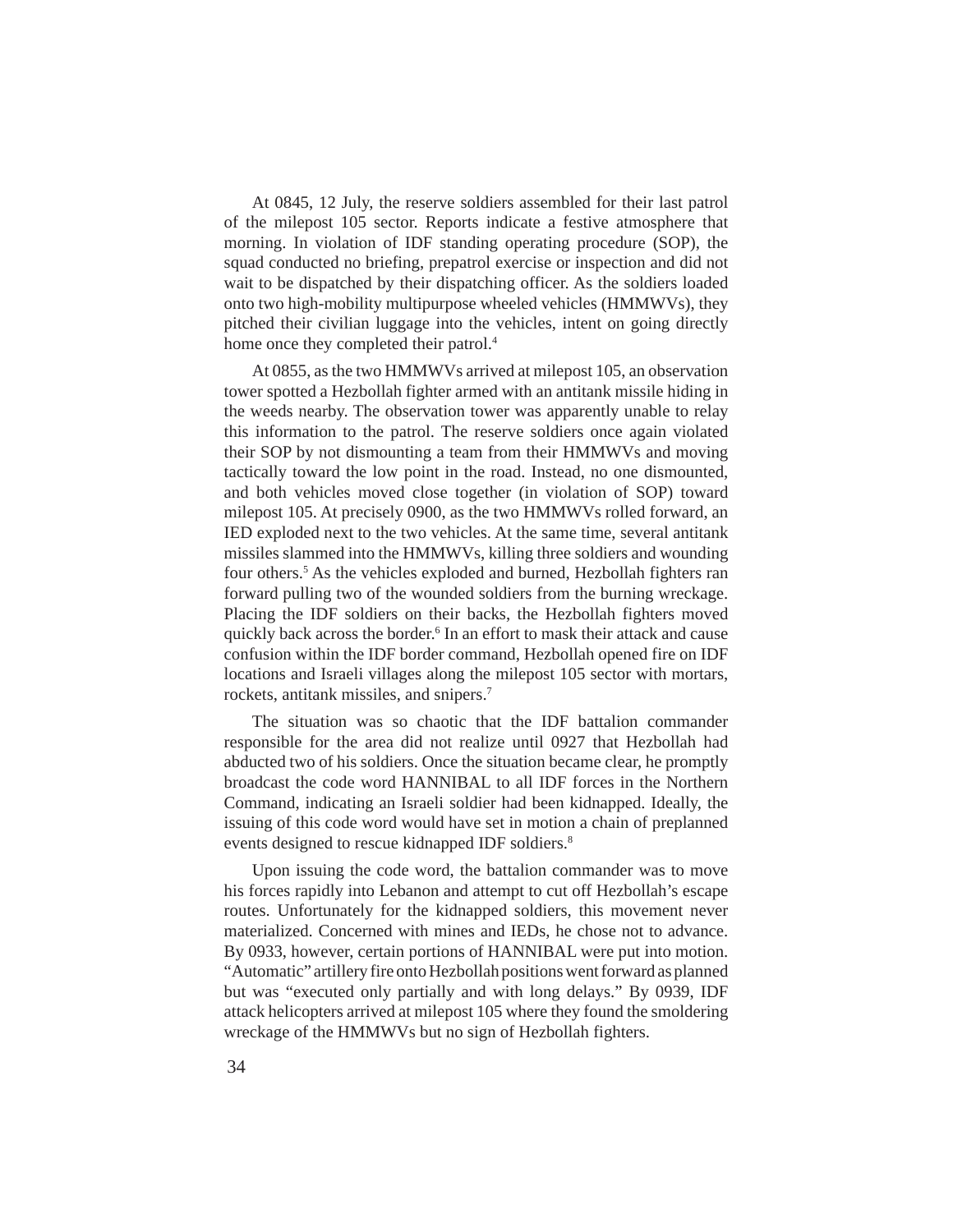

Map 2. The Ambush Site Map 2. The Ambush Site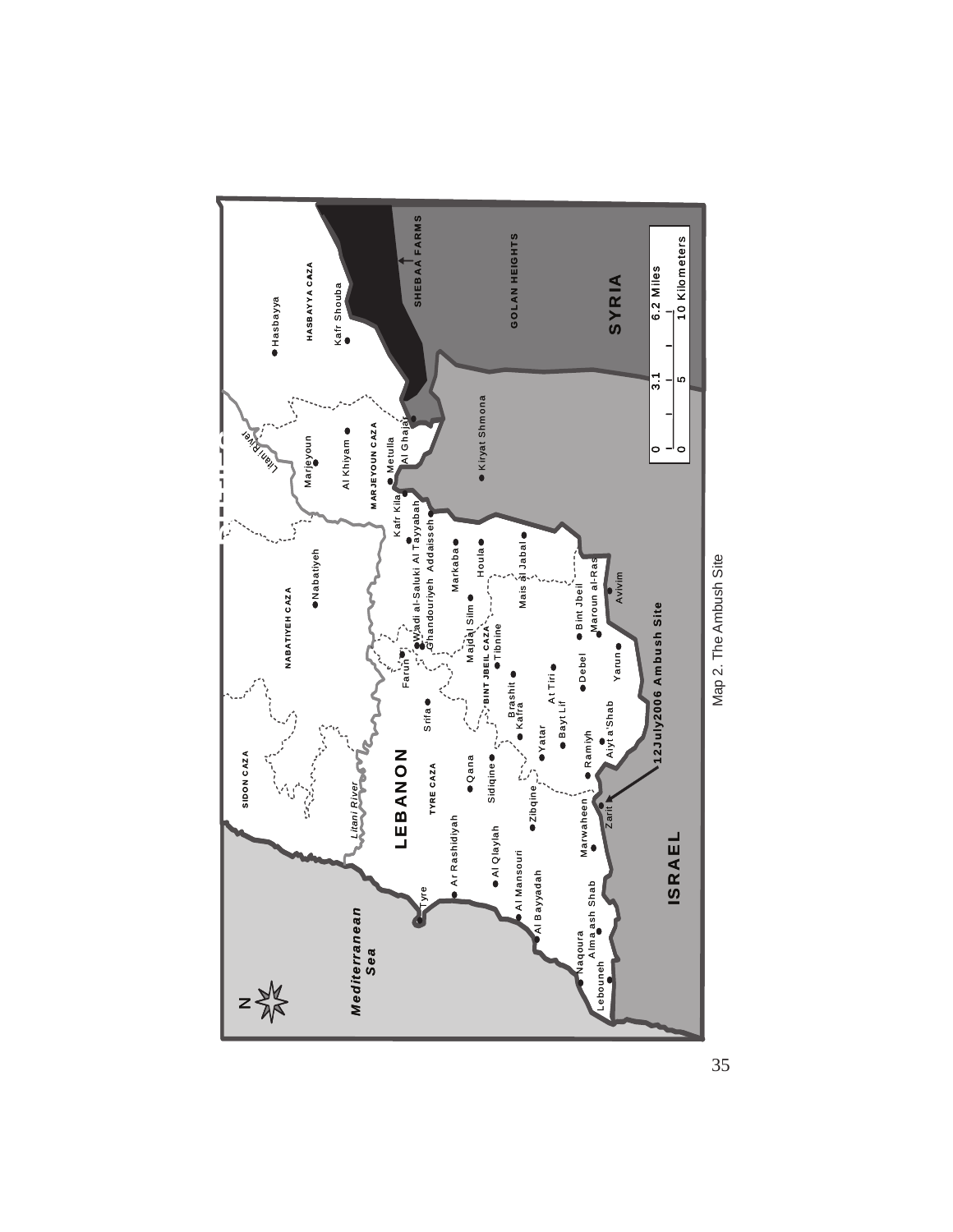It was not until 1003 that the battalion commander reported the specifics of the kidnapping to his brigade headquarters. It appears the brigade headquarters was roused into action 57 minutes later, and at 1100, a few armored vehicles crossed the border into Lebanon. As they moved rapidly toward a hill overlooking a possible Hezbollah escape route, a massive IED exploded beneath a Merkava 4 tank, sending heavy chunks of steel up to 150 yards away, instantly killing the crew of four. As rescue teams rushed forward to retrieve the bodies of the dead tank crew, two other IDF soldiers died during a vicious firefight with Hezbollah. At 1200, the IDF high command issued an order called the FOURTH DIMENSION, activating air strikes on 69 bridges in southern Lebanon. These strikes were meant to impede the kidnappers' escape.<sup>9</sup>

The IDF's response to the Hezbollah incursion and kidnapping on 12 July was a muddled, haphazard affair. From the failure to disseminate intelligence, to the lackadaisical approach of the soldiers on patrol, and the failure to rapidly pursue Hezbollah fighters, the operation revealed a stunning ineptitude on the part of the soldiers and leadership within the IDF. Sadly for Israel, the worst was yet to come.

### **Pulling the Levers**

Around mid-afternoon on 12 July, Chief of the IDF General Staff Dan Halutz, Israeli Prime Minister Yossi Olmert, and Defense Minister Amir Peretz seized control of the situation and began planning their response to the kidnapping. Interestingly, both Olmert and Peretz had limited backgrounds in military affairs. In fact, Olmert had served as an IDF newspaper reporter, while Peretz fulfilled his military obligation as a maintenance officer.10 The partial findings of the Winograd Report acknowledged that the Defense Minister "did not have knowledge or experience in military, political or governmental matters. He also did not have knowledge of the basic principles of using military force to achieve political goals." In formulating their response to the kidnapping, both Olmert and Peretz were forced to rely heavily on Halutz, a general who in every respect was unprepared for a full-scale ground war with Hezbollah.<sup>11</sup>

A few years prior to the outbreak of hostilities on 12 July, the IDF had drawn up two "well grounded" contingency plans to use against Hezbollah. The first was named ICE BREAKER (*SHOVERET HAKERACH*). This plan called for an air campaign against Hezbollah of 48 to 72 hours' duration. In tandem with ICE BREAKER was a ground invasion plan called MEY MAROM, designed to drive Hezbollah north of the Litani River. Author and IAF campaign planner Ron Tira recalled, "the idea was to simultaneously activate ICE BREAKER and call and deploy the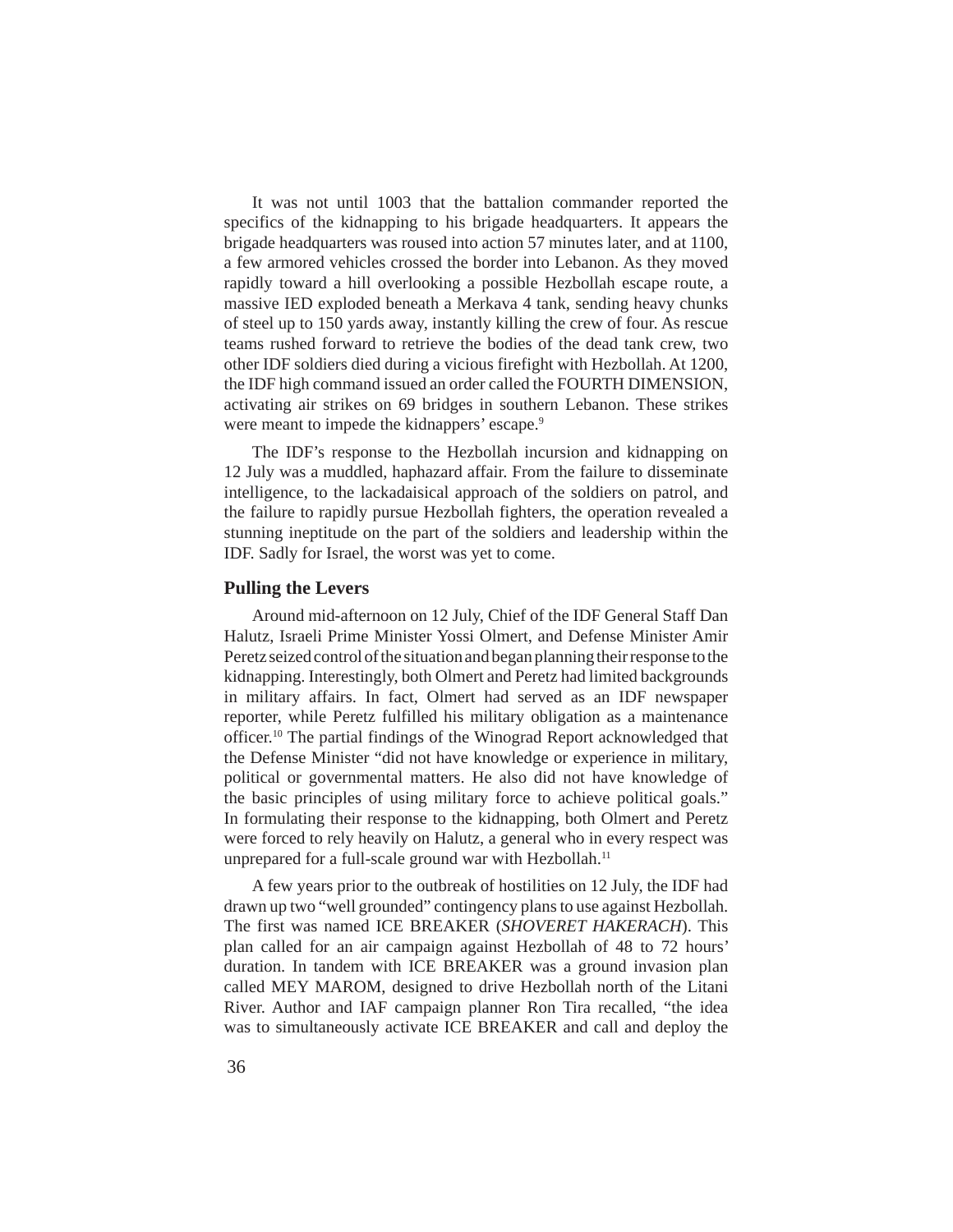[IDF] reserves for MEY MAROM, and after 48–72 hours of air campaign to either exit the hostilities or activate MEY MAROM." Halutz rejected MEY MAROM, opting instead for a stand-alone air campaign.<sup>12</sup> Secretary of State Condoleeza Rice was allegedly told by the Israelis, "You did it in about 70 days [in Kosovo], but we need half of that—35 days."13

to crumple.<sup>16</sup> Halutz convinced Olmert and Peretz that Israel should strike back against Hezbollah and the Lebanese central government with a substantial air campaign. The plan was not designed to directly or fully crush Hezbollah's capabilities but to produce "effects" that would force Hezbollah out of southern Lebanon and cause them to disarm.<sup>14</sup> Halutz proposed an immense air strike against "symbolic" Lebanese targets and Hezbollah's military resources. The plan also called for targeted strikes against Hezbollah's military and political leadership. "His idea," Naveh stated, "was that . . . we hit all these targets [and] Hezbollah will collapse as a military organization. No one really believed that the Lebanese government was in position to really pressure Hezbollah. The idea was that Hezbollah would give up and then everybody would go home happy. Again, the idea was to change something in the equation; to change the conditions by forcing them to become political and abandon the military option."15 Hezbollah, however, had prepared for an effects-based campaign, and the Lebanese government was too weak and incapable of challenging Hezbollah. There was simply no lever to pull that would cause Hezbollah

While some Israeli politicians and IDF officers were skeptical of Halutz's campaign plan, he failed to effectively address or present their doubts to Olmert and Peretz. The Winograd Report maintains Halutz did not reveal substantial deficiencies in the ground forces that may well thwart the success of their mission. Furthermore, he did not adequately address the fact that the military's own assessment indicated ground operations would most likely be warranted.<sup>17</sup>

The stage was now set to reveal to the world what one Israeli writer described as "a witches brew of high tech fantasies and basic unpreparedness."18 On the night of 12 July, Israeli jets and artillery began limited attacks on infrastructure targets across Lebanon, Hezbollah's rockets, command and control centers, and its mouthpiece, al-Manar television. Just after midnight, an IAF squadron flying in the vicinity of Beirut attacked and destroyed 54 Hezbollah Zelzal rocket launchers. When Halutz received word of the mission's success, he informed Olmert by secure phone that "all the long-range rockets have been destroyed. We've won the war." Israel would soon learn that his declaration of mission accomplished could not have been further from the truth.<sup>19</sup>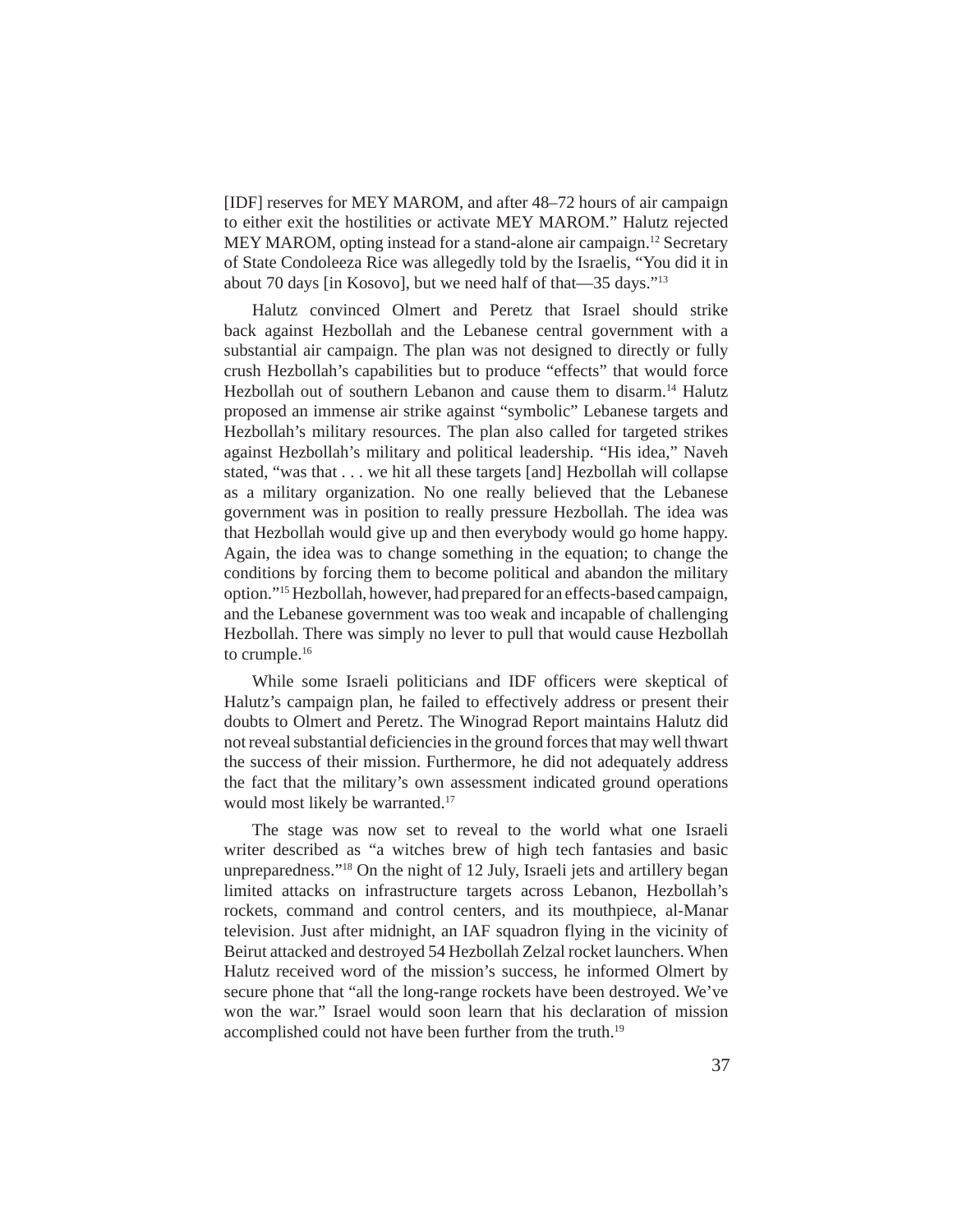# **Hezbollah Strikes Back**

Nasrallah was completely taken aback by the massive Israeli bombardment. In fact, during an interview after the war, he admitted that "Hezbollah had made a terrible mistake in capturing two IDF soldiers and killing eight others on the morning of July 12, 2006."20 On 14 July though, after IAF attacks on the Beirut airport and after the Israeli Navy blockaded all of Lebanon, Nasrallah delivered a taped message to the press. He announced to the Israelis, "You wanted an open war, and we are heading for an open war. We are ready for it." Augustus Richard Norton, a former military observer for the UN in southern Lebanon, wrote, "Nasrallah invited listeners to look to the sea, and with perfect theatrical timing an explosion on the horizon rocked the INS Hanit, an Israeli naval vessel that was hit by an Iranian-produced C-802 Noor guided missile."21 The missile blasted a hole in the ship and killed four of its crew. Shockingly, the Eilat (Sa'ar 5)-class missile corvette had failed to activate its defense system against radar-guided antiship missiles. An Israeli rear admiral told a reporter from *Jane's* that "we were not aware that Hizbullah possessed this kind of missile."22 As Norton pointed out, "This was an early hint that Hezbollah might have been better prepared than Israel presumed."23

Between 15 and 16 July, Israel continued to launch air and artillery strikes on Lebanon and Hezbollah. In turn, Hezbollah responded with a steady stream of rocket attacks on northern Israel. On 16 July, long-range Hezbollah rockets managed to fall on Haifa, Israel, killing eight Israelis, while the IAF killed at least 31 Lebanese in attacks across Lebanon.<sup>24</sup>

The next day, in a speech to the Knesset, Prime Minister Olmert announced Israel's war aims and detailed his own objectives that included the release of the two soldiers being held captive, as well as a cease-fire and withdrawal of Hezbollah forces from along the Lebanon border. Furthermore, Olmert called on the Lebanese army to be deployed in an effort to force Hezbollah out of the south. His most fervent aim, however, was that Hezbollah be abolished as a military power.<sup>25</sup>

The IAF's attacks on Hezbollah, however, proved ineffectual. Attempts to compromise its logistical sites and defensive positions in the opening three days of the war proved futile as did a targeted attack on Hezbollah's leadership in Beirut. A US official who closely monitored the war speculated that the IAF air strikes impacted only 7 percent of Hezbollah's military resources.<sup>26</sup>

As early as 14 July, Israeli intelligence suggested to high ranking military and political leaders that air power alone could not accomplish the mission. The intelligence "concluded that the heavy bombing campaign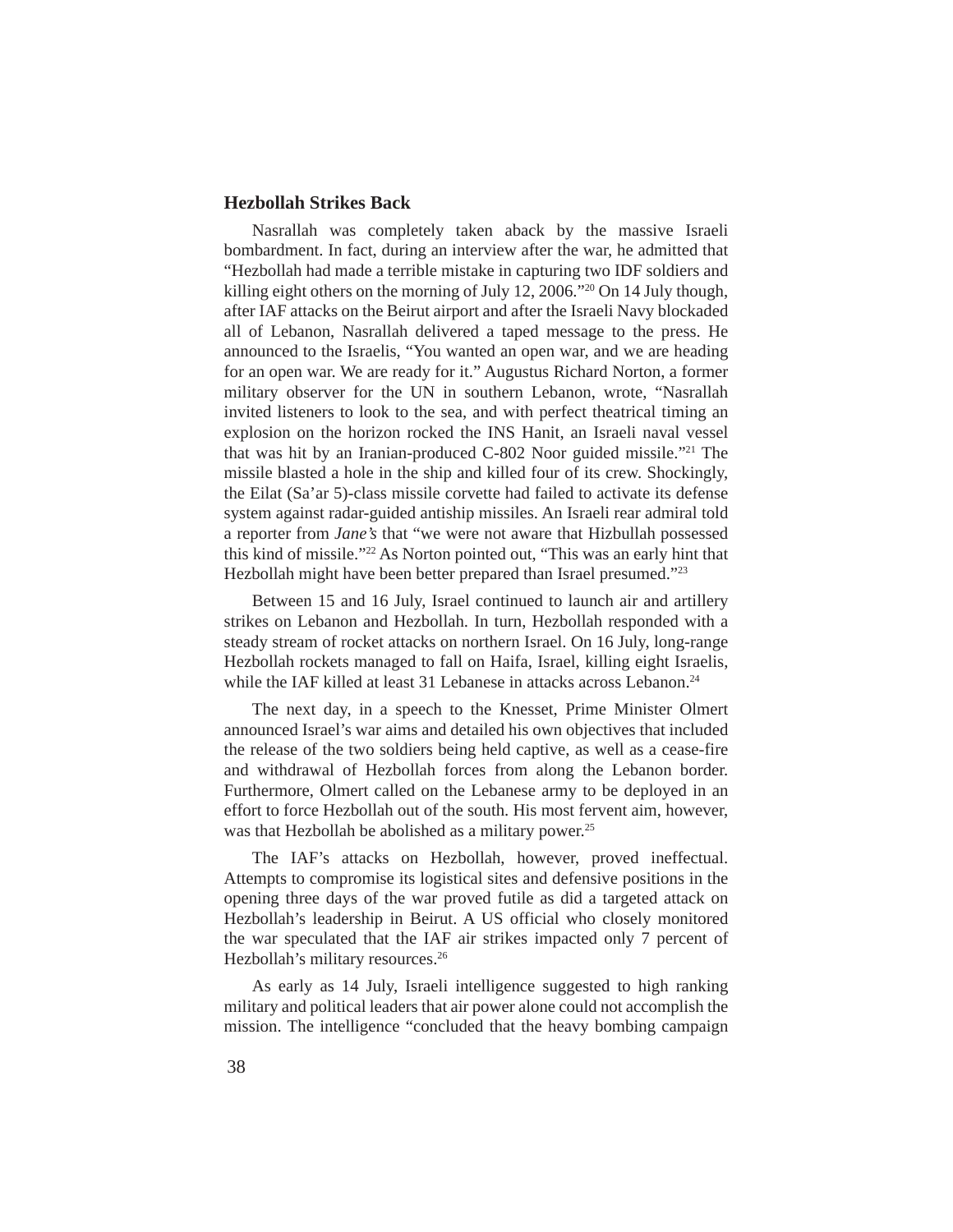and small ground offensive [small IDF Special Forces incursions] then underway would show 'diminishing returns' within days. It stated that the plan would neither win the release of the two Israeli soldiers in Hezbollah's hands nor reduce the militia's rocket attacks on Israel to fewer than 100 a day."27

It soon became clear to some within the IDF that, if Israeli war aims were to be successfully prosecuted, the IDF would probably have to launch a major ground offensive into southern Lebanon. However, as Halutz and his senior commanders mulled over the situation, alarming reports began to trickle into headquarters from small IDF Special Forces units conducting probes into southern Lebanon. They reported, "Hezbollah units were fighting tenaciously to hold their positions on the first ridgeline overlooking Israel."28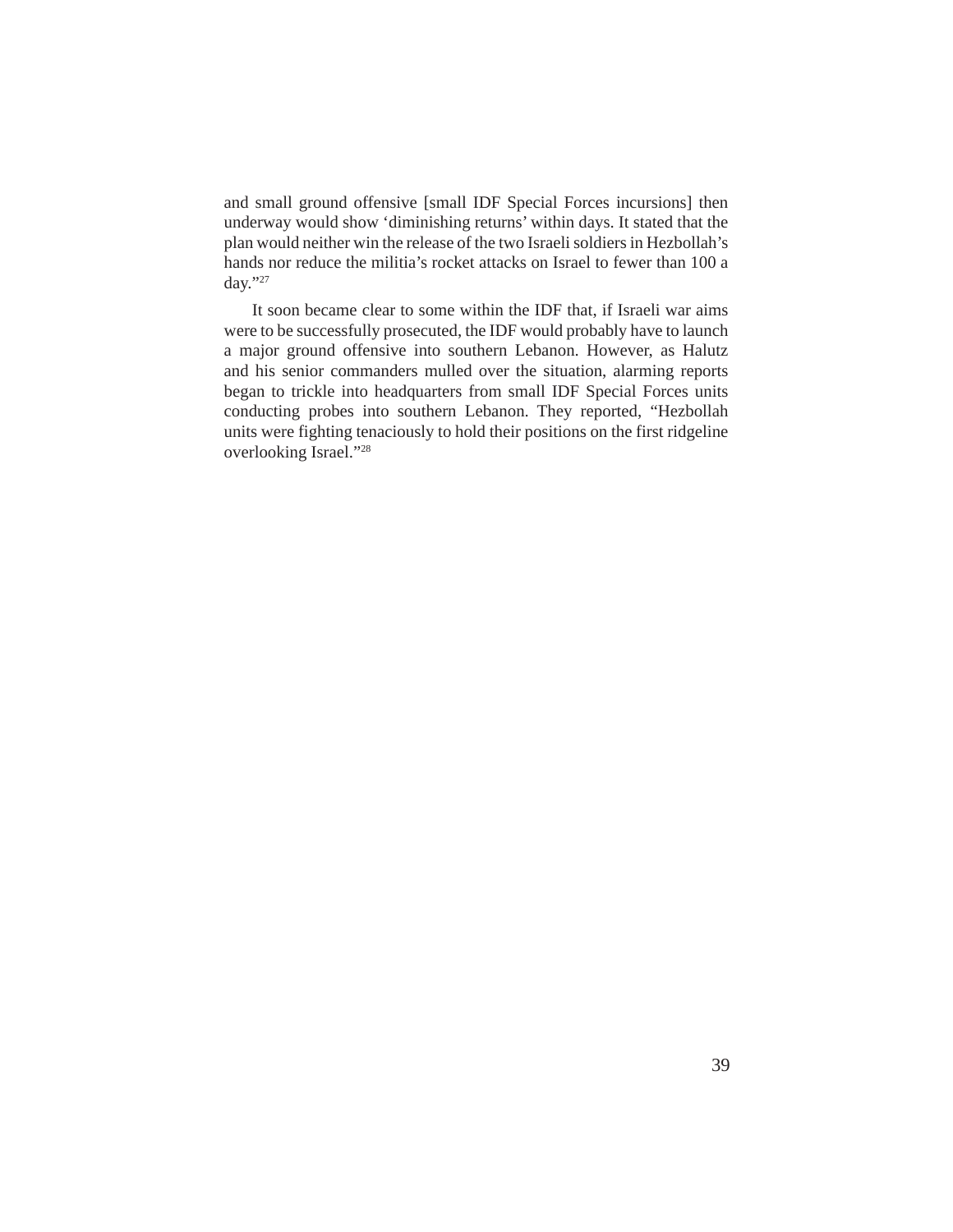# **Notes**

1. Winograd Committee Interim Report, (Hebrew) 66-68; Ofer Shelah and Yaov Limor, Captives In Lebanon, (Hebrew) 21-63; Miskal, Yedioth Ahrononth and Chemed Books, 2007; "Eight IDF Soldiers Killed, 2 Kidnapped on Northern Frontier," *Jerusalem Post*, 12 July 2006.

2. Amir Oren, "Analysis: In Lebanon, Government Hamstrung Troubled Division," *Haaretz.com*, 15 October 2006, http://www.haaretz.com/hasen/ spages/774974.html (accessed 1 July 2007).

3. *Haaretz.com* reported "that IDF investigations since the kidnapping showed that military intelligence ignored signs that Hezbollah was planning an attack." "Halutz appoints team to examine Hezbollah kidnapping of soldiers," Haaretz.com, 18 September 2006, http://www.haaretz.com/hasen/spages/764384. html (accessed 17 September 2007); Winograd Committee Interim Report, (Hebrew) 66-68; Ofer Shelah and Yaov Limor, Captives In Lebanon, (Hebrew) 21-63, Miskal, Yedioth Ahrononth and Chemed Books, 2007.

4. Winograd Committee Interim Report, (Hebrew) 66-68; Ofer Shelah and Yaov Limor, Captives In Lebanon, (Hebrew) 21-63, Miskal, Yedioth Ahrononth and Chemed Books, 2007.

5. It was recently revealed that the two IDF soldiers abducted by Hezbollah were probably mortally wounded in the incident. "Secret Report: Chances Captive Survived Are Slim." *Ynetnews.com*, http://www.ynetnews.com/articles/0,7340,L-3401556,00.html (accessed 17 September 2007).

6. Ibid.

7. Winograd Committee Interim Report, (Hebrew) 66-68; Ofer Shelah and Yaov Limor, Captives In Lebanon, (Hebrew) 21-63, Miskal, Yedioth Ahrononth and Chemed Books, 2007; "Hezbollah Kills 8 Soldiers, Kidnaps Two In Offensive On Northern Border," Haaretz.com, 13 July 2006, http://www.haaretz.com/hasen/ pages/ShArt.jhtml?itemNo=737825 (accessed 18 September 2007).

8. Ibid.

9. Ibid; "IDF Spokesman: Hizbullah Attack On Northern Border and IDF Response," Israel Ministry of Foreign Affairs, 12 July 2006, http://www.mfa.gov. il/MFA/Terrorism-+Obstacle+to+Peace/Terrorism+from+Lebanon-+Hizbullah/ Hizbullah+attack+on+northern+border+and+IDF+response+12-Jul-2006.htm (accessed 18 September 2007).

10. Ron Tira, e-mail interview by author, 19 September 2007.

11. Winograd Committee Interim Report, (Hebrew) 66-68; Ofer Shelah and Yaov Limor, Captives In Lebanon, (Hebrew) 21-63, Miskal, Yedioth Ahrononth and Chemed Books, 2007; The partial findings of the Winograd report stated that Halutz "failed in his duties as commander in chief of the army and as a critical part of the political-military leadership, and exhibited flaws in professionalism, responsibility and judgment." "The Winograd Report," Haaretz.com, 1 January 2007, http://www.haaretz.com/hasen/spages/854051.html (accessed 17 September 2007).

12. Ron Tira, e-mail interview by author, 20 June 2007.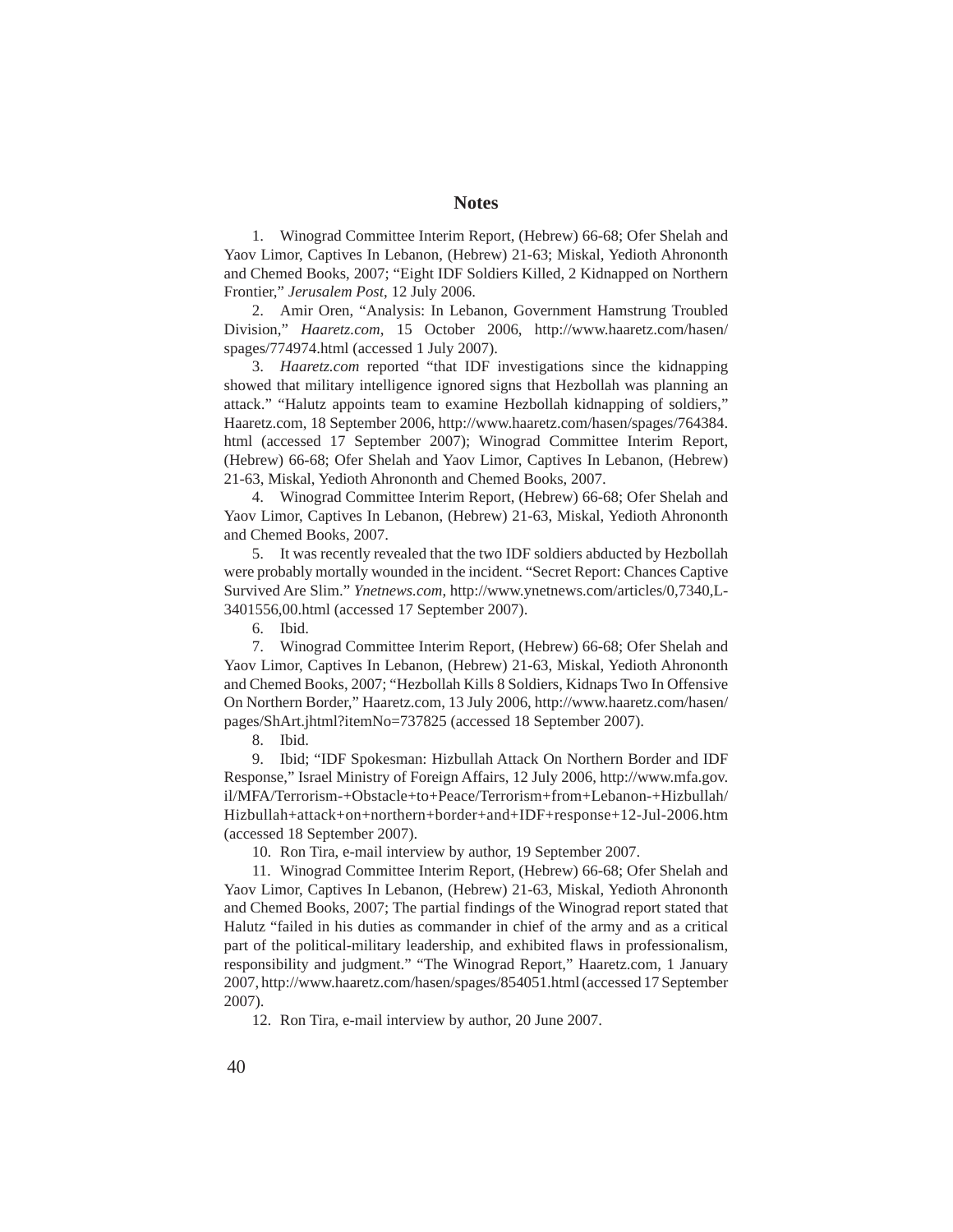13. Augustus Richard Norton, *Hezbollah: A Short History*, 139.

14. Uri Bar-Joseph, "Their Most Humiliating Hour," Haaretz.com, 27 April 2007, http://www.haaretz.com/hasen/spages/853115.html (accessed 19 September 2007).

15. Shimon Naveh, interview by author, 1 November 2007.

16. Ron Tira, e-mail interview by author, 16 August 2007.

17. "The Winograd Report: The main findings of the Winograd partial report on the Second Lebanon War," Haaretz.com, 1 January 2007, http://www.haaretz. com/hasen/spages/854051.html (accessed 18 September 2007).

18. "'The Revolution in Military Affairs' Shocks But Does Not Awe Israeli Commission," CDI Center For Defense Information, Straus Military Reform Project, 11 June 2007, http://www.cdi.org/friendlyversion/printversion. cfm?documentID=3977 (accessed 20 September 2007).

19. Uzi Mahnaimi, "Humbling of the Supertroops Shatters Israeli Army Morale," *TimesOnLine*, 27 August 2006, http://www.timesonline.co.uk/tol/news/ world/article620874.ece (accessed 19 September 2007).

20. Nicholas Noe (ed), *Voice of Hezbollah: The Statements of Sayyed Hassan Nasrallah* (London: Verso, 2007), 378.

21. Augustus Richard Norton, *Hezbollah: A Short History*, (Princeton and Oxford: Princeton University Press, 2007), 136.

22. Alon Ben-David, *Jane's*, http://www.janes.com/defence/news/jdw/ jdw060718\_1\_n.shtml (accessed 19 September 2007).

23. Norton, 136.

24. Jeremy M. Sharp, "Israel-Hamas-Hezbollah: The Current Conflict," CRS Report for Congress, Congressional Research Service, The Library of Congress, 21 July 2006, 34-37.

25. Norton, 139.

26. Alastair Crooke and Mark Perry, "How Hezbollah Defeated Israel, Part 1: Winning the Intelligence War," 5, http://www.atimes.com/atimes/Middle\_East/ HJ12Ak01.html (accessed 24 September 2007).

27. Scott Wilson, "Israeli War Plan Had No Exit Strategy," Washington Post.com, http://www.washingtonpost.com/wp-dyn/content/article/2006/10/20/ AR2006102001688\_pf.html (accessed 24 September 2007).

28. Alastair Crooke and Mark Perry, "How Hezbollah Defeated Israel, Part 2: Winning the Ground War," 2.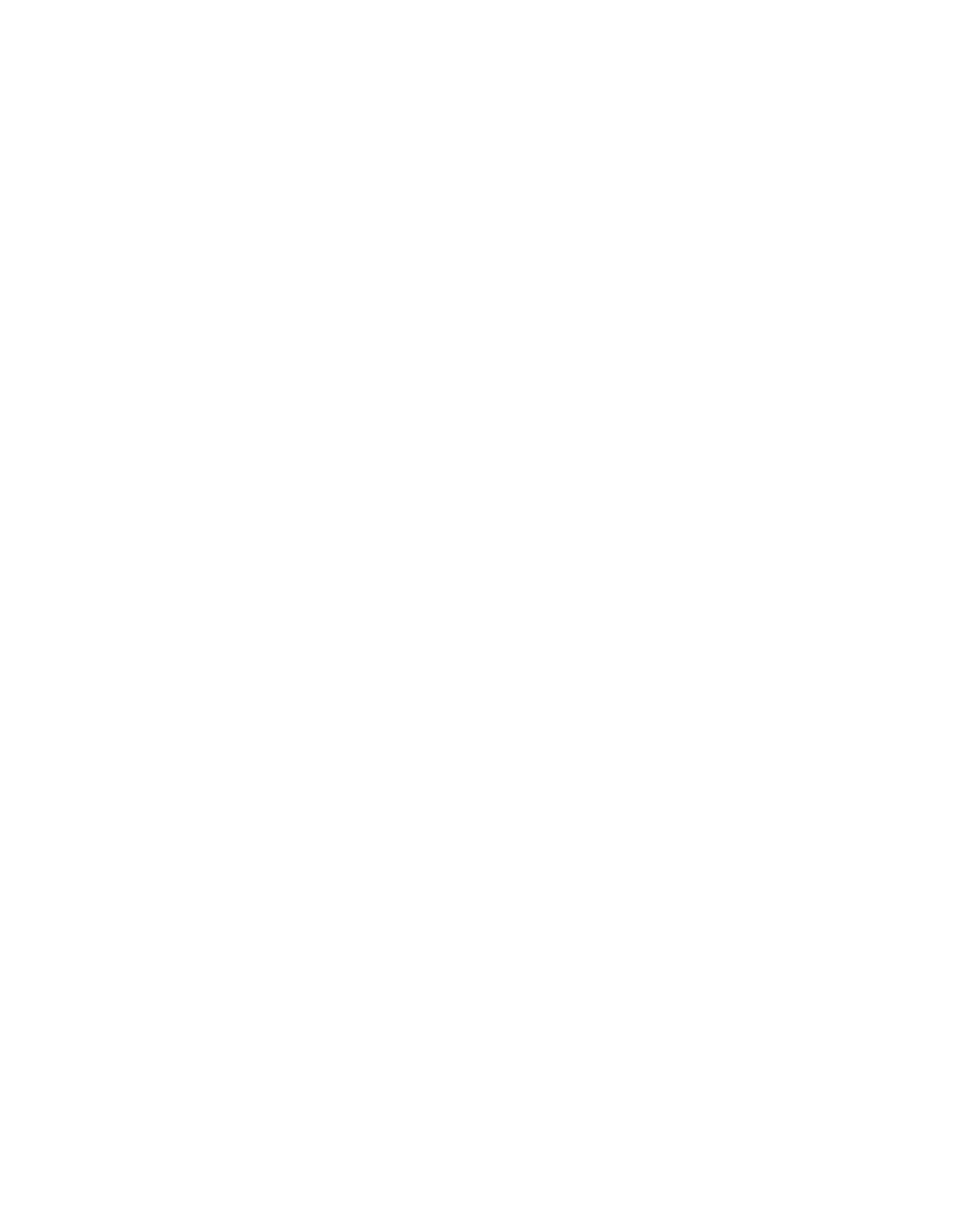# **Chapter 4**

# **The Ground War 17 July to 14 August**

Evidently they had never heard that an Arab soldier is supposed to run away after a short engagement with the Israelis.

Unidentified Israeli Soldier

Anyone dumb enough to push a tank column through Wadi Saluki should not be an armored brigade commander but a cook.

> Timur Goksel Former Senior Advisor for UNIFIL

#### **Maroun al-Ras and Bint Jbeil**

In keeping with the new doctrine, Chief of the IDF General Staff Dan Halutz had no intention of implementing the ground invasion plan MEY MAROM and activating IDF reserve forces. Days into the war, he still felt the air campaign would succeed. However, Halutz was under pressure from army commanders to initiate a reserve callup in the event a fullscale ground invasion became necessary. Surprisingly, a compromise was reached between Halutz and his army generals that allowed the regular army to make limited battalion- and brigade-size raids into Lebanon. These initial raids were not designed to destroy Hezbollah or its rockets but to craft a "consciousness of victory" for the Israelis and a "cognitive perception of defeat" for Hezbollah. It became obvious to some within the IDF that this was utter nonsense. The air campaign could not destroy the Katyushas (falling on northern Israel at a rate of approximately 100 a day), and the proposed ground-based raids would certainly have little effect. As one distraught Israeli officer commented, "That didn't make sense at all. You either activate MEY MAROM [and] occupy the entire rocket launch area, or you don't—but there is absolutely no sense in raids. They were not going to stop the rockets, yet soldiers can get killed. It is risk without reward."1

On 17 July, the first large-scale Israeli ground foray began near Maroun al-Ras in an effort to establish a foothold in southern Lebanon.2 One of the first units to come to blows with Hezbollah in Maroun al-Ras was the elite Maglan unit, part of what the IDF called a "special forces cluster."<sup>3</sup> "We didn't know what hit us," one Maglan soldier told a reporter. The Special Forces soldiers were stunned by the volume of gunfire and the doggedness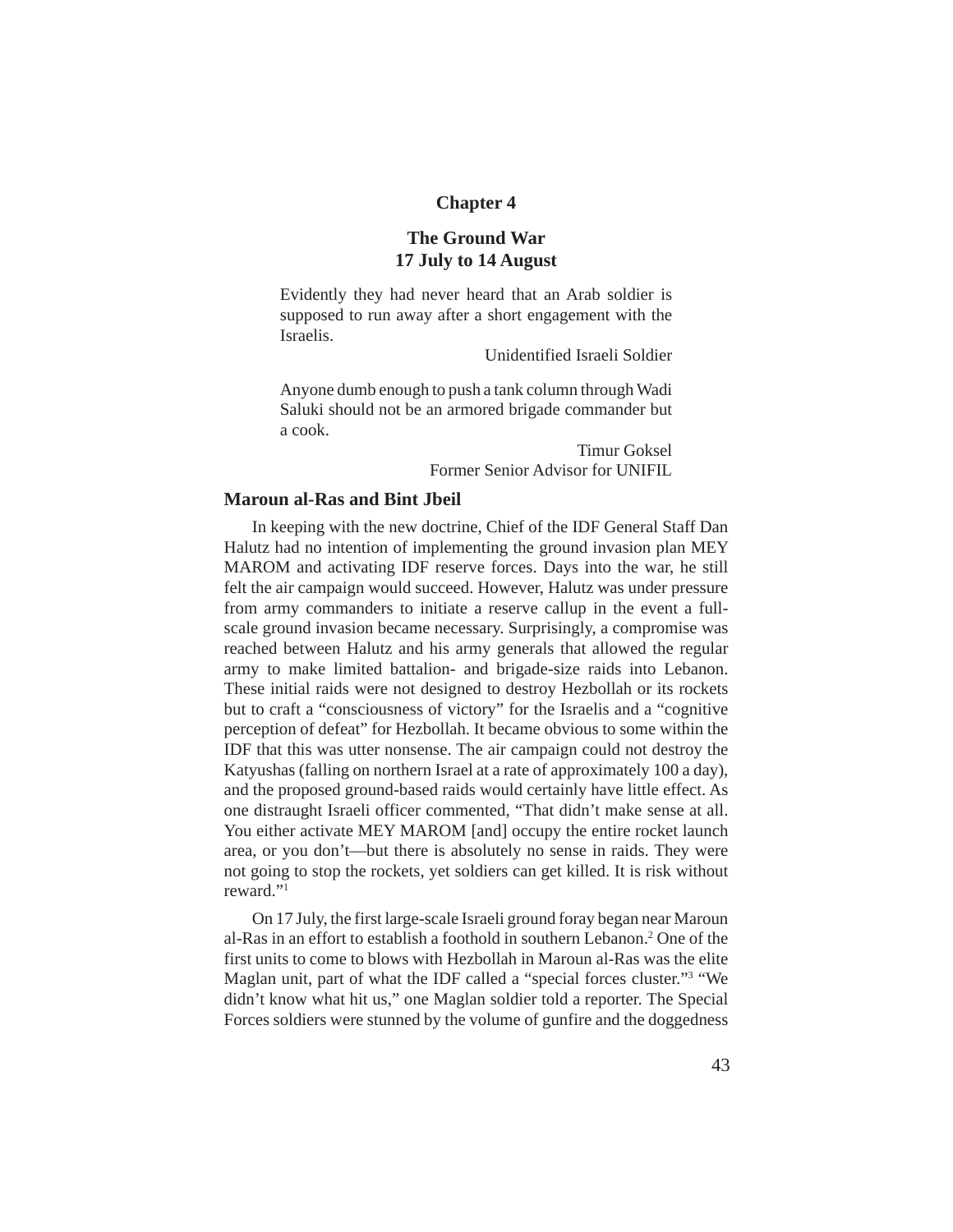of the Hezbollah fighters. Another Maglan reported, "We expected a tent and three Kalashnikovs—that was the intelligence we were given. Instead, we found a hydraulic steel door leading to a well-equipped network of tunnels." By the next morning, the Maglans were virtually surrounded. It was reported from northern headquarters that "the commander of the IDF's northern sector, Lieutenant-General Udi Adams, could barely believe that some of his best soldiers had been so swiftly trapped; neither could the chief of staff. 'What's wrong with the Maglans?' Halutz demanded to know. 'They are surrounded,'Adams replied quietly. 'I must send in more forces<sup>"4</sup>

From underground bunkers and tunnels, Hezbollah fighters in and around Maroun al-Ras fought back frantically. As the battle intensified, the IDF was forced to throw more forces into the fray. Soon, tanks from three Israeli brigades entered the fight, along with the Egoz unit from the Golani Brigade, an engineer battalion, and Battalion 101 of the Paratrooper Brigade. On 19 July, a Hezbollah antitank missile killed five Egoz soldiers as they sought shelter in a house.<sup>5</sup> At the same time, numerous IDF tanks were hit by Sagger antitank missiles, wounding many of the tank crewmen. "They're not fighting like we thought they would," one IDF soldier said. "They're fighting harder. They're good on their own ground." In fact, Hezbollah's tactical proficiency bewildered the IDF. Hezbollah was not simply hunkering down and defending terrain, but using its small arms, mortars, rockets, and antitank weapons to successfully maneuver against the IDF.<sup>6</sup>

Although some problems surrounding the IDF's performance in Maroun al-Ras remain murky, both officers and soldiers voiced major criticisms concerning tactics and casualties. Early in the fight, reports circulated that growing concern over casualties caused IDF commanders to become overly cautious. Reports also confirmed a lack of combined arms expertise and a deficiency in basic tactical skills.7 Years of COIN operations against the Palestinians had greatly eroded the IDF's conventional warfighting proficiency. An IDF general pointed out, "It's one thing to give the troops maps, target list, etc. It's another thing to be trained for the mission—they weren't trained. . . ."<sup>8</sup>

Taken aback by the ineffective air campaign and surprised by Hezbollah's stubborn resistance in Maroun al-Ras, Olmert and Halutz called up Israeli reserve forces on 21 July. One source concluded that "the decision to call the reserves took key senior reserve officers, usually the first to be notified of a pending call-up, by surprise. The reserve callup was handled chaotically—with the reserve 'tail' of logistical support lagging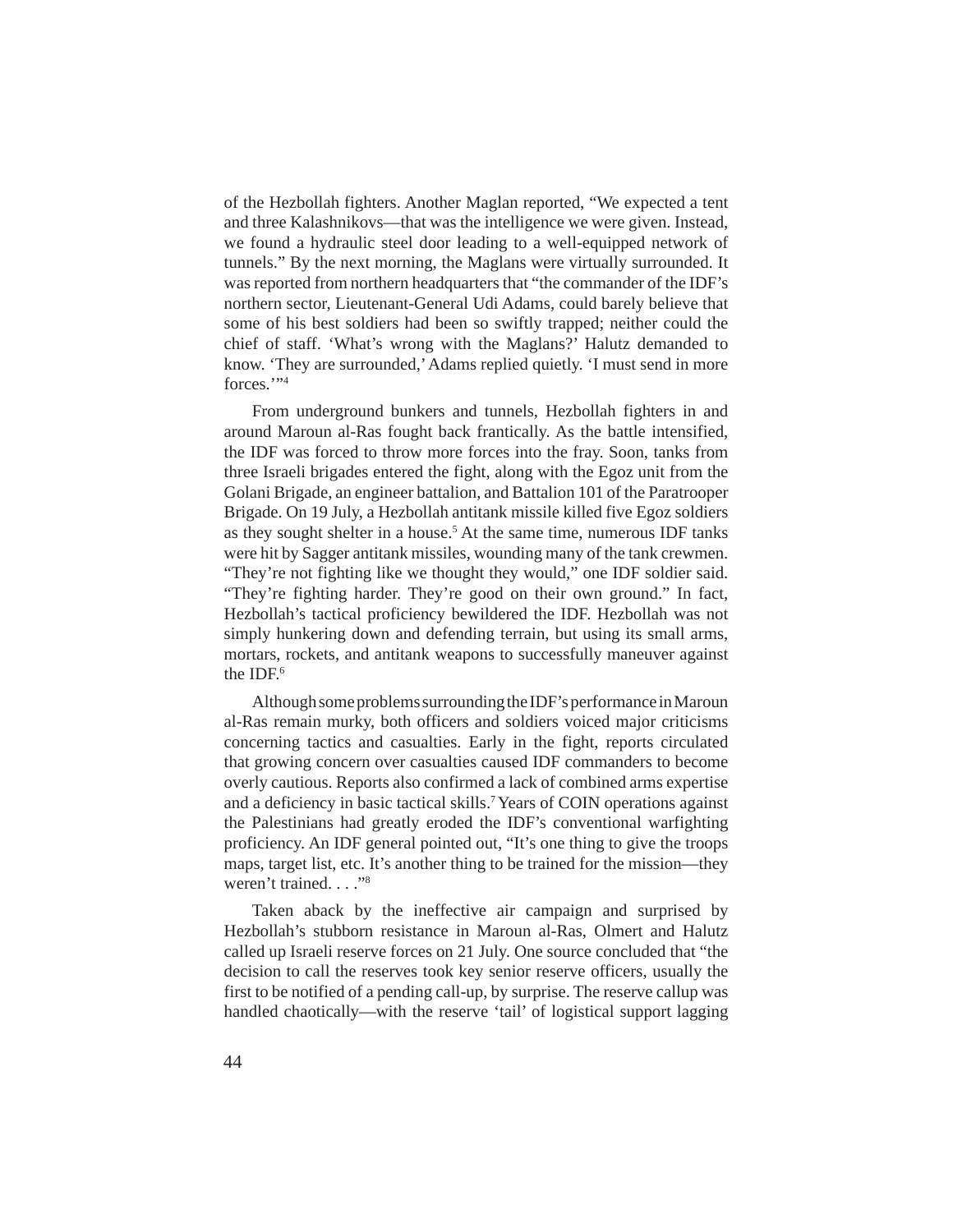some 24–48 hours behind the deployment of reserve forces."9 Contrary to the opinion of some, the callup was not designed to assist the regular army in a massive ground invasion of southern Lebanon. Although it would allow Israel to amass forces along the border, Hulutz's ground plan would remain unchanged. There would be no determined effort to drive Hezbollah back across the Litani or destroy its rockets with a large-scale ground assault. A general on Hulutz's staff told a reporter on 22 July that "The goal is not necessarily to eliminate every Hezbollah rocket. What we must do is disrupt the military logic of Hezbollah. I would say that this is still not a matter of days away." Many ground commanders were stunned by the remark and questioned the true aims of the war.<sup>10</sup>

On the same day the IDF reserve forces were called to duty, Israel was forced to request an emergency resupply of precision-guided missiles from the United States. In 10 days, the IAF had used up most of its high-tech munitions, and yet, this huge expenditure of weaponry did little to change Hezbollah's "military logic" or its fighting capability. Mossad was already gathering information to leak to the press on 28 July, indicating "Hezbollah had not suffered a significant degradation in its military capabilities, and that the organization might be able to carry on the conflict for several months<sup>"11</sup>

Undeterred by the failure of the air campaign and stiff Hezbollah resistance, Halutz and his staff continued efforts to secure a "consciousness of victory" and to deliver to Hezbollah a "cognitive perception of defeat." By 24 July, elements of the Golani Brigade and the 7th Armor Brigade had established overwatch positions around Bint Jbeil, a large town north of Maroun al-Ras. On 25 July, the 35th Paratrooper Brigade began moving northwest of the town in an attempt to establish a blocking position. The same day, the Division 91 Commander, Brigadier General Gal Hirsch, a man considered both "brilliant" and "arrogant," announced to the press that his forces were in control of Bint Jbeil.12 This, however, was not the case. As Hezbollah rockets continued to rain down on Israel and kill Israeli citizens, Halutz ordered the commander of IDF northern forces, Lieutenant-General Udi Adam, to attack the town. Hezbollah Secretary-General Nasrallah had delivered his well-known victory speech in Bint Jbeil after the 2000 Israeli withdrawal from Lebanon. Halutz asserted that capturing the town would prove symbolic and "create a spectacle of victory." This "spectacle of victory" was undoubtedly designed to effect the cognitive perception of Hezbollah. In the end, however, the battle for Bint Jbeil would have a great deal more effect on the Israeli public's perception of the IDF's professionalism and judgment.<sup>13</sup>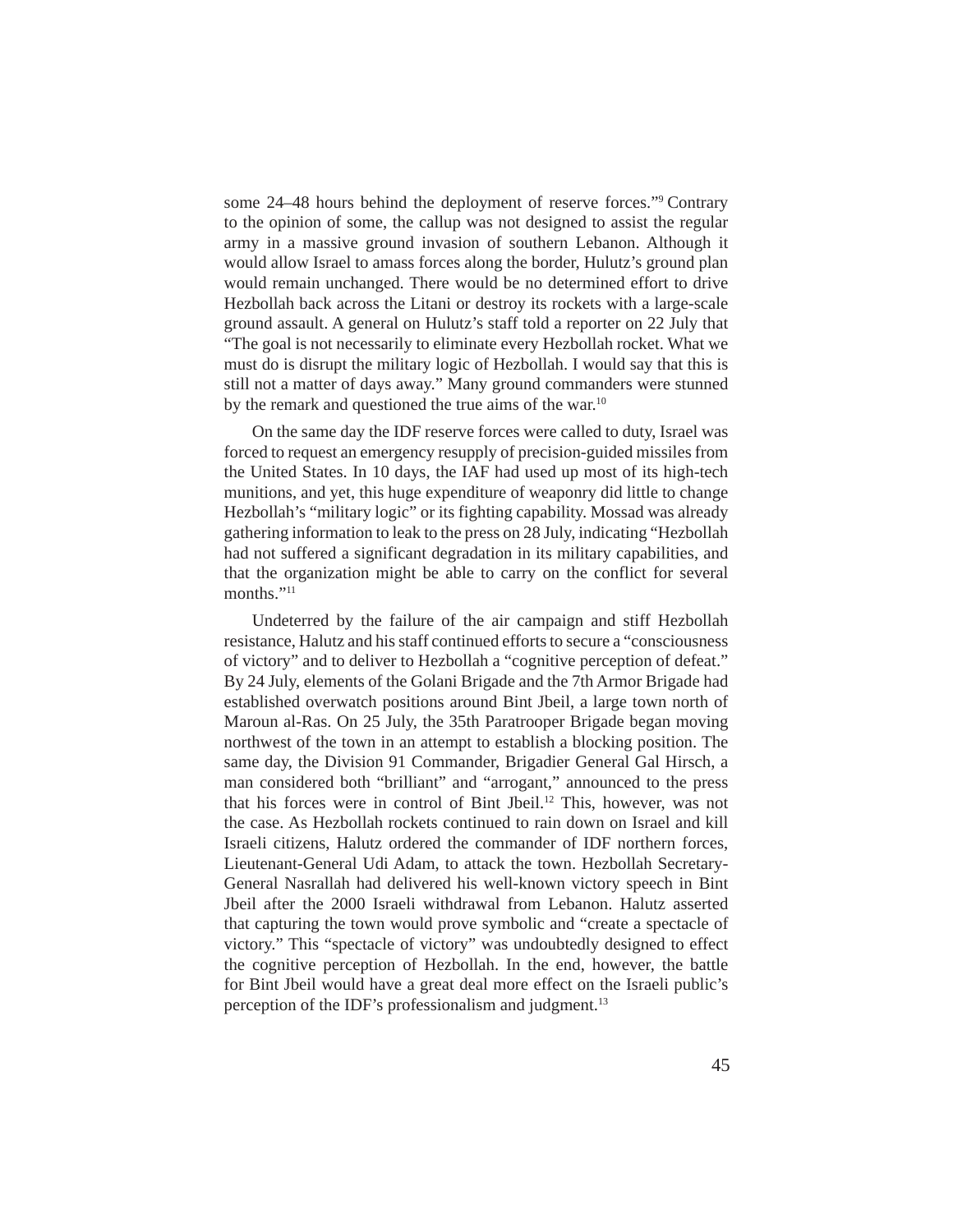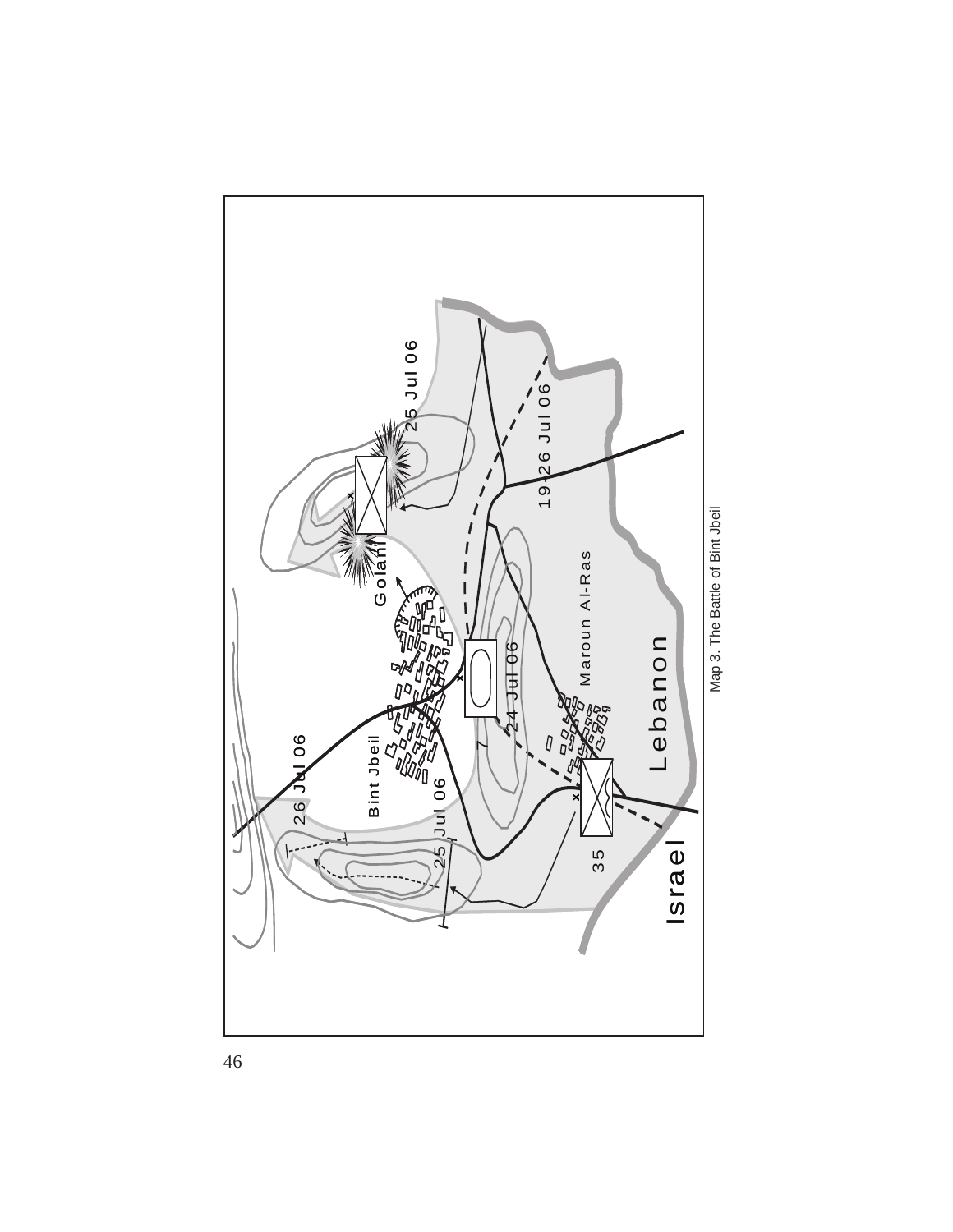Halutz ordered Adams to "conquer Bint Jbeil" with just one battalion. Adam was infuriated and quickly reminded his commander that "the casbah [old quarter] of Bint Jbail alone contained more than 5,000 houses. And you want me to send in one battalion?" Adam's protests were to no avail and on 26 July, after an intense artillery bombardment of the town, the 51st Battalion of the Golani Brigade maneuvered into Bint Jbeil from the east.<sup>14</sup> In the midst of the artillery barrage, additional Hezbollah fighters took up positions in the town.15 This would not be the last time Hezbollah's intelligence apparatus accurately predicted an impending IDF offensive.16

At 0530, Companies A and C of the 51st Battalion ran headlong into a withering array of Hezbollah small arms, machine guns, rocket-propelled grenades (RPGs), antitank missiles, mortars, and short-range rockets.17 "An ambush from hell" is how one Israeli soldier described the first contact. "The Hezbollah men were in upper stories of buildings," another soldier remembered "and had a commanding view of the IDF force. In the initial firing, 30 members of C Company, one third of its total strength, were hit, as was the battalion's Deputy Commander, Major Roi Klein." Company A also sustained five casualties. As the fighting intensified, Hezbollah squads maneuvered onto their flanks and continued to deliver a multitude of direct and indirect fires. Companies A and C continued to resist the violent attacks, as other companies from the 51st Battalion rushed forward to assist with the evacuation of dead and wounded.<sup>18</sup>

An eyewitness reported on the chaotic events at the Golani Brigade's headquarters, noting "emotions ran high as word came in of the fierce gun-battle and heavy casualties. Soldiers ran back and forth with maps and officers screamed into encrypted cellular phones coordinating the evacuation of the wounded. At one point Brig. Gen. Gal Hirsh . . . stepped out of the command center to update . . . Halutz. 'We can't land the helicopters,' he said, 'The fighting is too intense.'"19 It would take all night to evacuate the wounded and the dead. In all, 9 soldiers died and 27 were wounded.20 Ultimately, Hezbollah fighters continued to occupy Bint Jbeil. Even by the close of the war, the town was never entirely secured by the IDF.

While Hezbollah's television station al-Manar (which the IAF failed to knock off the air) continued to broadcast glowing reports of its successful battle with the IDF, Israeli state-owned television denounced the IDF and what it called "idiotic military maneuvers." Israeli print media also harassed the IDF with "three front page columns" asking "Was there a proper decision process? No Goals attained," and "Has the army failed?"21 To make matters worse, international opinion (which early on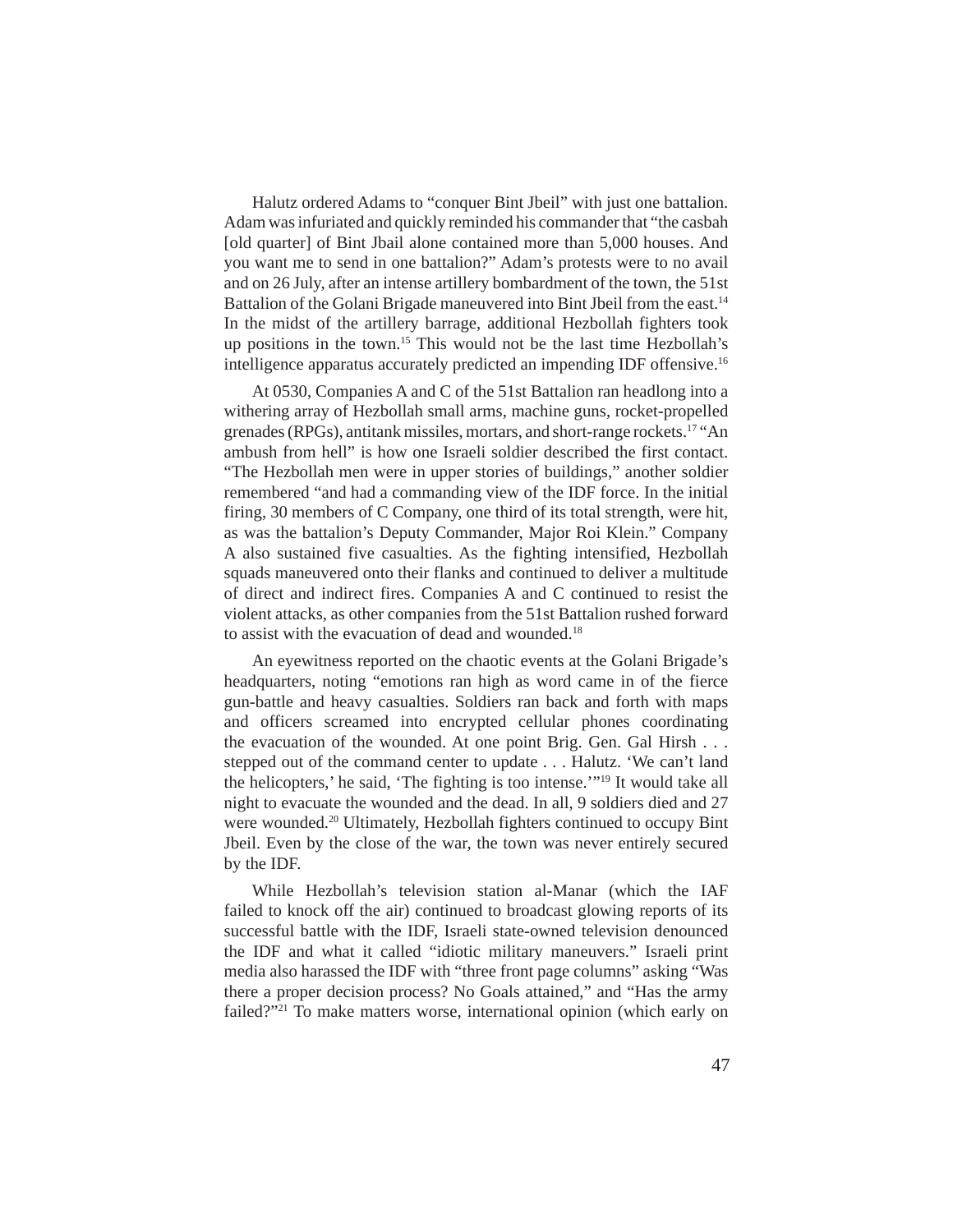had denounced Hezbollah for the kidnapping) turned against Israel as the IAF continued to attack Lebanon's infrastructure and inadvertently kill Lebanese civilians.<sup>22</sup> Like the air and ground campaign, the IDF's media campaign was floundering. Contrary to Halutz's game plan, the media was projecting "a cognitive perception of defeat" onto the IDF and the Israeli public.

By the last days of July, however, Halutz remained convinced that his method was still viable. Choosing not to follow the counsel of senior staff and initiate a massive ground offensive, Halutz implemented a more conservative "enter and pull out" strategy. This was met with some skepticism. Major General Ido Nehushtan advised Halutz on 26 July:

> . . . that without a major ground campaign, the IDF could not stop the Katyusha rockets. You must bring this before the government. You need to tell them straight that without a major ground operation, we cannot remove the Katyusha threat. If the government does not approve it [a large pre-planned ground offensive], we should tell them that they must stop the campaign now. The fact is that the war between the IDF and Hezbollah we can describe as a draw. . . . We should tell the political echelon that we cannot limit [the Katyusha attacks] any more than we are now doing, except if we take over [the ground] up to the Litani [River].<sup>23</sup>

Despite these observations, by 1 August, the IDF was still conducting only small battalion- and brigade-size raids into southern Lebanon. On that date, the IDF reported that, "during extensive initiated activities intended to hurt Hezbollah['s] organization [al] infrastructures, infantry corps, engineering, and armor forces took positions last night (Tuesday 01/08/06) in the area of the villages of Mis El Jabel, Jabel, Mahbib, and Belidah. Simultaneously, the forces strengthened their hold on the villages of A-Teiba, El-Adisa, and Rav A-Tietin, west of Metula, and the villages Ayta A-Sha'ab, Maorun A-Ras, and Bint-Jbeil."24 In the fighting around Ayta A-Shab, 2 IDF soldiers were killed and 25 wounded.25

"In one day in 1982," Timur Goksel, a former senior advisor for UNIFIL, concluded, "they [the IDF] reached Beirut; here, in six or seven days, they couldn't go more than a few miles."26 Irritated by the lack of success, Halutz replaced northern sector Commander Lieutenant-General Udi Adams with his own "personal representative," Major General Moshe Kaplinsky. According to some sources, Kaplinsky was "to manage the war."27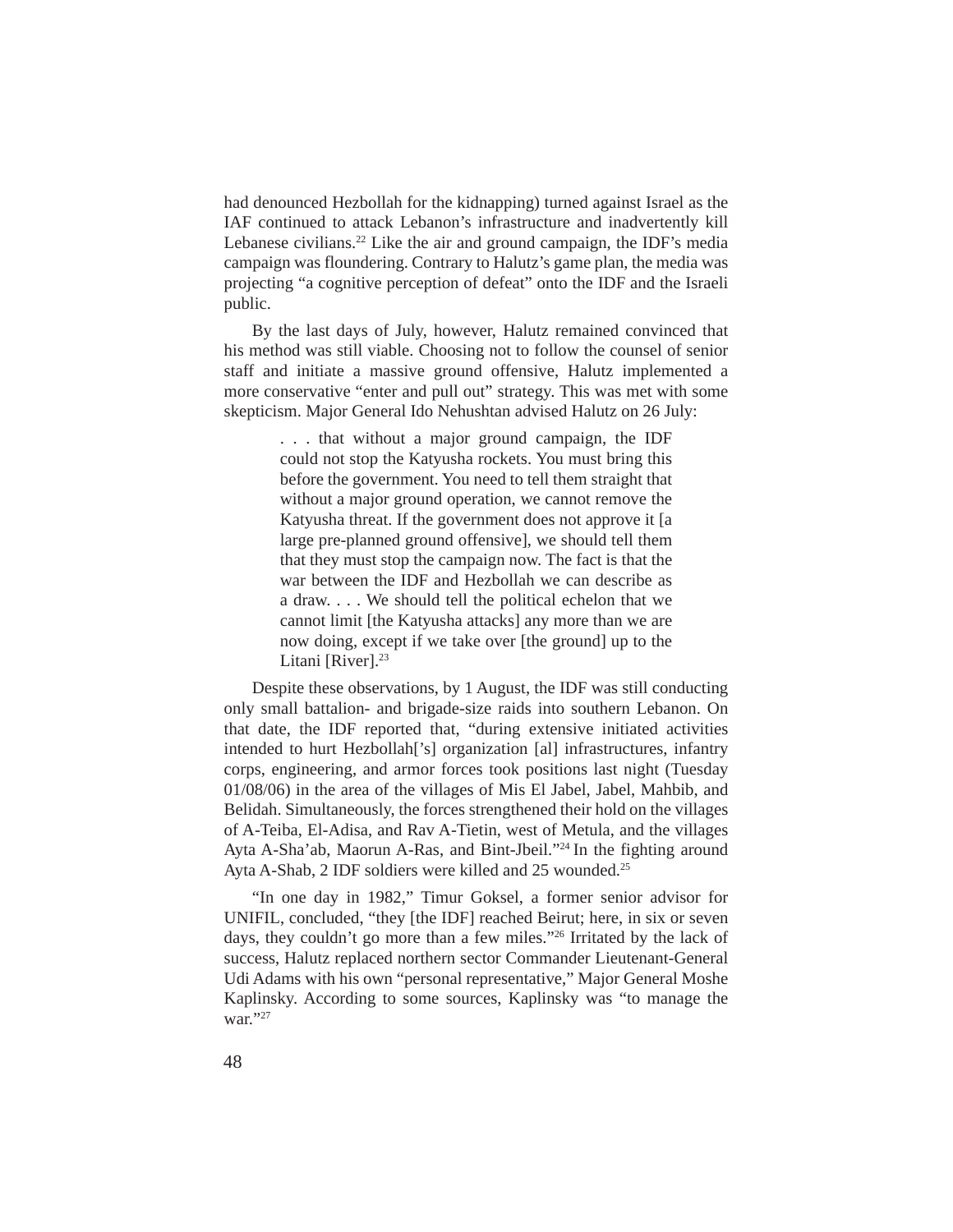# **The Reserves**

The true magnitude of the ground forces' fragility became increasingly evident as IDF reserve units began to assemble near the border. One highly credible source concluded, "Hezbollah commanders found that Israeli troops were poorly organized and disciplined. . . . IDF commanders were also disturbed by the performance of their troops, noting a signal lack of discipline even among its best-trained soldiers. The reserves were worse, and IDF commanders hesitated to put them into battle."28

A reserve soldier in a combat infantry brigade told a reporter:

In the past six years I've only had a week's training. Soon after we arrived, we received an order to seize a nearby Shi'ite village. We knew that we were not properly trained for the mission. We told our commanders we could control the village with firepower and there was no need to take it and be killed for nothing. Luckily we were able to convince our commander. . . . For the last six years we were engaged in stupid policing missions in the West Bank. . . . Checkpoints, hunting stone-throwing Palestinian children, that kind of stuff. The result was that we were not ready to confront real fighters like Hezbollah.

A reserve engineering officer who was ordered to clear a road running into Bint Jbeil refused, his men complaining that "10 soldiers had already died there." The brigade commander had the entire platoon arrested and carted off to jail.<sup>29</sup>

IDF soldiers in the reserve paratrooper division were continually perplexed by their orders. "From time to time they got orders to seek out Hizbollah on the ground, but every time the orders were cancelled at the last minute," a journalist reported. When they asked their division commander for an explanation after the war, "he said they didn't want us to get killed or kidnapped by Hizbollah, or by all the friendly fire that was going on." It was later revealed "that in many cases, the reluctance to send Israeli troops into battle against Hizbullah grew out of the realization by commanding officers that the soldiers would have been going on suicide missions."

One paratrooper platoon had only two light antitank weapons (LAWs) for 30 men. "I've never fired a LAW in my life," a soldier in the platoon stated. "When Hizbullah is firing antitank missiles at us, how do I respond?" Many of the reserve soldiers who arrived at their bases to receive their military equipment found basic items missing from their kitbags. There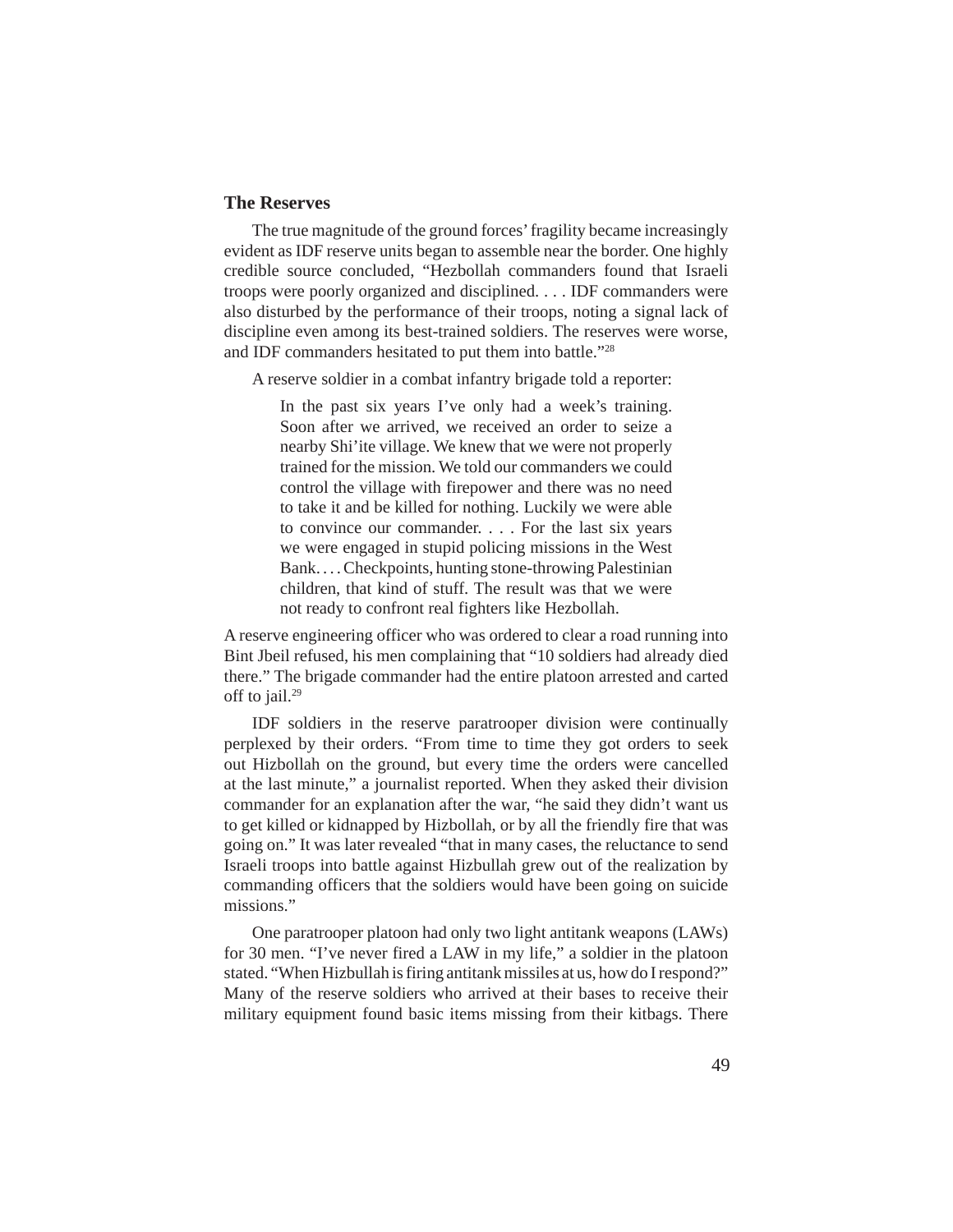was also a lack of bulletproof vests, medical vests, radios, ammunition, thermal night-vision devices, as well as food and water.<sup>30</sup>

Some IDF reserve units conducting cross-border attacks against Hezbollah often found themselves without basic sustenance as their supply trucks were not allowed to go forward for fear of Hezbollah's antitank missiles. In the Alexandroni Brigade, one of the unit's missions was delayed because of the lack of food and water. A reservist in the brigade noted, "We went as long as two-and-a-half days with daily rations of a can of tuna, a can of corn and a couple of pieces of bread—to share between four soldiers. So we got slowed up because 25 soldiers collapsed from dehydration and had to be evacuated."31

Incredibly, even the reserve division commanders lacked training and appeared to be both tactically and technically deficient. Brigadier General Erez Zuckerman, who commanded the reserve armored division, had spent most of his career as a marine commando and had never received training in the use of tanks or mechanized forces. Brigadier General Eyal Eizenberg, the commander of the reserve paratrooper division, was singled out for "harsh criticism" for his apparent lack of tactical proficiency.32 There can be little doubt that the IDF reserve forces lacked leadership, training, and equipment. This was a serious detriment as these citizen soldiers comprised nearly 80 percent of the IDF's ground forces.<sup>33</sup>

### **Battle of Awareness and the Drive to the Litani**

By 5 August, the IDF had approximately 10,000 soldiers in southern Lebanon. In three weeks of war, the ground forces managed to penetrate no farther than four miles. Remarkably, the border zone remained unsecured, as were the towns of Maroun al Ras and Bint Jbeil.<sup>34</sup> Yet, the entire Hezbollah force south of the Litani consisted of only 3,000 fighters. Unlike the IDF, Hezbollah did not call on its sizable reserve forces and chose to fight the entire war south of the Litani with its original force of 3,000 men.35 For Israel and the IDF, there was still no "spectacle of victory" or any sign of Hezbollah's impending defeat.

"They are experts at deception," a soldier pointed out after weeks of battling Hezbollah. "Everyone will think they won no matter what. That's how you win when there's a few thousand of you and 50,000 of us. The more of them we kill, the more of them who are generated. Unfortunately, this is a lost war." As Hezbollah rockets continued to kill Israeli civilians, IDF ground forces continued to battle their elusive foe. Many of the IDF soldiers were amazed by Hezbollah's elaborate bunker and tunnel system. One infantryman reported finding a bunker near Maroun al-Ras "that was more than 25 feet deep and contained a network of tunnels linking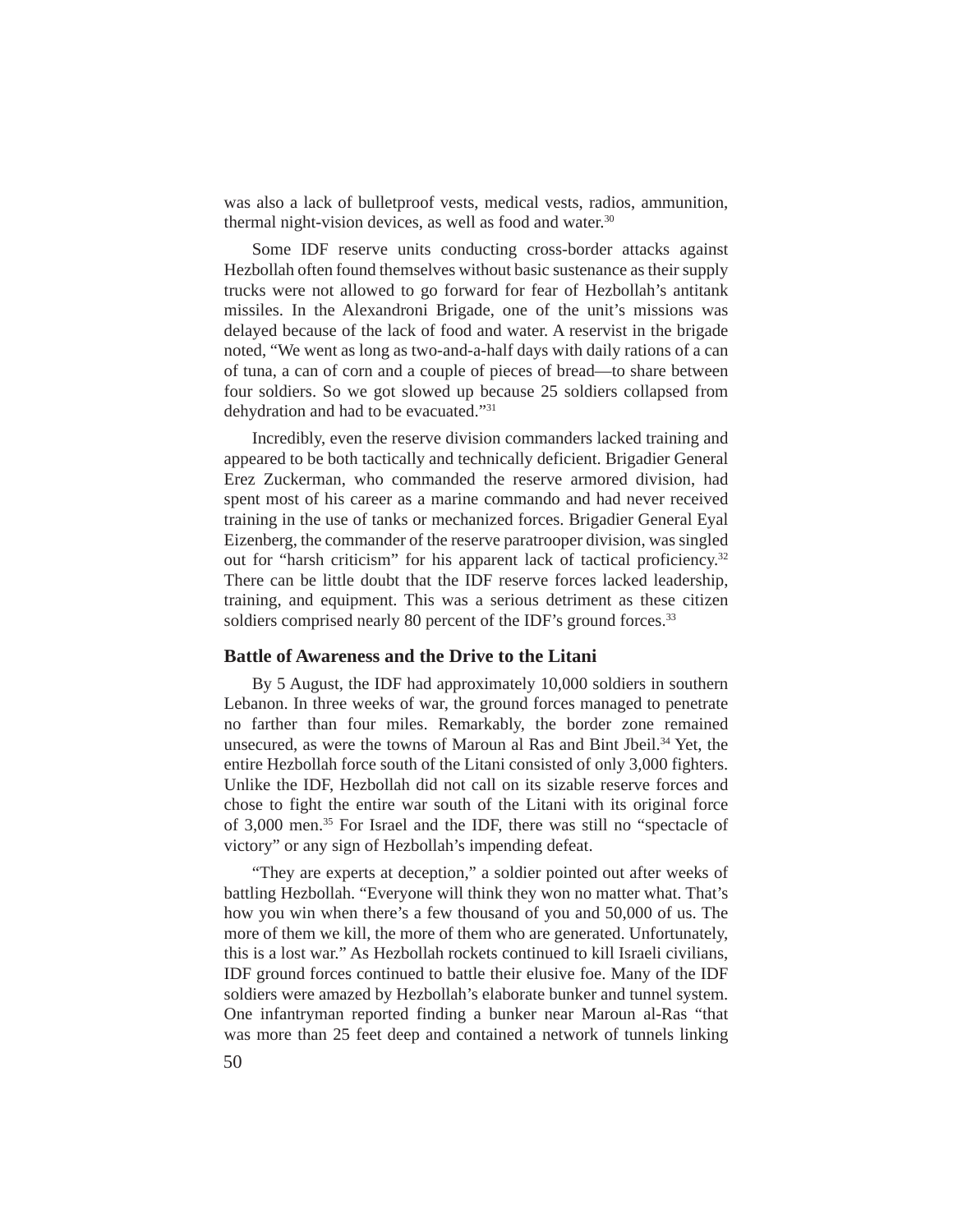several large storage rooms and multiple entrances and exits. He said it was equipped with a camera at the entrance, linked to a monitor below to help Hezbollah fighters ambush Israeli soldiers."36

While the IDF had some tactical successes, one senior Israeli intelligence officer remarked that Hezbollah fighters had "gone to school" on IDF ground forces and described the foe as "an infantry brigade with modern weapons." By 8 August, 61 Israeli soldiers had been killed, while the IDF reported 450 Hezbollah fighters killed. This last figure was highly exaggerated, as it appears likely that only 184 Hezbollah fighters were killed in ground fighting in southern Lebanon during the entire war.<sup>37</sup>

While many within the IDF and the Israeli public remained perplexed over Halutz's effects-based ground campaign of "raids" and "enter and pull out missions," retired Israeli politicians and seasoned IDF officers became increasingly alarmed. One report stated:

> As the fighting dragged on, some veteran officers lost patience with what they saw as the inexperience of the chief of staff and defence minister. 'What are you doing in Lebanon, for God's sake?' the former defence minister, General Shaul Mofaz, asked Olmert. 'Why did you go into Bint Jbeil? It was a trap set by Hezbollah.' Mofaz proposed an old-fashioned IDF assault plan to launch a blitzkrieg against Hezbollah, reach the strategically important Litani River in 48 hours and then demolish Hezbollah in six days. Olmert liked the idea but Peretz did not appreciate his predecessor's intervention and rejected it. Olmert appeared to lose confidence and began to issue conflicting orders. 'Our mission changed twice, three times every day,' complained one soldier. Many Israelis have been left furious that the legendary deterrent power of their army has been shattered.38

On 11 August, the UN Security Council unanimously approved Resolution 1701, which was designed to implement a cease-fire and end the war as soon as possible. A UN press release declared "the utmost concern at the spiraling deadly violence and destruction in Lebanon" and called "for a full cessation of hostilities in the month-long war between Israel and Hizbollah, mapping out a formula for the phased withdrawal of the Israel Defence Forces from southern Lebanon, while up to 15,000 United Nations peacekeepers help Lebanese troops take control of the area."39

Knowing full well that the war would be over in days and the old border reestablished, Olmert and Peretz made the decision to expand the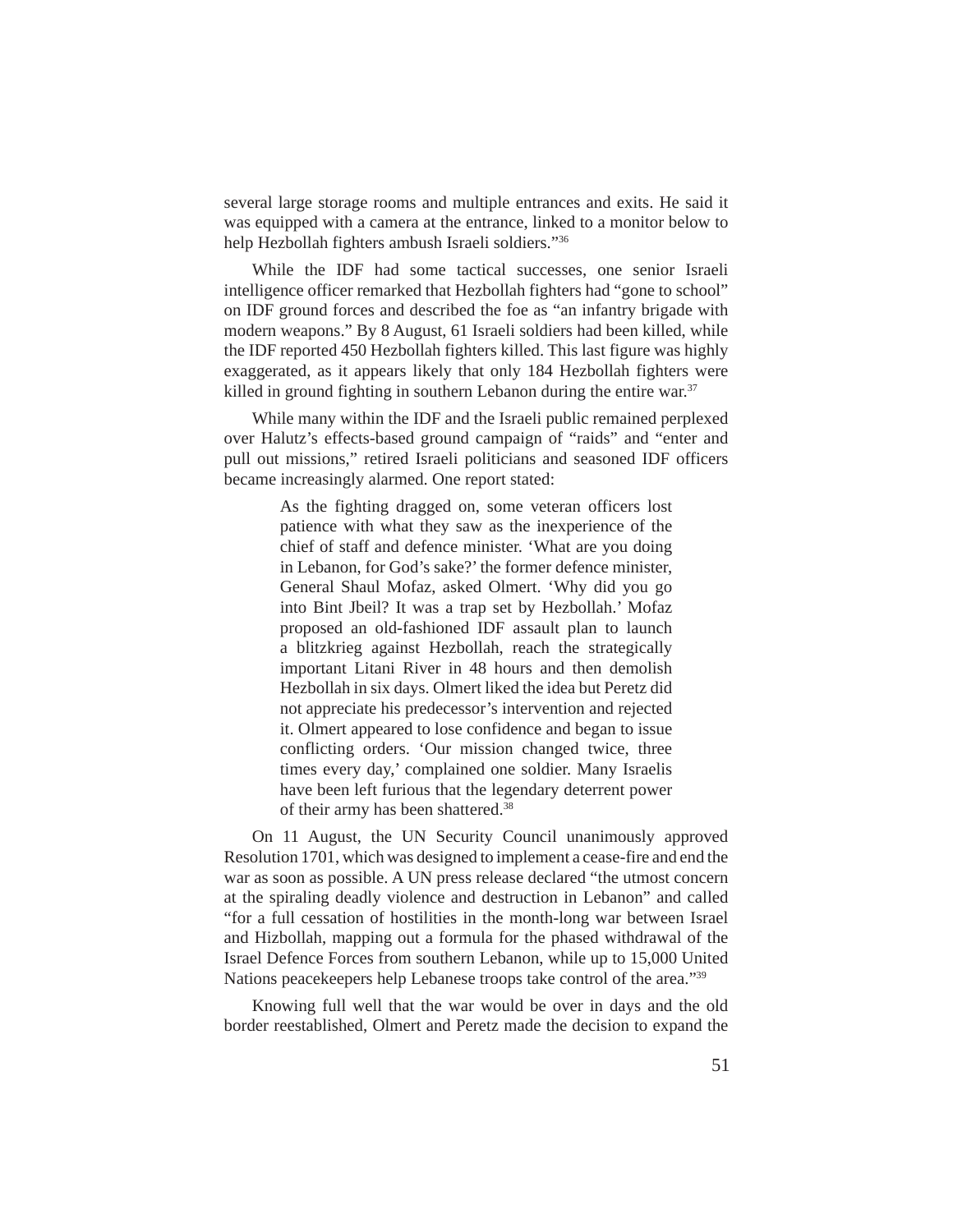war effort by ordering their divisions north to the Litani. It was perhaps one of the most bizarre episodes of the war. While the reasoning for the offensive maneuver remains clouded, the move was clearly not designed to annihilate Hezbollah. Ron Tira was certain that "at no point was an order given to systemically and comprehensively deal with the rockets or Hezbollah."40 It would appear that the IDF was still following Halutz's "raid" strategy, albeit this time with divisions instead of battalions and brigades.<sup>41</sup> Senior IDF officers would later state that the operation was designed as a "Battle of Awareness against Hizbollah." Others thought the operation was designed as "a kind of show designed to demonstrate to Hizbollah who is the Boss."42

On 11 August, the airborne reserve division under Eyal Eizenberg began moving north toward Dibel and Qana. Two Hezbollah antitank missiles hit a dwelling packed with 50 paratroopers after two of Eizenberg's companies were ordered to take up positions in houses in Dibel during daylight hours. The resulting explosion killed 9 and wounded 31 soldiers from the demolition company. By the time the official cease-fire went into effect on 14 August, Eizenberg's paratrooper division had managed to advance about one mile north of Dibel.43 Along the coastal road, west of Eizenberg, unidentified IDF mechanized units managed to advance about one mile north of Mansuri by the time the war ended on 14 August.

Meanwhile, Brigadier General Gal Hirsch's Division 91 began its trek toward the Mediterranean coast, moving west from north of Bint Jbeil, where pockets of Hezbollah fighters still remained. The action proved chaotic, similar to attacks on Maroun al-Ras and Bint Jbeil. After the war, an official government investigation revealed a stunning lack of professionalism and competence in Division 91. The investigation concluded that commanders within the division "did not fully understand their orders" and "were not present with their troops during important battles and even failed to fulfill basic missions." The investigation also found fault "in the way tactical orders were composed, sometimes without a time element. Since the orders were not clear, they were changed, in some cases, on an hourly basis. Brigade commanders did not properly understand their missions. . . . They didn't know what their goals were and how long they had to fulfill their missions." Remarkably, according to the report, "an entire battalion sat in the same location for several days without moving and when the commander finally received orders to push deeper into enemy territory he was confused and failed to fulfill the mission."44

Some of the problems within Division 91 were caused by Hirsch's operation orders. Instead of using the standard terms and format in writing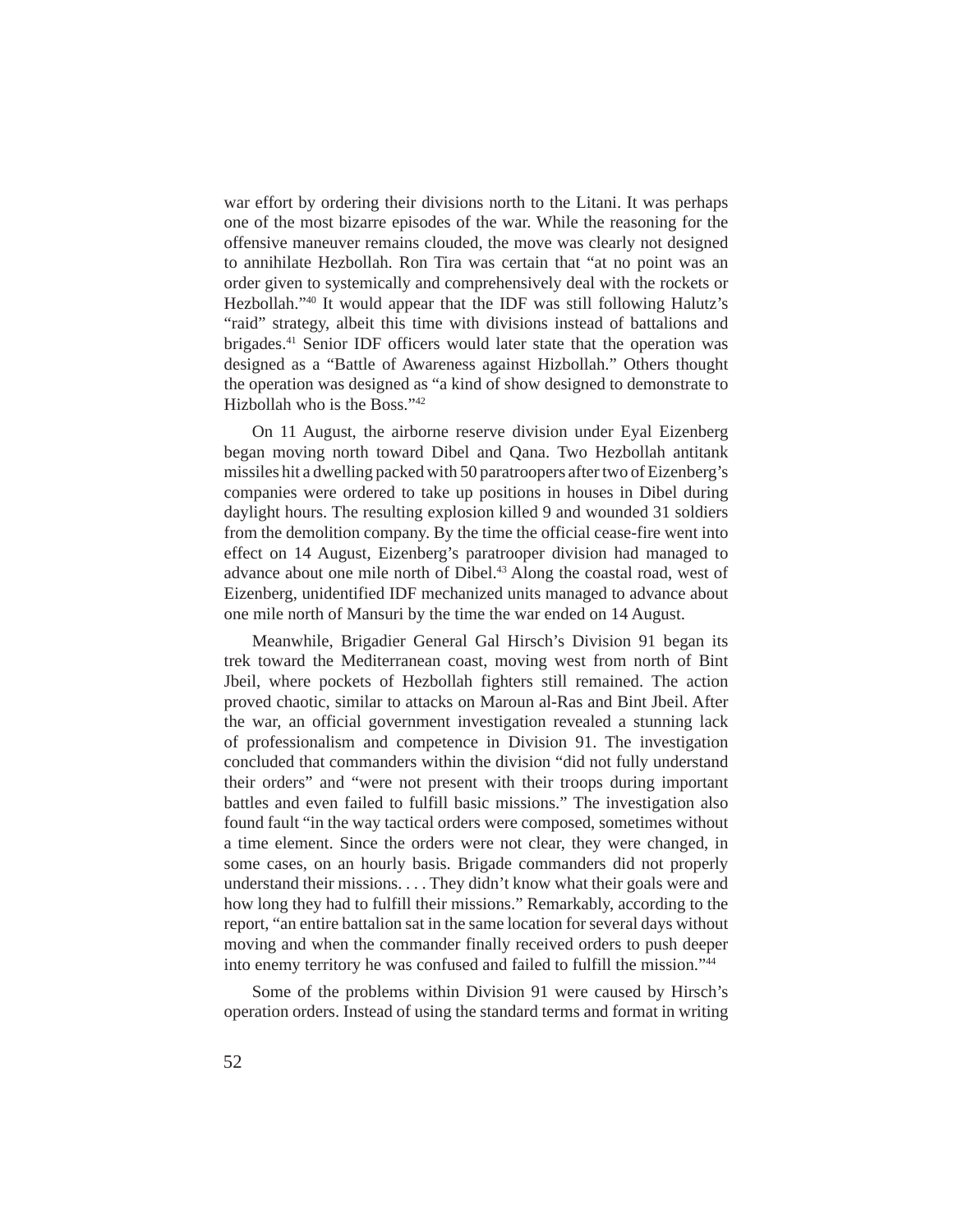

Map 4. Drive to the Litani Map 4. Drive to the Litani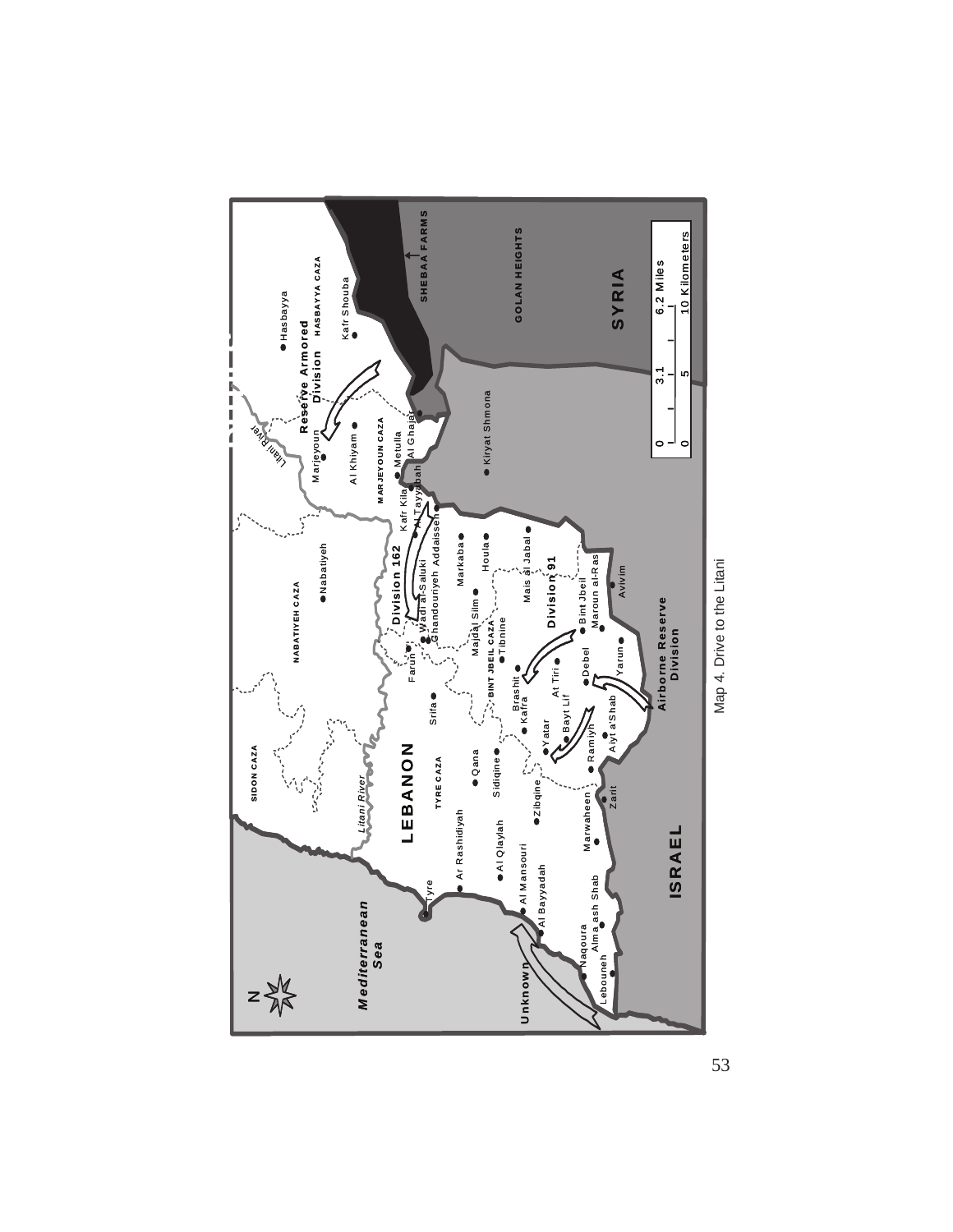his orders, Hirsch used the terminology and methodology from Halutz's new doctrine. Israeli Air Force campaign planner Ron Tira, who reviewed the orders after the war, wrote that "when Division 91 gave its battle orders to its brigades, the orders were such that they were impossible to understand."45 Not surprisingly, Division 91's drive to the Mediterranean fell far short of the mark by war's end.

Northeast of Division 91, Brigadier General Guy Tzur's Division 162 began its drive west from Metulla toward Qantara and Ghandouriyeh. Situated on the high ground overlooking the Litani, with east-west and north-south roads running through it, Tzur's Division saw Ghandouriyeh as a key piece of terrain. For over a week, Tsur planned to capture the town, but each time his division initiated the orders, higher headquarters abruptly canceled them.

In an effort to provide cover for the tanks and clear the high ground above Wadi al-Saluki, Division 162 air assaulted in elements of the Nahal Brigade. The soldiers apparently landed unopposed on the outskirts of Farun and Ghandouriyeh. It is likely that the soldiers of the Nahal Brigade occupied several buildings in the two Lebanese towns and did little in the way of clearing the high ground above the Wadi. On 12 August, however, they informed their commander that the area was secure.<sup>46</sup>

With the high ground presumably secure, 24 tanks of Brigade 401 began crossing the Wadi al-Saluki. Soon after moving forward, the two lead tanks in the column found their route blocked by a collapsed building. As the tanks searched for another crossing point, a large IED or mine exploded behind them, collapsing the road. At precisely the same moment, a Hezbollah Kornet laser-guided antitank missile slammed into a company commander's Merkava, killing him and the entire crew. Within seconds, swarms of antitank missiles assailed the tank column. Amazingly, the IDF reported that every single tank crew in the Wadi failed to use the smoke screen system on their tanks to help protect them from the deadly missiles.<sup>47</sup> One of the ambushed tank crewmen recalled, "When the first tank was hit, we knew that the nightmare had begun. You should understand that the first missile which hits is not the really dangerous missile. The ones which come afterward are the dangerous ones—and there always follow four or five after the first. . . . It was hellfire, and have no idea when it will get you. You just pray that it will end at last, that the volley will end and that you will hear on the radio that everybody is OK. But, unfortunately, that is not what we heard when the shooting ended, no sir!"<sup>48</sup>

Pinned down by Hezbollah antitank missiles, direct-fire weapons, and mortars, the infantry soldiers of the Nahal Brigade were hard pressed to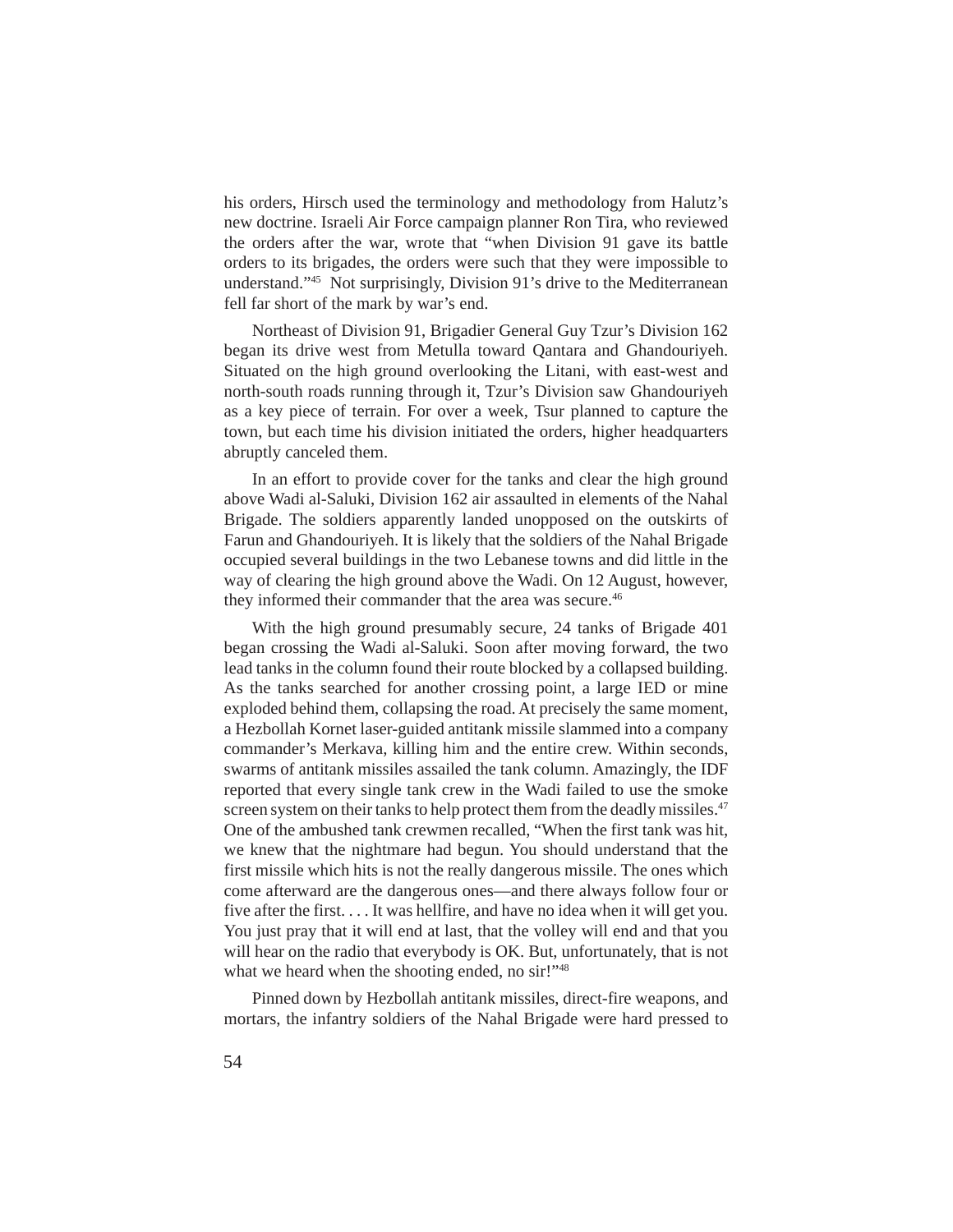lend support to the tank column.<sup>49</sup> "We thought that we were entering the Saluki after the area had been cleaned up, but then the terrorists came out of the houses and hiding places and started shooting at us as if we [were] in a shooting range," another tank crewman remembered.50 Incredibly, there was no coordination whatsoever between the infantry and the tanks, and frantic calls from the trapped tank command for artillery and air support were denied by Northern Command due to concerns over fratricide.<sup>51</sup>

By the time the ambush ended, 11 of the 24 Merkava 4 tanks in Wadi al-Saluki had been hit by antitank missiles.52 Eight tank crewmen and four infantrymen were killed. Although the exact number of wounded is not yet established, both the battalion commander and his deputy in the tank column suffered injuries.53 It would appear that, by the time the cease-fire went into effect, Division 162 had advanced no farther than Ghandouriyeh. An officer from Division 162 stated, "There were many professional mistakes made in the use of the tanks. The soldiers were not trained properly for this battle and the division lacked experience in using tanks and infantry units operating together and in this type of terrain."54 Undoubtedly, the actions of Division 162 at Wadi al-Saluki underscore the dismal state of the IDF's ground forces, particularity in conducting conventional maneuver operations.

To the north of Tzur's Division 162, Brigadier General Erez Zuckerman's reserve armored division was also having difficulty implementing the so-called "Battle of Awareness." While the operations of the reserve armored division remains sketchy, there appears to have been major problems within the command. Zuckerman was "castigated" by an official IDF investigative team after the war for the poor performance of his tank units. The report also stated that "his lack of training led to many failures."55 Zuckerman would later relinquish his command, telling his superiors that "I have failed and I resign. . . . Toward the end of the war I felt that I had failed in my duty and decided to take personal responsibility. . . . I told this to my commanders and subordinates every chance I got."56 According to an Israeli source, out of 11 IDF brigade commanders, only one ever crossed the border into Lebanon by wars' end.<sup>57</sup>

On 13 August, one day before the cease-fire, the IDF conducted air assaults and airborne drops south of the Litani. These air assaults and airborne drops were intended to expand Israeli control to the Litani. This decision could easily have had calamitous results if not for the implementation of the cease-fire. According to one source, most of the IDF soldiers were "immediately surrounded" once they hit the ground. Although many regarded the decision as purely political, one retired IDF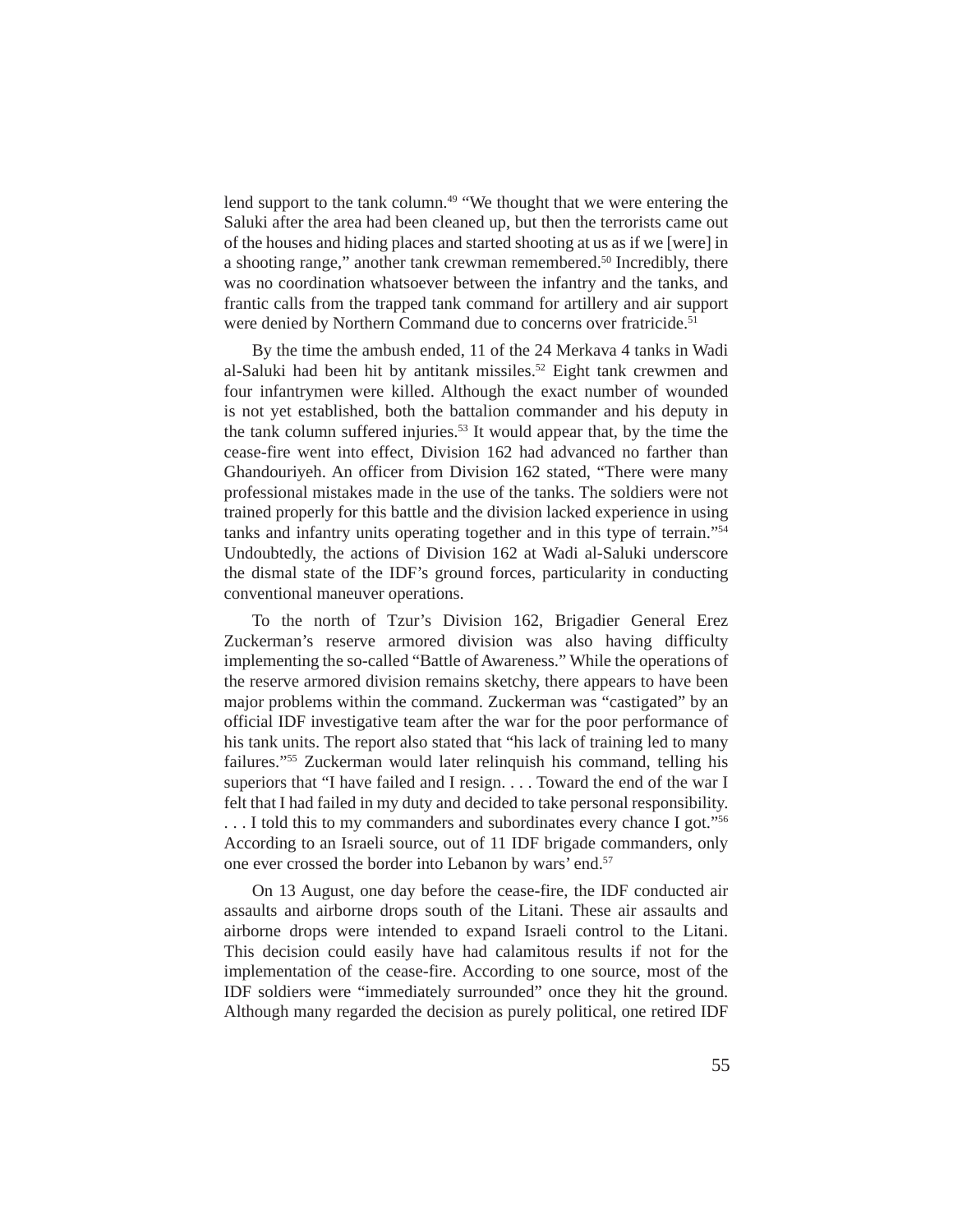officer went so far as to assert that Olmert was "using the military for public relations purposes."58

into Israel in the closing hours before the cease-fire.<sup>59</sup> Halutz monitored these last missions from inside his bunker in Tel Aviv. When he received word that one of the IDF's Sikorsky CH-53 helicopters had been shot down by Hezbollah, killing the entire crew, the chief of staff purportedly exclaimed that he "felt defeated, both personally and professionally." Hezbollah, in a final act of defiance, fired 250 rockets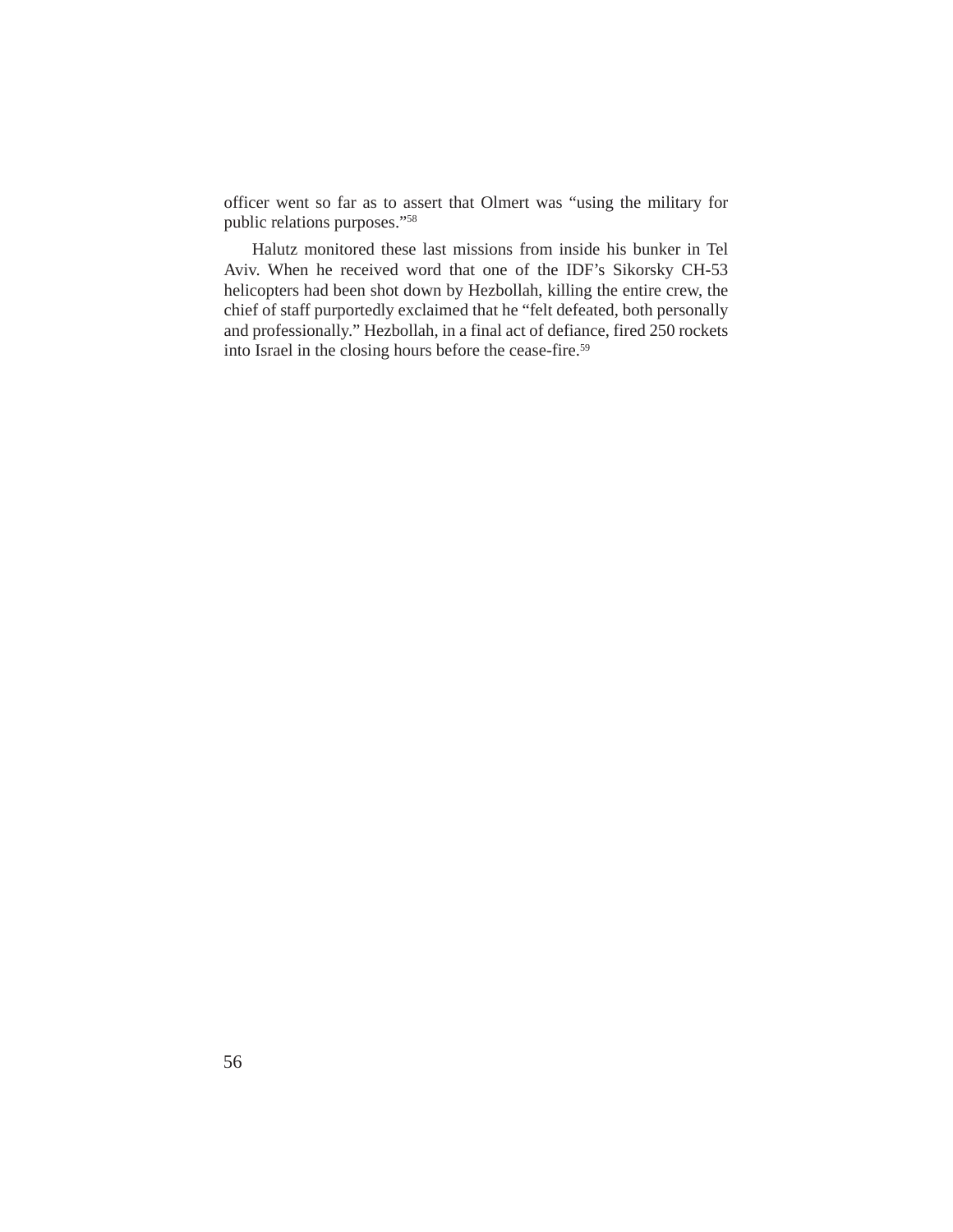### **Notes**

1. Ron Tira, e-mail interview by author, 20, 21 June 2007.

2. Andrew Exum, "Hizballah at War: A Military Assessment," The Washington Institute for Near East Policy, Policy Focus No. 63, December 2006, 9.

3. Alex Fishman, "The Changing Face of the IDF: The Security Agenda and the Ballot Box," *Strategic Assessment*, Jaffee Center for Strategic Studies, Vol. 8, No. 4 (February 2006), 6, http://www.tau.ac.il/jcss/sa/v8n4p3Fishman. html (accessed 25 September 2007).

4. Uzi Mahnaimi, *The Sunday Times*, 27 August 2006, http://www. timesonline.co.uk/tol/news/world/article620874.ece (accessed 24 September 2007).

5. Ibid.

6. Exum, 10.

7. *Jerusalem Post*, 24 July 2006.

8. Exum, 10.

9. Alastair Crooke and Mark Perry, "How Hezbollah Defeated Israel, Part 2: Winning The Ground War." http://www.atimes.com/atimes/Middle\_East/ HJ13Ak01.html (accessed 1 September 2007), 2.

10. Ibid.

11. Ibid.

12. Amos Harel, "Caught Between The Pride Of Combat And The Public's Criticism," Haaretz.com, 4 November 2006, http://www.haaretz.com/hasen/ spages/783040.html (accessed 4 October 2007).

13. Uri Bar-Joseph, "Their Most Humiliating Hour," Haaretz.com, 27 April 2007, http://www.haaretz.com/hasen/spages/853115.html (accessed 23 September 2007).

14. Ibid, 3-4.

15. "Bint Jbeil: Hezbollah Heartland," BBC News, http://news.bbc.co.uk/2/ hi/middle\_east/5221086.stm (accessed 19 September 2007).

16. Alastair Crooke and Mark Perry, "How Hezbollah Defeated Israel, Part 1," 8.

17. Mitchell Prothero, "The Day Israel Realized That This Was A Real War," *Guardian Unlimited*, 30 July 2006, http://observer.guardian.co.uk/world/ story/0,,1833349,00.html (accessed 4 October 2007); "9 IDF Troops Killed In Day Of Fighting," *Ynetnews.com*, http://www.ynetnews.com/articles/0,7340,L-3281856,00.html (accessed 4 October 2007).

18. Anshel Pfeffer, "It was all so very fast-the shooting, the shouting," *Jerusalem Post Online Edition*, 28 July 2007, http://www.jpost.com/servlet/Satel lite?cid=1153292016359&pagename=JPost%2FJPArticle%2FPrinter (accessed 4 October 2007).

19. Yaakov Katz, "Names Of Nine Soldiers Killed In Lebanon Released," *Jerusalem Post Online Edition,* http://info.jpost.com/C002/Supplements/ CasualtiesOfWar/2006\_07\_26.html (accessed 4 October 2007).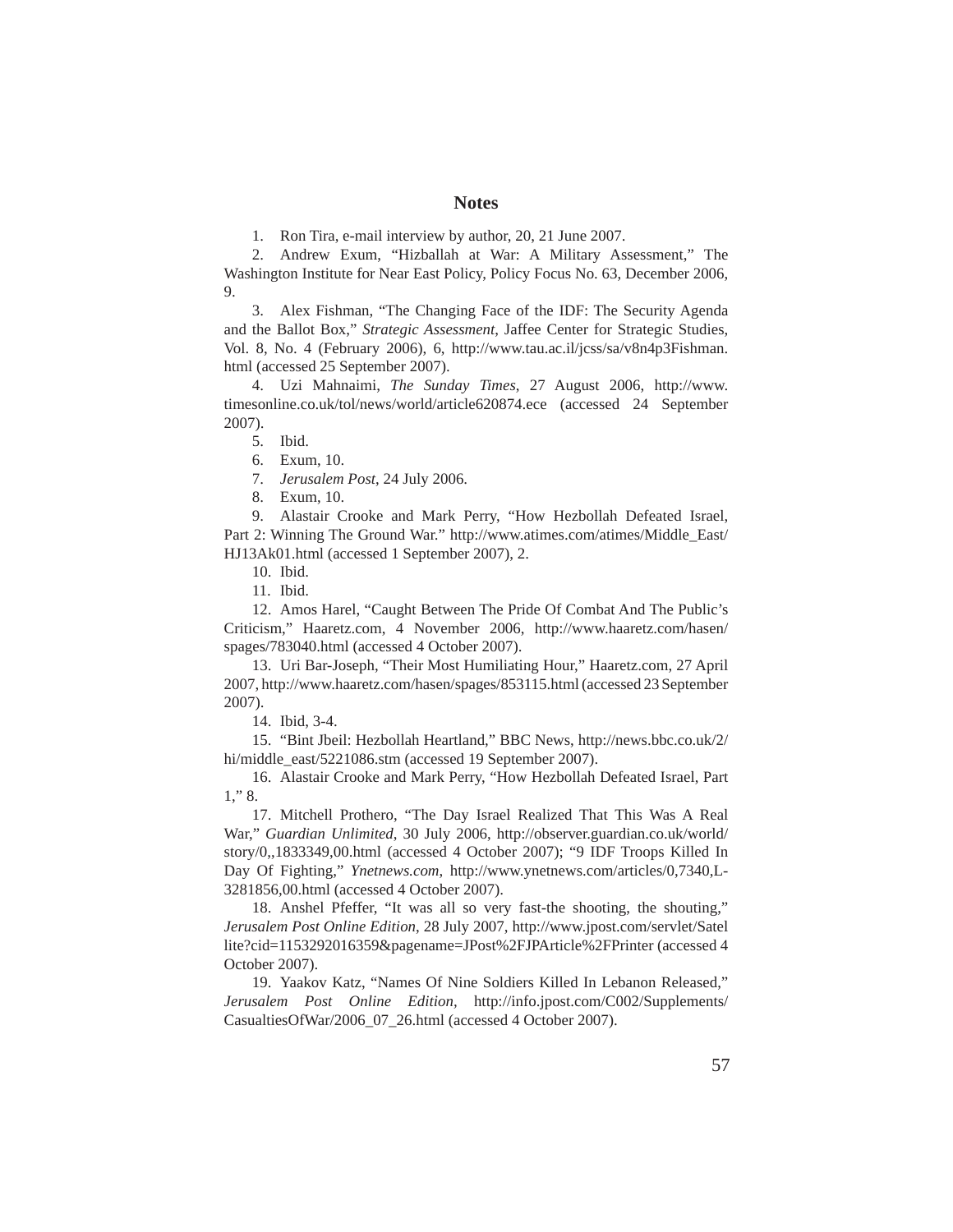20. Anshel Pfeffer, "It was all so very fast-the shooting, the shouting," *Jerusalem Post Online Edition*, 28 July 2007; "Deadly Battles In Bint Jbeil: Fallen Soldiers' Stories," *Ynetnews.com*, http://www.ynetnews.com/articles/0,7340,L-3282017,00.html (accessed 4 October 2007).

21. Uzi Mahnaimi, "Humbling Of The Supertroops Shatters Israeli Army Morale," 4; Aron Heller, "Lebanon Offensive Criticized In Israel," *Washingtonpost.com*, 26 July 2006, http://www.washingtonpost.com/wp-dyn/ content/article/2006/07/26/AR2006072601156\_pf.html (accessed 1 October 2007).

22. Augustus Richard Norton, *Hezbollah: A Short History* (Princeton and Oxford: Princeton University Press, 2007), 136–140.

23. "IDF Shake-Up Over Hezbollah War," The Jewish Institute for National Security Affairs, *JINSA Online*, 23 March 2007, http://www.jinsa. org/articles/articles.html/function/view/categoryid/154/documentid/3736/ history/3,2360,654,154,3736 (accessed 5 October 2007), 6.

24. "IDF Forces Continue Extensive Ground Operations in Southwest Lebanon," Israel Defense Forces: The Official Website, 02/08/2006, http://1. idf.il/DOVER/site/mainpage.asp?sl=EN&id=7&docid=55441&Pos=101&last (accessed 1 September 2007).

25. Israel Defense Forces: The Official Website, 55429&Pos=103&last (accessed 2 September 2007).

26. Captain Daniel Helmer, "Not Quite Counterinsurgency: A Cautionary Tale for US Forces Based on Israel's Operation Change of Direction," *Armor* Vol. CXVI, No. 1 (January–February 2007): 8.

27. David Makovsky and Jeffrey White, "Lessons And Implications Of The Israel-Hezbollah War: A Preliminary Assessment," The Washington Institute for Near East Policy, Policy Focus No. 60, October 2006, 50.

28. Alastair Crooke and Mark Perry, "How Hezbollah Defeated Israel, Part 2: Winning The Ground War," 5.

29. Uzi Mahnaimi, "Humbling Of The Supertroops Shatters Israeli Army Morale," *TimesOnline, The Sunday Times*, 4.

30. Larry Derfner, "Lambs To The Slaughter?" *Jerusalem Post Online Edition*, 24 August 2006, http://www.jpost.com/servlet/Satellite?cid=115452593 6658&pagename=JPost/JPArticle/ShowFull (accessed 15 October 2007), 1-4.

31. Ibid.

32. Josh Brannon, "Halutz Slammed For Promoting Lebanon War Generals," *Jerusalem Post Online Edition*, 30 October 2007, http://www.jpost. com/servlet/Satellite?pagename=JPost%2FJPArticle%2FShowFull&cid=1161 811237367 (accessed 5 October 2007); Amos Harel, "Seven Months On, The IDF Implementing Lessons Of The Lebanon War," www.haaretz.com, http:// www.haaretz.com/hasen/spages/822989.html (accessed 7 October 2007); Yossi Yehoshua, "Lebanon War Commander Resigns," *Ynetnews.com*, http://www. ynetnews.com/articles/0,7340,L-3407286,00.html (accessed 7 October 2007).

33. Larry Derfner, "Lambs To The Slaughter," 3.

34. Captain Daniel Helmer, "Not Quite Counterinsurgency: A Cautionary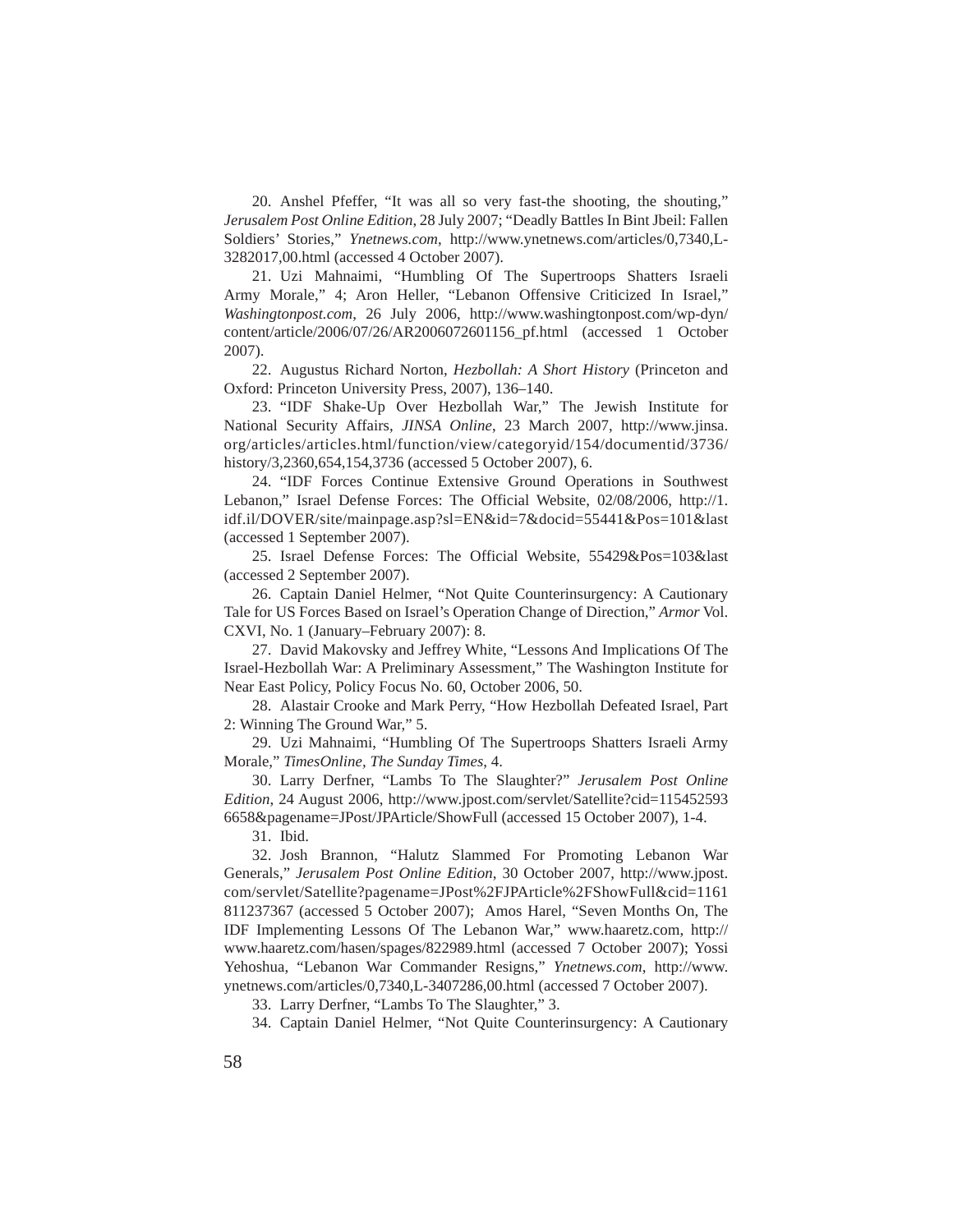Tale for US Forces Based on Israel's Operation Change of Direction," 8.

35. Greg Myre, "Risks Escalate As Israel Fights A Ground War," *The New York Times*, 5 August 2006, http://www.nytimes.com/2006/08/05/world/ middleeast/05zone.html (accessed 1 October 2007); Crooke and Perry, "How Hezbollah Defeated Israel, Part 2," 5.

36. Jonathan Finer, "Israeli Soldiers Find A Tenacious Foe In Hezbollah," *WashingtonPost.com*, 8 August 2006, http://www.washingtonpost.com/wp-dyn/ content/article/2006/08/07/AR2006080701453.html (accessed 9 October 2007), 1-4.

37. Crooke and Perry, "How Hezbollah Defeated Israel, Part 2," 10.

38. Uzi Mahnaimi, "Humbling Of The Supertroops Shatters Israeli Army Morale," 5.

39. "Security Council Calls For End To Hostilities Between Hizbollah, Israel," United Nations Security Council SC/8808, 11 August 2006, http://www. un.org/News/Press/docs/2006/sc8808.doc.htm (accessed 10 October 2007).

40. Ron Tira, e-mail interview by author, 11 July 2007.

41. Ibid.

42. Nava Tzuriel and Eitan Glickman, "The Canyon Of Death," trans. by Adam Keller, *Yediot Aharonot*, 16 August 2006, 1. http://www.kibush.co.il/show\_ file.asp?num=15859 (accessed 1 October 2007).

43. Josh Brannon, "Halutz Slammed For Promoting Lebanon War Generals," *Jerusalem Post Online Edition*, 30 October 2007, http://www.jpost. com/servlet/Satellite?pagename=JPost%2FJPArticle%2FShowFull&cid=1161 811237367 (accessed 5 October 2007); Amos Harel, "Seven Months On, The IDF Implementing Lessons Of The Lebanon War," www.haaretz.com, http:// www.haaretz.com/hasen/spages/822989.html (accessed 7 October 2007); Yossi Yehoshua, "Lebanon War Commander Resigns," Ynetnews.com, http://www. ynetnews.com/articles/0,7340,L-3407286,00.html (accessed 7 October 2007).

44. Yaakov Katz, "Commanders Failed To Fulfill Missions," *Jerusalem Post Online Edition*, 15 October 2006, http://www.jpost.com/servlet/Satellite?cid=115 9193446682&pagename=JPost%2FJPArticle%2FShowFull (accessed 11 October 2007).

45. Ron Tira, e-mail interview by author, 19 June 2007.

46. Captain Daniel Helmer, "Not Quite Counterinsurgency: A Cautionary Tale for US Forces Based on Israel's Operation Change of Direction," *Armor* Vol. CXVI, No. 1 (January–February 2007), 7-11.

47. Yaakov Katz, "Post-battle Probe Finds Merkava Tank Misused In Lebanon," *Jerusalem Post Online Edition*, 3 September 2006, http://www.jpost. com/servlet/Satellite?cid=1154525995589&pagename=JPost%2FJPArticle%2FP rinter (accessed 5 October 2007).

48. Nava Tzuriel and Eitan Glickman, "The Canyon Of Death," *Yediot Aharonot*, 16 August 2006, 2.

49. Helmer, "Not Quite Counterinsurgency," 10.

50. "The Canyon Of Death," 2.

51. Yaakov Katz, "Wadi Saluki Battle—Microcosm Of War's Mistakes,"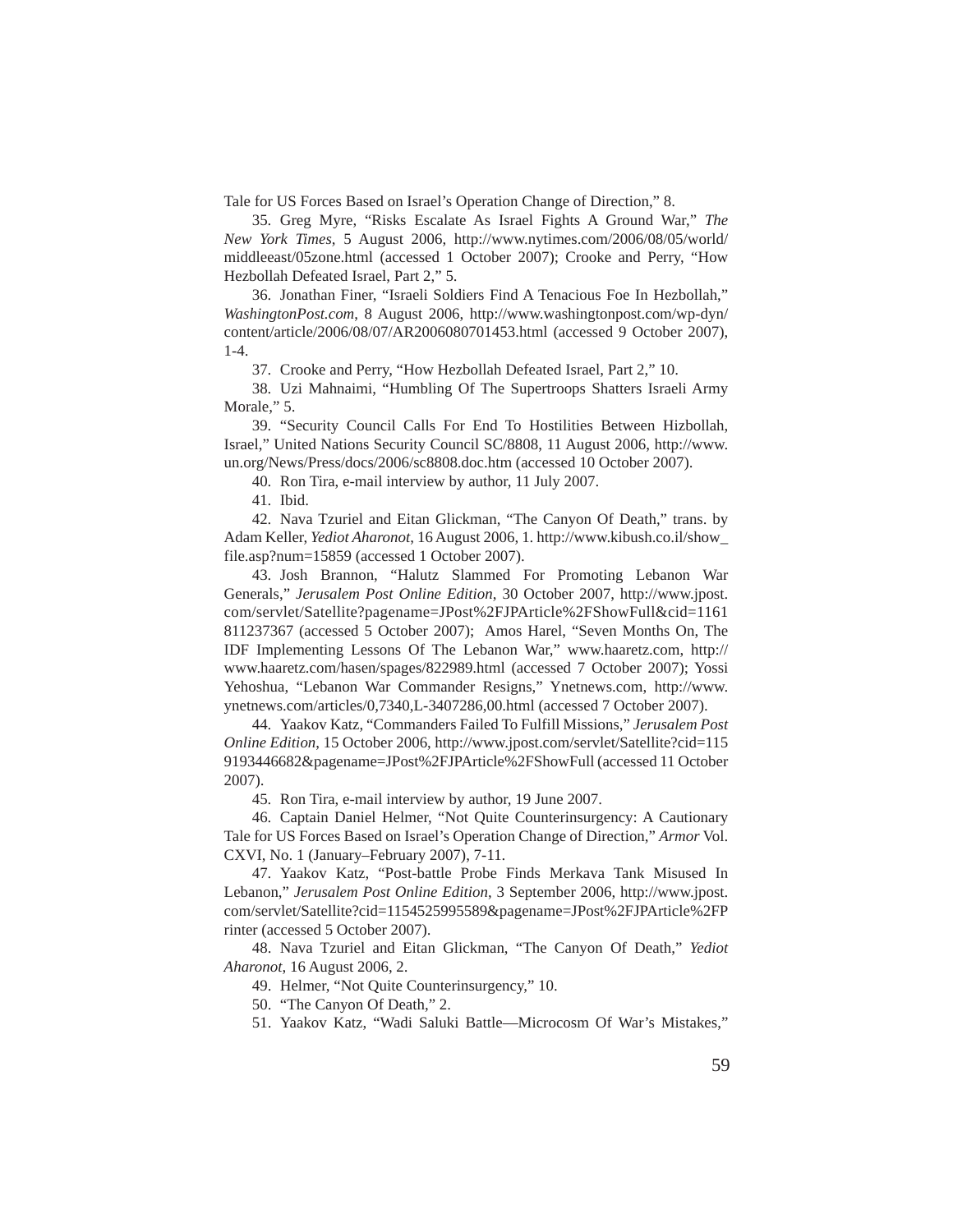*Jerusalem Post Online Edition*, 29 August 2006, http://www.jpost.com/servlet/ Satellite?cid=1154525969154&pagename=JPost%2FJPArticle%2FShowFull (accessed 15 September 2007), 1-2.

52. Katz, "Wadi Saluki Battle," 2.

53. Helmer, "Not Quite Counterinsurgency," 9-10; Nava Tzuriel and Eitan Glickman "The Canyon Of Death," 3.

54. Katz, "Wadi Saluki Battle," 2.

55. Amos Harel, "Seven Months On, The IDF Implementing Lessons Of Lebanon War," *Haaretz.com*, http://www.haaretz.com/hasen/spages/822989.html (accessed 10 October 2007).

56. "Lebanon War Commander Resigns," *Ynetnews.com*, http://www. ynetnews.com/articles/0,7340,L-3407286,00.html (accessed 1 October 2007).

57. Yaakov Katz, "Commanders Failed To Fulfill Missions," *Jerusalem Post Online Edition*, 15 October 2006, http://www.jpost.com/servlet/Satellite?cid=115 9193446682&pagename=JPost%2FJPArticle%2FShowFull (accessed 12 October 2007).

58. Crooke and Perry, "How Hezbollah Defeated Israel, Part 2," 9.

59. Uzi Mahnaimi, "Humbling Of The Supertroops Shatters Israeli Army Morale," 5; Andrew Exum, "Hizballah at War: A Military Assessment," 12.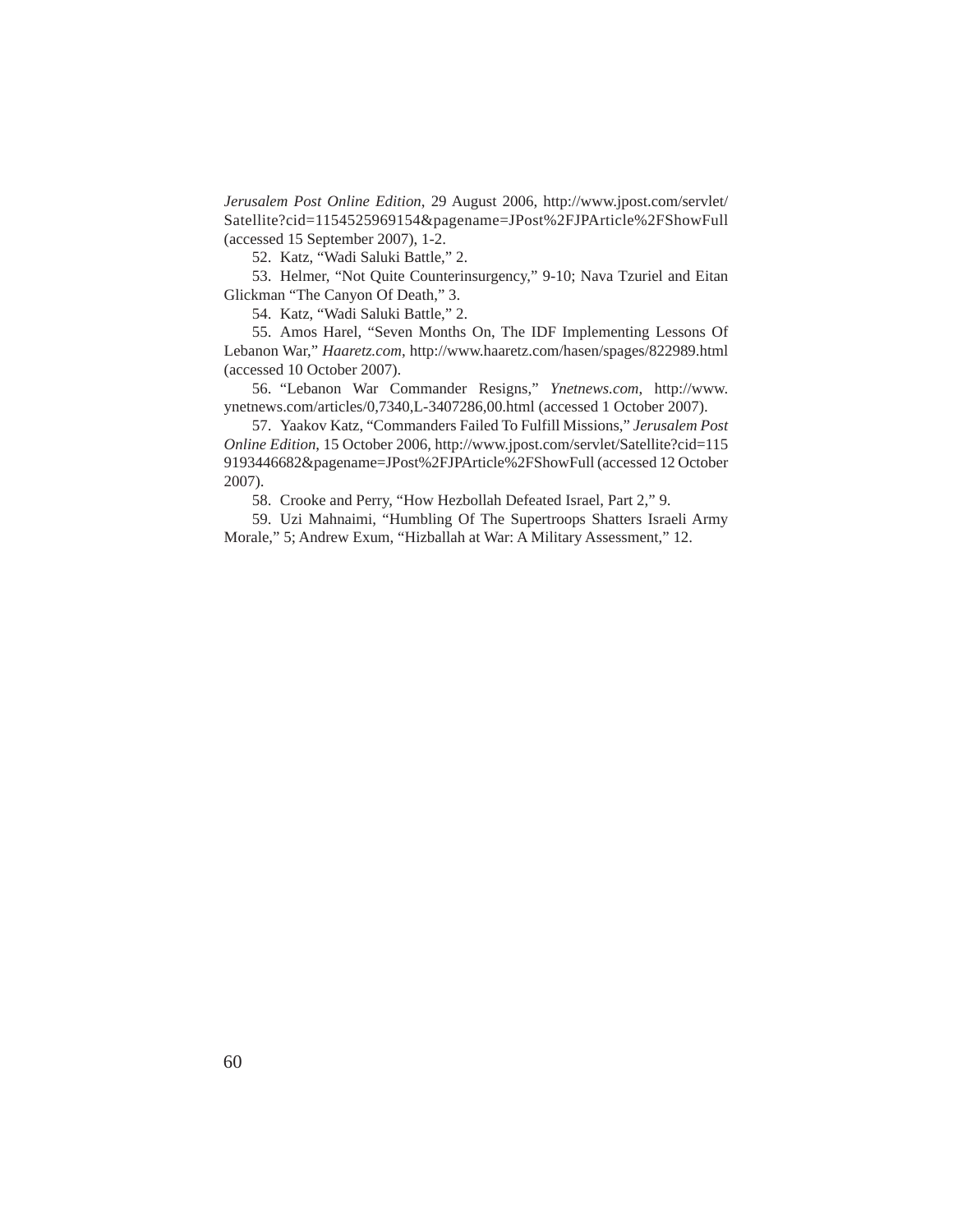#### **Conclusions**

The IDF was not ready for this war.

The Winograd Report

By the time the UN crease-fire went into effect on 14 August, Hezbollah had launched 3,790 rockets in Israeli territory. A total of 901 of these rockets hit Israeli towns and cities, killing 42 civilians and wounding 4,262. An additional 2,773 Israeli civilians were treated for "shock and anxiety."1 The war was a wakeup call for Israel. The Effects-Based Operations (EBO) and Systemic Operational Design (SOD)-inspired doctrine that vigorously embraced air power at the expense of a classic ground maneuver campaign was certainly a major factor in the IDF's disappointing performance. As IAF campaign planner Ron Tira noted:

> Israel failed on the strategic, operational, and tactical levels. Israel did not succeed in generating decapitation, paralysis, blindness, or any other effect that substantially harms the will or functioning of the organization's command and control echelon. Nor did it succeed in suppressing the operational effectiveness of Hizbollah's combat groups and light surface-to-surface rocket formations. At the end of the day, Israel did not upset the equilibrium of Hizbollah's system and did not create a sense of helplessness and distress, nor did it push the organization towards cognitive-strategic collapse and a drive to end the war immediately on Israel's terms.<sup>2</sup>

As enemy rockets rained down on northern Israel, the IDF attempted to orchestrate the strategic cognitive collapse of Hezbollah through the use of air power and precision firepower-based operations. When this failed, the IDF sought to produce the same effects by using its ground forces to conduct limited raids and probes into southern Lebanon. These restrained initiatives designed to create a cognitive perception of defeat also failed to produce the effects necessary to incapacitate Hezbollah. The presence of several IDF mechanized divisions north of the Litani in the first 72 hours of the war, combined with a violent, systematic clearing of Hezbollah's bunkers and tunnels, might have brought about the cognitive collapse Halutz so desperately sought. Unfortunately, the new IDF doctrine failed to incorporate a large land maneuver component into its effects-based approach.

According to Ron Tira, one of the major problems within the IDF was "the over-zealous embrace of the American effects-based operations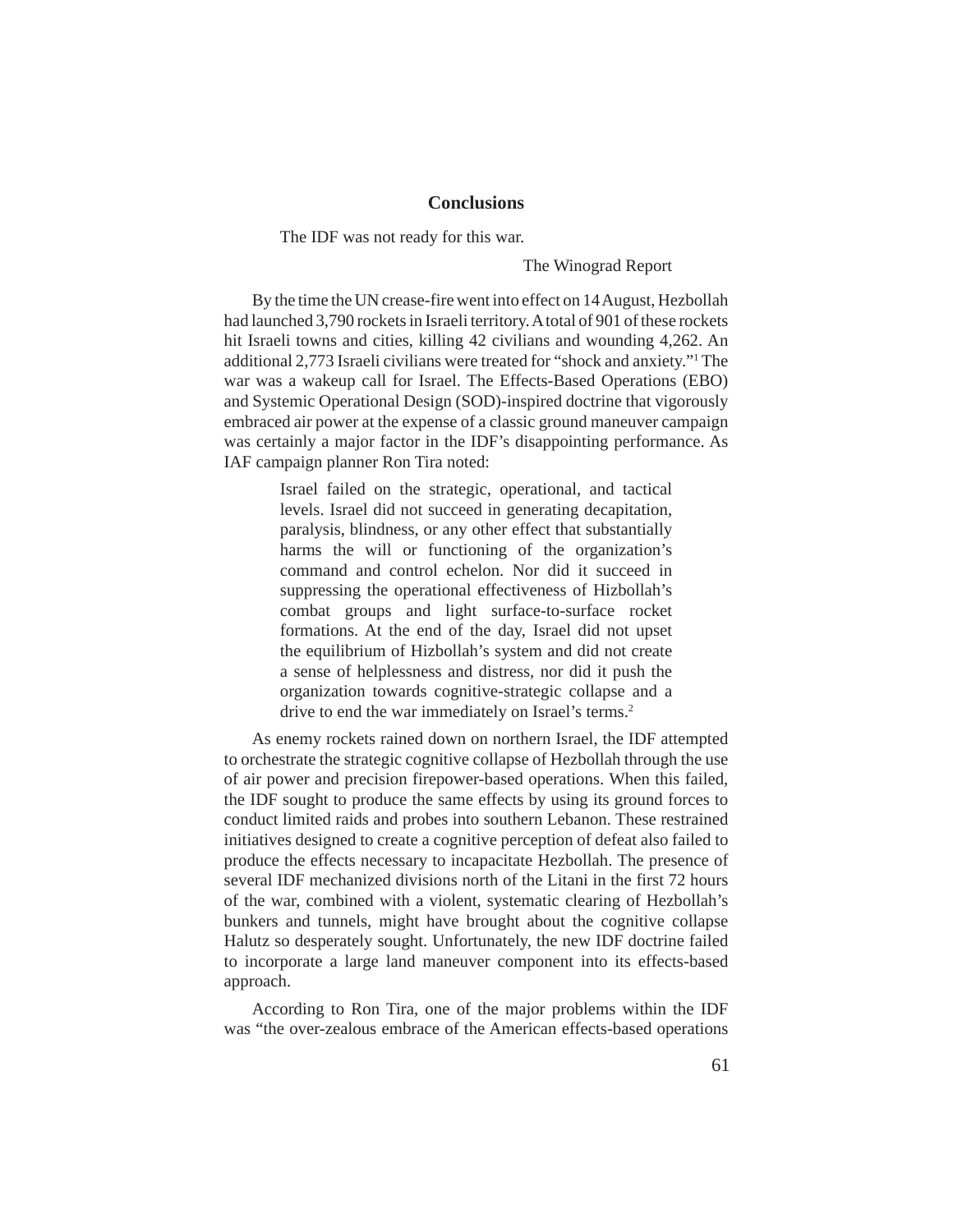(EBO) idea. EBO's aim is to paralyze the enemy's operational ability, in contrast to destroying its military force. This is achieved by striking the headquarters, lines of communication, and other critical junctions in the military structure. EBO [was] employed in their most distinct form in the Shock and Awe campaign that opened the 2003 Iraq War. However, the Americans used EBO to prepare the way for their ground maneuvers, and not as an alternative to them."3

Unfortunately for Israel, the new commander of the IDF warmly embraced this new philosophy. The ascension of Lieutenant-General Dan Halutz to the position of Chief of the IDF General Staff in June 2005 marked the first time in the history of Israel that an air force officer was chosen to command the entire IDF.<sup>4</sup> Considered by many as vain and arrogant, Halutz possessed the utmost confidence in air power and precision weapons, going so far as to suggest in 2001 that the IDF needed "to part with the concept of a land battle" altogether.5 Not surprisingly, Halutz endorsed a completely new doctrine for the IDF, one that relied heavily on EBO, SOD, and precision firepower-based operations at the expense of the ground maneuver forces.

The new doctrine was a departure from the traditional, in that emphasis was now placed on precision firepower as "magical 'game changing' systems." Halutz's adherence to the faulty new doctrine was made even more problematic by the inadequately prepared IDF ground forces.<sup>6</sup>

Israeli Major General Amiram Levin, a former northern army commander, wrote after the war that he thought the doctrine "was built around the genius of the commanding officer instead of placing emphasis upon proper staff work." He was also convinced that the new doctrine stood "in complete contradiction to the most important basic principles of operating an army in general and the IDF in particular. It is not based upon, and even ignores, the universal fundamentals of warfare. Moreover, the new concept disregards the uniqueness of the IDF and the development of military traditions. . . . This is not a concept that is better or worse. It is a completely mistaken concept that could not succeed and should never have been relied upon."7

One of the most critical indictments of Halutz, the IDF campaign plan, and the new EBO/SOD doctrine it was based on came from Haninah Levine, a science fellow at the Center for Defense Information, in his synopsis of the Winograd Commission Interim Report. Levine wrote that "as the conflict unfolded, Halutz's optimistic assessment of the military's state of readiness merged with his false confidence in the abilities of its advanced weapon systems . . . to create a state in which the chief of staff's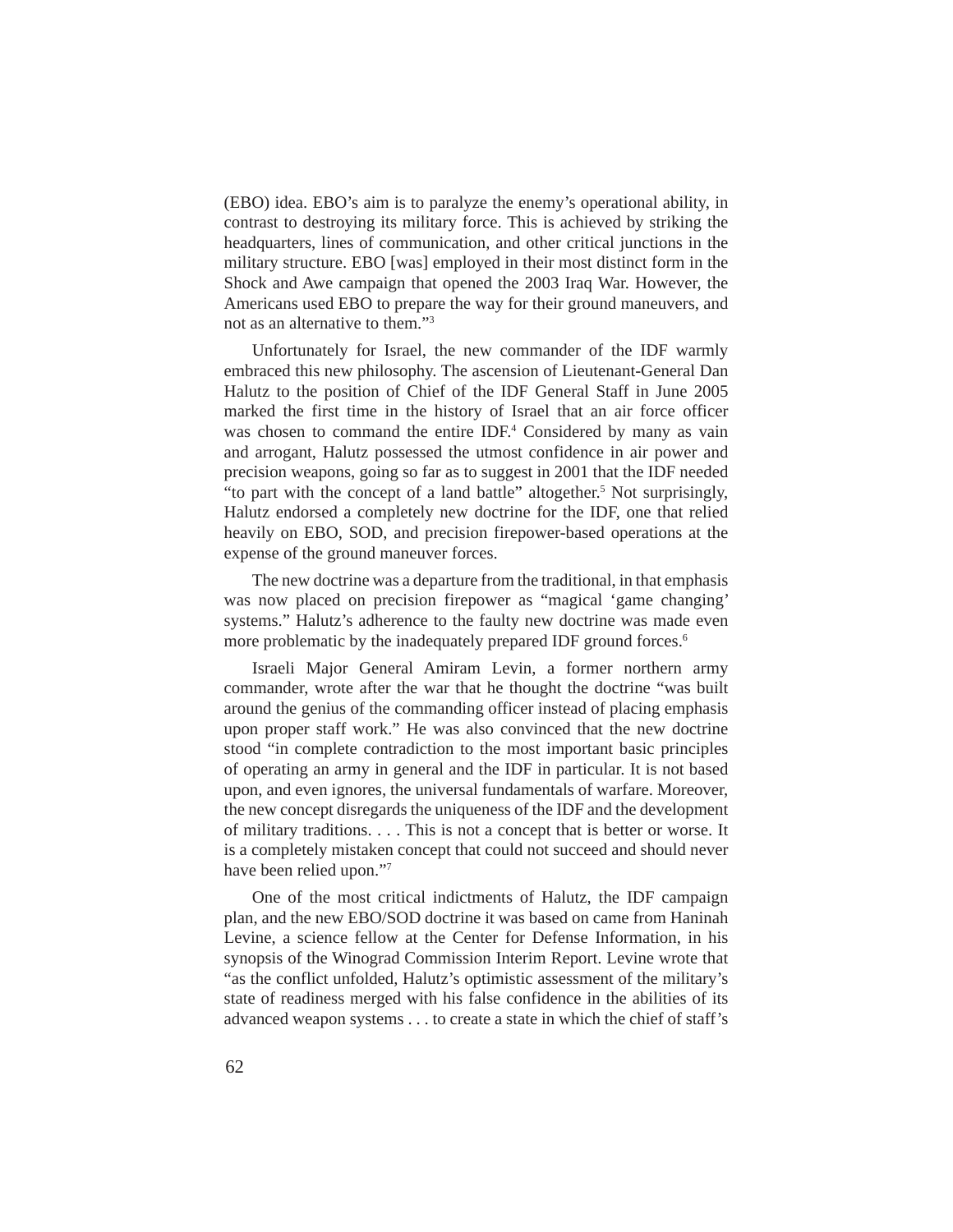concept of what his forces were capable of achieving was completely divorced both from reality and from what the information available to him suggested."8

Shimon Naveh's SOD, which formed the core of the new IDF doctrine, also proved highly disruptive. The new language and methodology severely handicapped many commanders in the field. A large majority of IDF officers simply did not grasp the SOD-inspired doctrine. When the terminology made its way into at least one division's operation orders, the brigade commanders were at a complete loss to understand them. The use of this effects-based, SOD-inspired doctrine in the 2006 Hezbollah-Israeli war should promote spirited debate within the US Military's doctrinal establishment and stand as a lucent example of the limitations of EBO.

Another crucial factor in the IDF's reverses in southern Lebanon was the dismal performance of its ground forces. Years of counterinsurgency (COIN) operations had seriously diminished its conventional warfighting capabilities. The IDF was completely dismayed to find that its land forces could not conduct a successful ground campaign in southern Lebanon. Although Naveh was heavily criticized, his observations are astute and timely. "The point is, the IDF fell in love with what it was doing with the Palestinians," he stated. "In fact it became addictive. You know when you fight a war against a rival who's by all means inferior to you, you may lose a guy here or there, but you're in total control. It's nice, you can pretend that you fight the war and yet it's not really a dangerous war. . . . I remember talking to five brigade commanders. . . . I asked them if they had an idea . . . what it meant to go into battle against a Syrian division? Did they have in mind what a barrage of 10 Syrian artillery battalions looked like?"<sup>9</sup>

In the conventional arena, the IDF ground forces performed unsatisfactorily. The fight at Wadi al-Saluki, for example, revealed the failure of tank commanders and crewmen to use their smokescreen systems, the lack of indirect-fire skills, and the total absence of combined arms proficiency.10 The IDF lost many of these perishable combat skills during its long years of COIN operations against the Palestinians.

Hezbollah proved to be a highly dedicated and professional fighting force, armed with some of the most advanced weapon systems in the world. There can be no doubt that the IDF greatly underestimated its opponent. From 2000 to 2006, Hezbollah successfully embraced a new doctrine, transforming itself from a predominantly guerrilla force into a formidable quasi-conventional fighting force. Hezbollah correctly ascertained the manner in which the IDF would fight the war and prepared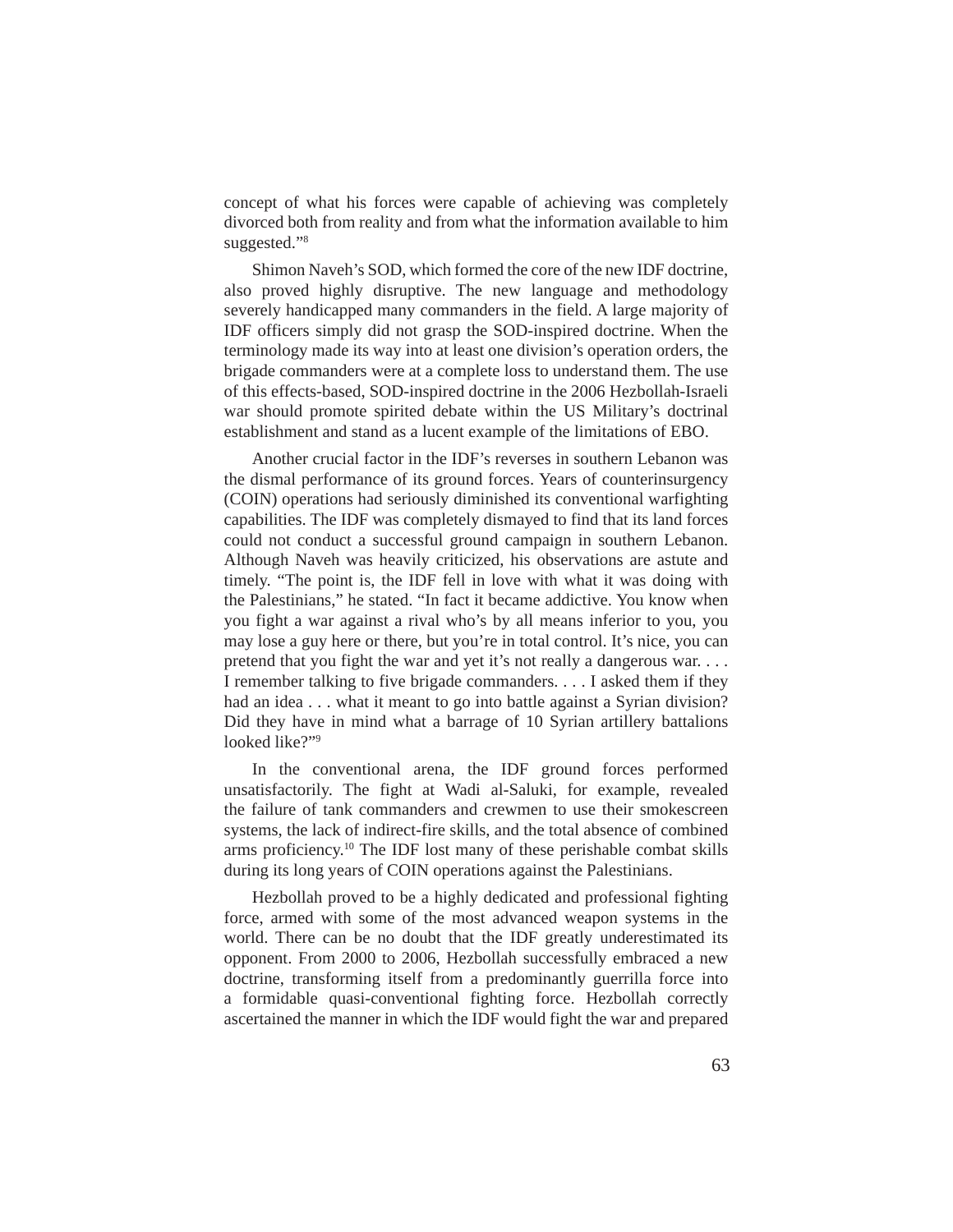its resources and command and control systems to effectively withstand an EBO campaign.

In the tactical arena, Hezbollah proved a worthy adversary for IDF ground forces. Its use of swarming ATGMs and RPGs against Israeli tanks was both shrewd and inventive.11 Of the 114 IDF personnel killed during the war, 30 were tank crewmen.<sup>12</sup> Out of the 400 tanks involved in the fighting in southern Lebanon, 48 were hit, 40 were damaged, and 20 penetrated. It is believed that five Merkavas were completely destroyed.13 Clearly, Hezbollah has mastered the art of light infantry/ATGM tactics against heavy mechanized forces. Hezbollah also deserves high marks for its innovative use of sophisticated ambushes and the clever use of both direct and indirect fires.<sup>14</sup>

The lackluster performance of the IDF in the 2006 Hezbollah-Israeli war was the result of a multiplicity of factors. Halutz's steadfast confidence in air power, coupled with his disdain for land warfare, increased the strength of the IAF at the expense of the ground forces. While continuing COIN operations against the Palestinians, the IDF saw its budget for ground forces slashed and training for major combat operations by divisions and brigades greatly reduced. Within the IDF reserve, equipment was not replaced or repaired, and the tactical skills of both reserve and regular ground forces continued to decline. Training for reserve tank crewmen was all but forgotten.

The new Halutz doctrine served to compound the serious deficiencies inherent in the ground forces. The language and style incorporated in the doctrine proved nearly incomprehensible to many officers within the IDF. When air power proved ineffective in stopping Hezbollah's rocket attacks, Halutz was compelled to call upon his ground forces. Not surprisingly, they, too, proved to be unsuccessful.

It is apparent the US Army would do well to further examine the outcomes of the 2006 Hezbollah-Israeli war, especially as it relates to COIN, EBO, and SOD. While the US Army continues to perform irregular warfare operations throughout the world, it must not lose its ability to execute major combat operations. The results of this war do not call for an indictment of EBO per se but underscore the fact that they cannot be effective when used exclusive of ground maneuver operations. Shimon Naveh's SOD has come under much criticism for being nearly incomprehensible to those who were charged with its implementation. The core of SOD may not be without merit, but it is useless if it cannot be understood by officers attempting to carry out operation orders using SOD terminology and methodology.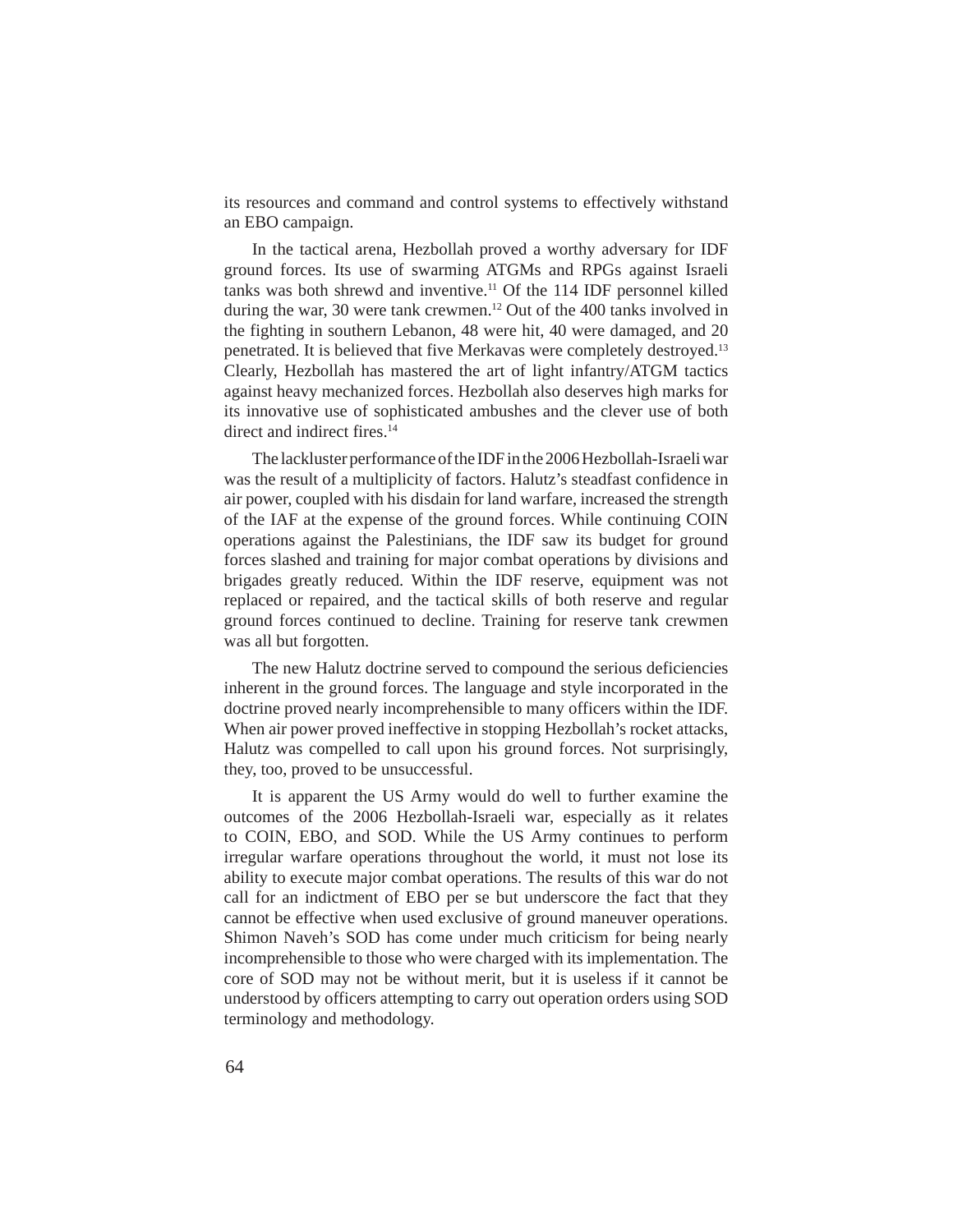The missteps committed by the IDF in this war provide the US Army with valuable examples of potential difficulties when counterinsurgency operations are abruptly changed to major combat operations. For the US Army, which has been almost exclusively involved in irregular warfare for years, this issue is of paramount importance. While the US Army must be proficient in conducting major combat operations around the world, it is possible that years of irregular operations have chipped away at this capability, not unlike the situation encountered by the IDF.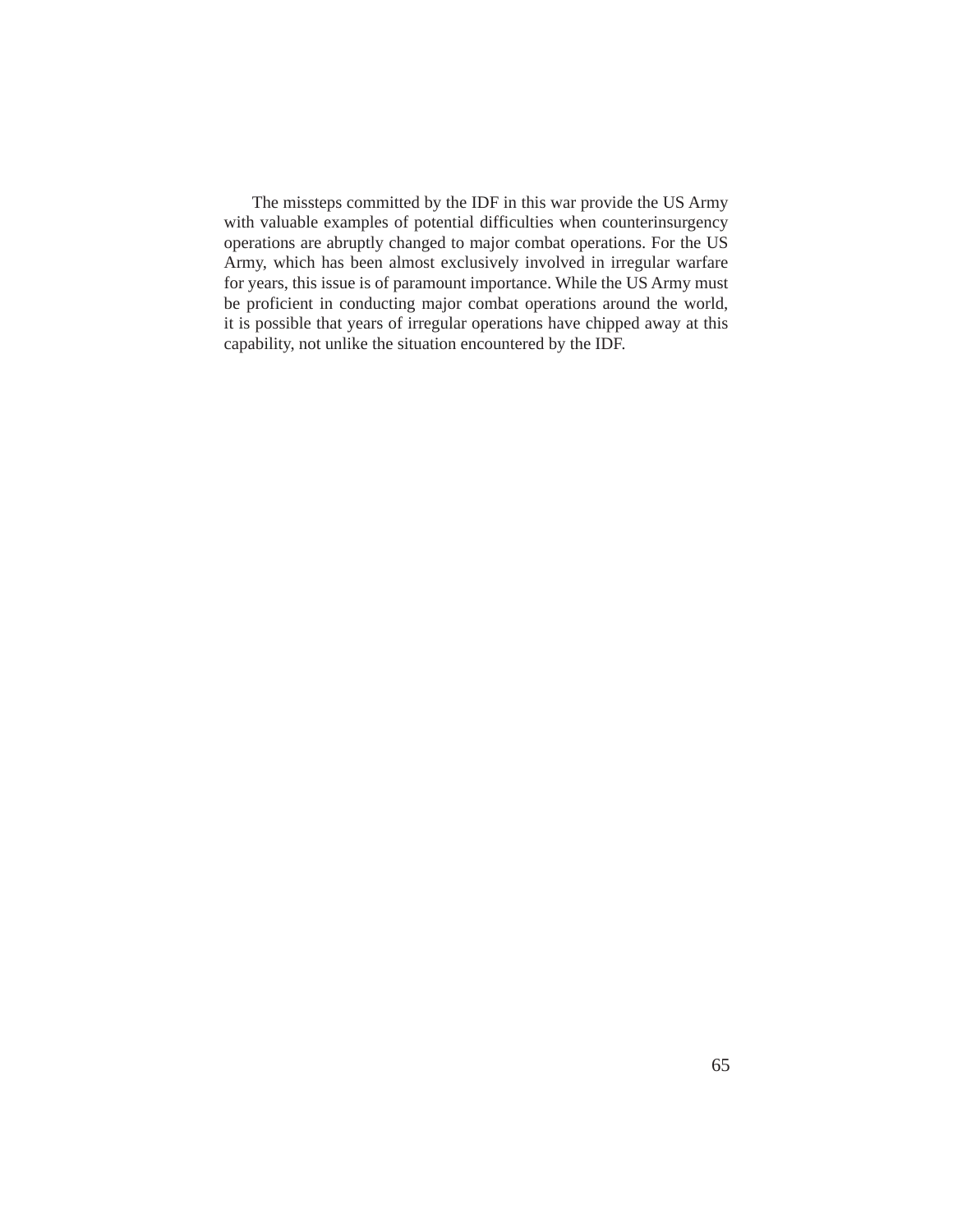## **Notes**

1. David Makovsky and Jeffrey White, "Lessons And Implications Of The Israeli-Hizballah War: A Preliminary Assessment," The Washington Institute for Near East Policy, Policy Focus No. 60 (October 2006), 43.

2. Ron Tira, "The Limitations Of Standoff Firepower-Based Operations: On Standoff Warfare, Maneuver, and Decision," *Institute for National Strategic Studies, Memorandum 89*, March 2007, 44.

3. Ron Tira, "Breaking The Amoeba's Bones," *Strategic Assessment*, Jaffee Center for Strategic Studies, Tel Aviv University Vol. 9, No. 3 (November 2006), 1-2, http://www.tau.ac.il/jcss/sa/v9n3p3Tira.html (accessed 10 September 2007).

4. The Chief of the General Staff Lieutenant General Dan Halutz was born in 1948 in Tel Aviv. He grew up in Moshav Hagor and completed his high school studies at the "Kogel" high school in Holon. Dan Halutz was drafted into the IDF in 1966, and volunteered for the IAF's pilot's course, which he completed in 1968 as a combat pilot. After completing a field training course on an "Oragon" plane and serving as a pilot on the "Mister 4" and "Vutour" planes, he transferred, at the end of 1969, to the IAF's first "Phantom" Squadron ("The One"). He then participated in the War of Attrition, during which he completed approximately 40 operational sorties, and after which he was posted as an instructor at the IAF flight school. In 1973, Dan Halutz was released from service in the IDF. He continued to serve as a reserve pilot, which included service in the Yom Kippur War, during which he completed 43 operational sorties. After the war, he returned to serve as executive officer of the "Phantom" Squadron. In 1978, Halutz was released from active duty once more and served as a reserve pilot for four years, during which he participated in operation "Peace for Galilee." In 1982, he returned to service and began piloting F-16 aircraft. In 1984, he received command over the "Phantom" Squadron, and two years later was appointed Head of the Operational Unit of the "Lavi" project. Dan Halutz's command positions in the IAF included Head of the Weapon Systems Department, Commander of the IAF Base "Hatzor," Head of the Air Division and Chief of the IAF Staff. He took part in the IAF's operational activities since the War of Attrition and acquired rich operational experience with hundreds of operational sorties, which resulted in the downing of three enemy aircraft. In July of 1998, Dan Halutz was promoted to the rank of Major General and appointed Assistant Head of the General Staff Branch in the IDF's General Staff. In April 2000, he was appointed Commander of the IAF. In July 2004, he was appointed Deputy Chief of the General Staff. In June 2005, Lieutenant General Halutz was appointed Chief of the IDF General Staff. During his service in the IAF, Halutz has accumulated approximately 4000 flight hours. Ron Tira, Private Collection.

5. Sarah E. Kreps, "The 2006 Lebanon War: Lessons Learned," *Parameters*, Spring 2007, 72-84, http://www.carlisle.army.mil/USAWC/Parameters/07spring/ kreps.htm

6. "'The 'Revolution In Military Affairs' Shocks But Does Not Awe Israeli Commission," CDI Center For Defense Information, Straus Military Reform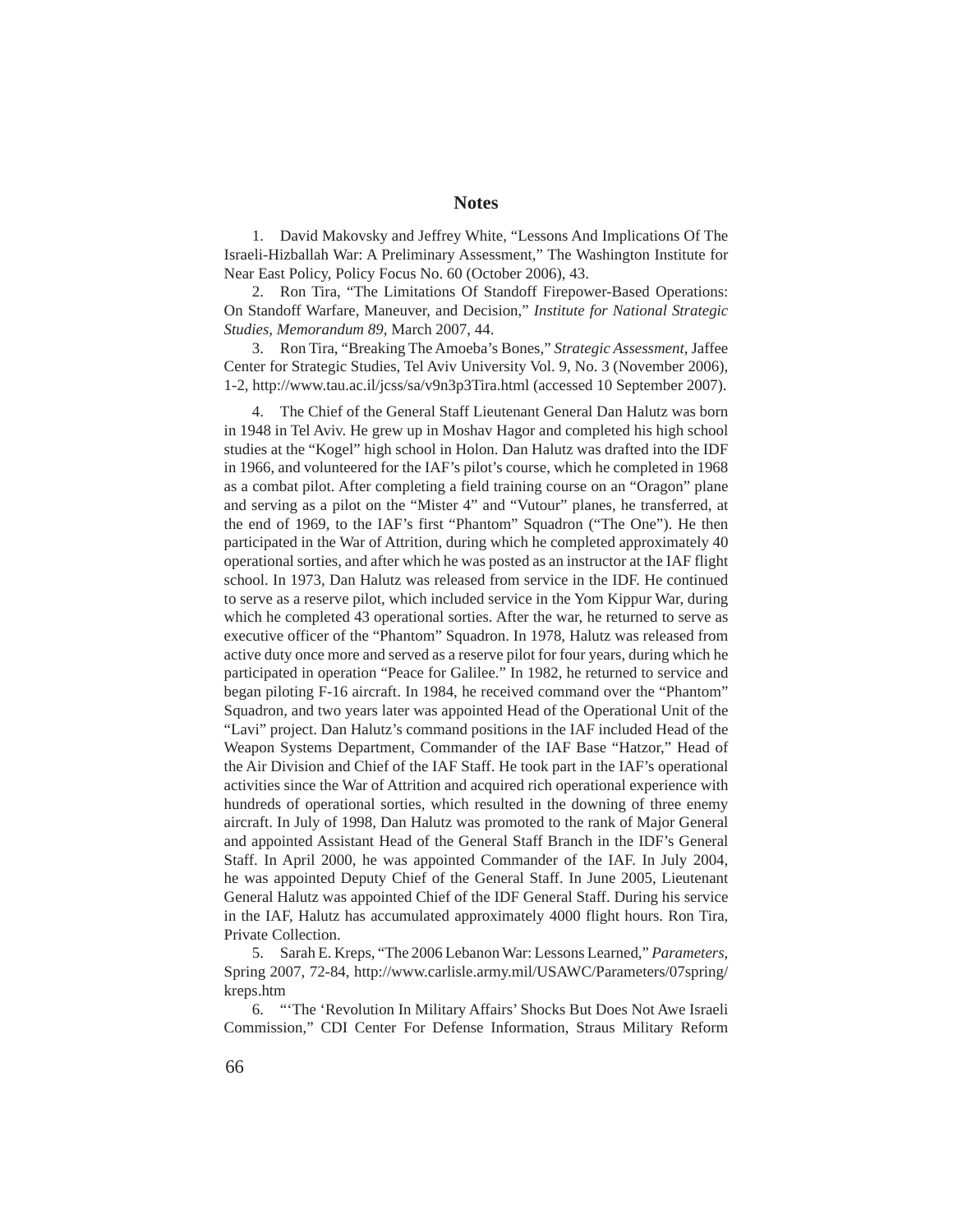Project, 11 June 2007, 1, http://www.cdi.org/friendlyversion/printversion. cfm?documentID=3977 (accessed 10 September 2007).

7. Alex Fishman, B4.

8. "'The Revolution In Military Affairs' Shocks But Does Not Awe Israeli Commission," CDI Center For Defense Information, Straus Military Reform Project, 11 June 2007, http://www.cdi.org/friendlyversion/printversion. cfm?documentID=3977 (accessed 20 September 2007).

9. Shimon Naveh, interview by author, 1 November 2007.

10. Helmer, "Not Quite Counterinsurgency," 10-11.

11. Ibid, 11.

12. "Israel At War: 156 Dead," *Ynetnews.com*, 13 August 2006, http://www. ynetnews.com/articles/0,7340,L-3289147,00.html (accessed 14 October 2007).

13. Makovsky and White, 46.

14. Helmer, "Not Quite Counterinsurgency," 9.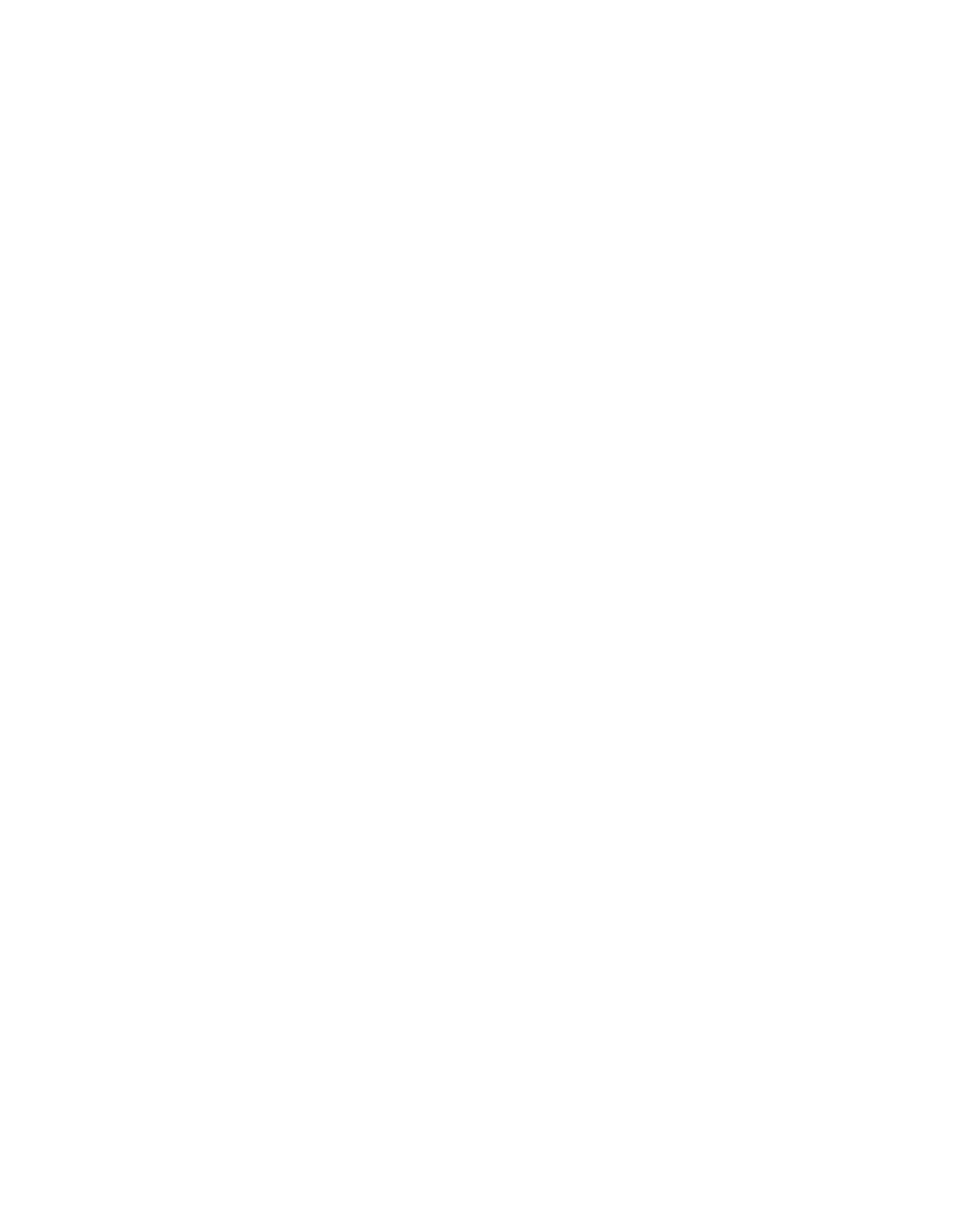# **Bibliography**

## **Published Articles**

- Barnea, Nahum. "Israel vs. Hezbollah." *Foreign Policy,* November–December 2006.
- Ben-David, Alon. "Lebanon War Report Reproaches Israeli Leaders." *Jane's Defence Weekly*, Vol. 44, No. 19, May 2007.
- Boot, Max. "The Second Lebanon War." *Weekly Standard,* September 2006.
- Gordon, Shmuel L. "The Vulture and the Snake: Counter-Guerrilla Air Warfare: The War in Southern Lebanon." *Mideast Security and Policy Studies*, No. 39, July 1998.
- Helmer, Captain Daniel. "Not Quite Counterinsurgency: A Cautionary Tale for US Forces Based on Israel's Operation Change of Direction." *Armor,* January– February 2007.
- Inbar, Efraim. "How Israel Bungled the Second Lebanon War." *Middle East Quarterly*, Summer 2007.
- Kreps, Sarah E. "The 2006 Lebanon War: Lessons Learned." *Parameters*, Vol. XXXVII, No. 1, Spring 2007.
- Murden, Simon, "Understanding Israel's Long Conflict in Lebanon: The Search for an Alternative Approach to Security During the Peace Process," *British Journal of Middle Eastern Studies*, Vol. 27, No. 1, May, 2000.
- Nisan, Mordechai. "Did Israel Betray Its Lebanese Allies?" *Middle East Quarterly*, December, 2000.
- Norton, Augustus Richard. "Hizballah and the Israeli Withdrawal from Southern Lebanon." *Journal of Palestine Studies*, Vol. 30, No. 1, Autumn 2000.
- Norton, Augustus Richard and Jillian Schwedler. "(In)Security Zones in South Lebanon." *Journal of Palestine Studies*, Vol. 23, No. 1, Autumn 1993.
- "North Koreans Assisted Hezbollah with Tunnel Construction." *Terrorism Focus*, Vol. 3, No. 30, August 2006.
- Vego, Milan N. "Effects-Based Operations: A Critique." *JFQ*, No. 41, 2nd Quarter, 2006.
- Wenger, Martha and Julie Denney. "Lebanon's Fifteen-Year War 1975–1990." *Middle East Report*, No. 162, January–February 1990.

#### **Books**

- Achcar, Gilbert with Michel Warschawski. *The 33-Day War: Israel's War on Hezbollah in Lebanon and It's Consequences*. Boulder and London: Paradigm Publishers, 2007.
- Campbell, Kenneth J. *A Tale of Two Quagmires: Iraq, Vietnam, and the Hard Lessons of War*. Boulder and London: Paradigm Publishers, 2007.
- Chehabi, H.E. *Distant Relations: Iran and Lebanon in the last 500 years.* London: I.B. Tauris, 2006.
- Clausewitz, Carl von. *On War*. Edited by Michael Howard and Peter Paret. Princeton, NJ: Princeton University Press, 1976.
- Collelo, Thomas. *Lebanon: A Country Study*. Washington DC: Federal Research Division, Library of Congress, 1987.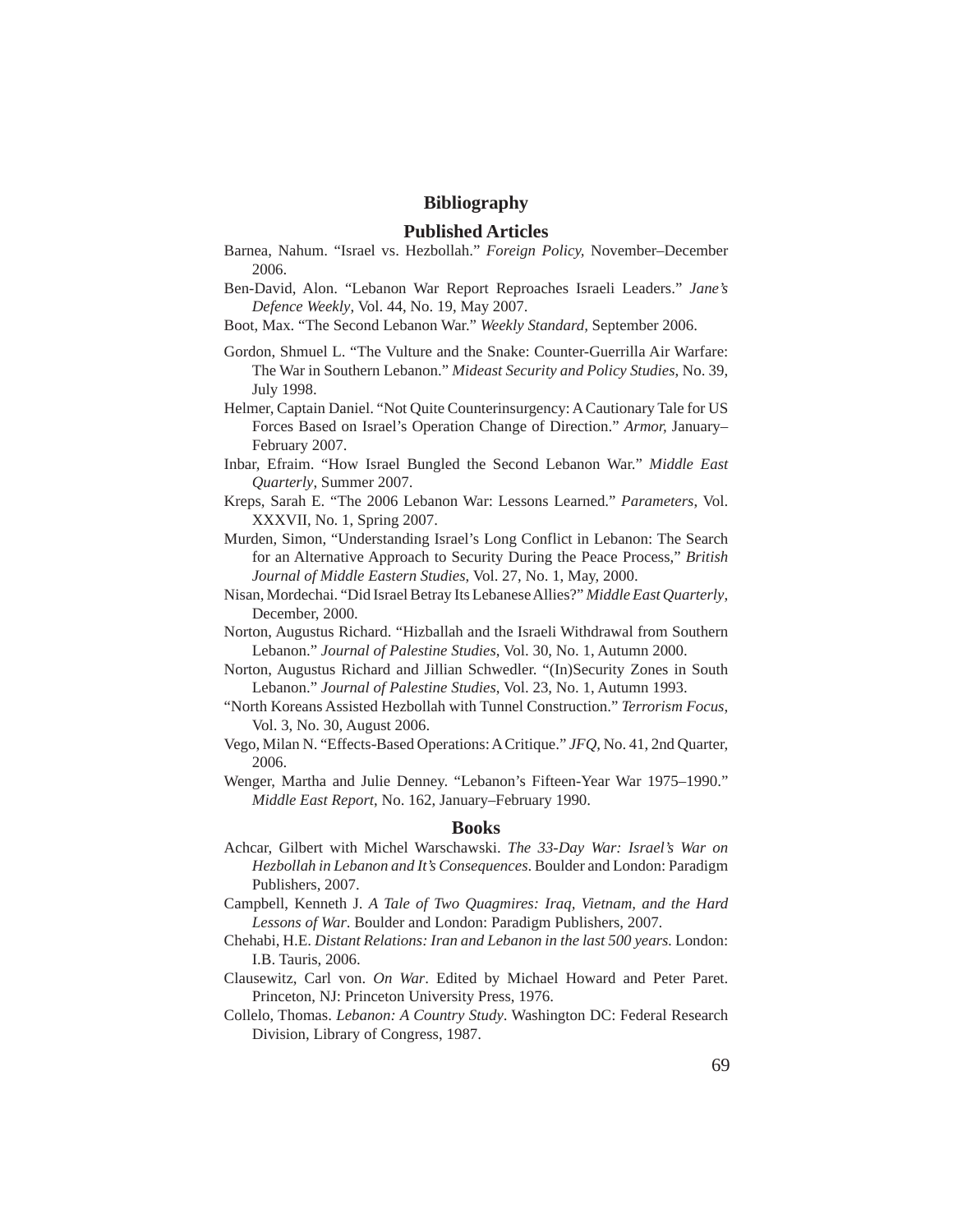- Creveld, Martin van. *The Sword and the Olive: A Critical History of the Israeli Defense Force*. New York: Public Affairs, 1998.
- Gabriel, Richard A. *Operation Peace for Galilee: The Israeli-PLO War in Lebanon*. New York: Hill and Wang, 1985.
- Hamizrachi, Beate. *The Emergence of the South Lebanon Security Belt: Major Saad Haddad and the Ties with Israel, 1975–1978*. New York: Praeger, 1988.
- Harik, Judith Palmer. *Hezbollah: The Changing Face of Terrorism*. London: I.B. Tauris, 2004.
- Harmon, Adam. *Lonely Soldier: The Memoir of an American Soldier in the Israeli Army*. New York: Ballantine Books, 2006.
- Harris, William W. *Faces of Lebanon: Sects, Wars, and Global Extensions*. Princeton, NJ: Markus Wiener Publishers, 1997.
- Helmer, Daniel Isaac. *Flipside of the COIN: Israel's Lebanese Incursion Between 1982–2000*. *The Long War Series Occasional Paper 21*. Fort Leavenworth, KS: Combat Studies Institute Press, 2006.
- Laffin, John. *The War of Desperation: Lebanon 1982–85*. London: Osprey, 1985.
- Noe, Nicholas, ed., *Voice of Hezbollah: The Statements of Sayyed Hassan Nasrallah*, London: Verso, 2007.
- Norton, Augustus Richard. *Amal and the Shi'a: Struggle for the Soul of Lebanon*. Austin: University of Texas Press, 1987.
- Norton, Augustus Richard. *Hezbollah: A Short History*. Princeton and Oxford: Princeton University Press, 2007.
- Qassem, Naim. *Hizbullah: The Story from Within*. Translated by Dalia Khalil. London: SAQI, 2005.
- Schiff, Zeev. *A History of the Israeli Army 1874 To The Present*. New York: Macmillan Publishing Company, 1985.
- Shelah, Ofer and Yaov Limor. *Captives In Lebanon*. Miskal, Yedioth Ahrononth and Chemed Books, 2007. (Hebrew)
- Smith, Edward A. *Effects Based Operations: Applying Network Centric Warfare in Peace, Crisis, and War.* Washington DC: The Command and Control Research Program, 2002.

## **Internet Sources**

- "9 IDF Troops Killed in Day of Fighting." *Ynetnews.com*. http://www.ynetnews. com/articles/0,7340,L-3281856,00.html (accessed 4 October 2007).
- Amman, Khalil Marwan in. "Hizbullah Vows to Fight on as Israel Prepares Retreat from Lebanon." *Crescent International* (May 2000). http://www.muslimedia. com/archives/oaw00/leb-kidnap.htm (accessed 15 July 2007).
- Amos, Harel. "Army Inquiries Into Lebanon War Will Lead to Personnel Changes." *Haaretz.com*. http://www.haaretz.com/hasen/spages/772276.html (accessed 15 June 2007).
- "Arab Assessments of the War in Lebanon." *Intelligence and Terrorism Information Center at the Israel Intelligence Heritage & Commemoration Center (IICC).*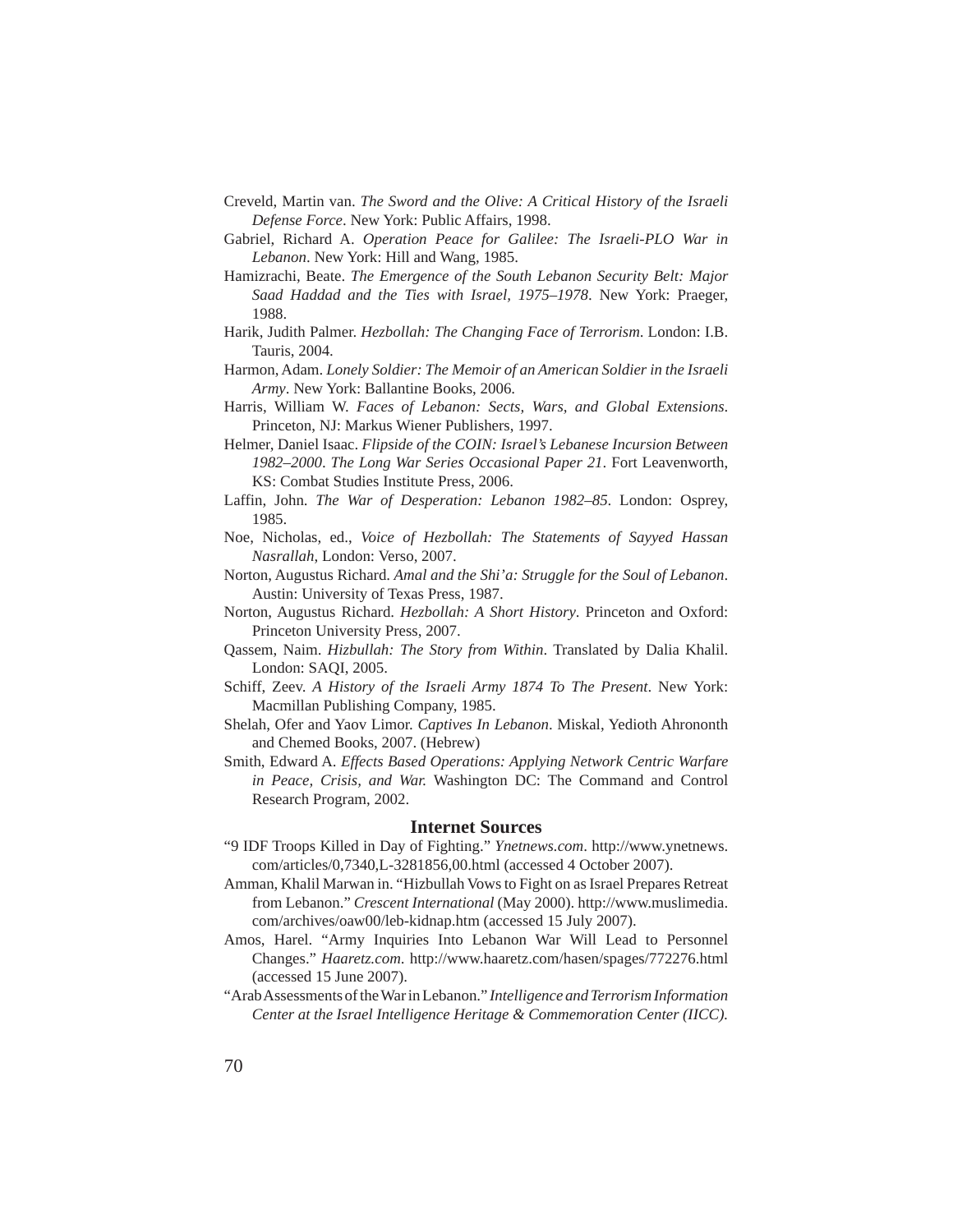http://www.terrorism-info.org.il/site/html/search.asp?sid=13&pid=161&nu mResults=3&isSearch=yes&isT8=yes (accessed 21 August 2007).

- Ariel, Jonathan. "Analysis: Government and IDF Racked by Unprecedented Leadership Crisis." *Israelinsider*. http://web.israelinsider.com/bin/en.jsp?en DispWho=Article%E19 (accessed 21 June 2007).
- Bangash, Zafar. "Hizbullah, the Party of God, Puts the Fear of God in the Followers of Satan." *Muslimedia* (October 1997). http://www.muslimedia. com/archives/special98/hizbulah.htm (accessed 25 July 2007).
- Bar-Joseph, Uri. "Their Most Humiliating Hour." *Bint Jbeil*. http://www.bintjbeil. com/articles/2007/en/0427-barjoseph.html (accessed 16 June 2007).
- Bart, Roni. "The Second Lebanon War: The Plus Column." *Strategic Assessment*. Jaffee Center for Strategic Studies, Tel Aviv University. http://www.tau.ac.il/ jcss/sa/v9n3p4Bart.html (accessed 1 August 2007).
- Ben-David, Alon. "Hizbullah Hits Israel's INS Hanit with Anti-ship Missile." *Jane's Defence News* (July 2006). http://www.janes.com/defence/news/jdw/ jdw060718\_1\_n.shtml (accessed 20 June 2007).
- Bentsur, Eytan. "Op-ed Article on Israel's Withdrawal from Lebanon." *Israel Ministry of Foreign Affairs* (May 2000). http://www.israel-mfa.gov.il/MFA/ Government/Speeches+by+Israeli+leaders/2000/Op-ed+Article+on+Israels+Withdrawal+from+Lebanon.html (accessed 21 June 2007).
- Berkovich, Dani. "Doesn't Hizbollah Brake at Red Lights?" *Strategic Assessment*. Jaffee Center for Strategic Studies, Tel Aviv University. Vol. 9, No. 4 (March 2007). http://www.tau.ac.il/jcss/sa/9\_4\_02.html (accessed 10 June 2007).
- "Bint Jbeil: Hezbollah Heartland." *BBC News*. http://news.bbc.co.uk/2/hi/middle\_ east/5221086.stm (accessed 19 September 2007).
- Bishara, Marwan. "America's Asymmetrical Wars: Following a Failed Israeli Military Doctrine." *For The Record*, *The Jerusalem Fund*. http://www. thejerusalemfund.org/images/fortherecord.php?ID=21 (accessed 12 June 2007).
- Catignani, Sergio. "The Israeli-Hezbollah Rocket War: A Preliminary Assessment." *Global Strategy Forum* (September 2006). www.globalstrategyforum.org (accessed 1 August 2007).
- Cody, Edward and Molly Moore. "The Best Guerrilla Force in the World: Analysts Attribute Hezbollah's Resilience to Zeal, Secrecy and Iranian Funding." *Washingtonpost.com.* http://www.wahingtonpost.com/wp-dyn/ content/article/2006/08/13/AR2006081300719\_pf (accessed 1 July 2007).
- "Commander of IDF Lebanon-Liaison Unit Killed, Warrant Officer, Soldier, and Civilian Killed in Explosion." *Israel Ministry of Foreign Affairs*. http://www. mfa.gov.il/MFA/Government/Communiques/1999/Commander%20of%2 0IDF%20Lebanon-Liaison%20Unit%20and%20Three%20Ot (accessed 1 August 2007).
- Creveld, Martin van. "How the Victorious IDF of 1967 Become the Defeated IDF of 2006." *JewishJournal.com*. http://www.jewishjournal.com/home/preview. php?id=17745 (accessed 27 February 2008).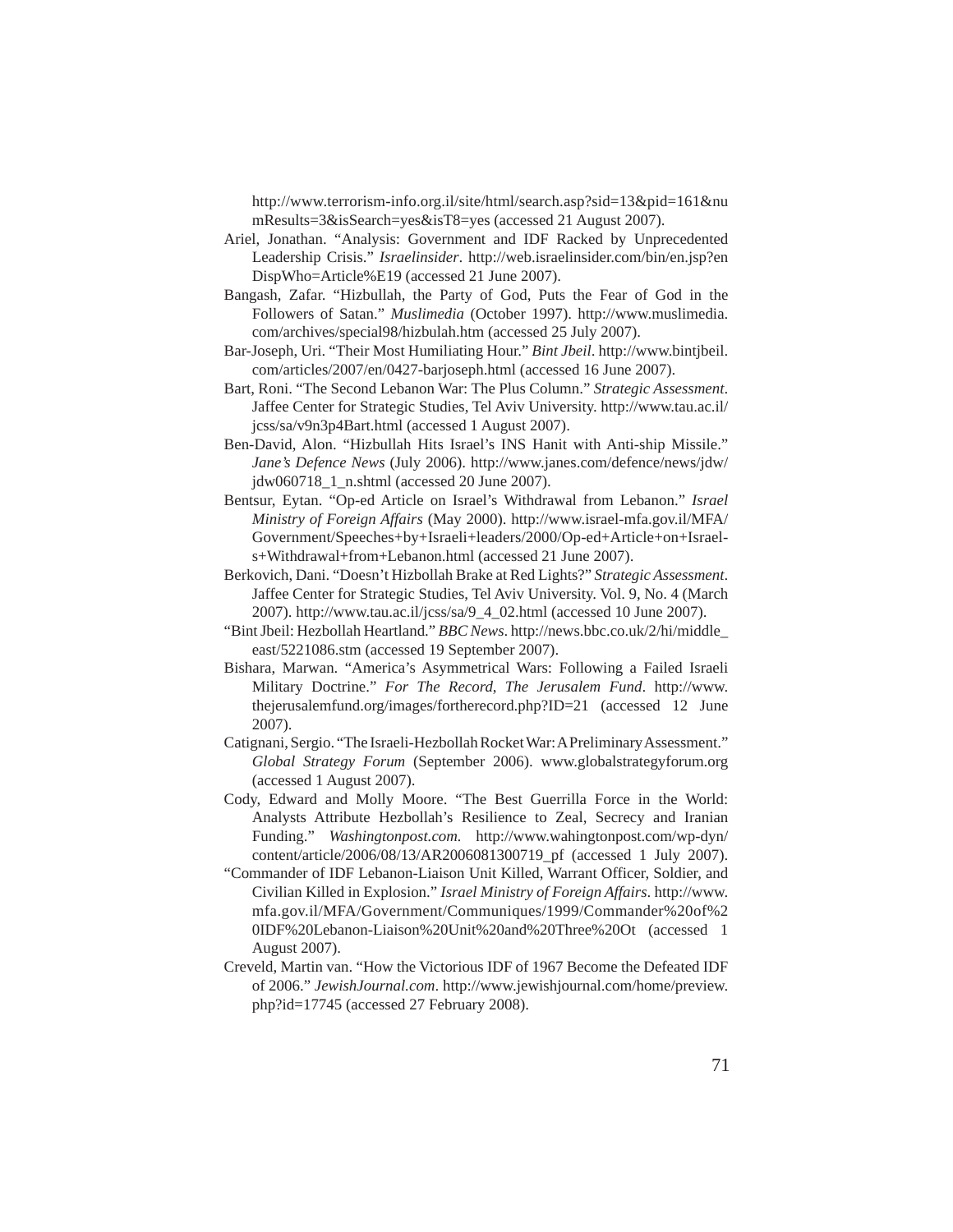- Crooke, Alastair and Mark Perry. "How Hezbollah Defeated Israel, Part 1: Winning the Intelligence War." *Asia Times Online.* http://www.atimes.com/ atimes/Middle\_East/HJ12AK01.html (accessed 29 June 2007).
- Crooke, Alastair and Mark Perry. "How Hezbollah Defeated Israel, Part 2: Winning the Ground War." *Asia Times Online*. http://www.atimes.com/ atimes/Middle\_East/HJ13AK01.html (accessed 14 June 2007).
- "Deadly Battles in Bint Jbeil: Fallen Soldiers' Stories." *Ynetnews.com.* http:// www.ynetnews.com/articles/0,7340,L-3282017,00.html (accessed 4 October 2007).
- "Deconstructing Hizbullah's Surprise Military Prowess." *Jane's Intelligence Review* (November 2006). http://www4.janes.com/subscribe/jir/doc\_view. jsp?K2DocKey=/content1/janesdata/mags/jir/history/jir2006/jir10050. htm@current&Prod\_Name=JIR&QueryText ( accessed 15 June 2007).
- Derfner, Larry. "Lambs to the Slaughter?" *Jerusalem Post Online Edition* (August 2006). http://www.jpost.com/servlet/Satellite?cid=1154525936658&pagena me=JPost/JPArticle/ShowFull (accessed 15 October 2007).
- Erlich, Reuven. "Agreements, Arrangements and Understandings Concerning Lebanon to Which Israel was Involved During the Past 30 Years – Background, Data, Lessons and Conclusions." *Intelligence and Terrorism Information Center at the Israel Intelligence Heritage & Commemoration Center (IICC)*  (No Date). http://www.terrorism-info.org.il/site/html/search.asp?sid=13&pid =161&numResults=5&isSearch=yes&isT8=yes (accessed 21 august 2007).
- Erlich, Reuven. "Hezbollah's Use of Lebanese Civilians as Human Shields: The extensive military infrastructure positioned and hidden in populated areas. From within the Lebanese towns and villages deliberate rocket attacks were directed against civilian targets in Israel." *Intelligence and Terrorism Information Center at the Israel Intelligence Heritage & Commemoration Center (IICC).* http://www.terrorism-info.org.il/site/html/search.asp?sid=1 3&pid=161&numResults=2&isSearch=yes&isT8=yes (accessed 21 August 2007).
- Erlich, Reuven. "Raising the issue of the Shebaa's Farms in proposed American-French Security Council draft resolution for ending the fighting: background information and significance." *Intelligence and Terrorism Information Center at the Israel Intelligence Heritage & Commemoration Center (IICC).* http:// www.terrorism-info.org.il/site/html/search.asp?sid=13&pid=161&numResu lts=4&isSearch=yes&isT8=yes *(*accessed 21 August 2007*).*
- Eshel, David. "Hezbollah's Intelligence War." *Defense Update*. http//www. defense-update.com/analysis/Lebanon\_war\_1.html (accessed 14 June 2007).
- Eshel, David. "Is Israel Victimizing Itself by its Own Openness?" *Defense Update*. http//www.defense-update.com/analysis\_130507\_self\_victimizing\_ democracy.htm (accessed 19 June 2007).
- "High-ranking Officers Didn't Undergo Training for Their Positions." *European Jewish Congress. Israeli Press Review* (May 2006). http://www.eurojewcong. org/ejc/news.php?id\_article=641 (accessed 15 June 2007).
- Fendel, Hillel. "Retiring General: Disengagement Led to IDF Failure in Lebanon." *Arutz Sheva IsraelNationalNews.com*. http.www.israelnationalnews.com.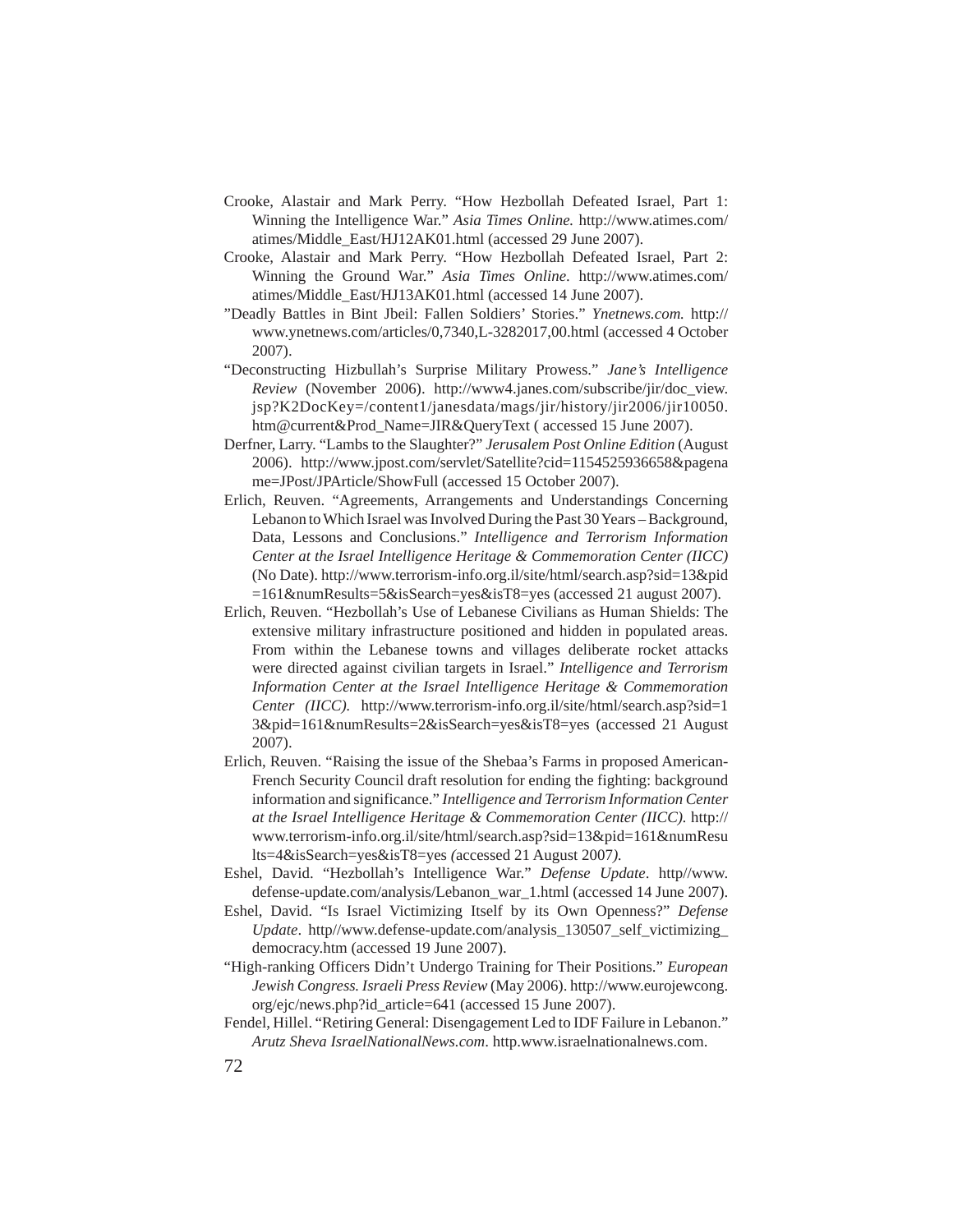- Finer, Jonathan. "Israeli Soldiers Find a Tenacious Foe in Hezbollah," *WashingtonPost.com* (August 2006). http://www.washingtonpost.com/wpdyn/content/article/2006/08/07/AR2006080701453.html (accessed 9 October 2007).
- Fishman, Alex. "The Changing Face of the IDF: The Security Agenda and the Ballot Box." *Strategic Assessment*. Jaffee Center for Strategic Studies, Vol. 8, No. 4 (February 2006). http://www.tau.ac.il/jcss/sa/v8n4p3Fishman.html (accessed 25 September 2007).
- "General Blames Halutz for War Failure." *Ynetnews.com*. http://www.ynetnews. com/Ext/Comp/ArticleLayout/CdaArticleprin (accessed 5 June 2007).
- Hanan, Greensberg. "Commander: Egoz Must Keep Fighting." *Ynetnews.com*. http://www.ynetnews.com/articles/0,7340,L-3279381,00.html.
- Harel, Amos. "Caught Between the Pride of Combat and the Public's Criticism." *Haaretz.com*. http//www.haaretz.com/hasen/spages/783040.html (accessed 16 June 2007).
- Harel, Amos. "Seven Months On, IDF Implementing Lessons of Lebanon War." *Haaretz.com*. http://www.haaretz.com/hasen/spages/822989.html (accessed 1 August 2007).
- Harel, Amos and Amir Oren. "Halutz Appoints Team to Examine Hezbollah Kidnapping of Soldiers." *Haaretz.com*. http://www.haaretz.com/hasen/ spages/764384.html (accessed 17 September 2007).
- Hasson, Nir. "Gal Hirsch: MI Warning Would Have Prevented Soldiers' Abduction." *Haaretz.com*. http://www.haaretz.com/hasen/spages/788306. html (accessed 12 July 2007).
- Hasson, Nir and Aluf Benn. "PM to War Probe: IDF Let Itself Down in Second Lebanon War." *Haaretz.com*. http://www.haaretz.com/hasen/spages/858071. html (accessed 21 June 2007).
- Hazony, David. "The War of Fog." *Azure*. http//www.azure.org.il/magazine/ popup\_print.asp?ID=332&member\_ID= (accessed 6 July 2007).
- Heller, Aron. "Lebanon Offensive Criticized in Israel," *Washingtonpost.com* (July 2006). http://www.washingtonpost.com/wp-dyn/content/article/2006/07/26/ AR2006072601156\_pf.html (accessed 1 October 2007).
- Heller, Mark A. "Implications of the Withdrawal from Lebanon For Israeli-Palestinian Relations." *Strategic Assessment*. Jaffee Center for Strategic Studies, Tel Aviv University. Vol. 3, No. 1 (June 2000). http://www.tau.ac.il/ jcss/sa/v3n1p6.html (accessed 17 July 2007).
- Hendel, Yoaz. "Failed Tactical Intelligence in the Lebanon War." *Strategic Assessment*. Jaffee Center for Strategic Studies, Tel Aviv University. Vol. 9, No. 3 (November 2006). http://www.tau.ac.il/jcss/sa/v9n3p9Hendel.html (accessed 1 July 2007).
- "Hezbollah a North Korea-Type Guerilla Force." *Intelligence Online* (August September 2006). www.IntelligenceOnline.com (accessed 21 August 2007).
- "Hezbollah as a case study of the battle for hearts and minds in the confrontation between Israel and the terrorist organizations." *Intelligence and Terrorism Information Center at the Israel Intelligence Heritage & Commemoration Center (IICC).* http://www.terrorism-info.org.il/site/html/search.asp?sid=1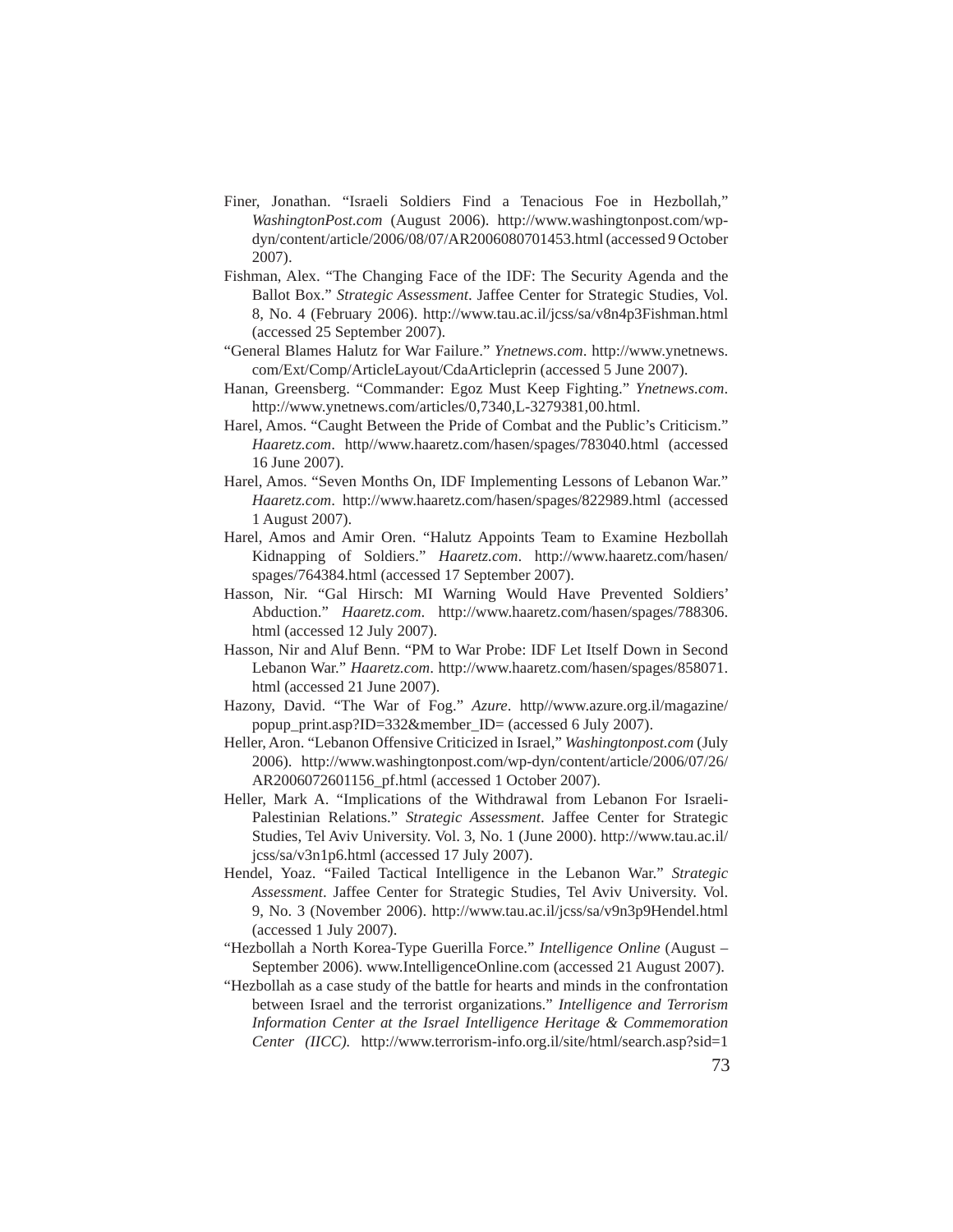3&pid=161&numResults=4&isSearch=yes&isT8=yes (accessed 21 August 2007).

- "Hezbollah as a Strategic Arm of Iran." *Intelligence and Terrorism Information Center at the Israel Intelligence Heritage & Commemoration Center (IICC) (*September 2006). http://www.terrorism-info.org.il/site/html/search.asp?sid= 13&pid=161&numResults=4&isSearch=yes&isT8=yes (accessed 21 August 2007).
- "Hezbollah Kills 8 Soldiers, Kidnaps Two in Offensive on Northern Border," *Haaretz.com*, (July 2006). http://www.haaretz.com/hasen/pages/ShArt. jhtml?itemNo=737825 (accessed 18 September 2007).
- "Hizbullah Attacks Along Israel's Northern Border May 2000-June 2006." *Israel ministry of Foreign Affairs* (June 2006). http://www.mfa.gov.il/ NR/exeres/9EE216D7-82EF-4274-B80D-6BBD1803E8A7,frameless. htm?NRMODE=Published (accessed 20 August 2007).
- "Hizbullah's Katyusha Rockets Force Barak to Back Down." *Crescent International* (May 2000). http://www.muslimedia.com/archives/world00/ katyusha.htm (accessed 12 July 2007).
- Howland, Jonathan. "IDF Shake-UP Over Hezbollah War." *The Jewish Institute for National Security Affairs (March 2007).* http://www.jinsa.org/articles/ print.htm/documentid/3736 (accessed 5 July 2007).
- *Human Rights Watch*. "The Occupied Zone: An Overview." http://www.hrw.org/ reports/1999/lebanon/Isrlb997-02.htm (accessed 12 February 2008).
- "IDF Spokesman: Hizbullah Attack on Northern Border and IDF Response." *Israel Ministry of Foreign Affairs* (July 2006). http://www.mfa.gov.il/MFA/ Terrorism-+Obstacle+to+Peace/Terrorism+from+Lebanon-+Hizbullah/Hiz bullah+attack+on+northern+border+and+IDF+response+12-Jul-2006.htm (accessed 18 September 2007).
- "Israeli Army in Race Against a UN Ceasefire in Lebanon." *DEBKAfile*. http:// wwwdebka.com/article\_print.php?aid=1200 (accessed 5 June 2007).
- "Israeli General Killed in Lebanon." *BBC Online Network.* http://news.bbc. co.uk/1/hi/world/middle\_east/287941.stm (accessed 1 August 2007).
- Katz, Yaakov. "Commanders Failed to Fulfill Missions." *Jerusalem Post Online Edition* (October 2006). http://www.jpost.com/servlet/Satellite?cid=1159193 446682&pagename=JPost%2FJPArticle%2FShowFull (accessed 11 October 2007).
- Katz, Yaakov. "Names of Nine Soldiers Killed in Lebanon Released," *Jerusalem Post*, http://info.jpost.com/C002/Supplements/CasualtiesOfWar/2006\_07\_ 26.html (accessed 4 October 2007).
- Keegan, John. "Why Israel Will Go to War Again–Soon." *Telegraph.co.uk.*  http://www.telegraph.co.uk/opinion/main.jhtml?xml=/opinion/2006/11/03/ do0302.xml (accessed 6 July 2007).
- Kulick, Amir. "Hizbollah vs. the IDF: The Operational Dimension." *Strategic Assessment,* Vol. 9, No. 3 (November 2006). http://www.tau.ac.il/jcss/sa/ v9n3p7Kulick.html (accessed 15 July 2007).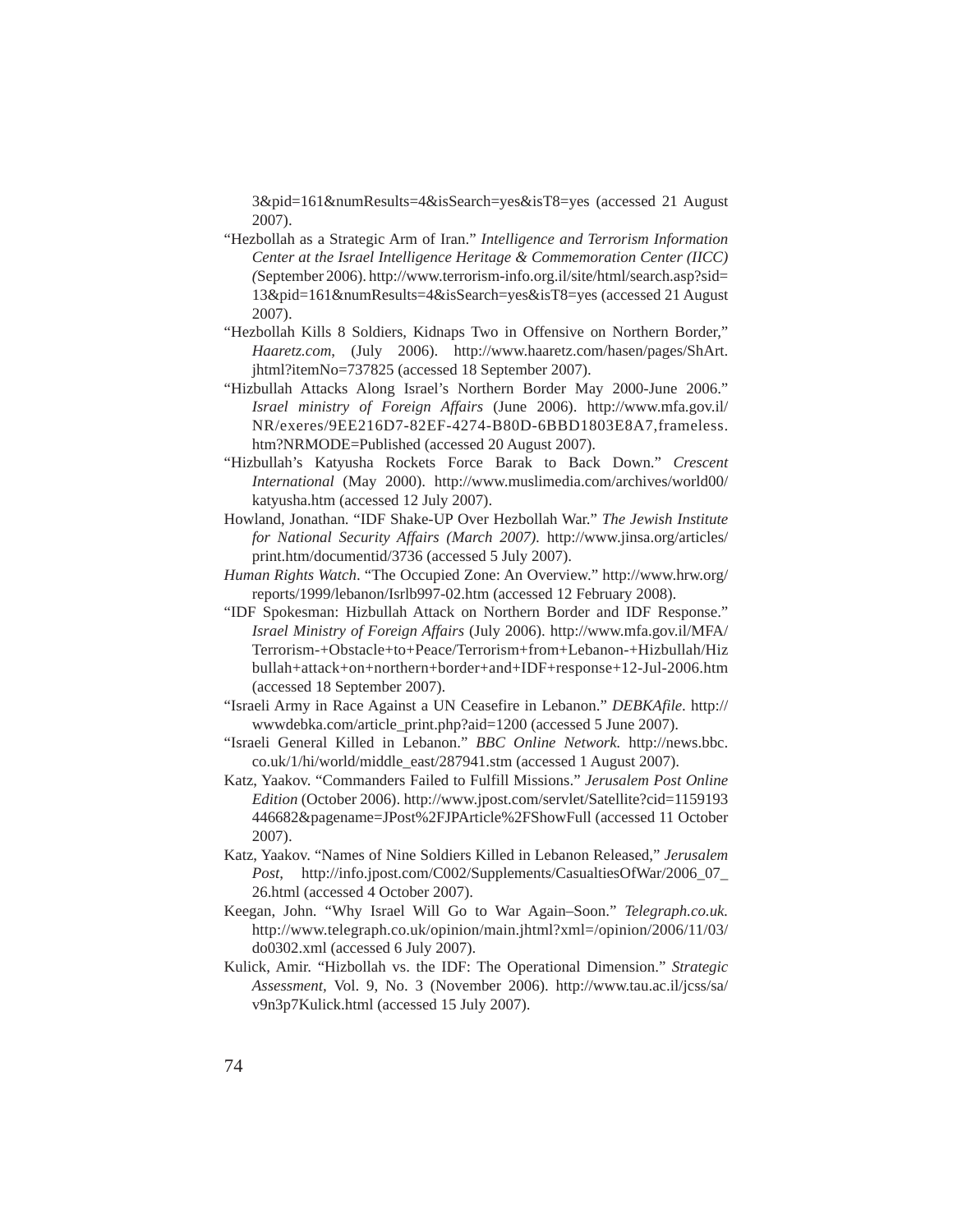- Myre, Greg. "Risks Escalate as Israel Fights a Ground War." *The New York Times*  (August 2006), http://www.nytimes.com/2006/08/05/world/middleeast/ 05zone.html (accessed 1 October 2007).
- Nahal Haredi-Netzah Yehuda Battalion. "7/17/2006 Nahal Haredi Soldiers in Lebanon." http://www.nahalharedi.org/nahal\_haredi\_news.php?id=26 (accessed 6 June 2007).
- Noe, Nicholas. "A Response to Andrew Exum's "Hizbollah at War: A Military Assessment*," 5.* http://64.233.167.104/search?q=cache:CYqBLHuWCV8J: www.mideastwire.com/downloads/Response%2520to%2520Andrew%2520 Exum.pdf+%22a+response+to+andrew+exum%27s+%22Hizbollah+at+war &hl=en&ct=clnk&cd=1&gl=us *(accessed 21 August 2006).*
- "Operation Accountability." *Ynetnews.com* (August 2006). http://www.ynetnews. com/articles/0,7340,L-3284732,00.html (accessed 12 August 2007).
- "Operation Grapes of Wrath." *Ynetnews.com* (August 2006). http://www. ynetnews.com/articles/0,7340,L-3284744,00.html (accessed 10 August 2007).
- Ophir, Noam. "Look Not to the Skies: The IAF vs. Surface-to-Surface Rocket Launchers." *Strategic Assessment*. Jaffee Center for Strategic Studies, Tel Aviv University, Vol. 9. No.3 (November 2006). http://www.tau.ac.il/jcss/sa/ v9n3p5Ophir.html (accessed 5 August 2007).
- Oren, Amir. "Analysis: In Lebanon, Government Hamstrung Troubled Division." *Haaretz.com.* http://www.haaretz.com/hasen/spages/774974.html (accessed 1 July 2007).
- Osman, Khalil. "The Key Elements of the Victory of the Hizbullah-led Islamic Resistance in Southern Lebanon." *Crescent International* (July 2000). http:// www.muslimedia.com/ARCHIVES/oaw00/hizb-key.htm
- Pfeffer, Anshel. "After Maron al-Ras Battle Bint-Jbail Looms as Next Challenge." *Jerusalem Post* (July 2006). http://www.jpost.com/servlet/Satellite?cid=115 3291981228&pagename=JPost%2FJPArticle%2FShowFull (accessed 25 September 2007).
- Pfeffer, Anshel. "It Was All So Very Fast-The Shooting, The Shouting." *Jerusalem Post Online Edition*. (July 2007). http://www.jpost.com/servlet/Satellite?cid =1153292016359&pagename=JPost%2FJPArticle%2FPrinter (accessed 4 October 2007).
- "Press Release SC/6878." *United Nations*. http://www.un.org/News/Press/ docs/2000/20000618.sc6878.doc.html (accessed 22 August 2007).
- Prothero, Mitchell. "The Day Israel Realized That This Was a Real War." *Guardian Unlimited.* (July 2006). http://observer.guardian.co.uk/world/ story/0,,1833349,00.html (accessed 4 October 2007).
- "Secret Meeting." *Ynetnews.com* (March 2007). http://www.ynetnews.com/ articles/0,7340,L-3383151,00.html (accessed 12 July 2007).
- "Secret Report: Chances Captive Survived Are Slim." *Ynetnews.com*. http://www. ynetnews.com/articles/0,7340,L-3401556,00.html (accessed 17 September 2007).
- "Security Council Calls For End To Hostilities Between Hizbollah, Israel," United Nations Security Council SC/8808 (August 2006). http://www.un.org/News/ Press/docs/2006/sc8808.doc.htm (accessed 10 October 2007).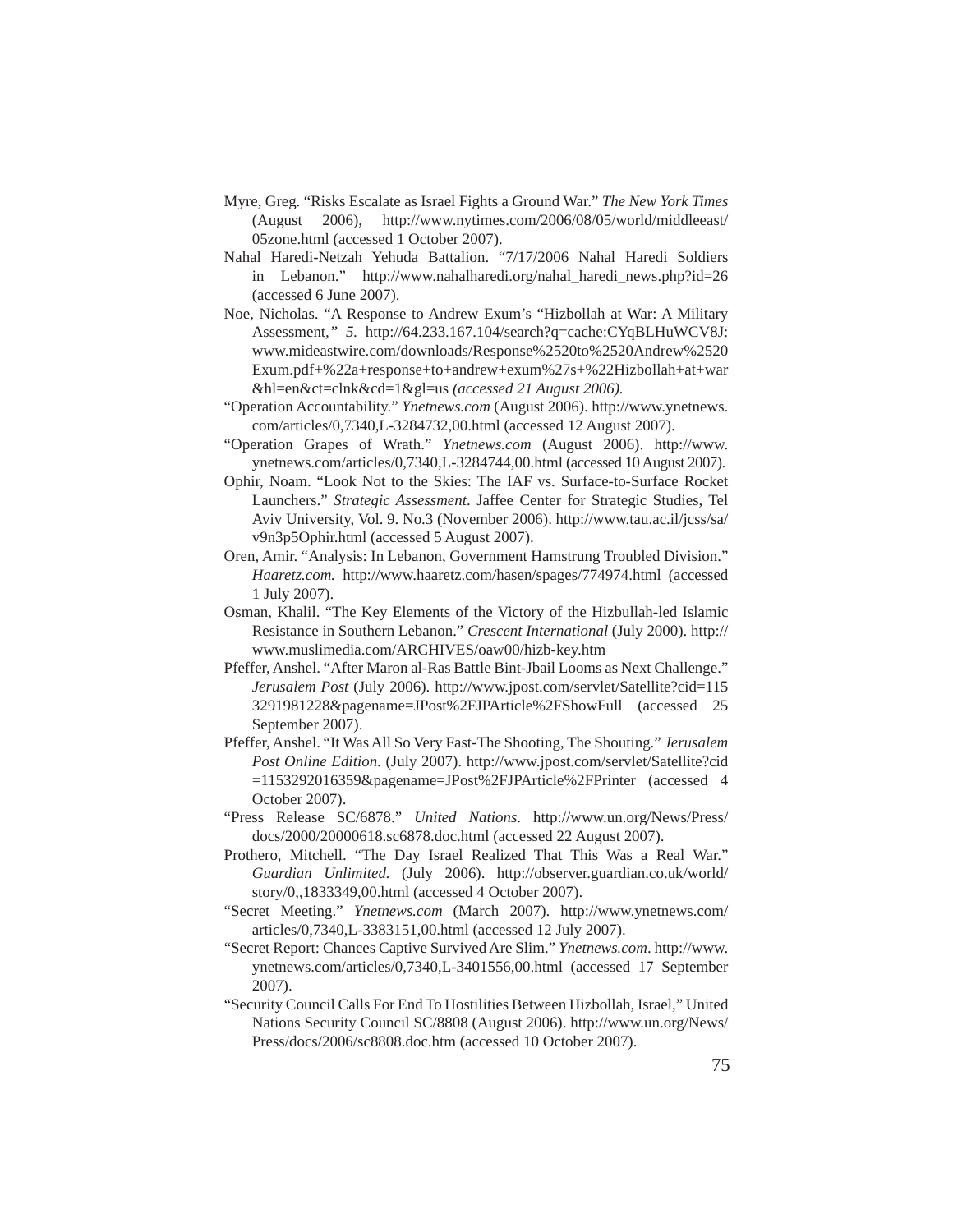- Shalom, Zaki and Yoaz Hendel. "Conceptual Flaws on the Road to the Second Lebanon War." *Strategic Assessment*. Jaffee Center for Strategic Studies, Tel Aviv University, Vol. 10, No. 1 (June 2007). http://www.tau.ac.il/jcss/sa/10\_ 1\_05.html (accessed 27 August 2007)
- Shapira, Shimon Brig. Gen. "Countdown to Conflict: Hizballah's Military Buildup and the Need for Effective Disarmament." *Intelligence and Terrorism Information Center at the Israel Intelligence Heritage & Commemoration Center (IICC). http://www.terrorism-info.org.il/site/html/search.asp?sid=1 3&pid=161&numResults=4&isSearch=yes&isT8=yes* (accessed 21 August 2007).
- Shatz, Adam. "Nasrallah's Game." *The Nation*. http://www.thenation.com/ docprint.mhtml?i=20060731&s=nasrallah\_game (accessed 6 June 2007).
- Siboni, Gabriel. "Command in the IDF." *Strategic Assessment*. Jaffee Center for Strategic Studies, Tel Aviv University, Vol. 9, No.4 (March 2007). http:// www.tau.ac.il/jcss/sa/v9n3p5Ophir.html (accessed 11 July 2007).
- Tira, Ron. "Breaking the Amoeba's Bones." *Strategic Assessment* Vol. 9, No. 3 (November 2006). http://www.tau.ac.il/jcss/sa/v9n3p3Tira.html (accessed 15 June 2007).
- "The Israeli Military is in a Crisis of Leadership." *Spiegel Online*. http://www. spiegel.de/international/0,1518,449793,00.html (accessed 20 August 2007).
- "The Israeli Withdrawal From Southern Lebanon." *Jewish Virtual Library.* http:// www.jewishvirtuallibrary.org/jsource/Peace/lebwith.html (accessed 1 August 2007).
- "The Israeli Withdrawal from Southern Lebanon-Special Update." *Israel Ministry of Foreign Affairs* (May 2000). http://www.israel-mfa.gov.il/MFA/History/ Modern+History/Historic+Events/The+Israeli+Withdrawal+from+Southern +Lebanon-+Spec.htm (accessed 12 August 2007).
- "The Occupied Zone: An Overview." http://www.hrw.org/reports/1999/lebanon/ Isrlb997-02.htm (accessed 5 August 2007).
- "The Winograd Report." *Haaretz.com.* http://www.haaretz.com/hasen/ spages/854051.html (accessed 5 July 2007).
- "United Nations Interim Force in Lebanon." *Peace and Security Section of the Department of Information in cooperation with the Department of Peacekeeping Operations, United Nations.* http://www.un.org/Depts/dpko/ missions/unifil/background.html (accessed 22 August 2007).
- "Using the Quds Force of the Revolutionary Guards as the main tool to export the revolution beyond the borders of Iran." *Intelligence and Terrorism Information Center at the Israel Intelligence Heritage & Commemoration Center (IICC)* (April 2007). http://www.terrorism-info.org.il/site/html/search. asp?sid=13&pid=167&numResults=2&isSearch=yes&isT8=yes (accessed 21 August 2007).
- "War was a Catastrophe, Top Security Officials Told Olmert." *Ynetnews.com*. http://www.ynetnews.com/articles/0,7340,L-3383151,00.html (accessed 15 July 2007).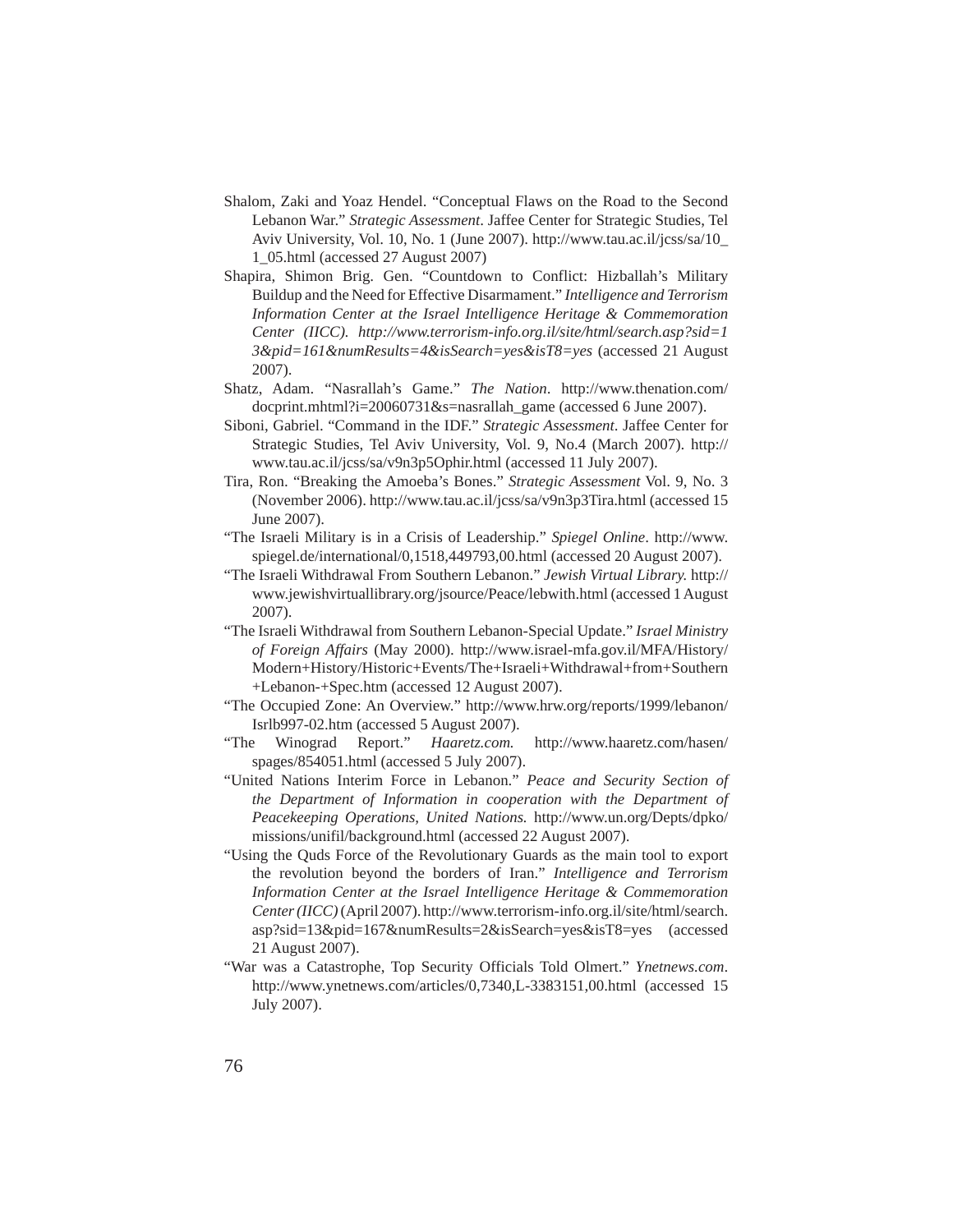- Wegman, Yehuda. "Anti-War:" Has the IDF Really Lost Its Ability to Win Wars?" *Strategic Assessment*. Jaffee Center for Strategic Studies, Tel Aviv University, Vol. 9, No.4 (March 2007). http://www.tau.ac.il/jcss/sa/9\_4\_ 12.html (accessed 1 August 2007).
- Winston, Emanuel A. "Making Israel Bleed." *Winston Mideast Analysis & Commentary* (March 1999). http://gamla.org.il/english/article/1999/march/ win1.htm (accessed 1 August 2007).

Yehoshua, Yossi. "Lebanon War Commander Resigns." *Ynetnews.com*.

Ze'evi Aharon (Farkash). "A critical Look at Intelligence." *Strategic Assessment*. Jaffee Center for Strategic Studies, Tel Aviv University, Vol. 9, No. 4 (March 2007). http://www.tau.ac.il/jcss/sa/9\_4\_08.html (accessed 29 June 2007).

### **Newspapers**

Avner, Yehuda. "A Battalion Commander's Anger." *The Jerusalem Post,* 22 August 2006.

Bar-Joseph, Uri. "Their Most Humiliating Hour." *Haaretz*, 27 April 2007. Blanford, Nicholas, Daniel McGrory and Stephen Farrell. "Tactics Having Kept Israeli Army at Bay." *The Times,* 8 August 2006.

- Blanford, Nicholas. "Hizbullah's resilience built on years of homework: Meticulous planning and a through understanding of Israeli military doctrine both play into its success." *The Christian Science Monitor*, 11 August 2006.
- Cambanis, Thanassis. "Hezbollah Fighter Strove to be a Martyr." *The Boston Globe*, 30 December 2006.
- Derfner, Larry. "Lambs to the slaughter." *The Jerusalem Post,* 24 August 2006.
- "Eight IDF Soldiers Killed, 2 Kidnapped on Northern Frontier." *Jerusalem Post*, 12 July 2006.
- Fishman, Alex. "Struck by a Virus." *Yedioth Ahronoth*, No Date.
- Fisk, Robert. "Smoke Signals From The Battle of Bint Jbeil Send A Warning To Israel." *The Independent,* 27 June 2007.
- Glick, Caroline. "Column One: Halutz's Stalinist Movement." *The Jerusalem Post*, 8 June 2006.
- Goldenberg, Suzanne. "Chaos and Humiliation as Israel Pulls Out of Lebanon." *The Guardian,* 24 May 2000.
- Goldenberg, Suzanne. "Israel Pulls Out: Last Troops Slam the Gate on Lebanon's Party." *The Guardian,* 25 May 2000.
- Goldenberg, Suzanne. "Israel Pulls Out: SLA Exodus: Refugees Pour Over Frontier." *The Guardian*, 24 May 2000.
- Himelfarb, Joel. "Hezbollah's Deadly Record." *The Washington Times*, 16 March 2005.
- Horan, Deborah. "Israeli Forces Flee Positions in Lebanon." *Houston Chronicle*, 24 May 2000.
- "Human Rights Watch Comes Under Fire from Hezbollah Over Report Critical of Guerrilla Group." *International Herald Tribune*, 29 August 2007.
- Landau, David. "Israel Lays Groundwork for Withdrawal from Lebanon." *Jewish Telegraphic Agency*, No date.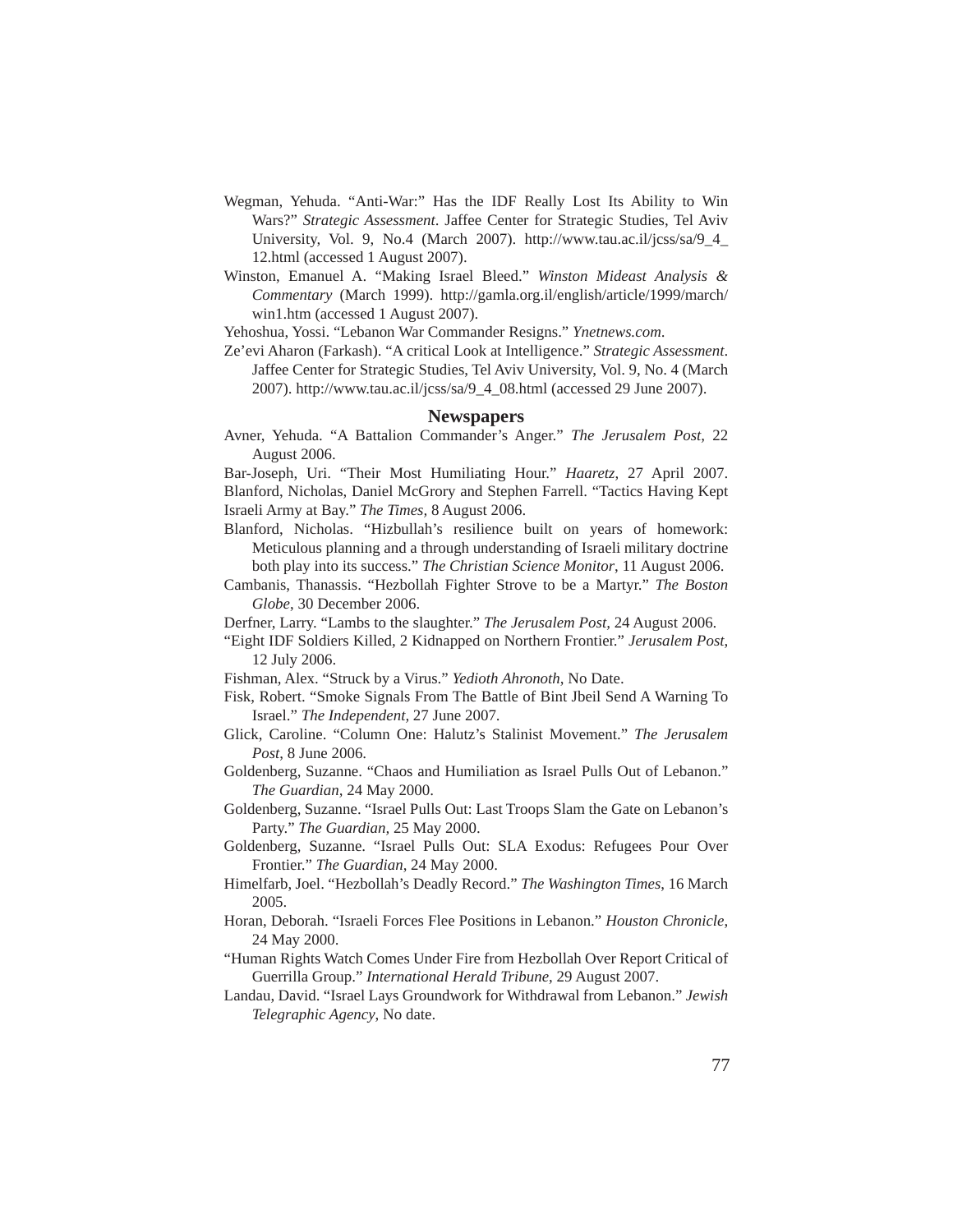- "Israel Ends S. Lebanon Occupation; Muslim Guerrillas Swiftly Fill Void Early Withdrawal was Forced by Collapse of Allied Militia." *St. Louis Post-Dispatch*, 24 May 2000.
- "Israel's Occupation of S. Lebanon Collapses." *St. Louis Post-Dispatch*, 23 May 2000.
- "Israel Pulls Last Troops Out Of Lebanon Hezbollah Forces Move Into Border Positions." *Times Picayune*, 24 May 2000.
- Katz, Yaakov. "IDF Report Card." *The Jerusalem Post*, 24 August 2006.
- Katz, Yaakov. "Post-Battle Probe Finds Merkava Tank Misused in Lebanon." *Jerusalem Post*, 3 September 2006.
- Katz, Yaakov. "Wadi Saluki Battle-Microcosm of the War's Mistakes." *The Jerusalem Post*, 29 August 2006.
- Levins, Harry. "Israel Appears Glad to Be Free of Entanglements in Lebanon." *St. Louis Post-Dispatch*, 30 May 2000.
- Mahnaimi, Uzi. "Humbling of the Supertroops Shatters Israeli Army Morale." *The Sunday Times,* 27 August 2006.
- Rabinovich, Abraham. "Despite Ragtag Pullout From Lebanon, Israel is No Paper Tiger." *International Herald Tribune*, 30 May 2000.
- Schiff, Ze'ev. "The Foresight Saga." *Haaretz*, 16 August 2006.
- Schneider, Howard. "Israel's Army Is Gone, So Where Is Lebanon's?" *The Washington Post*, 8 June 2000.
- Sontag, Deborah. "Israel Hurries Pullout Plans After Clashes Along Border." *The New York Times,* 9 May 2000.
- Susser, Leslie. "Closing Ranks." *The Jerusalem Report*, 8 January 2007.
- Susser, Leslie. "No more 'Post-Heroic' Warfare." *Jewish Telegraphic Agency*, 9 February 2007.
- Tzuriel, Nava and Eitan Glickman. Translated by Adam Keller. "The Canyon of Death." *Yediot Aharonot*, 16 August 2006.
- Whitaker, Brian. "Analysis: Withdrawal is at Best a Leap in the Dark." *The Guardian*, 6 May 2000.

#### **Reports**

- Berkovich, Dani. "Doesn't Hizbollah Brake at Red Lights?" *Strategic Assessment*  Jaffee Center for Strategic Studies, Vol. 9, No.4, March 2007.
- "The Hezbollah Challenge: An Alternate Paradigm?" Assistant Deputy Chief of Staff for Intelligence, US Army Training and Doctrine Command, Fort Monroe, VA.
- Cordesman, Anthony H. "Preliminary 'Lessons' of the Israeli-Hezbollah War." *Center for Strategic and International Studies*. Revised: 17 August 2006.
- Exum, Andrew. *Hizballah at War: A Military Assessment*. *The Washington Institute for Near East Policy*. Policy Focus No. 63, December 2006.
- Gordon, Shmuel L. "The Vulture and The Snake Counter-Guerrilla Air Warfare: The War in Southern Lebanon." *Mideast Security and Policy Studies*. Begin-Sadat Center for Strategic Studies. No. 39, July 1998.
- Hendel, Yoaz. "Failed Tactical Intelligence in the Lebanon War." *Strategic Assessment*, *Jaffee Center for Strategic Studies*. Vol. 9, No. 3, November 2006.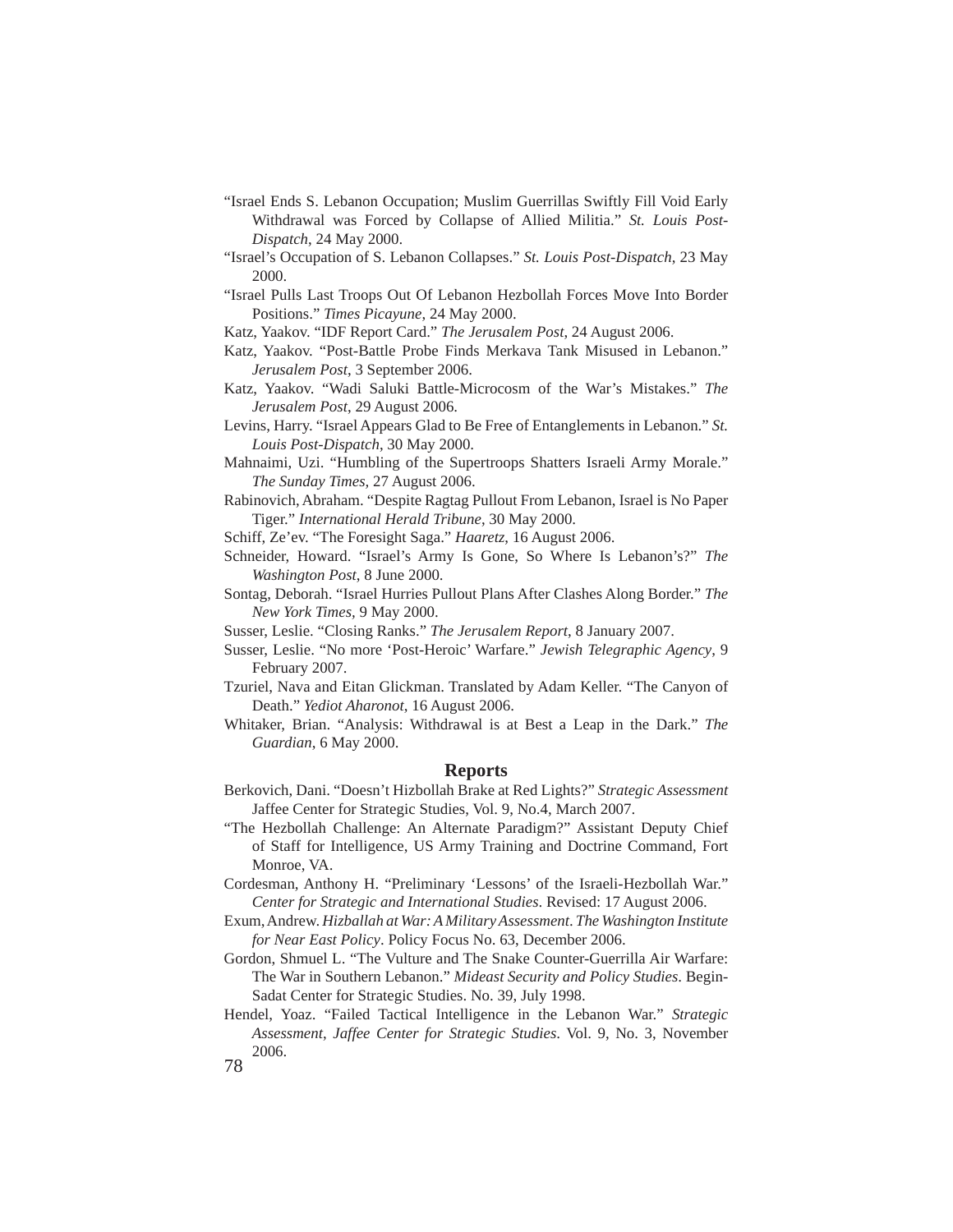- Kober, Avi, "The Second Lebanon War." *Perspectives: The Begin-Sadat Center for Strategic Studies*. Perspectives Paper No. 22, 28 September 2006.
- Levine, Haninah. "'The Revolution in Military Affairs' Shocks but Does Not Awe Israeli Commission." *Center For Defense Information, Straus Military Reform Project*. 11 June 2007.
- Makovsky, David and White, Jeffrey. "Lessons and Implications of the Israel-Hizballah War: A Preliminary Assessment." *The Washington Institute for Near East Policy*. Policy Focus No. 60, October 2006.
- Perthes, Volker. "Syria's Involvement in Lebanon." *Middle East Report*. No. 203, Spring 1997.
- Reilly, James A. "Israel in Lebanon, 1975-82." *MERIP Reports*. No. 108–109, September-October 1982.
- Russell, Tom. "A Lebanon Primer." *MERIP Reports*. No. 133, June 1985.
- Sharp, Jeremy M. "Israel-Hamas-Hezbollah: The Current Conflict." *CRS Report for Congress, Congressional Research Service, The Library of Congress,* 21 July 2006.
- Siboni, Gabriel. "Command in the IDF." *Strategic Assessment, Jaffee Center for Strategic Studies,* Vol.9, No. 4, March 2007.
- "Thoughts On The Operational Art." *United States Marine Corps Marine Corps Warfighting Laboratory*, Marine Corps Combat Development Command, 11 October 2006.
- Tira, Ron. "The Limitations of Standoff Firepower-Based Operations: On Standoff Warfare, Maneuver, and Decision." *Institute for National Strategic Studies*. Memorandum 89, March 2007.
- Ze'evi, Aharon. "A Critical Look at Intelligence." *Strategic Assessment* Jaffee Center for Strategic Studies. Vol. 9, No. 4, March 2007.

#### **Interviews**

Ariely, Dr. Gil. Interview by author 22 June 2006.

Eiran, Ehud. E-mail interview by author 25 July, 5, 7 August 2007.

Naveh, Shimon. Interview by author 1 November 2006.

Tira, Ron. E-mail interview by author, 19, 20, 21 June, 15 August 2007.

### **Thesis**

- Acosta, David. *The Makara of Hizballah: Deception in the 2006 Summer War*. Monterey, California: Naval Post Graduate School, June 2007.
- Whitting, Major Christopher E. *When David Became Goliath*. Fort Leavenworth, KS: US Army Command and General Staff College, 2001.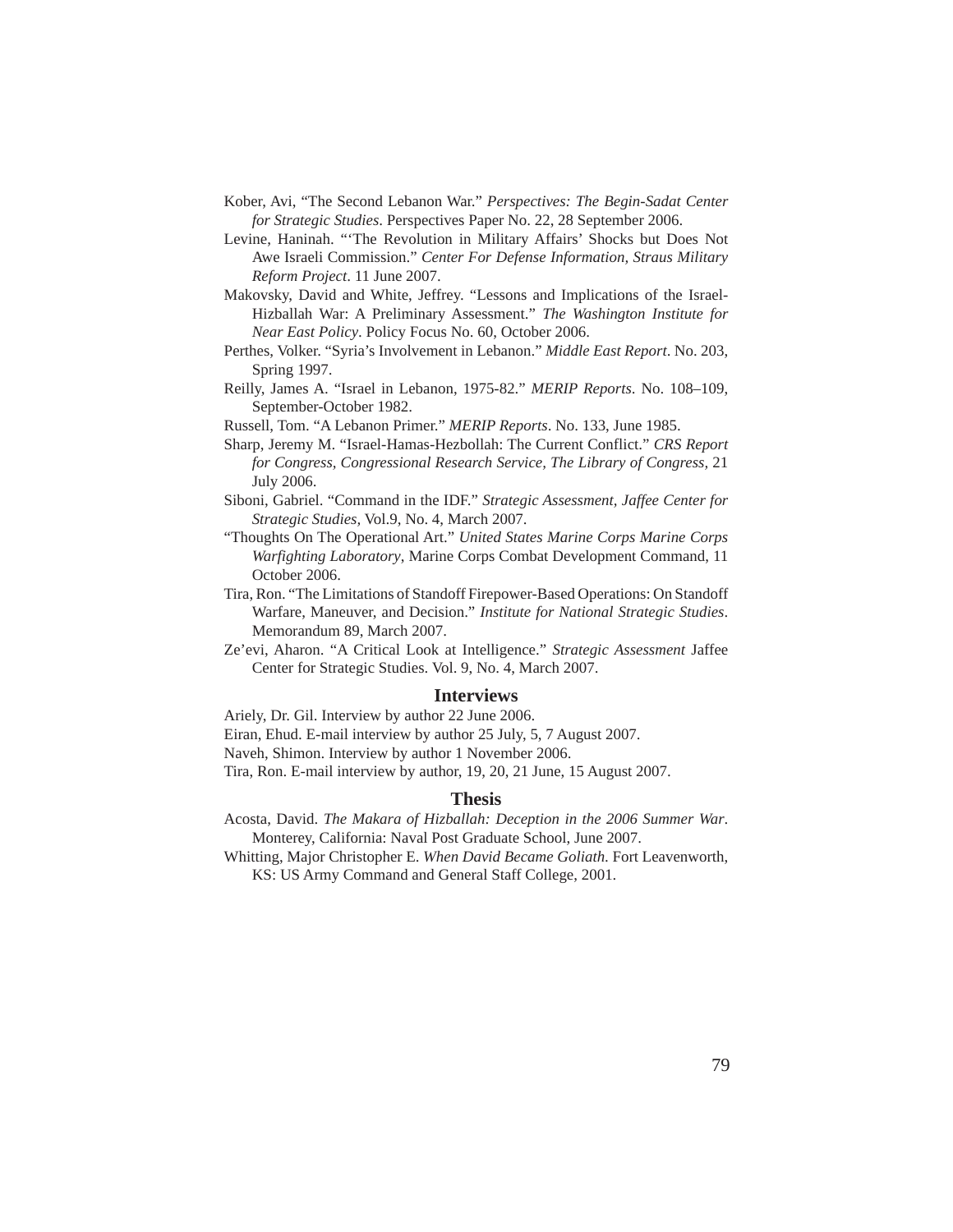# **Appendix A Final Report of the Commission to Investigate the Lebanon Campaign\* (The Winograd Report)**

January 30, 2008

# **Press Release**

# Good Evening.

- 1. About an hour ago we submitted the Final Report of the Commission to Investigate the Lebanon Campaign in 2006 to the Prime minister, Mr. Ehud Olmert, and to the Minister of Defense, Mr. Ehud Barak.
- 2. The task given to us was difficult and complex. It involved the examination of events in 34 days of fighting, and the scrutiny of events before the war, since the IDF had left Lebanon in 2000. This covered extensive, charged and complex facts, unprecedented in any previous Commission of Inquiry.
- 3. The fact that the Government of Israel opted for such an examination, and that the army conducted a large number of inquires of a variety of military events, are a sign of strength, and an indication that the political and military leaders of Israel are willing to expose themselves to critical review and to painful but required mending.
- 4. We have included in the classified version of the Report all the relevant facts we have found concerning the 2nd Lebanon war, systematically and in a chronological order.

\*Information and Internet Department, Winograd Committee Final Report, Israel Ministry of Foreign Affairs, 30 January 2008.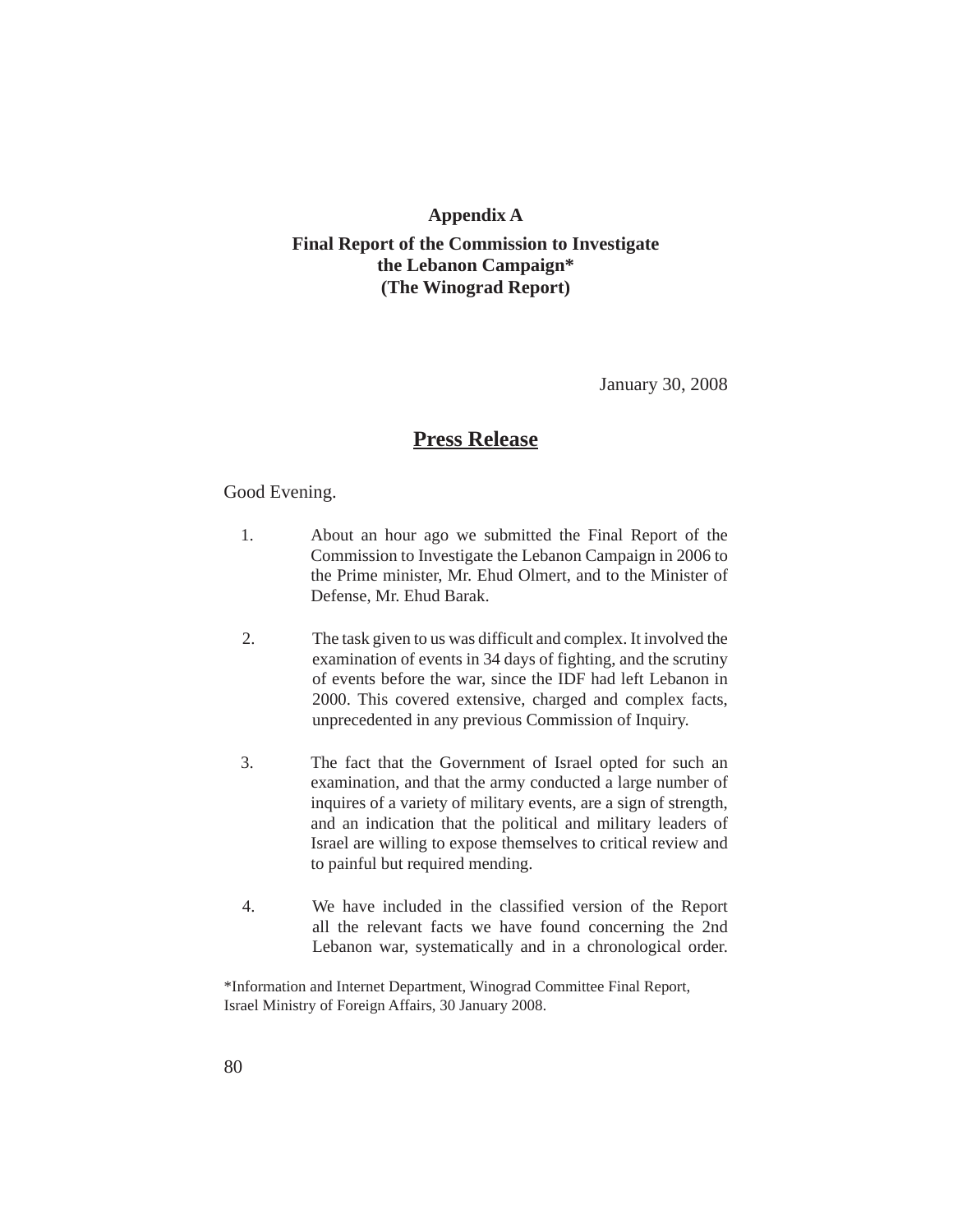This presentation of the factual basis was an important part of our work. It is reasonable to assume that no single decision maker had access to a similar factual basis. In this task we had a unique advantage over others who have written about this war, since we had access to a lot of primary and comprehensive material, and the opportunity to clarify the facts by questioning many witnesses, commanders and soldiers, including bereaved families.

- 5. For obvious reasons, the unclassified Report does not include the many facts that cannot be revealed for reasons of protecting the state's security and foreign affairs. We tried, nonetheless, to balance between the wish to present the public with a meaningful picture of the events and the needs of security. We should note that we did not take the mere fact that some data has already been published in the media as a reason for including it in our unclassified Report.
- 6. We, the members of the Commission, acted according to the main objectives for which the Commission was established – to respond to the bad feelings of the Israeli public of a crisis and disappointment caused by the results of the 2nd Lebanon war, and from the way it was managed by the political and military echelons; and the wish to draw lessons from the failings of the war and its flaws, and to repair what is required, quickly and resolutely. We regarded as most important to investigate deeply what had happened, as a key to drawing lessons for the future, and their implementation.
- 7. This conception of our role was one of the main reasons for our decision not to include in the Final Report personal conclusions and recommendations. We believe that the primary need for improvements applies to the structural and systemic malfunctioning revealed in the war – on all levels.

Nonetheless, it should be stressed that the fact we refrained from imposing personal responsibility does not imply that no such responsibility exists. We also wish to repeat our statement from the Interim Report: We will not impose different standards of responsibility to the political and the military echelons, or to persons of different ranks within them.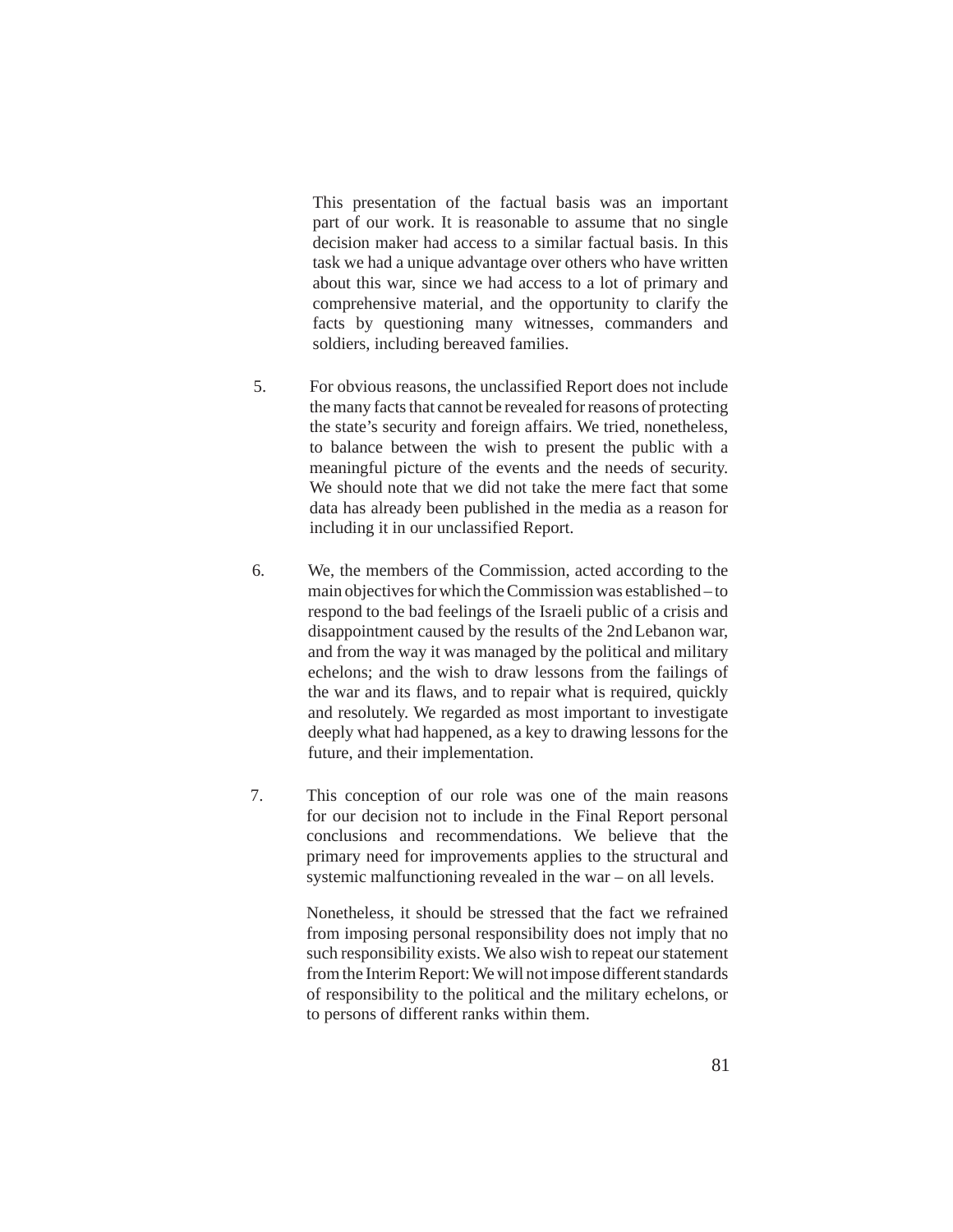- 8. Let us emphasize: when we imposed responsibility on a system, an echelon or a unit, we did not imply that the responsibility was only or mainly of those who headed it at the time of the war. Often, such responsibility stemmed from a variety of factors outside the control of those at the head. In addition, a significant part of the responsibility for the failures and flaws we have found lies with those who had been in charge of preparedness and readiness in the years before the war.
- 9. The purpose of this press release is not to sum up the Final Report. Rather, it is to present its highlights. The Report itself includes discussions of many important issues, which are an inseparable part of the Report, its conclusions and recommendations.
- 10. In the Final Report we dealt mainly with the events of the period after the initial decision to go to war, which we had discussed in the Interim Report. Yet the events of the period covered by the Final Report took place under the shadow of the constraints created by the decision to go to war, with all its failings and flaws.

We want to stress that we stand behind everything we said in the Interim Report, and the two parts of the Report complement each other.

11. Overall, we regard the 2nd Lebanon war as a serious missed opportunity. Israel initiated a long war, which ended without its clear military victory. A semi-military organization of a few thousand men resisted, for a few weeks, the strongest army in the Middle East, which enjoyed full air superiority and size and technology advantages. The barrage of rockets aimed at Israel's civilian population lasted throughout the war, and the IDF did not provide an effective response to it. The fabric of life under fire was seriously disrupted, and many civilians either left their home temporarily or spent their time in shelters. After a long period of using only standoff fire power and limited ground activities, Israel initiated a large scale ground offensive, very close to the Security Council resolution imposing a cease fire. This offensive did not result in military gains and was not completed. These facts had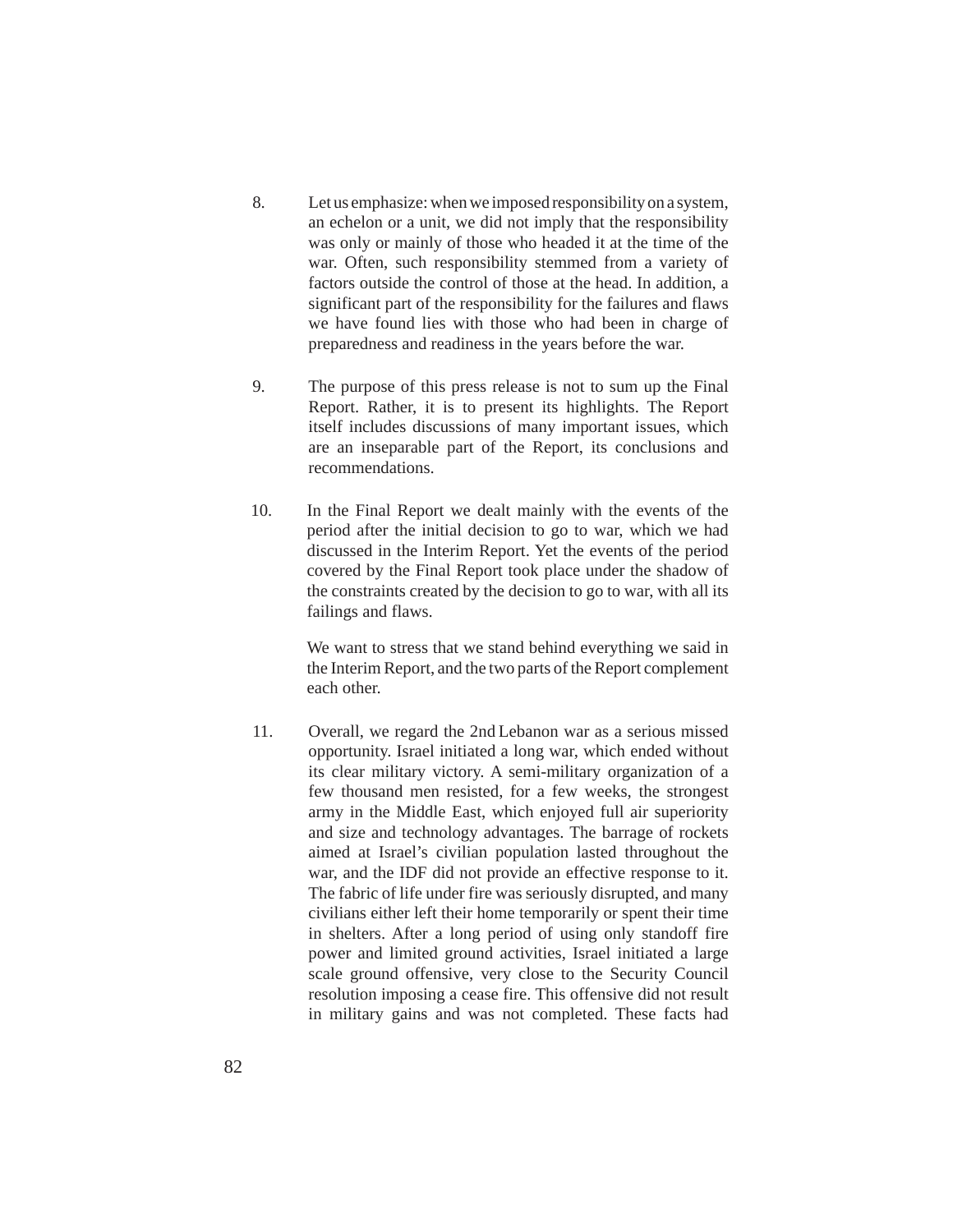far-reaching implications for us, as well as for our enemies, our neighbors, and our friends in the region and around the world.

- 12. In the period we examined in the Final Report from July 18, 2006, to August 14, 2006- again troubling findings were revealed, some of which had already been mentioned in the Interim Report:
	- • We found serious failings and shortcomings in the decision making processes and staff-work in the political and the military echelons and their interface.
	- We found serious failings and flaws in the quality of preparedness, decision-making and performance in the IDF high command, especially in the Army.
	- We found serious failings and flaws in the lack of strategic thinking and planning, in both the political and the military echelons.
	- We found severe failings and flaws in the defence of the civilian population and in coping with its being attacked by rockets.
	- These weaknesses resulted in part from inadequacies of preparedness and strategic and operative planning which go back long before the 2nd Lebanon war.
- 13. The decision made in the night of July 12th to react (to the kidnapping) with immediate and substantive military action, and to set for it ambitious goals - limited Israel's range of options. In fact, after the initial decision had been made, Israel had only two main options, each with its coherent internal logic, and its set of costs and disadvantages. The first was a short, painful, strong and unexpected blow on Hezbollah, primarily through standoff fire-power. The second option was to bring about a significant change of the reality in the South of Lebanon with a large ground operation, including a temporary occupation of the South of Lebanon and 'cleaning' it of Hezbollah military infrastructure.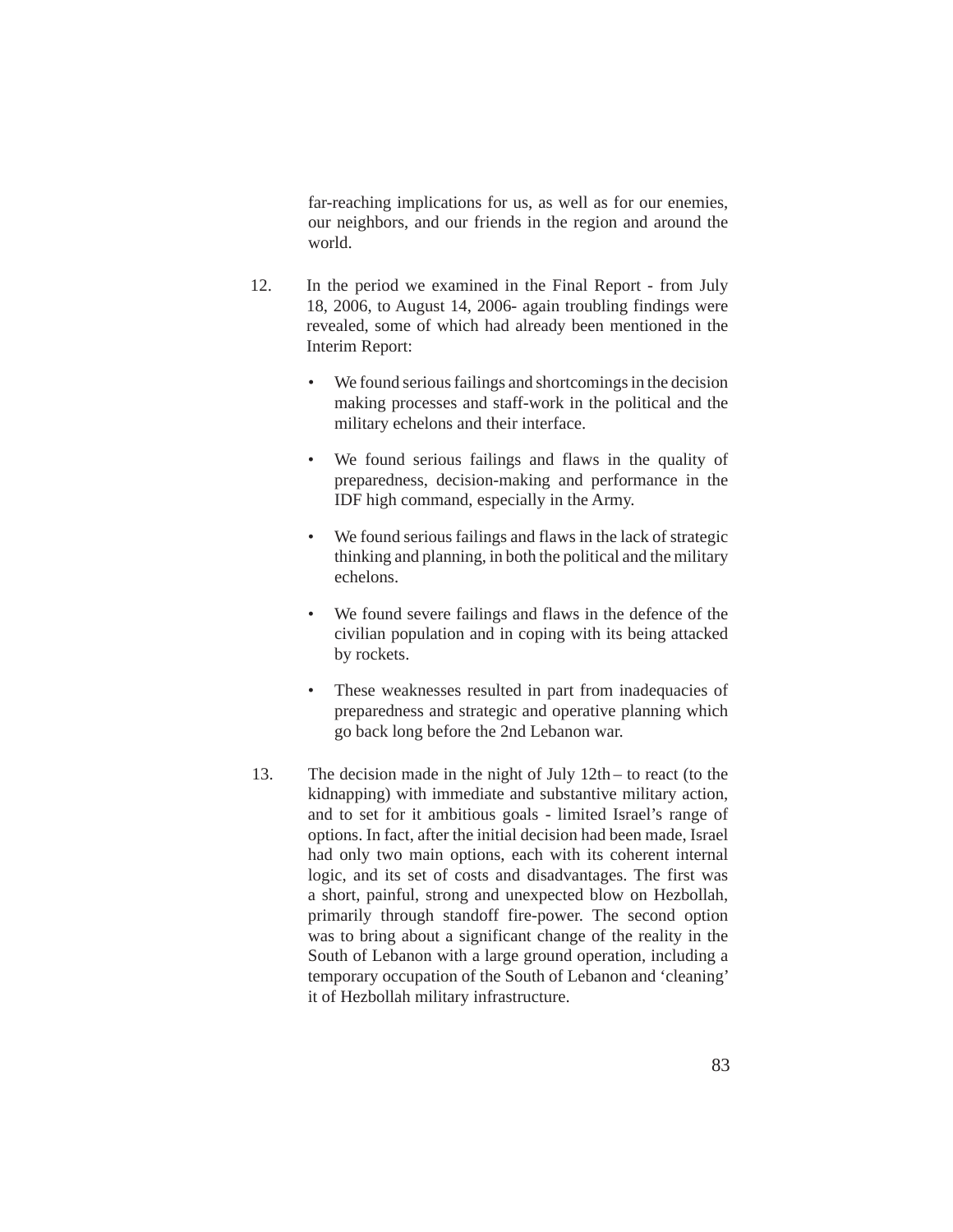- 14. The choice between these options was within the exclusive political discretion of the government; however, the way the original decision to go to war had been made; the fact Israel went to war before it decided which option to select, and without an exit strategy – all these constituted serious failures, which affected the whole war. Responsibility for these failures lay, as we had stressed in the Interim Report, on both the political and the military echelons.
- 15. After the initial decision to use military force, and to the very end of the war, this period of 'equivocation' continued, with both the political and the military echelon not deciding between the two options: amplifying the military achievement by a broad military ground offensive, or abstaining from such a move and seeking to end the war quickly. This 'equivocation' did hurt Israel. Despite awareness of this fact, long weeks passed without a serious discussion of these options, and without a decision – one way or the other – between them.
- 16. In addition to avoiding a decision about the trajectory of the military action, there was a very long delay in the deployment necessary for an extensive ground offensive, which was another factor limiting Israel's freedom of action and political flexibility: Till the first week of August, Israel did not prepare the military capacity to start a massive ground operation.
- 17. As a result, Israel did not stop after its early military achievements, and was 'dragged' into a ground operation only after the political and diplomatic timetable prevented its effective completion. The responsibility for this basic failure in conducting the war lies at the doorstep of both the political and the military echelons.
- 18. The overall image of the war was a result of a mixture of flawed conduct of the political and the military echelons and the interface between them, of flawed performance by the IDF, and especially the ground forces, and of deficient Israeli preparedness. Israel did not use its military force well and effectively, despite the fact that it was a limited war initiated by Israel itself. At the end of the day, Israel did not gain a political achievement because of military successes; rather, it relied on a political agreement, which included positive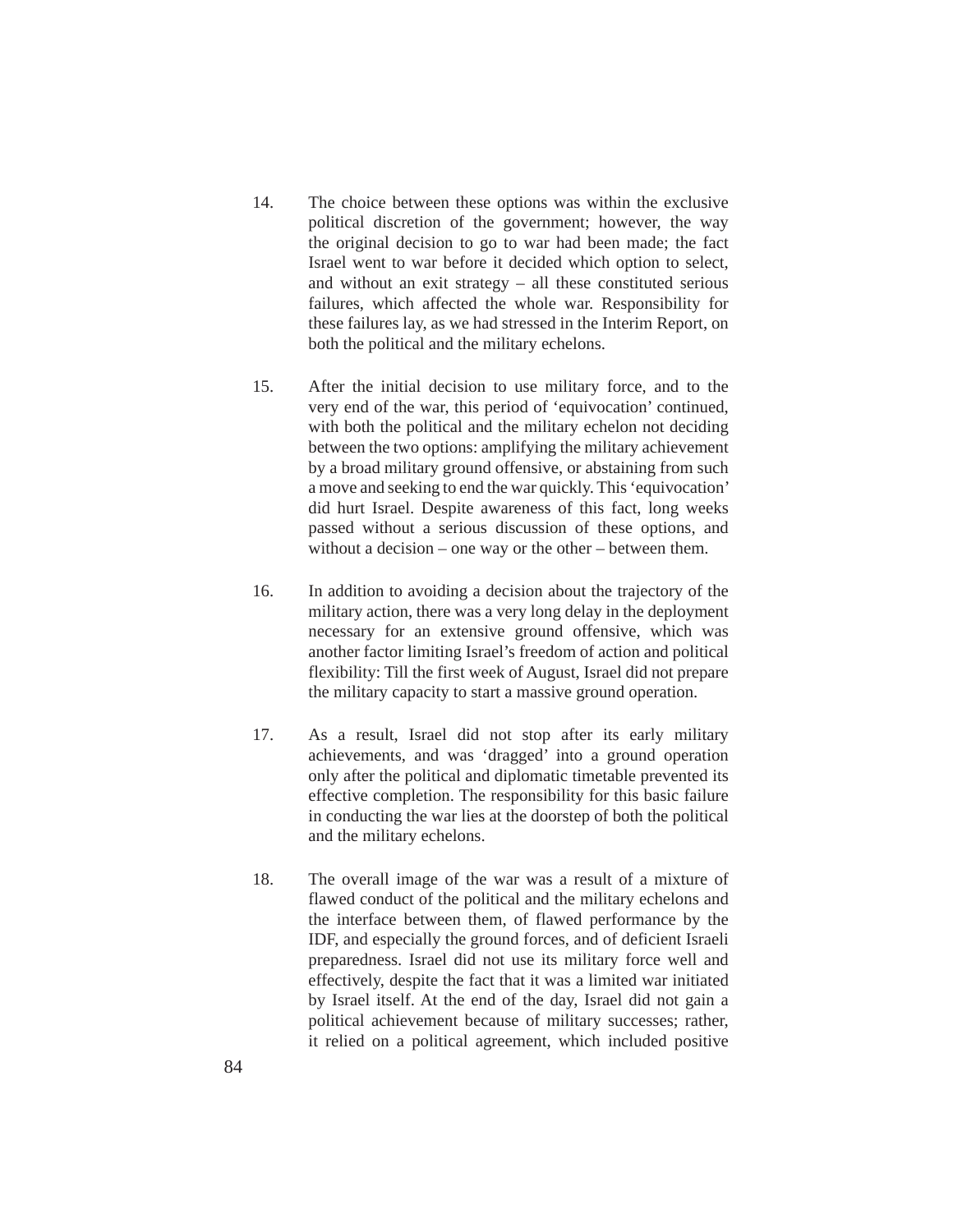elements for Israel, which permitted it to stop a war which it had failed to win.

- 19. This outcome was primarily caused by the fact that, from the very beginning, the war has not been conducted on the basis of deep understanding of the theatre of operations, of the IDF's readiness and preparedness, and of basic principles of using military power to achieve a political and diplomatic goal.
- 20. All in all, the IDF failed, especially because of the conduct of the high command and the ground forces, to provide an effective military response to the challenge posed to it by the war in Lebanon, and thus failed to provide the political echelon with a military achievement that could have served as the basis for political and diplomatic action. Responsibility for this outcomes lies mainly with the IDF, but the misfit between the mode of action and the goals determined by the political echelon share responsibility.
- 21. We should note that, alongside the failures in the IDF performance, there were also important military achievements. Special mention should go to the great willingness of the soldiers, especially reserve soldiers, to serve and fight in the war, as well as the many instances of heroism, courage, selfsacrifice and devotion of many commanders and soldiers.
- 22. The air force should be congratulated on very impressive achievements in this war. However, there were those in the IDF high command, joined by some in the political echelon, who entertained a baseless hope that the capabilities of the air force could prove decisive in the war. In fact, the impressive achievements of the air force were necessarily limited, and were eroded by the weaknesses in the overall performance of the IDF.
- 23. The "Hannit" episode colored to a large extent the whole performance of the Navy, despite the fact that it made a critical contribution to the naval blockade, and provided the Northern Command with varied effective support of its fighting.
- 24. We should also note that the war had significant diplomatic achievements. SC resolution 1701, and the fact it was adopted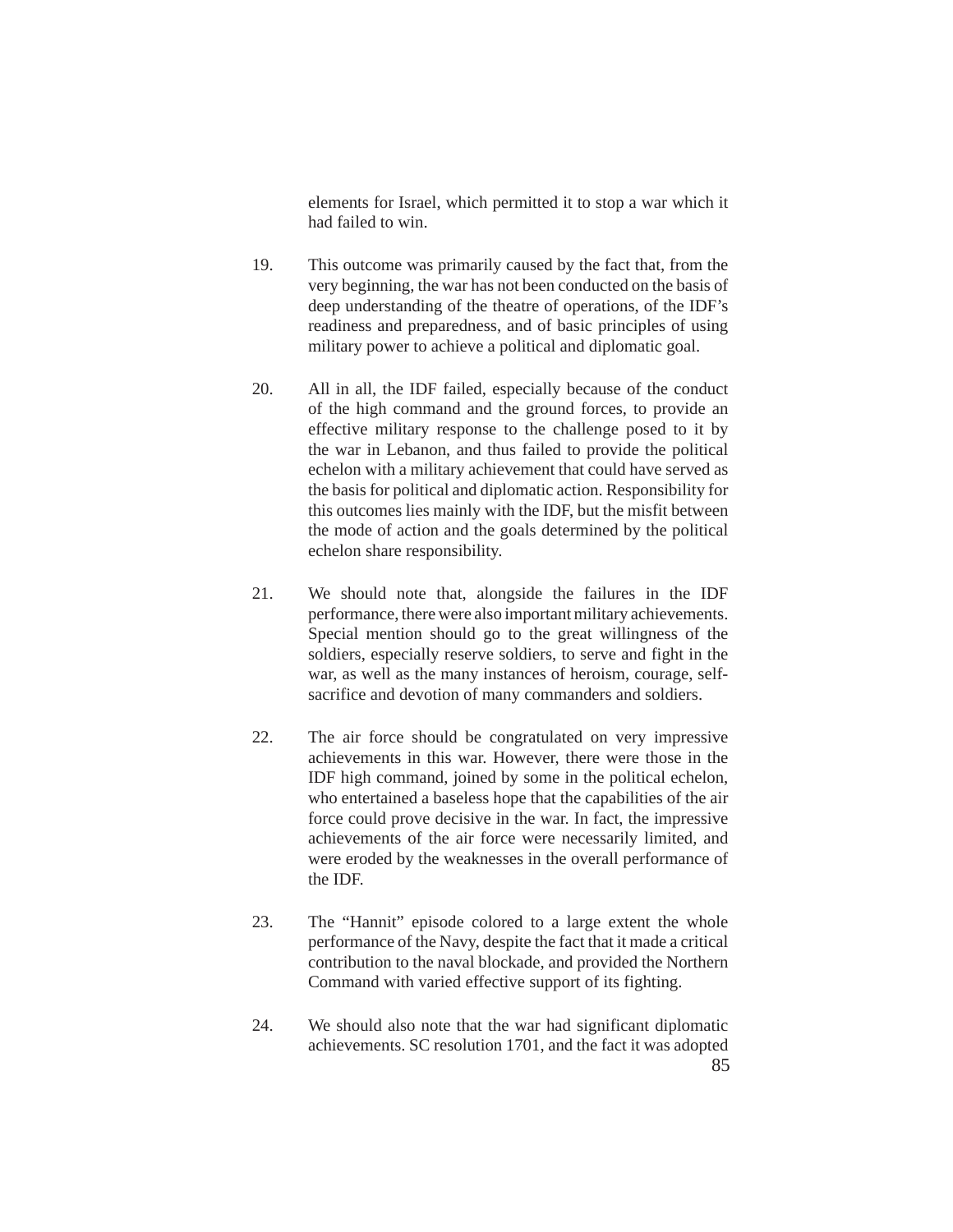unanimously, were an achievement for Israel. This conclusion stands even if it turns out that only a part of the stipulations of the resolution were implemented or will be implemented, and even if it could have been foreseen that some of them would not be implemented. This conclusion also does not depend on the intentions or goals of the powers that supported the resolution.

- 25. We note, however, that we have seen no serious staff work on Israeli positions in the negotiations. This situation improved in part when the team headed by the prime minister's head of staff was established. The team worked efficiently and with dedication, professionalism and coordination. This could not compensate, however, for the absence of preparatory staff work and discussions in the senior political echelon.
- 26. This fact may have much significance to the way Israel conducts negotiations, and to the actual content of the arrangements reached. In such negotiations, decisions are often made that may have far-reaching implications on Israel's interests, including the setting of precedents.
- 27. The staff work done in the Ministry of Foreign Affairs concerning the adoption of a favorable resolution in the Security Council was, in the main, quick, systematic and efficient. At the same time, for a variety of reasons, it did not reflect clear awareness of the essential need to maintain an effective relationship between military achievements and diplomatic activities.
- 28. We now turn to the political and military activity concerning the ground operation at the end of the war. This is one of the central foci of public debate.
- 29. True, in hindsight, the large ground operation did not achieve its goals of limiting the rocket fire and changing the picture of the war. It is not clear what the ground operation contributed to speeding up the diplomatic achievement or improving it. It is also unclear to what extent starting the ground offensive affected the reactions of the government of Lebanon and Hezbollah to the ceasefire.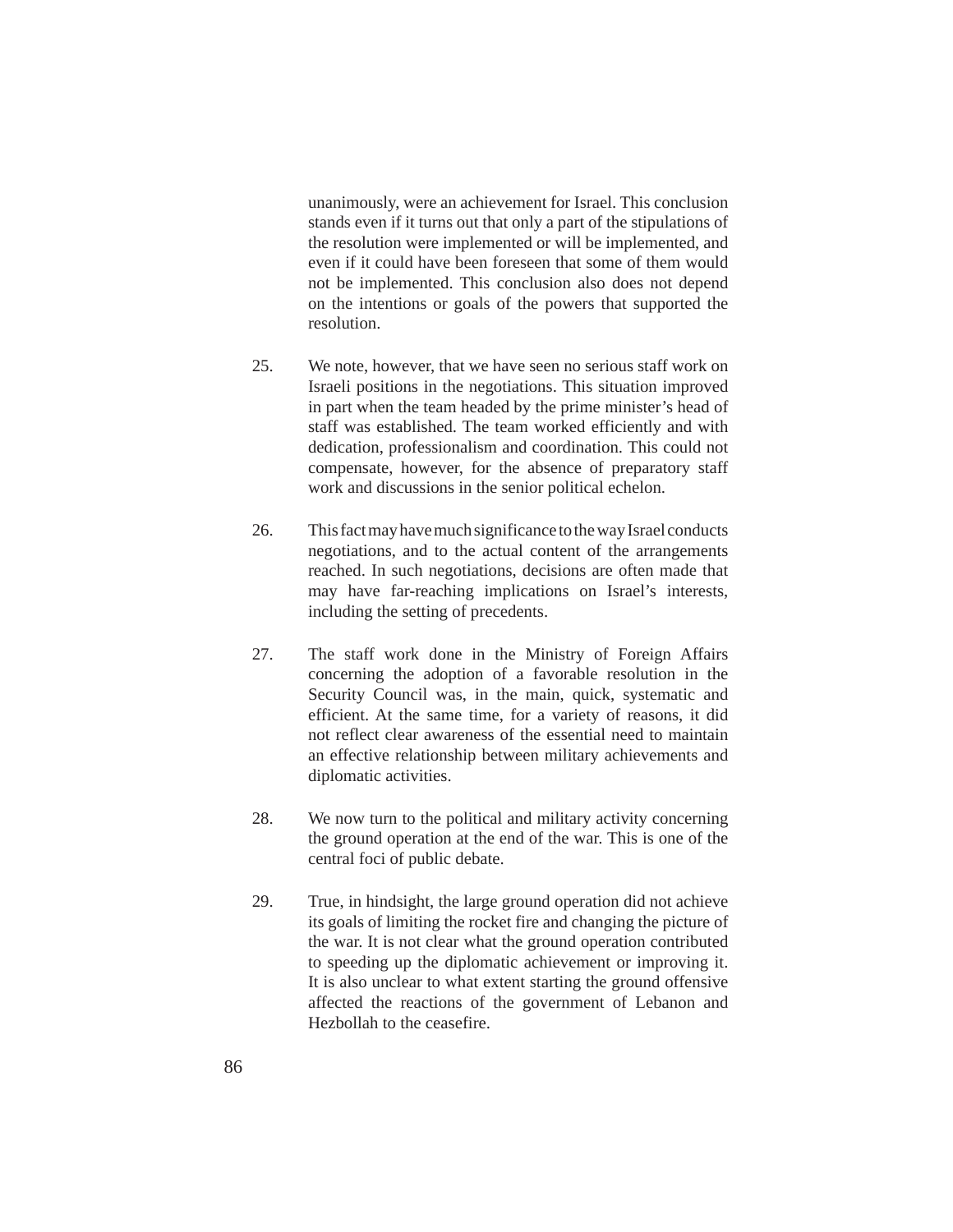- 30. Nonetheless, it is important to stress that the evaluation of these decisions should not be made with hindsight. It cannot depend on the achievements or the costs these decisions in fact had. The evaluation must be based only on the reasons for the operation, and its risks and prospects as they were known - or as they should have been known - when it was decided upon. Moreover, it is impossible to evaluate the ground operation at the end of the war without recalling the developments that preceded it and the repeated delays in the adoption of the Security Council resolution; and as a part of the overall conduct of the war.
- 31. Against this background, we make the following findings on the main decisions:
	- The cabinet decision of August 9th– to approve in principle the IDF plan, but to authorize the PM and the MOD to decide if and when it should be activated, according to the diplomatic timetable - was almost inevitable, giving the Israeli government necessary military and political flexibility.
	- The decision to start in fact the ground operation was within the political and professional discretion of its makers, on the basis of the facts before them. The goals of the ground operation were legitimate, and were not exhausted by the wish to hasten or improve the diplomatic achievement. There was no failure in that decision in itself, despite its limited achievements and its painful costs.
	- Both the position of the Prime minister who had preferred to avoid the ground operation – and the position of the Minister of Defense – who had thought it would have served Israel's interest to go for it – had been taken on the merits and on the basis of evidence. Both enjoyed serious support among the members of the general staff of the IDF and others. Even if both statesmen took into account political and public concerns – a fact we cannot ascertain - we believe that they both acted out of a strong and sincere perception of what they thought at the time was Israel's interest.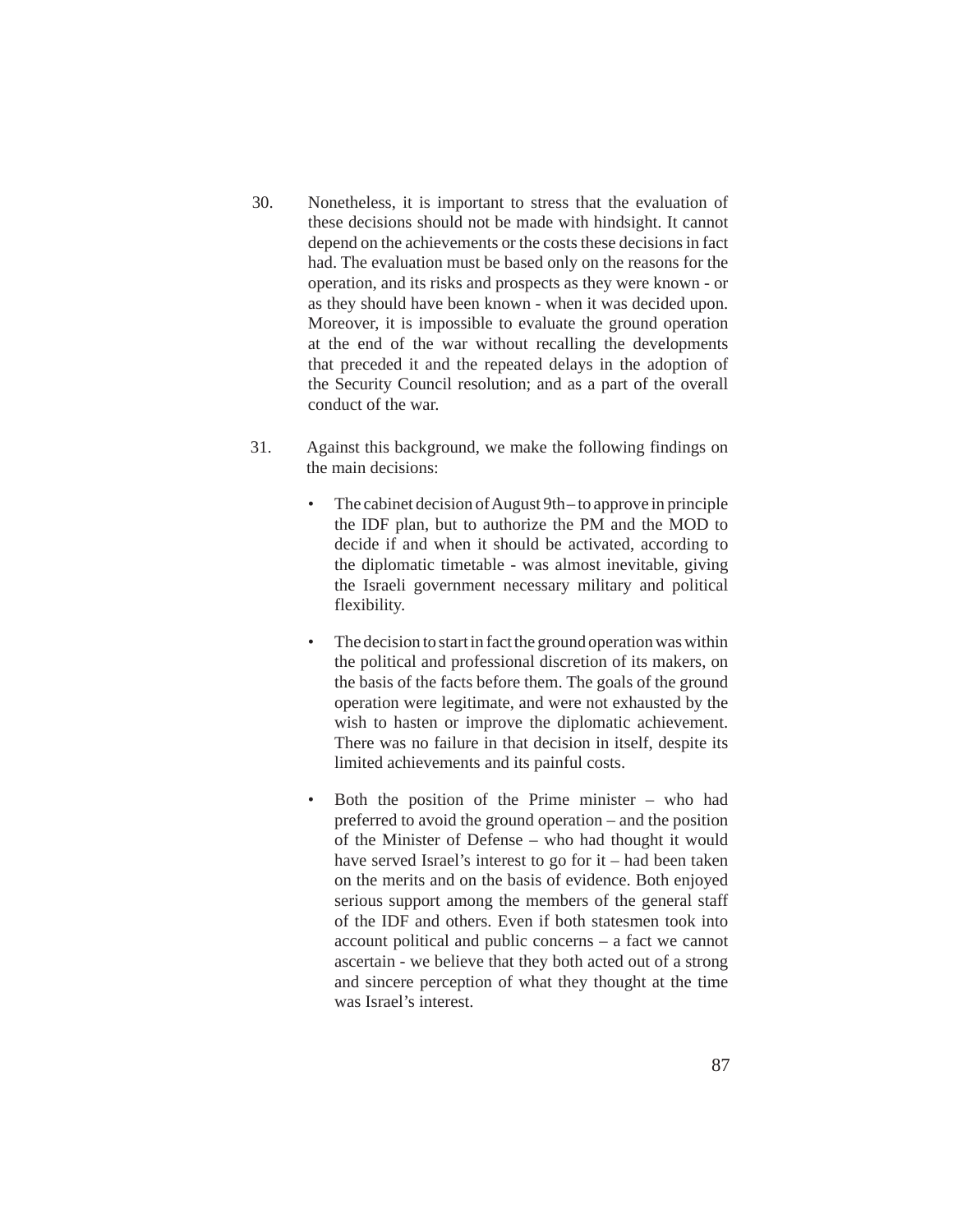- 32. We want to stress: The duty to make these difficult decisions was the political leaders'. The sole test of these decisions is public and political.
- 33. At the same time, we also note that:
	- We have not found within either the political or the military echelons a serious consideration of the question whether it was reasonable to expect military achievements in 60 hours that could have contributed meaningfully to any of the goals of the operation;
	- We have not found that the political echelon was aware of the details of the fighting in real time, and we have not seen a discussion, in either the political or the military echelons, of the issue of stopping the military operation after the Security Council resolution was adopted;
	- We have not seen an explanation of the tension between the great effort to get additional time to conclude the first stage of the planned ground operation and the decisions not to go on fighting until the ceasefire itself.
- 34. A description of failures in the conduct of war may be regarded as harming Israel. There will be those who may use our findings to hurt Israel and its army. We nonetheless point out these failures and shortcomings because we are certain that only in this way Israel may come out of this ordeal strengthened. We are pleased that processes of repair have already started. We recommend a deep and systematic continuation of such processes. It is exclusively in the hands of Israeli leaders and public to determine whether, when facing challenges in the future, we will come to them more prepared and ready, and whether we shall cope with them in a more serious and responsible way than the way the decision-makers had acted – in the political and the military echelons -- in the 2nd Lebanon war.
	- 35. Our recommendations contain suggestions for systemic and deep changes in the modalities of thinking and acting of the political and military echelons and their interface, in both routine and emergency, including war. These are deep and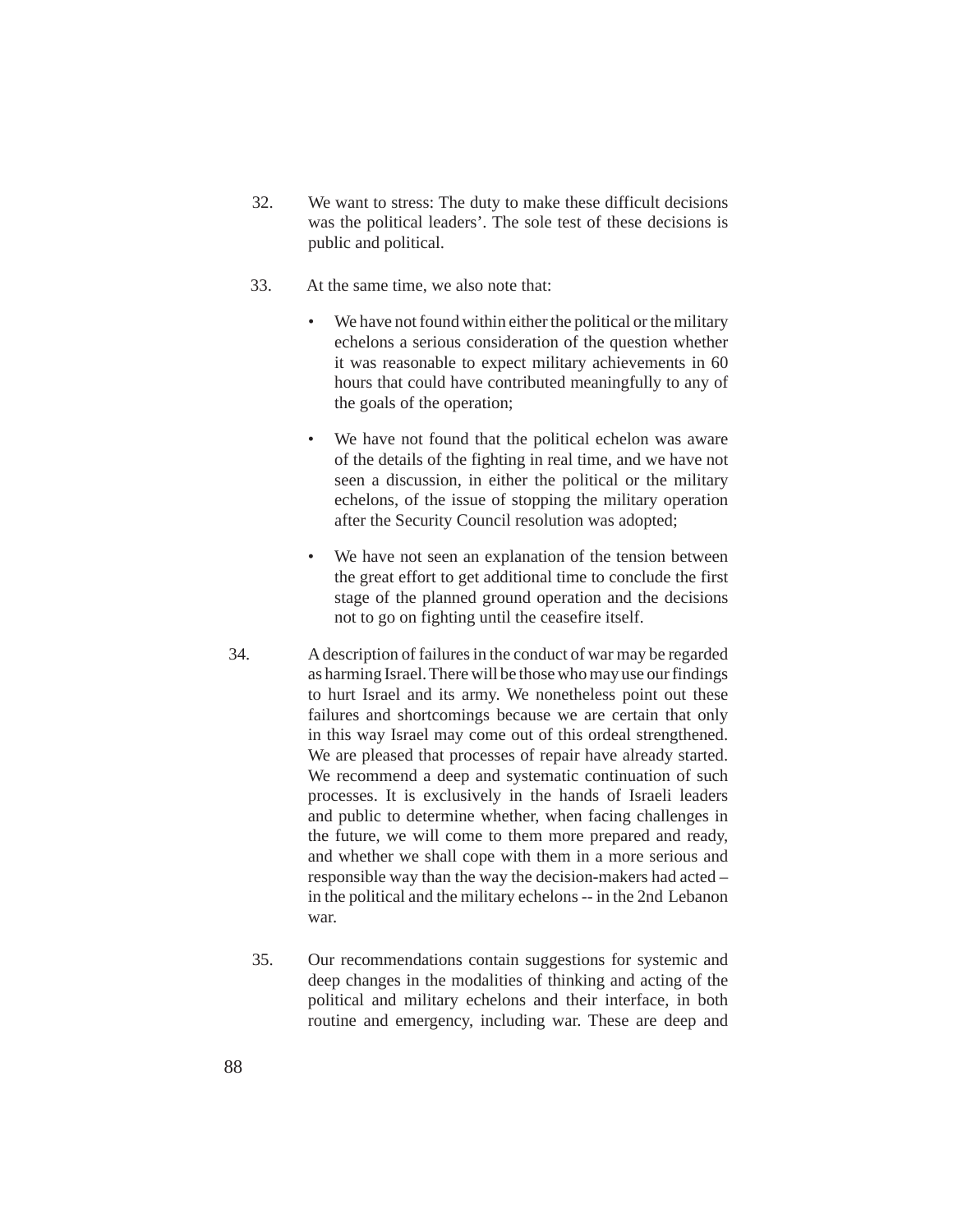critical processes. Their significance should not be obscured by current affairs, local successes or initial repairs. A persistent and prolonged effort, on many levels, will be needed in order to bring about the essential improvements in the ways of thinking and acting of the political-military systems.

- 36. For these reasons we would like to caution against dangers which might upset plans and delay required change processes, and thus produce dangerous results:
	- Fear of criticism in case of failure may lead to defensive reactions, working by the book, and abstention from making resolute decisions and preferring non-action. Such behavior is undesirable and also dangerous.
	- In a dynamic complex reality, one should not prepare better for the last war. It is also essential not to limit oneself to superficial action, designed to create an appearance that flaws had been corrected.
	- It is also essential not to focus exclusively on coping with dangers, but to combine readiness for threat scenarios with an active seeking of opportunities.
	- When speaking on learning, one should take into account that enemies, too, are learning their lessons.
- 37. The 2nd Lebanon War has brought again to the foreground for thought and discussion issues that some parts of Israeli society had preferred to suppress: Israel cannot survive in this region, and cannot live in it in peace or at least non-war, unless people in Israel itself and in its surroundings believe that Israel has the political and military leadership, military capabilities, and social robustness that will allow her to deter those of its neighbors who wish to harm her, and to prevent them - if necessary through the use of military force - from achieving their goal.
- 38. These truths do not depend on one's partisan or political views. Israel must - politically and morally - seek peace with its neighbors and make necessary compromises. At the same time, seeking peace or managing the conflict must come from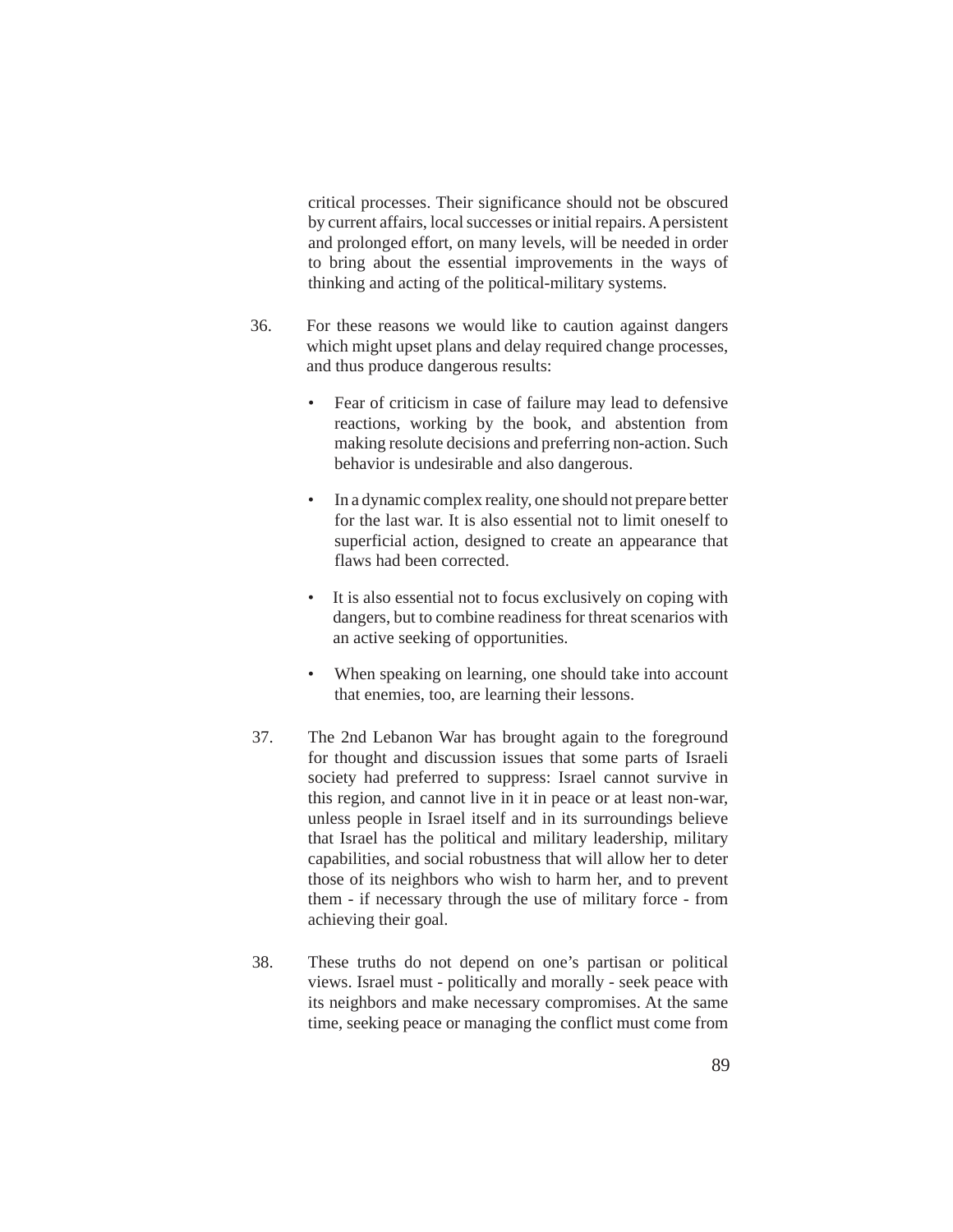a position of social, political and military strength, and through the ability and willingness to fight for the state, its values and the security of its population even in the absence of peace.

- 39. These truths have profound and far-reaching implications for many dimensions of life in Israel and the ways its challenges are managed. Beyond examining the way the Lebanon War was planned and conducted; beyond the examination of flaws in decision-making and performance that had been revealed in it - important as they may be; these are the central questions that the Lebanon war has raised. These are issues that lie at the very essence of our existence here as a Jewish and democratic state. These are the questions we need to concentrate on.
- 40. We hope that our findings and conclusions in the Interim and the Final Reports will bring about not only a redress of failings and flaws, but help Israeli society, its leaders and thinkers, to advance the long-term goals of Israel, and develop the appropriate ways to address the challenges and respond to them.
- 41. We are grateful for the trust put in us when this difficult task was given to us. If we succeed in facilitating rectification of the failings we have identified - this will be our best reward.

Thank you.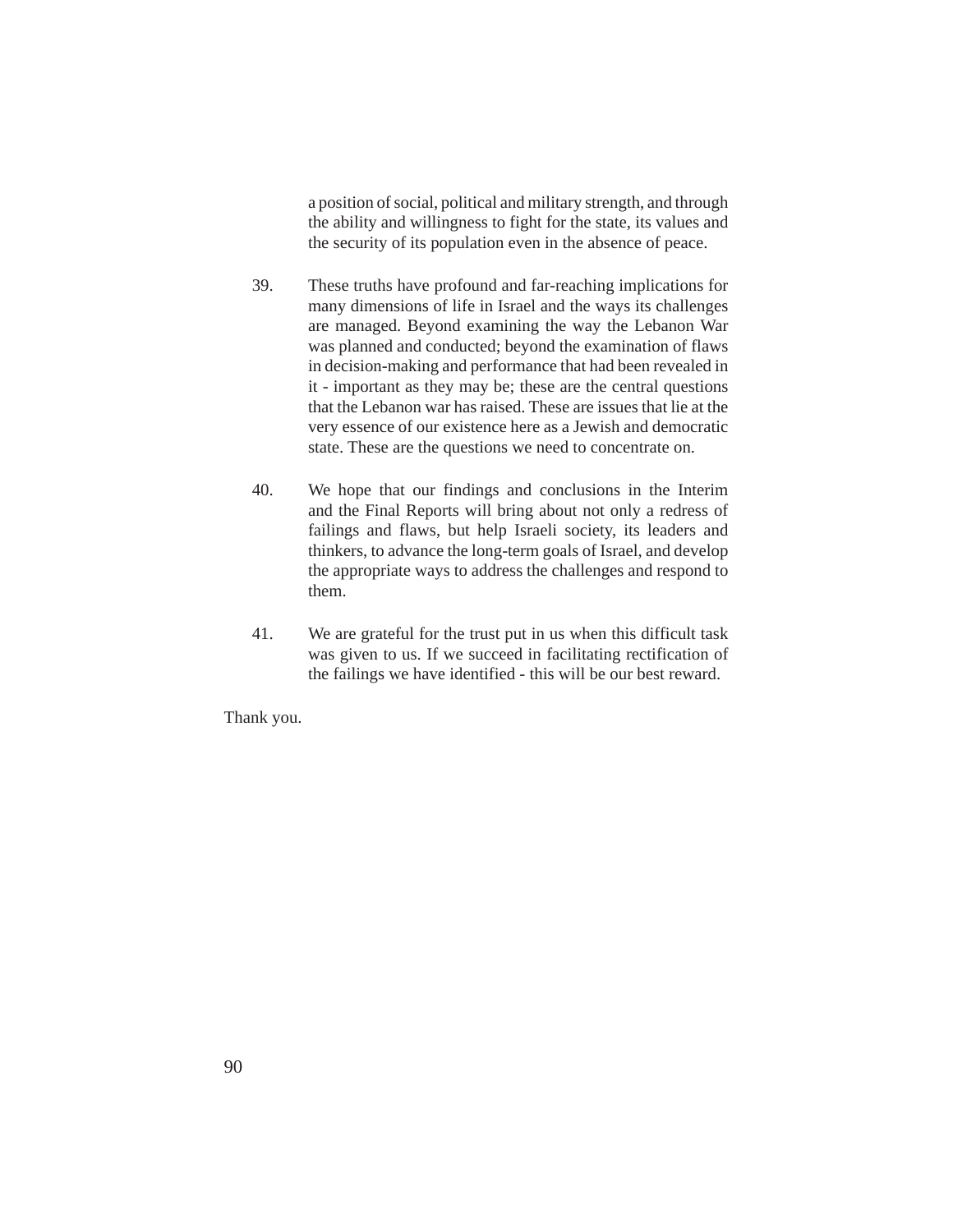| <b>Warhead</b><br>Range<br><b>Weight</b><br><b>Supplier</b><br><b>System</b><br>(Kilometers)<br>(Kilograms)<br>ZelZal-2<br>210<br>600<br><b>Iran</b><br>100-140<br>1,300(6)/250(10)<br><b>Nazeat</b><br><b>Iran</b><br>Fair 3<br>43<br>45<br>Iran<br>Fajr 5<br>75<br>90<br><b>Iran</b><br>302mm<br>75<br>100<br><b>Syria</b><br><b>Unknown</b><br>70<br><b>220mm</b><br><b>Syria</b><br>Iran/Syria<br>20<br>30<br>122mm | <b>Appendix B</b><br><b>Hizballah Rockets*</b> |  |  |  |  |
|-------------------------------------------------------------------------------------------------------------------------------------------------------------------------------------------------------------------------------------------------------------------------------------------------------------------------------------------------------------------------------------------------------------------------|------------------------------------------------|--|--|--|--|
|                                                                                                                                                                                                                                                                                                                                                                                                                         |                                                |  |  |  |  |
|                                                                                                                                                                                                                                                                                                                                                                                                                         |                                                |  |  |  |  |
|                                                                                                                                                                                                                                                                                                                                                                                                                         |                                                |  |  |  |  |
|                                                                                                                                                                                                                                                                                                                                                                                                                         |                                                |  |  |  |  |
|                                                                                                                                                                                                                                                                                                                                                                                                                         |                                                |  |  |  |  |
|                                                                                                                                                                                                                                                                                                                                                                                                                         |                                                |  |  |  |  |
|                                                                                                                                                                                                                                                                                                                                                                                                                         |                                                |  |  |  |  |
|                                                                                                                                                                                                                                                                                                                                                                                                                         |                                                |  |  |  |  |
| 6<br><b>Unknown</b><br>Iran/Syria<br><b>107mm</b>                                                                                                                                                                                                                                                                                                                                                                       |                                                |  |  |  |  |

\*Makovsky, David and White, Jeffrey. "Lessons and Implications of the Israel Hizballah War." *The Washington Institute for Near East Policy*. Policy Focus #60, October 2006.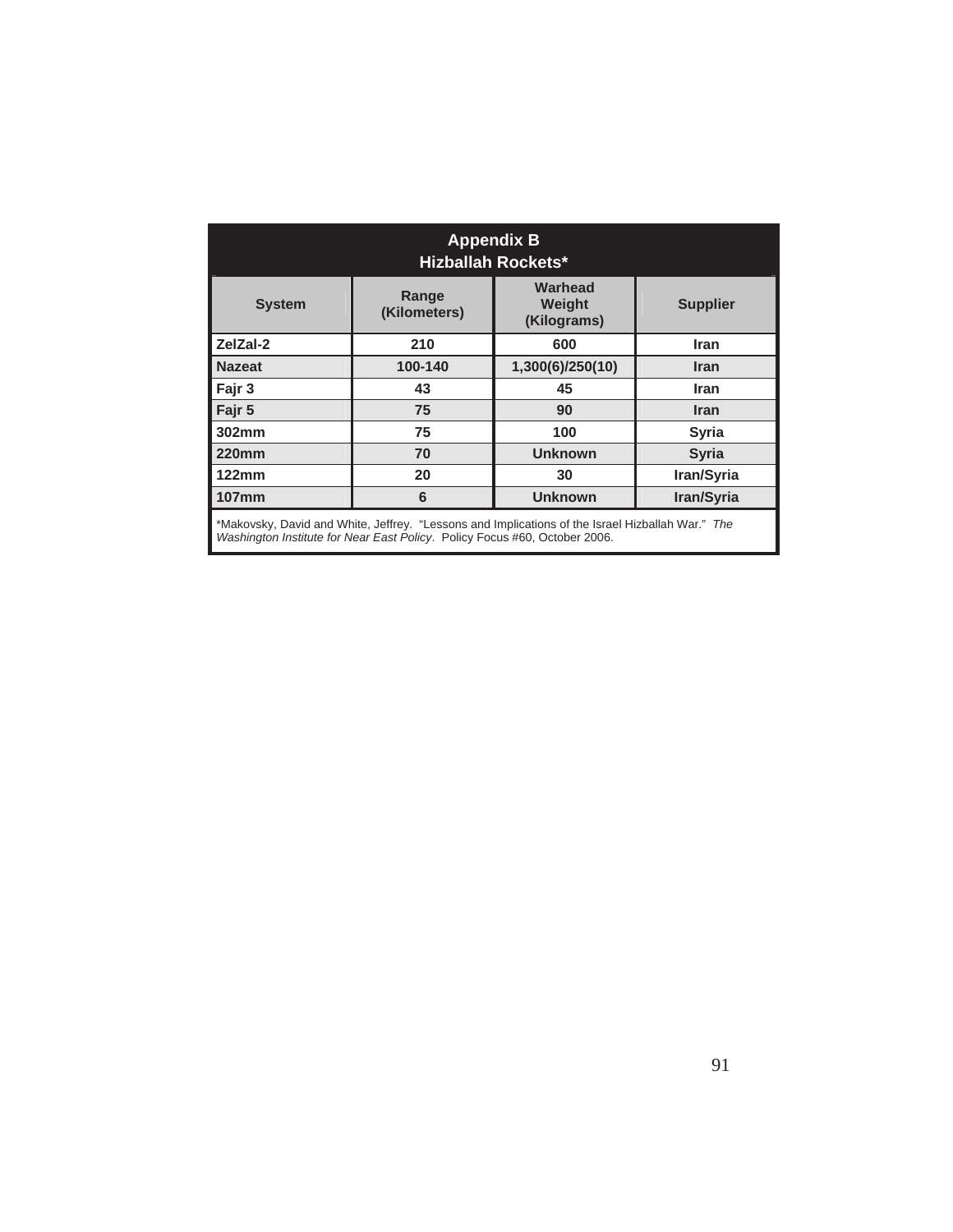| <b>Appendix C</b><br>Reported Hizballah Antitank Weapons* |                       |                    |                                               |  |
|-----------------------------------------------------------|-----------------------|--------------------|-----------------------------------------------|--|
| <b>System</b>                                             | Range<br>(Kilometers) | <b>Penetration</b> | <b>Guidance System</b><br>(Manual/Laser/Wire) |  |
| Kornet AT-14                                              | 3.5 <sub>m</sub>      | 1,100-1,200 mm     | Laser                                         |  |
| Kornet AT-5                                               | 75 m                  | 800 mm             | Wire                                          |  |
| Metis-M AT-13                                             | 80 m to 1.5 km        | 460-850 mm         | Wire                                          |  |
| Sagger AT-3                                               | 3 km                  | 200 mm             | <b>Wire</b>                                   |  |
| Fagot AT-4                                                | 70 m to 2 km          | 400 mm             | Wire                                          |  |
| <b>Milan</b>                                              | 400-2,000 m           | 352 mm             | <b>Wire</b>                                   |  |
| <b>TOW</b>                                                | 600-3,700 m           | 800 mm             | Wire                                          |  |
| $RPG-29$                                                  | 460 m                 | 750 mm             | <b>Manual</b>                                 |  |
| $RPG-7$                                                   | 500 m                 | 3300 mm            | <b>Manual</b>                                 |  |

\*Makovsky, David and White, Jeffrey. "Lessons and Implications of the Israel Hizballah War." *The Washington Institute for Near East Policy*. Policy Focus #60, October 2006.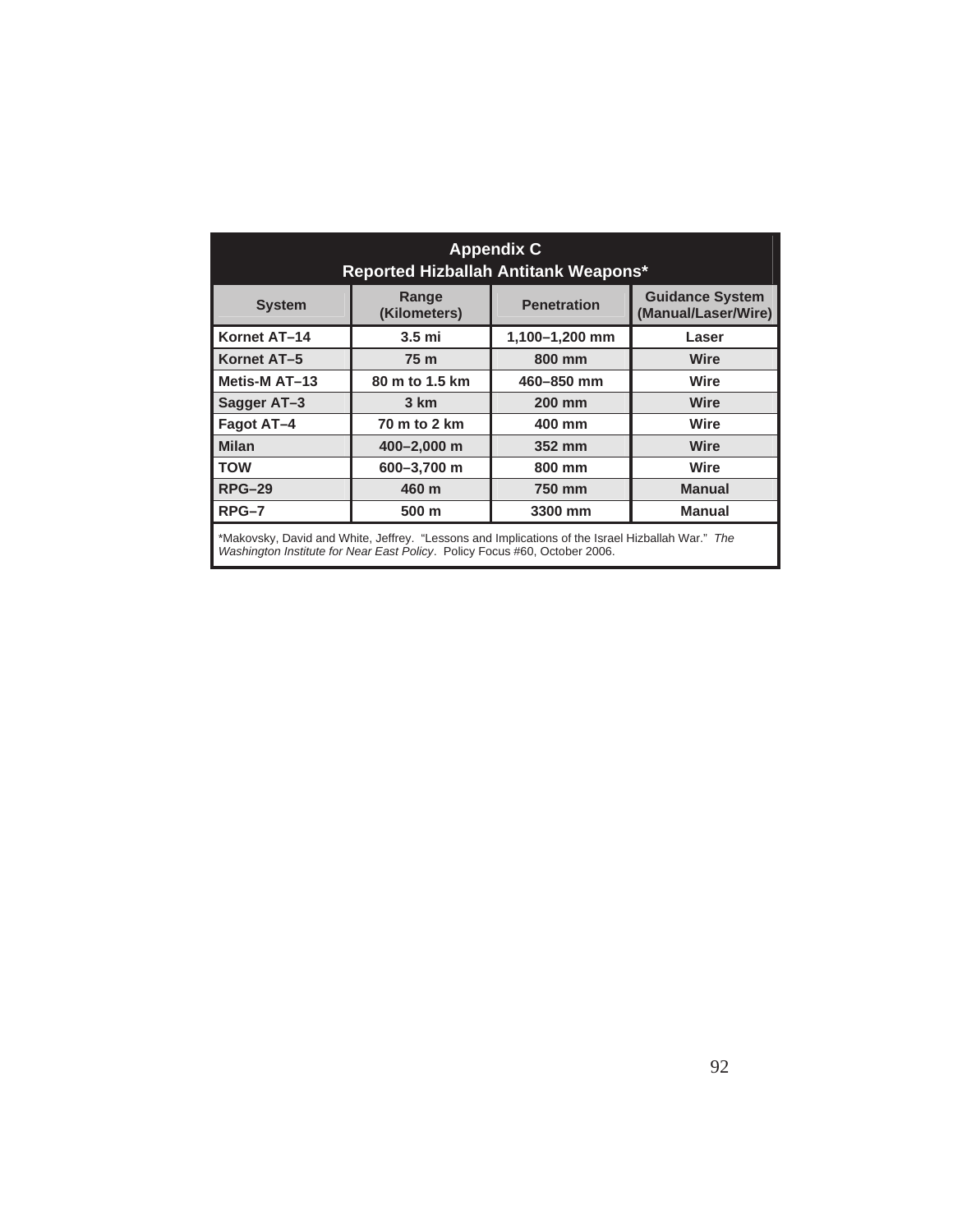# **Appendix D**

The following is a chronological list of events along Israel's northern border in which Israeli civilians or soldiers were killed or wounded from May 2000 until 12 July 2006.\*

**27 May 2006** - An IDF soldier was wounded when Katyushas were fired at an army base at Mt. Meron in the upper Galilee.

**27 December 2005** - A branch of a Palestinian organization connected to Al-Qaida fired six Katyushas, damaging a house in Kiryat Shmona and a house in Metulla. In response, the IAF attacked a training base of the Popular Front, south of Beirut.

**21 November 2005** - An attempt to kidnap an IDF soldier was foiled when paratroopers patrolling near Rajar village discerned a Hizbullah unit approaching. Private David Markovitz opened fire, killing all four. In a heavy attack of mortars and Katyusha rockets that ensued, nine soldiers and and two civilians were injured.

**29 June 2005** - More than 20 mortars were fired from across the border. Cpl. Uzi Peretz of the Golani Brigade was killed and four soldiers wounded, including the unit's doctor. Fire was exchanged and helicopters and planes attacked five Hizbullah outposts in the Reches Ramim area.

**7 April 2005** - Two Israeli Arabs from the village of Rajar on the Israel-Lebanon border were kidnapped by Hizbullah operatives and held in captivity for four days in an attempt to obtain information on Israel.

**9 January 2005** - An explosive device was detonated against an IDF patrol at Nahal Sion. One Israeli soldier was killed, and a UN officer was killed.

**20 July 2004** - Hizbullah sniper fired at an IDF post in the western sector of the Israeli-Lebanese border. Two IDF soldiers were killed.

**7 May 2004** - Fire in the Mt. Dov sector. IDF soldier Dennis Leminov was killed, and two other soldiers were severely wounded. The IDF returned fire.

**19 January 2004** - An antitank missile was fired at IDF D9 while neutralizing explosive charges near Zari't. An IDF soldier, Yan Rotzenski, was killed and another soldier was severely wounded.

\*"Hizbullah Attacks Along Israel's Northern Border May 2000–June 2006," *Israel Ministry of Foreign Affairs*, http://www.mfa.gov.il/NR/exeres/9EE216D7- 82EF-4274-B80D-6BBD1803E8A7,frameless.htm?NRMODE=Published (accessed 20 August 2007).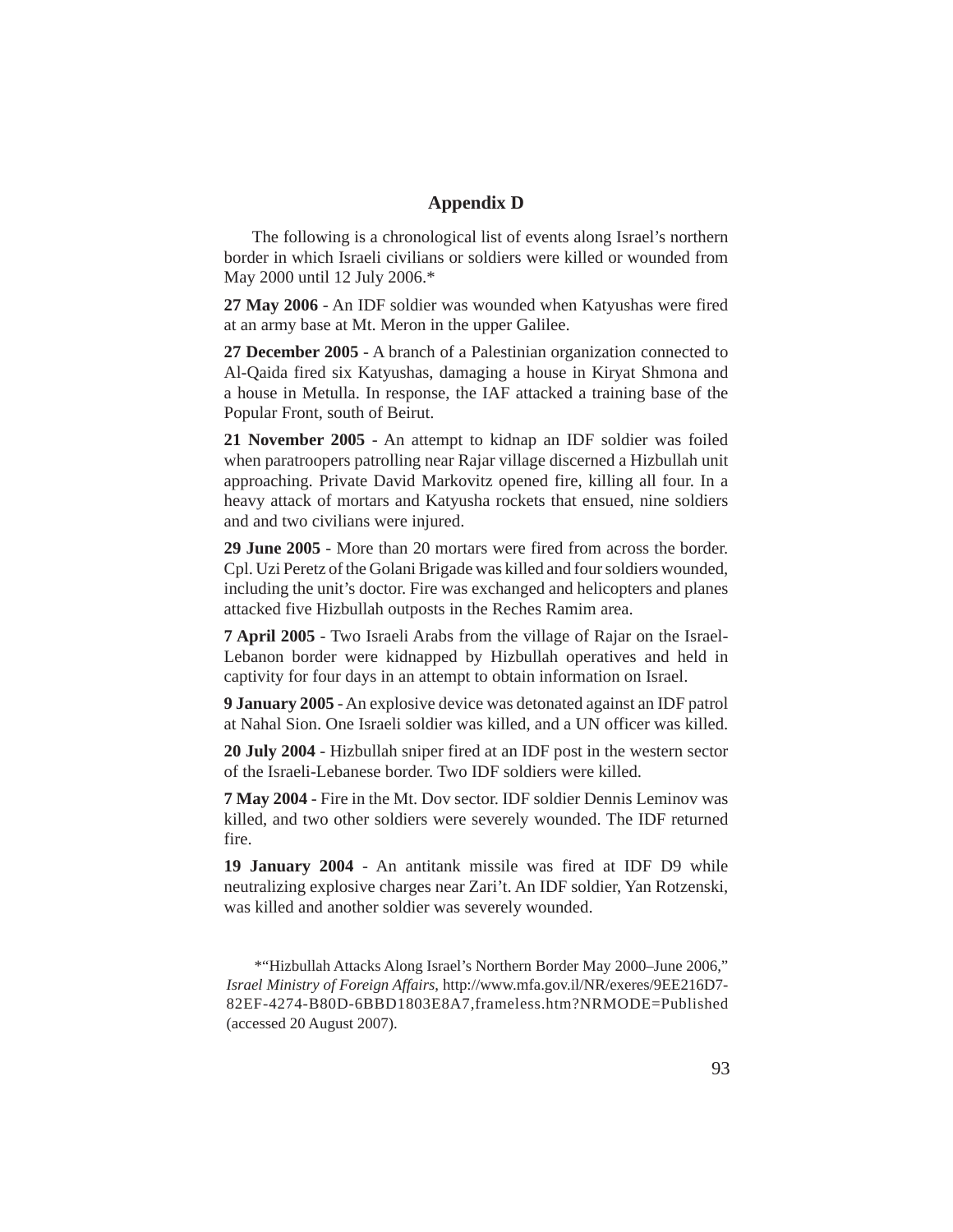**6 October 2003** - Staff Sgt. David Solomonov was killed when Hizbullah fired at an IDF force south of the Fatma Gate in the eastern sector. In addition, the Hizbullah fired missiles and rockets at an IDF post in the Reches Ramim area.

**10 August 2003** - Haviv Dadon, 16, of Shlomi, was struck in the chest and killed by shrapnel from an antiaircraft shell fired by Hizbullah terrorists in Lebanon. Four others were wounded.

**20 July 2003** - Hizbullah snipers fired on an Israeli outpost near Shtula, killing two Israeli soldiers.

**7 May 2003** - Hizbullah attacked IDF positions in the Sheba farms with heavy rocket, mortar, and small arms fire. One Israeli soldier was killed and five others were wounded in the attack.

**29 August 2002** - Fire at an IDF post in the Mt. Dov sector. IDF soldier Ofer Misali was killed, and two other soldiers were lightly wounded.

**12 March 2002** - Infiltration: In a shooting attack on the Shlomi- Metzuba route. Six Israelis civilians were killed, among them IDF officer Lt. German Rojkov.

**14 April 2001** - Fire at an IDF post in the Mt. Dov sector. IDF soldier Elad Litvak was killed.

**16 February 2001** - Fire at an IDF convoy on Mt. Dov. IDF soldier Elad Shneor was killed, and three other soldiers were wounded.

**26 November 2000** - A charge was detonated near an IDF convoy. IDF soldier Khalil Taher was killed and two other soldiers were wounded.

**7 October 2000** - Kidnapping: Three IDF soldiers: Adi Avitan, Omer Soued and Binyamin Avraham were kidnapped by the Hizballah from the Mt. Dov sector.

In addition, Hizbullah was involved in terrorist acts carried out by affiliated Palestinian terrorist cells in Israel:

**28 April 2001** - A 60-year-old Israeli man was found stabbed to death in Kfar Ba'aneh, near Carmiel in Galilee. The terrorists responsible for the attack were apprehended in July. Six members of a Hizbullah-linked Palestinian terrorist cell responsible for the murder were arrested in July. The murder was the initiation rite of the organization.

**1 April 2001** - A 42-year-old Israeli woman was stabbed to death in Haifa. Her murder was the initiation rite of a terrorist cell, whose members were apprehended in July. Six members of a Hizbullah-linked Palestinian terrorist cell responsible for the murder, originally thought to be criminally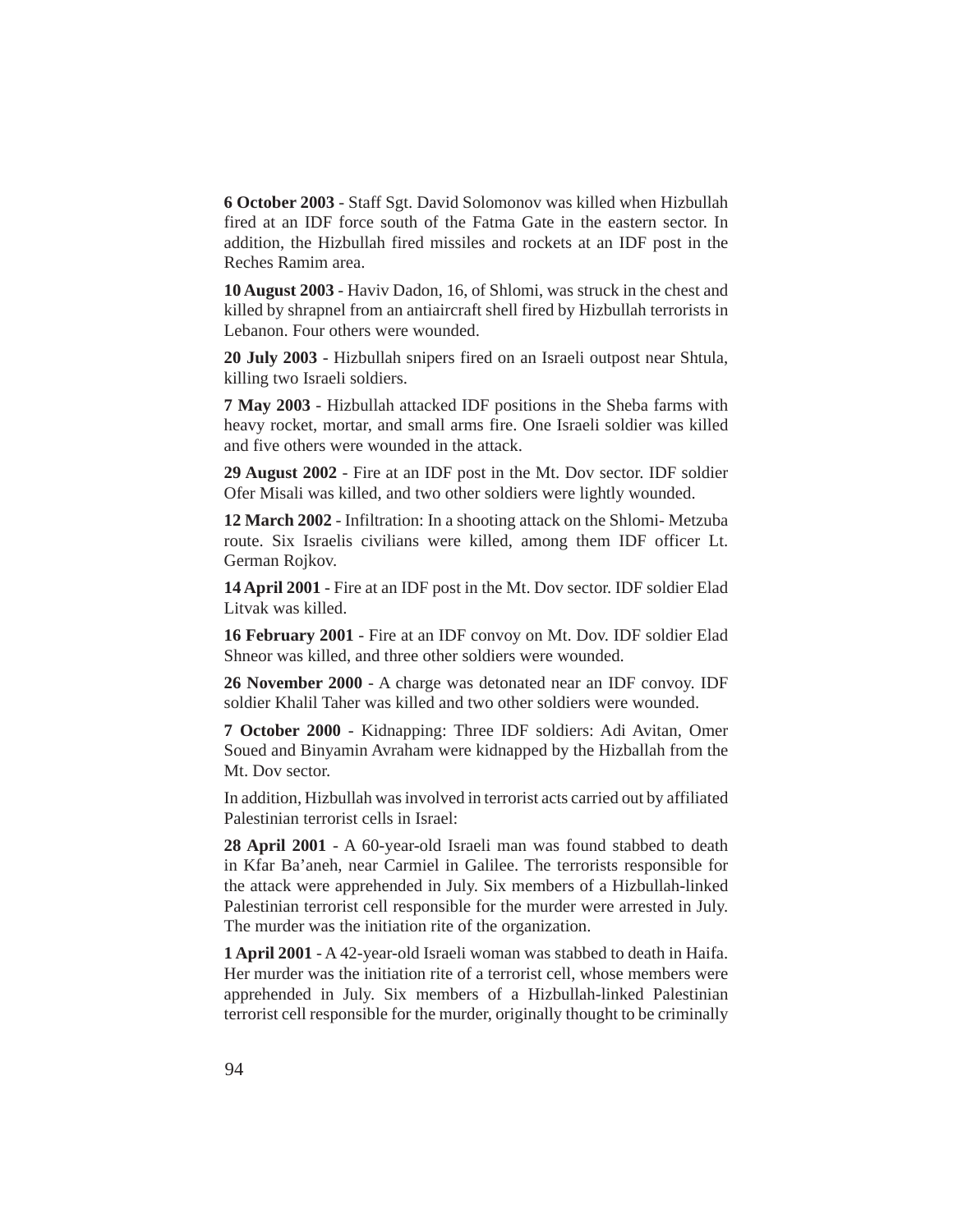motivated, were arrested in July. The murder was the initiation rite of one of the terrorists into the organization.